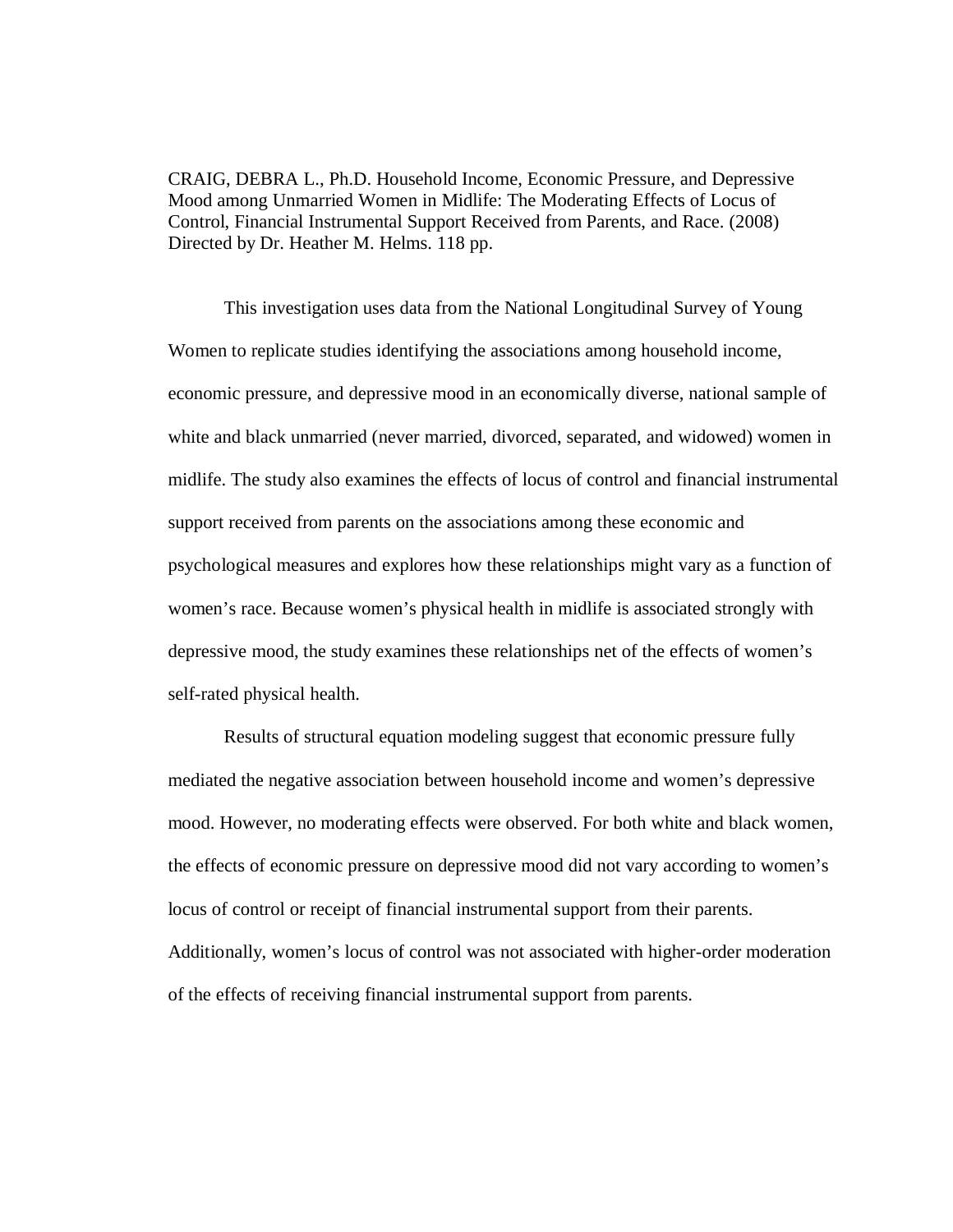# HOUSEHOLD INCOME, ECONOMIC PRESSURE, AND DEPRESSIVE MOOD

## AMONG UNMARRIED WOMEN IN MIDLIFE: THE MODERATING

## EFFECTS OF LOCUS OF CONTROL, FINANCIAL

## INSTRUMENTAL SUPPORT RECEIVED

FROM PARENTS,

### AND RACE

By

Debra L. Craig

A Dissertation Submitted to The Faculty of The Graduate School at The University of North Carolina at Greensboro In Partial Fulfillment Of the Requirements for the Degree Doctor of Philosophy

> Greensboro 2008

> > Approved by

Committee Chair

\_\_\_\_\_\_\_\_\_\_\_\_\_\_\_\_\_\_\_\_\_\_\_\_\_\_\_\_\_\_\_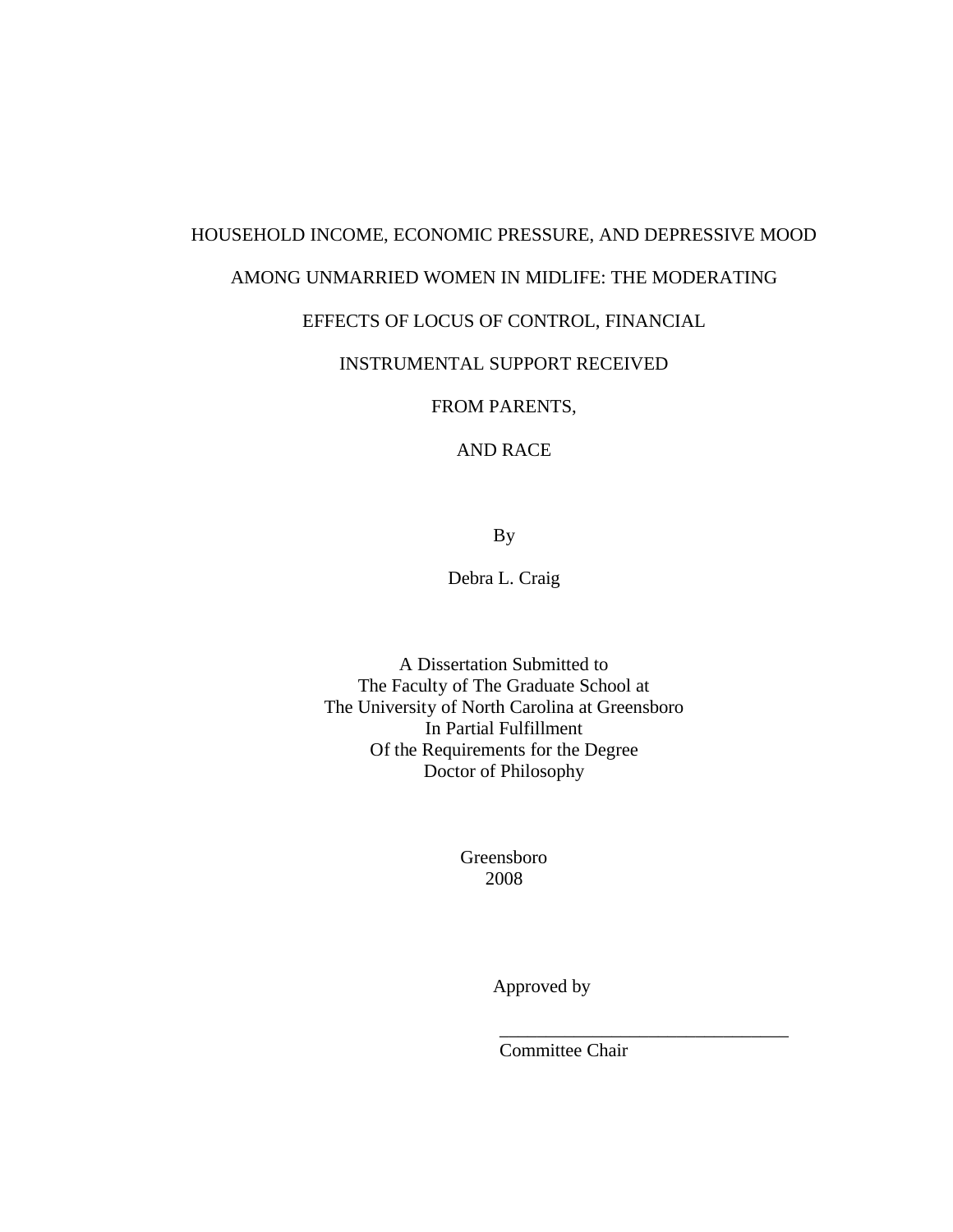## APPROVAL PAGE

This dissertation has been approved by the following committee of the Faculty of The Graduate School at The University of North Carolina at Greensboro.

Committee Chair

Committee Members \_\_\_\_\_\_\_\_\_\_\_\_\_\_\_\_\_\_\_\_\_\_\_\_\_\_\_\_\_\_\_\_\_\_\_

\_\_\_\_\_\_\_\_\_\_\_\_\_\_\_\_\_\_\_\_\_\_\_\_\_\_\_\_\_\_\_\_\_\_\_

\_\_\_\_\_\_\_\_\_\_\_\_\_\_\_\_\_\_\_\_\_\_\_\_\_\_\_\_\_\_\_\_\_\_\_

\_\_\_\_\_\_\_\_\_\_\_\_\_\_\_\_\_\_\_\_\_\_\_\_\_\_\_\_\_ Date of Acceptance by Committee

\_\_\_\_\_\_\_\_\_\_\_\_\_\_\_\_\_\_\_\_\_\_\_\_\_\_\_\_\_

Date of Final Oral Examination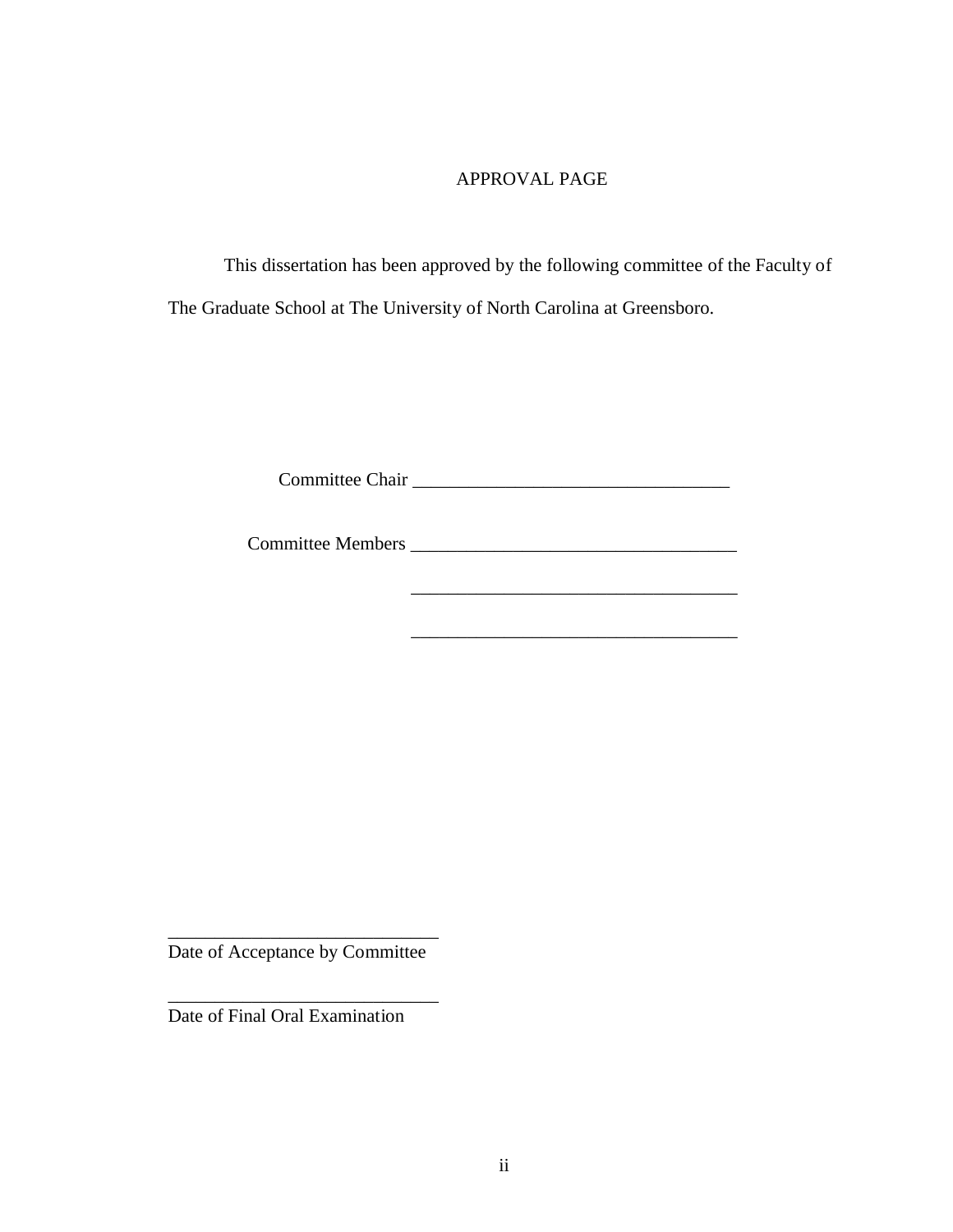# TABLE OF CONTENTS

| Page                                                                                                                                                                                                                |
|---------------------------------------------------------------------------------------------------------------------------------------------------------------------------------------------------------------------|
|                                                                                                                                                                                                                     |
|                                                                                                                                                                                                                     |
| <b>CHAPTER</b>                                                                                                                                                                                                      |
|                                                                                                                                                                                                                     |
|                                                                                                                                                                                                                     |
| II. REVIEWS OF THE THEORETICAL AND EMPIRICAL                                                                                                                                                                        |
| A Biopsychological Perspective on Women's<br>Integrating the Cognitive Theory of Stress and Coping and a<br>Biopsychological Perspective on Women's Economic<br>Review of the Empirical Literature: Support for the |
| Associations among Household Income, Economic<br>Pressure, and Depressive Mood<br>Self-rated Physical Health and Depressive Mood<br>The Moderating Effects of Locus of Control and                                  |
| <b>Financial Instrumental Support from Parents</b><br>Racial Differences in Depressive Mood and the<br>Moderating Effects of Locus of Control and Financial                                                         |
|                                                                                                                                                                                                                     |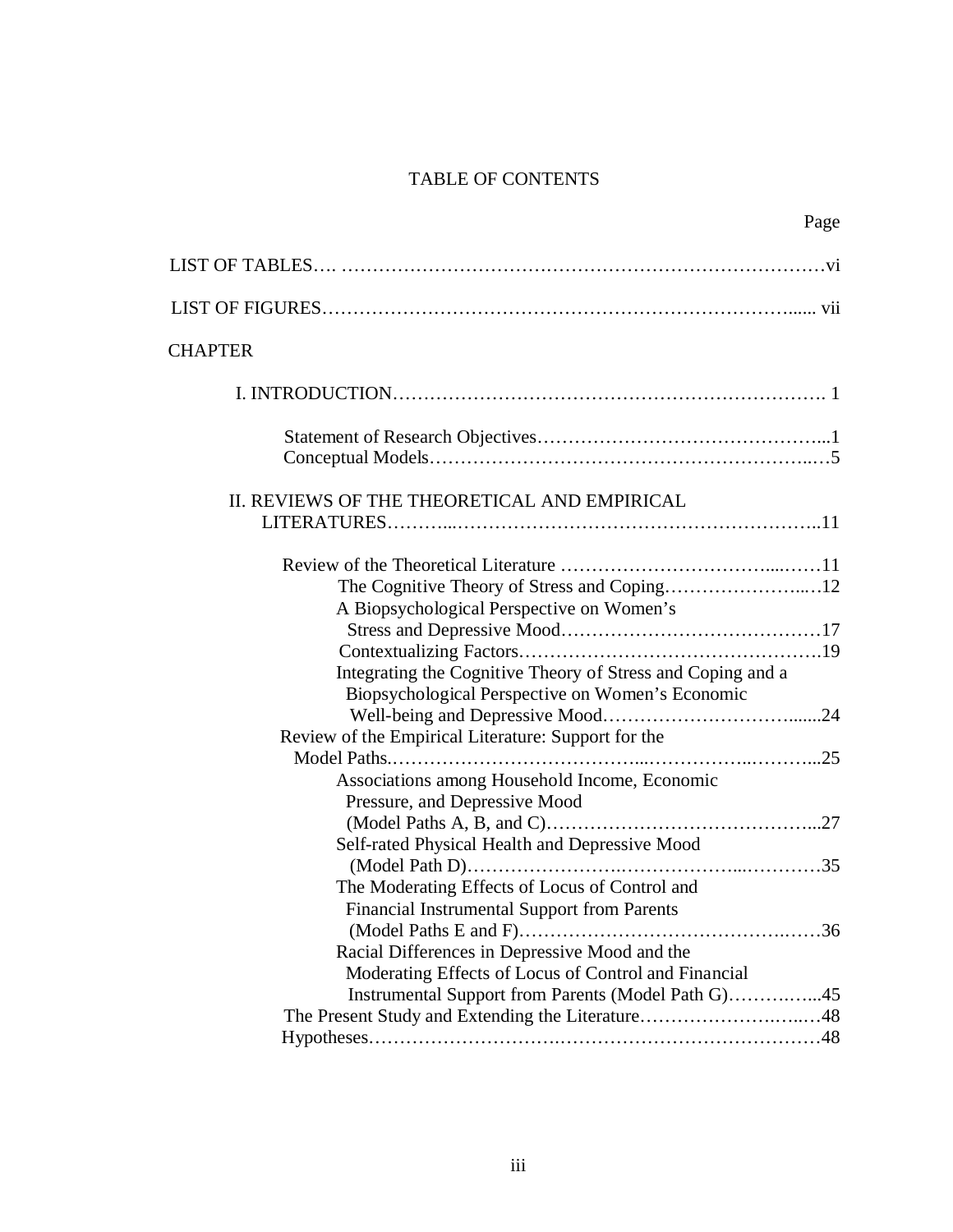| The Negative Association of Self-rated Physical Health and |  |
|------------------------------------------------------------|--|
|                                                            |  |
| The Mediating Effects of Economic Pressure on the          |  |
| Association between Household Income and                   |  |
|                                                            |  |
|                                                            |  |
| The Buffering Effects of Financial Instrumental            |  |
|                                                            |  |
| The Higher-order Moderating Effects of Race on             |  |
| Locus of Control and Financial Instrumental                |  |
|                                                            |  |
| The Higher-order Moderating Effects of Locus of            |  |
| Control on the Effects of Financial Instrumental           |  |
|                                                            |  |
|                                                            |  |
|                                                            |  |
|                                                            |  |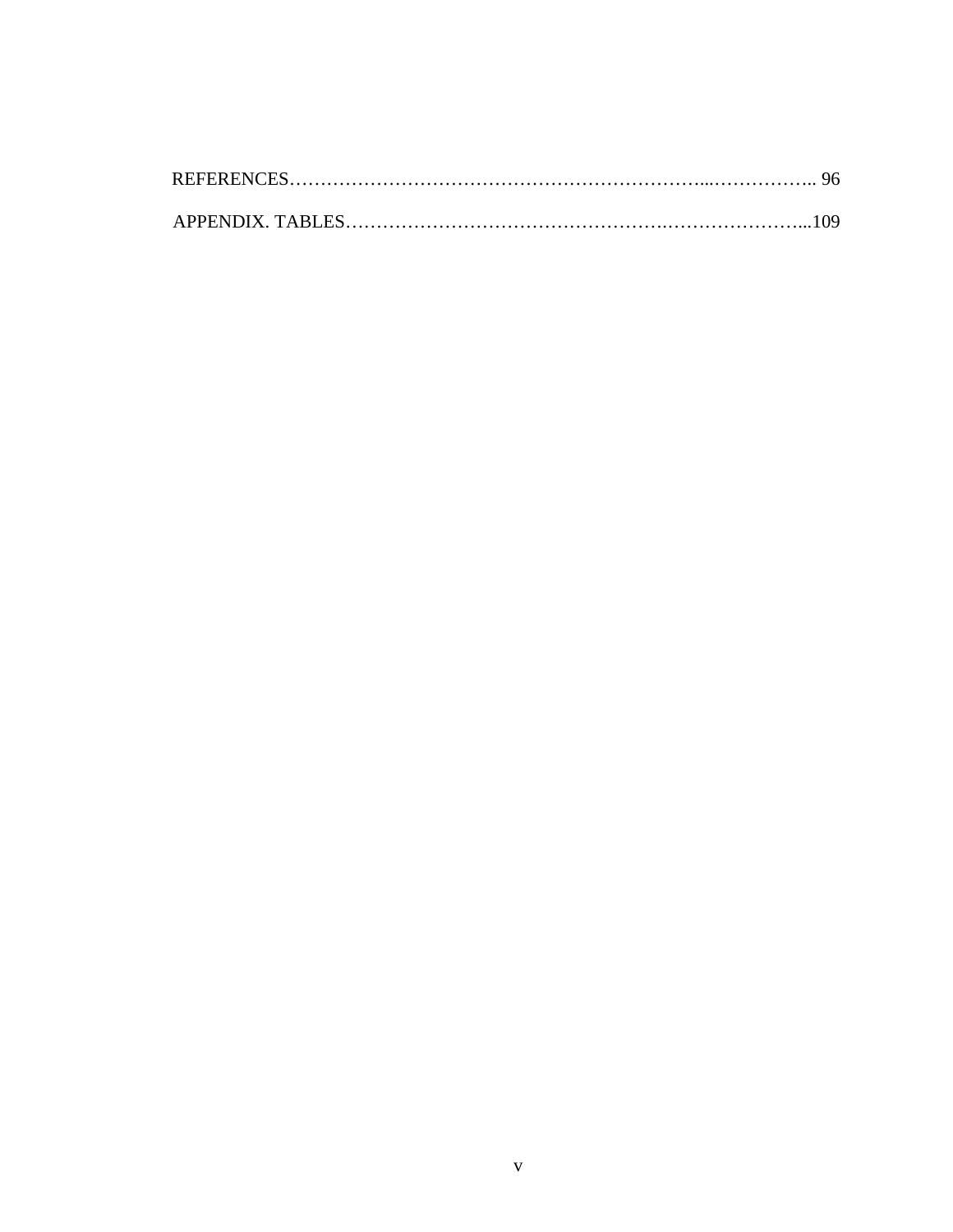# LIST OF TABLES

| Table 5. Parameter Estimates and Standard Errors (SE) for Economic |  |
|--------------------------------------------------------------------|--|
|                                                                    |  |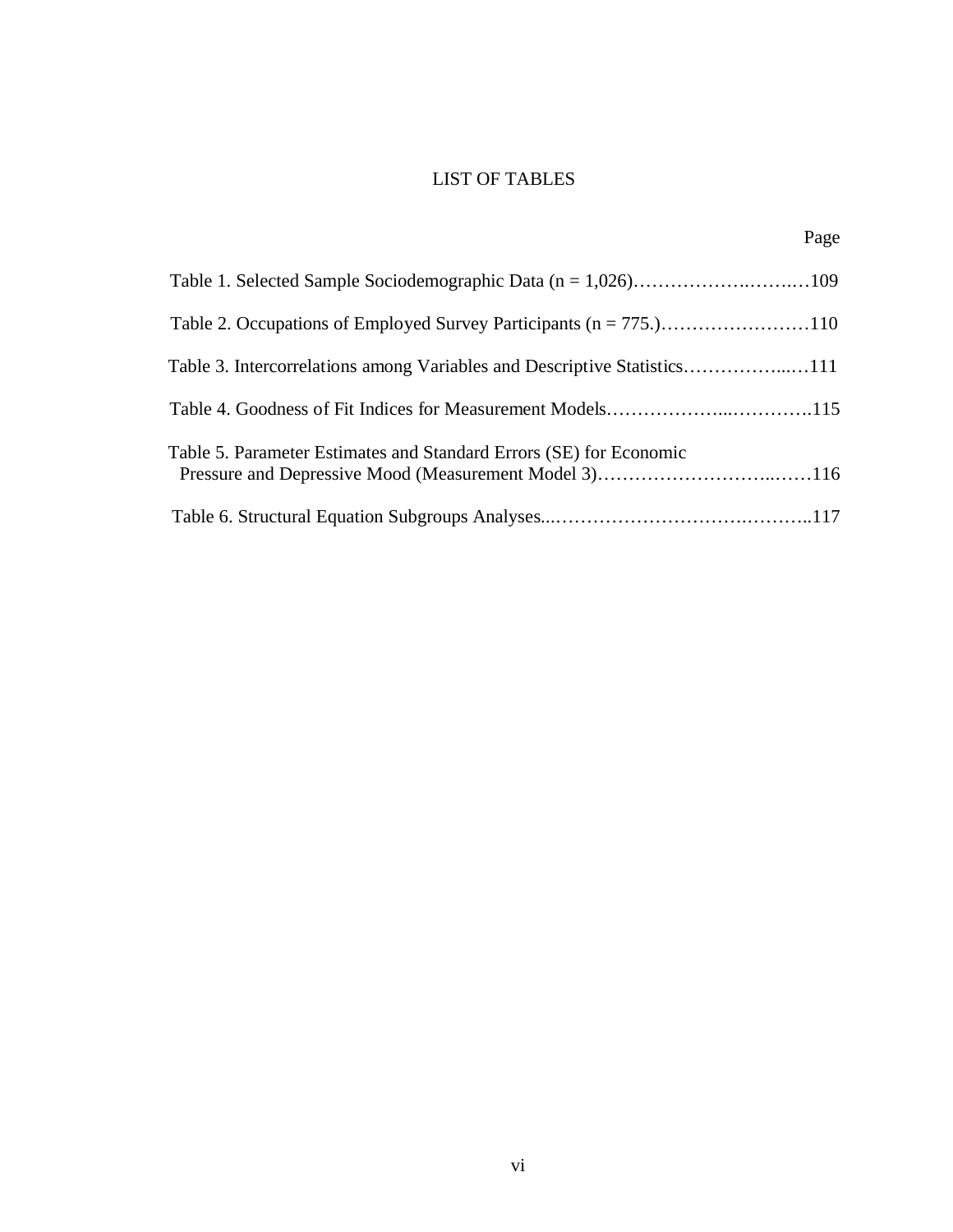# LIST OF FIGURES

Page

| Figure 1. Conceptual model describing the associations among household<br>income, economic pressure, self-rated physical health, and depressive                                                                                   |
|-----------------------------------------------------------------------------------------------------------------------------------------------------------------------------------------------------------------------------------|
| Figure 2. Conceptual model describing the associations among household<br>income, economic pressure, self-rated physical health, locus of control, race,                                                                          |
| Figure 3. Conceptual model describing the associations among household<br>income, economic pressure, self-rated physical health, financial instrumental support                                                                   |
| Figure 4. Conceptual model describing the associations among household<br>income, economic pressure, self-rated physical health, financial instrumental<br>support received from parents, locus of control, and depressive mood10 |
| Figure 5. Measurement model including standardized item loading coefficients73                                                                                                                                                    |
| Figure 6. Standardized structural path coefficients for the full mediation model                                                                                                                                                  |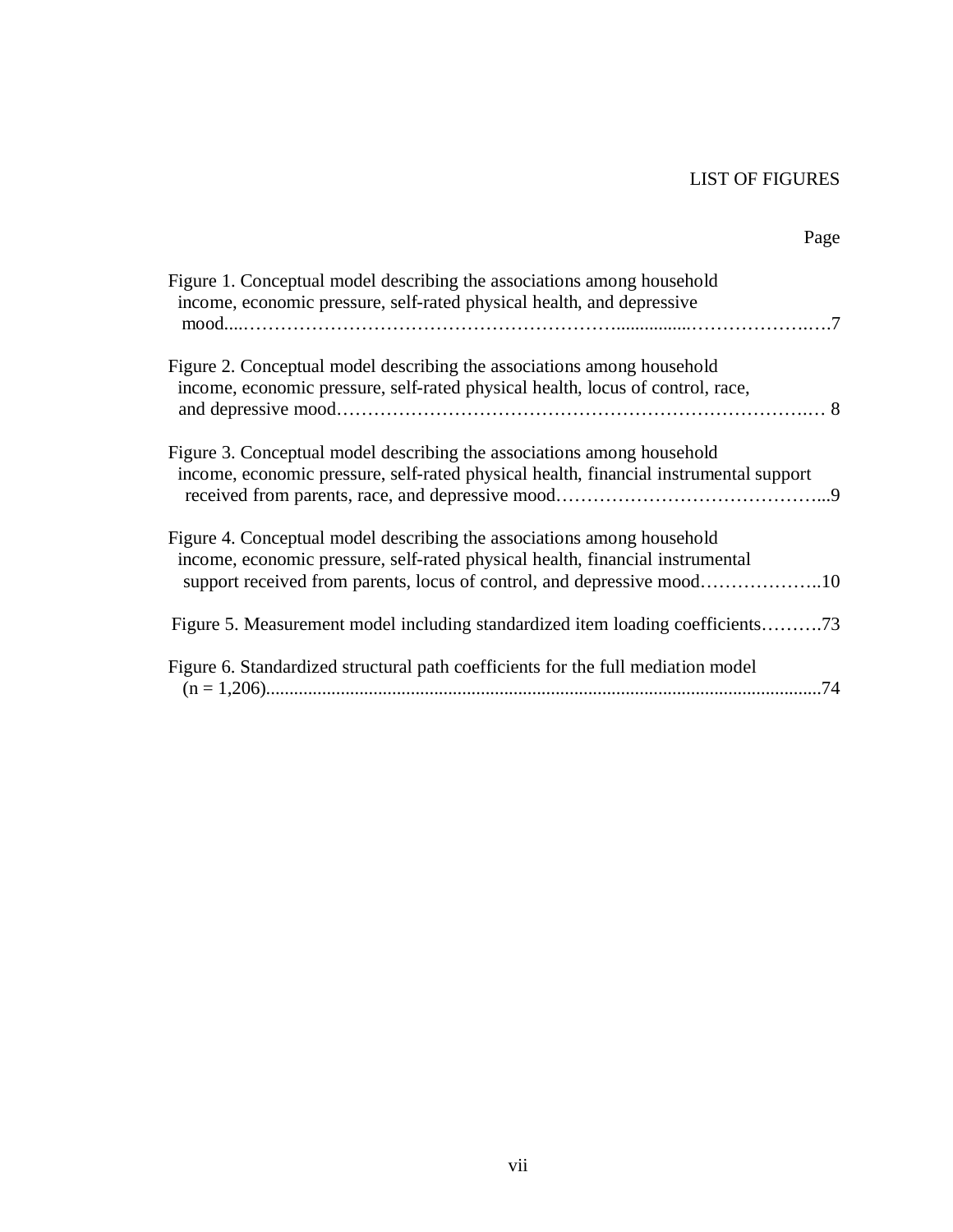## CHAPTER I

#### INTRODUCTION

#### Statement of Research Objectives

A tradition of research has focused on the concept of economic pressure, the everyday lived experience of having inadequate economic recourses, particularly household income (for a review, see Conger & Elder, 1994). The mediating effects of economic pressure on the association between various economic measures, including household income, and depressive mood are well established in the literature on rural, predominantly white families with adolescents (for a review, see Conger & Conger, 2002). Additional empirical support for these effects has been observed among black two-caregiver families in which caregivers were not restricted to children's biological parents (Conger, McLoyd, Wallace, Sun, Simons, & Brody, 2000) and couples in other countries at times of macroeconomic distress, including the Czech Republic (Lee, Hraba, Lorenz, & Pechacova, 1994), Finland (Kinnunen & Pulkkinen, 1998), East and West Germany (Forkel & Silbereisen, 2001), and Korea (Kwon, Rueter, Lee, Koh, & Ok, 2003). Moreover, related studies suggest that adults' sense of environmental mastery, as evidenced by myriad indicators such as locus of control, and various types of instrumental support, including financial support, may moderate the associations among household income, economic pressure, and depressive mood (Conger & Conger, 2002; Conger, Rueter, & Elder, 1999; Ennis, Hobfoll, & Schroder, 2000) and that these moderating effects may differ for white and black women (Ennis et al., 2000).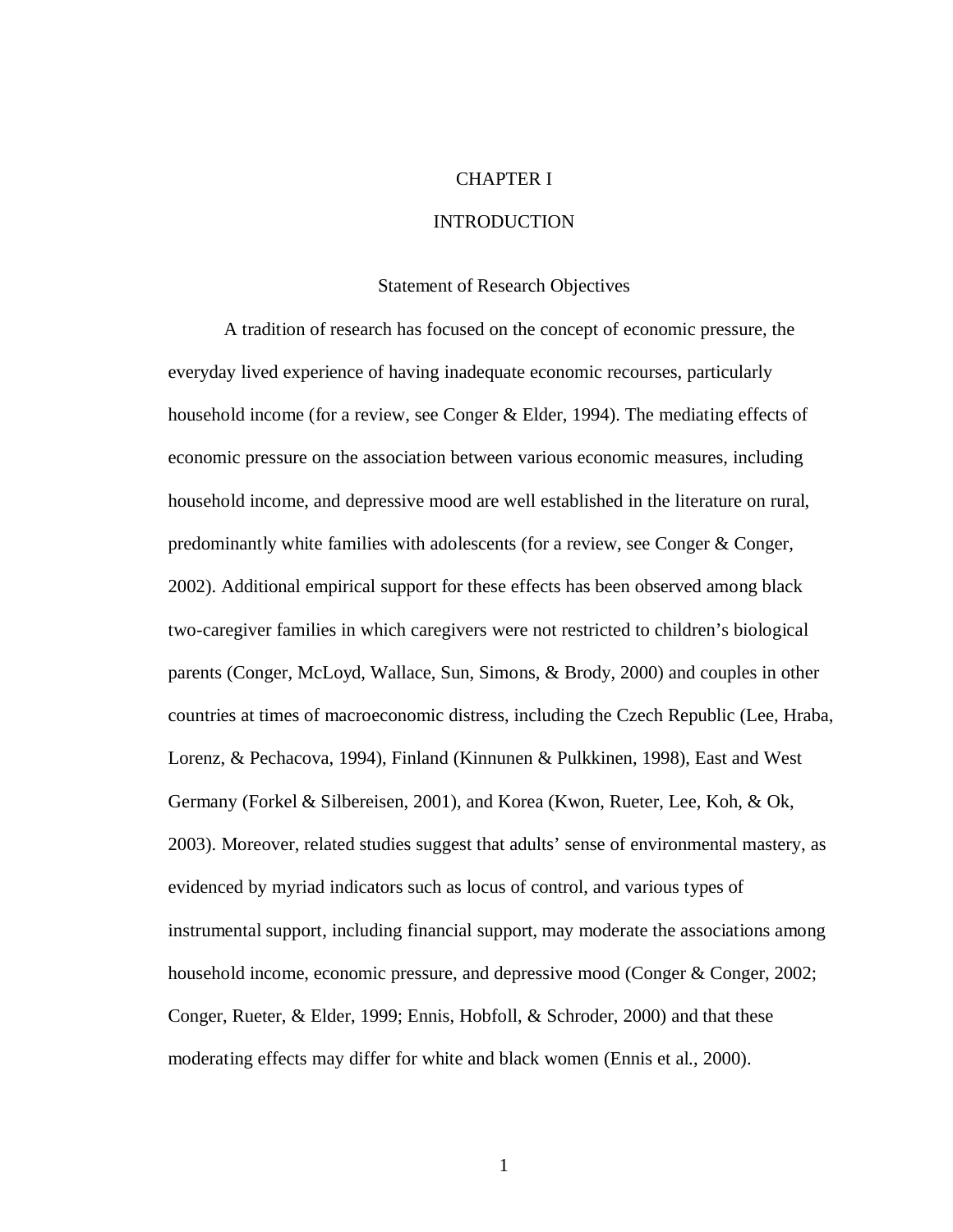In their call for research on the mediating and conditionalizing factors that elucidate the association between women's economic and psychological well-being, the authors of the *Final Report of the American Psychological Association's National Task Force on Women and Depression* underscored the importance of an empirical focus on women of all ages and marital statuses (McGrath, Keita, Strickland, & Russo, 1990). However, the literature continues to reflect a paucity of interest in the mechanisms by which objective economic measures, such as household income, are associated with depressive mood among unmarried women in midlife. The theoretical (Mirowsky & Ross, 2003) and empirical (McGrath et al., 1990) literatures suggest that single women's diminished access to income, relative to men and married women, may render them psychologically vulnerable. Further, at least one researcher has argued that the deleterious effects of lower levels of income may be particularly harsh for women in midlife because they have fewer productive years over which to recover financially than younger women (Craft, Johnson, & Ortega, 1998). The purpose of this study of unmarried women during midlife is to (a) replicate studies identifying the associations among household income, economic pressure, and depressive mood, (b) examine the effects of locus of control and financial instrumental support received from parents on these associations, and (c) explore how these relationships might differ for white and black women. Additionally, because women's physical health in midlife is associated with depressive mood (Killian, Turner, & Cain, 2005), the study examines these relationships net of the effects of women's self-rated physical health.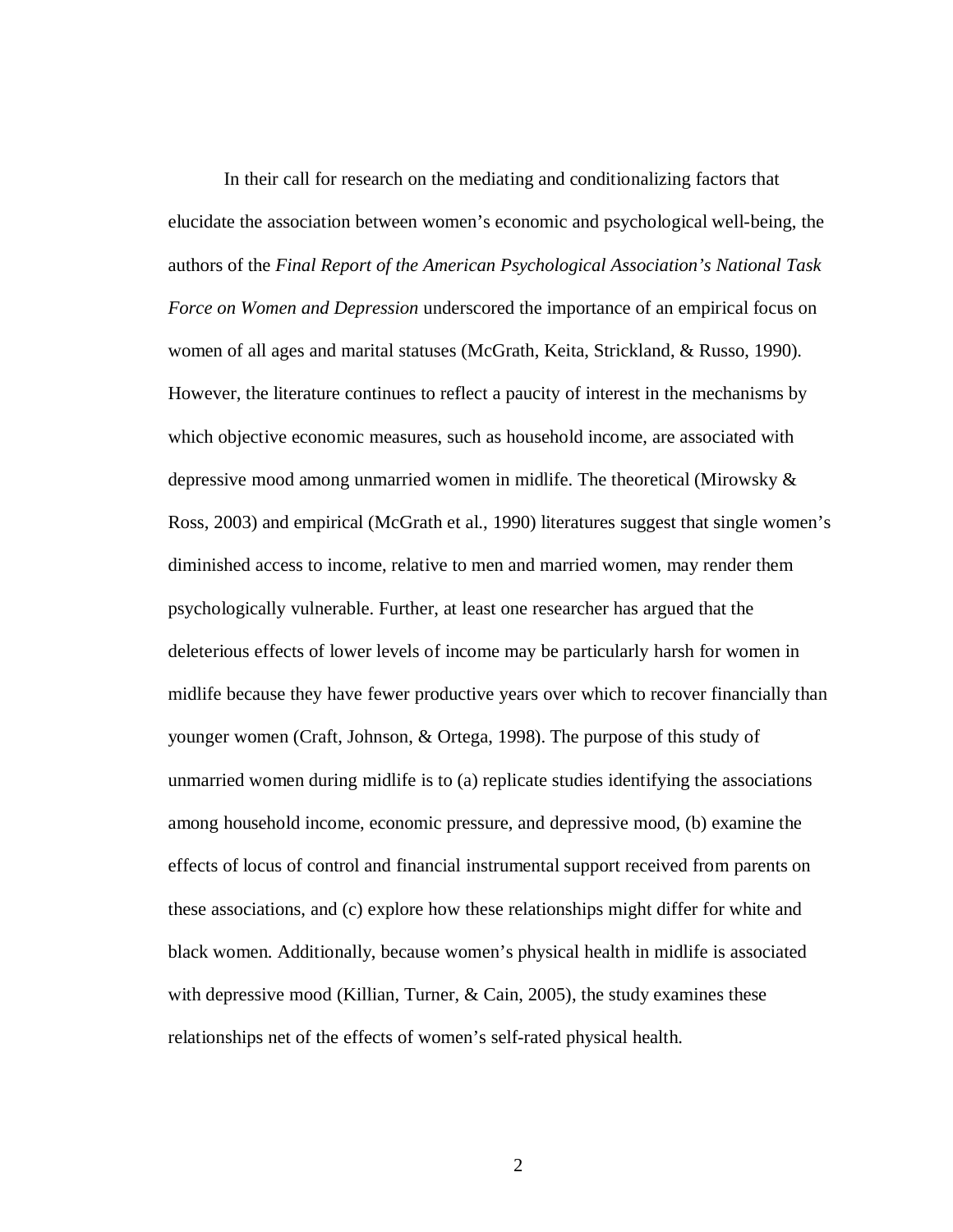This study extends the extant literature examining the association between economic and psychological well-being in several ways. First, the study uses an economically diverse, national sample of white and black unmarried (never married, divorced, separated, and widowed) women in midlife to replicate research suggesting that economic pressure explains the relationship between household income and self-reported depressive mood. Despite the robust empirical interest in the mediating effects of economic pressure on the association of objective economic measures, including household income, and women's psychological well-being, investigations have focused primarily on young single mothers (for a review, see Belle & Doucet, 2003) and married women (for a review, see Conger & Conger, 2002). Moreover, prior studies that examined the effects of economic pressure on women's depressive mood primarily analyzed data on community (Ennis et al., 2000) or regional (for a review, see Conger  $\&$ Elder, 1994) samples that were often characterized by homogeneity of experience. Additionally, given the consistent evidence of a relationship between women's physical health and depressive mood, this study explores the associations among household income, economic pressure, and depressive mood net of the effects of women's self-rated physical health.

Second, this study explores the moderating effects of (a) locus of control and (b) financial instrumental support received from parents on the association between economic pressure and depressive mood among these unmarried women in midlife. Theory (Lazarus, 1966) and empirical findings (for a review, see Conger & Conger, 2002) suggest that women's sense of environmental control or mastery may buffer the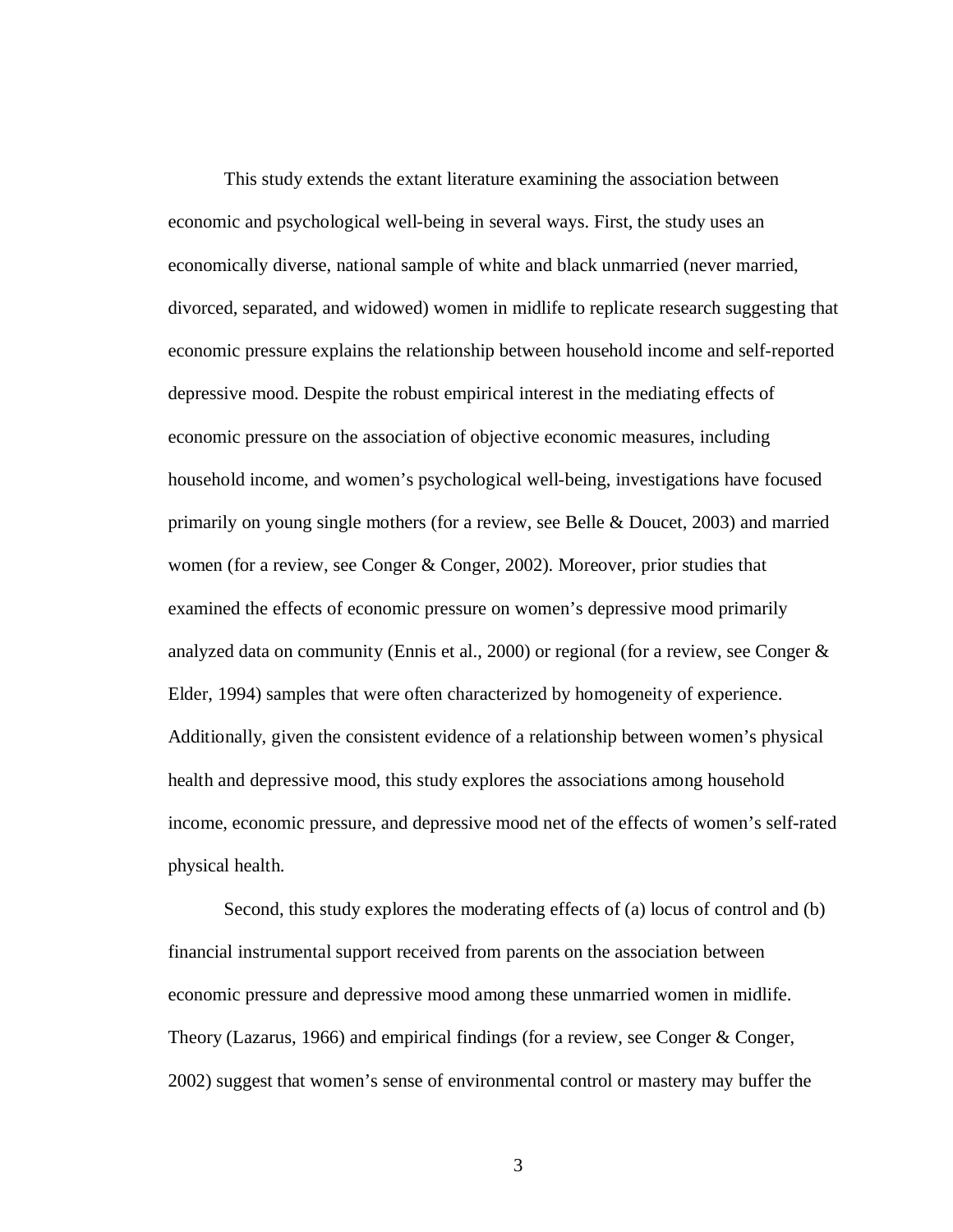effects of economic pressure on psychological well-being. Additionally, consonant with theory (Lazarus, 1966), prior studies suggest that financial instrumental support may buffer the association between economic pressure and psychological well-being (for a review, see Conger & Conger, 2002). Finally, because the theoretical (for a review, see Belle, 1991) and empirical (for a review, see Lachman & Firth, 2004) literatures suggest that instrumental social support generally—and thus financial instrumental support from parents in specific—may be more important for women with lower levels of perceived control over the outcomes in their lives than women who report having higher levels of control, the study examines the higher-order moderating effects of locus of control on the buffering effects of financial instrumental support received from parents.

Last, this study examines the relationship between women's race and the moderating effects of locus of control and financial instrumental support received from parents on the association between economic pressure and depressive mood. That is, the study explores how the moderating effects of women's locus of control and financial instrumental support received from parents might vary as a function of race. Theory suggests that the disadvantages associated with having a racial minority status may amplify the negative relationships among household income and various measures of personal and social well-being (Collins, 1991; Hurtado, 1989). Consonant with this perspective, research exploring the effects of locus of control and financial instrumental support on the relationship between economic pressure and depressive mood suggest that the association may be different for white and black women (Belle & Doucet, 2003). However, findings in these studies, which analyzed data on community samples, were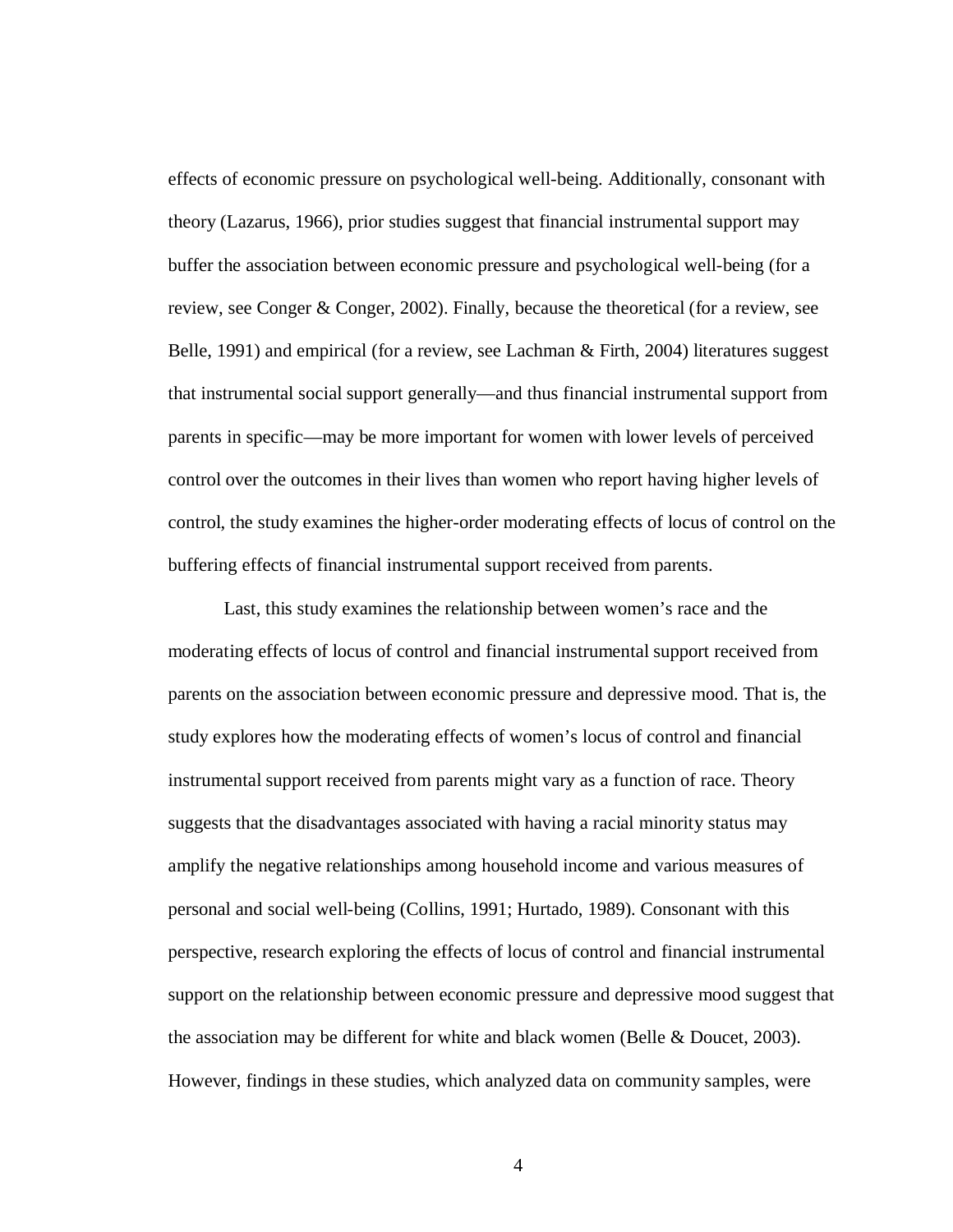inconsistent, and the use of a large national data set in this study contributes to an understanding of racial differences in the association between household income and psychological well-being.

#### Conceptual Models

This study extends previous research examining the association of economic measures and psychological well-being by exploring this relationship among unmarried women in midlife. Specifically, the study tests the mediating effects of economic pressure on the association between household income and depressive mood. Further, the study explores the moderating effects of two factors, locus of control and financial instrumental support received from parents (a particular type of social support), on the relationship between economic pressure and depressive mood. Finally, the study examines two higher-order moderating effects. First, the study asks how the moderating effects of locus of control and financial instrumental support received from parents might differ for white and black women. Second, the study explores how the buffering effects of financial instrumental support received from parents might vary as a function of women's locus of control.

Figure 1 presents the conceptual model postulating that household income is (a) negatively associated with depressive mood and (b) negatively associated with economic pressure which is, in turn, positively associated with depressive mood. Additionally, this model predicts a negative relationship between women's self-rated physical health and depressive mood. Figure 2 reflects the conceptual model hypothesizing that the positive association of economic pressure and depressive mood is moderated by locus of control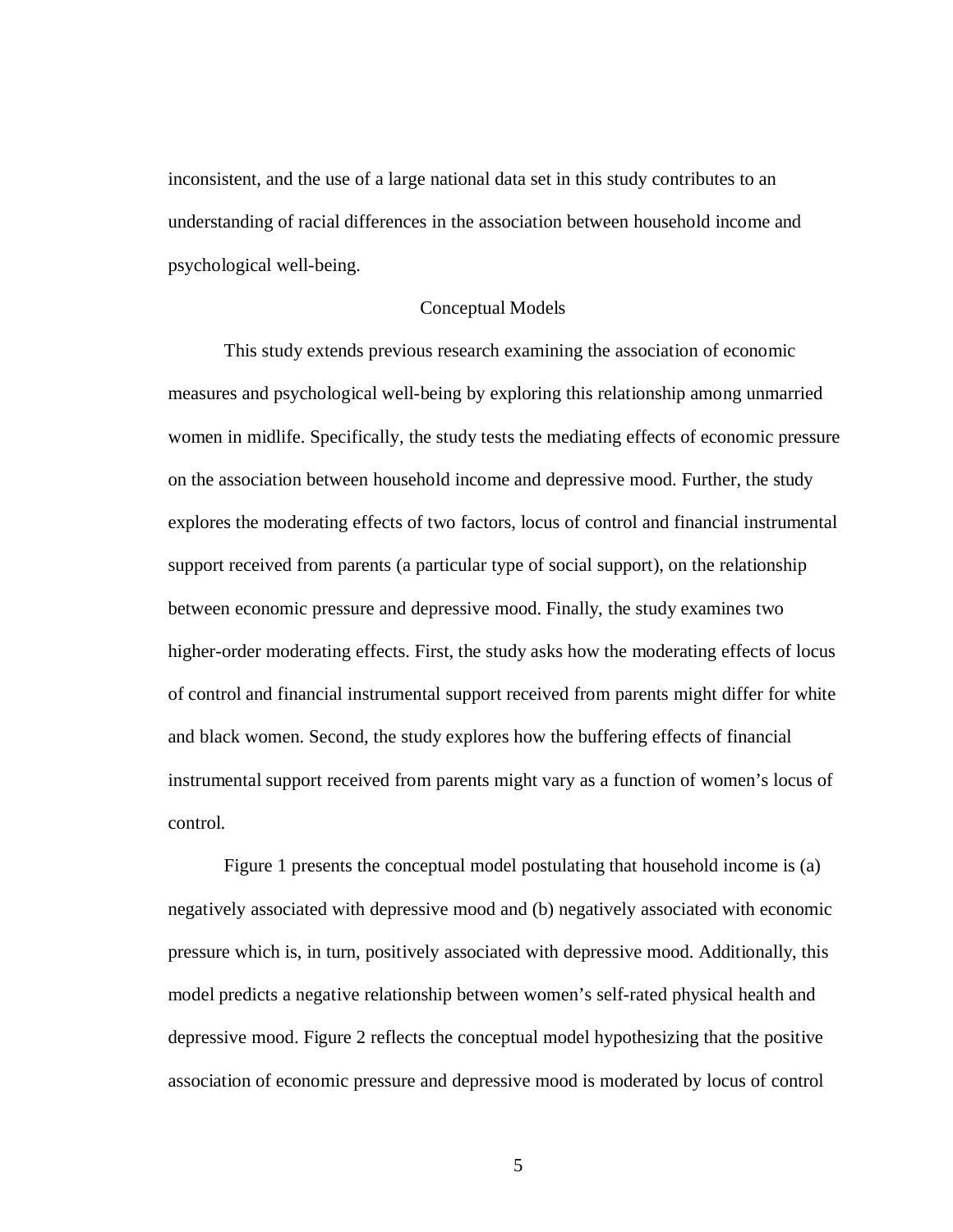and that these moderating effects are different for white and black women. Similarly, Figure 3 presents the conceptual model postulating that the positive association of economic pressure and depressive mood is buffered by financial instrumental support received from parents. This model further hypothesizes that the buffering effects of financial instrumental support received from parents are different for white and black women. Finally, Figure 4 reflects the conceptual model suggesting that the buffering effects of financial instrumental support received from parents vary as a function of women's locus of control.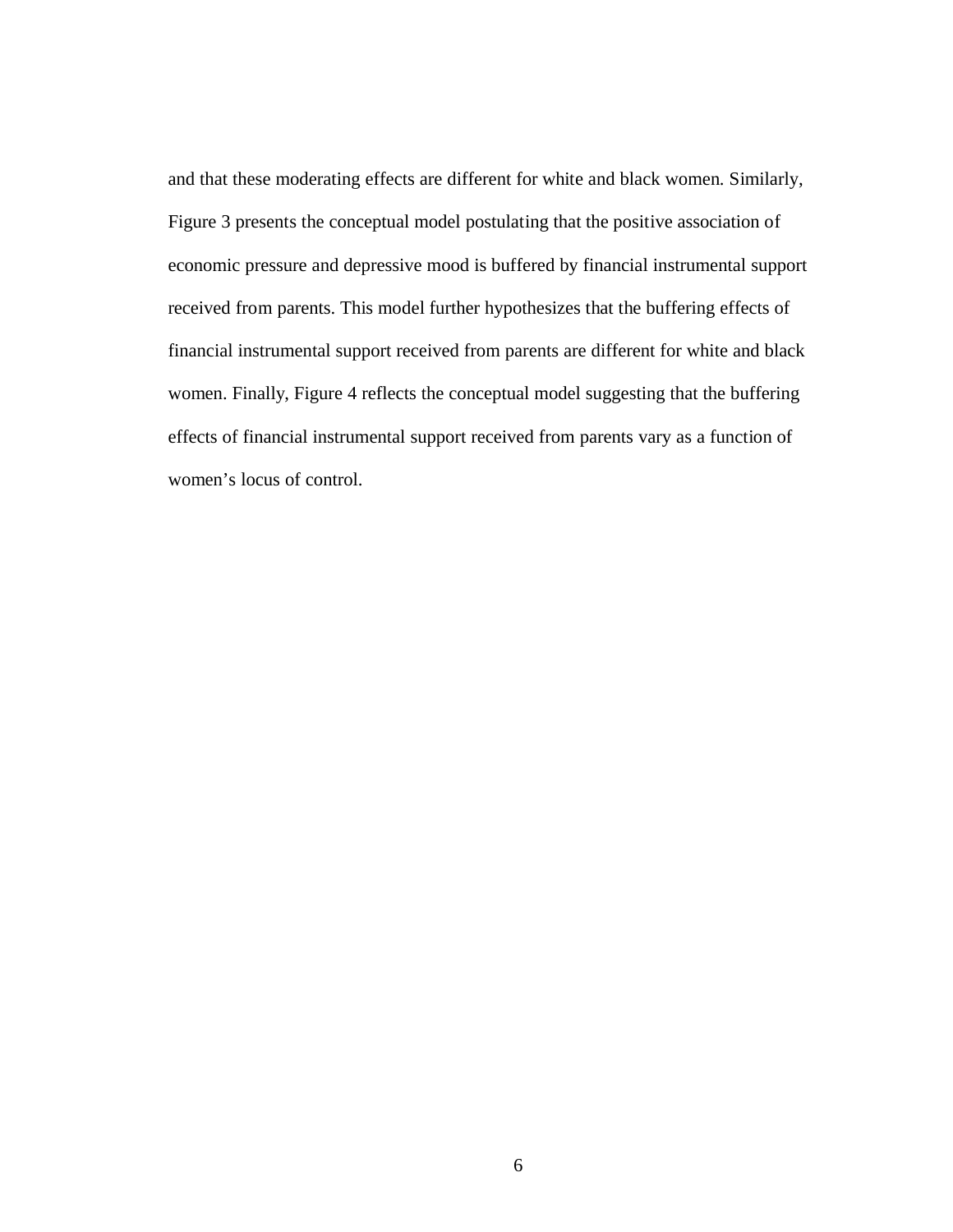Figure 1. Conceptual model describing the associations among household income, economic pressure, self-rated physical health, and depressive mood.

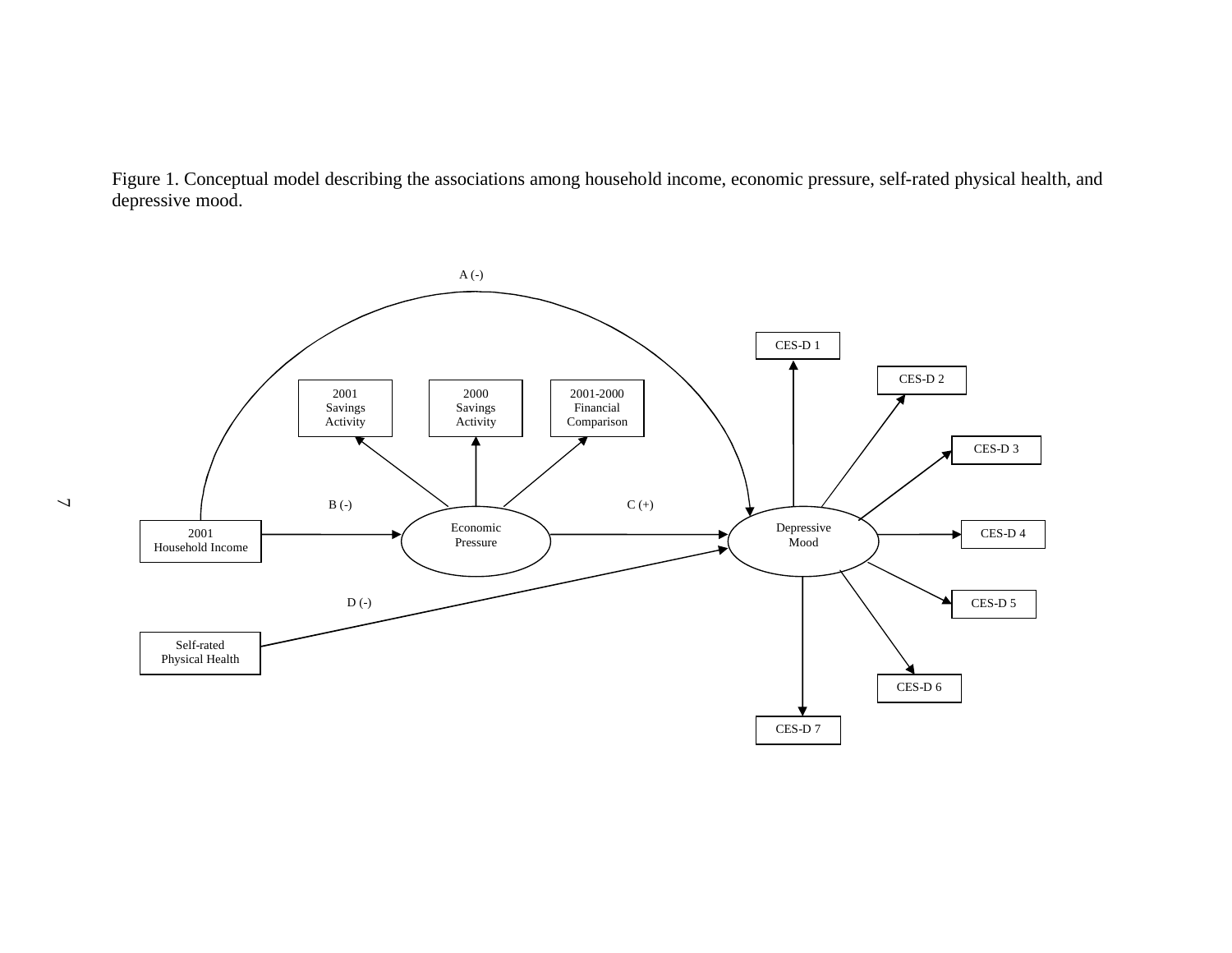Figure 2. Conceptual model describing the associations among household income, economic pressure, self-rated physical health, locus of control, race, and depressive mood.

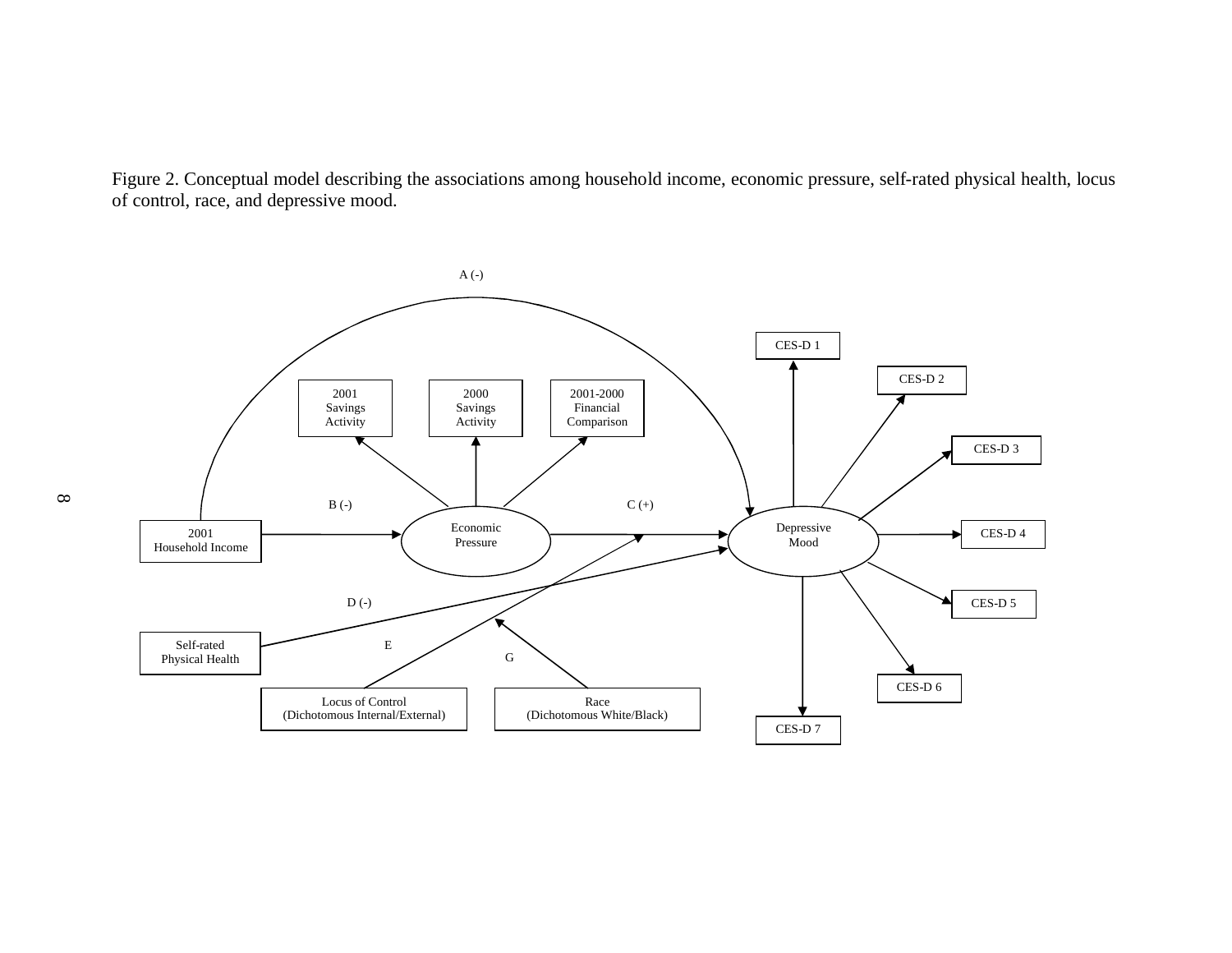Figure 3. Conceptual model describing the associations among household income, economic pressure, self-rated physical health, financial instrumental support received from parents, race, and depressive mood.

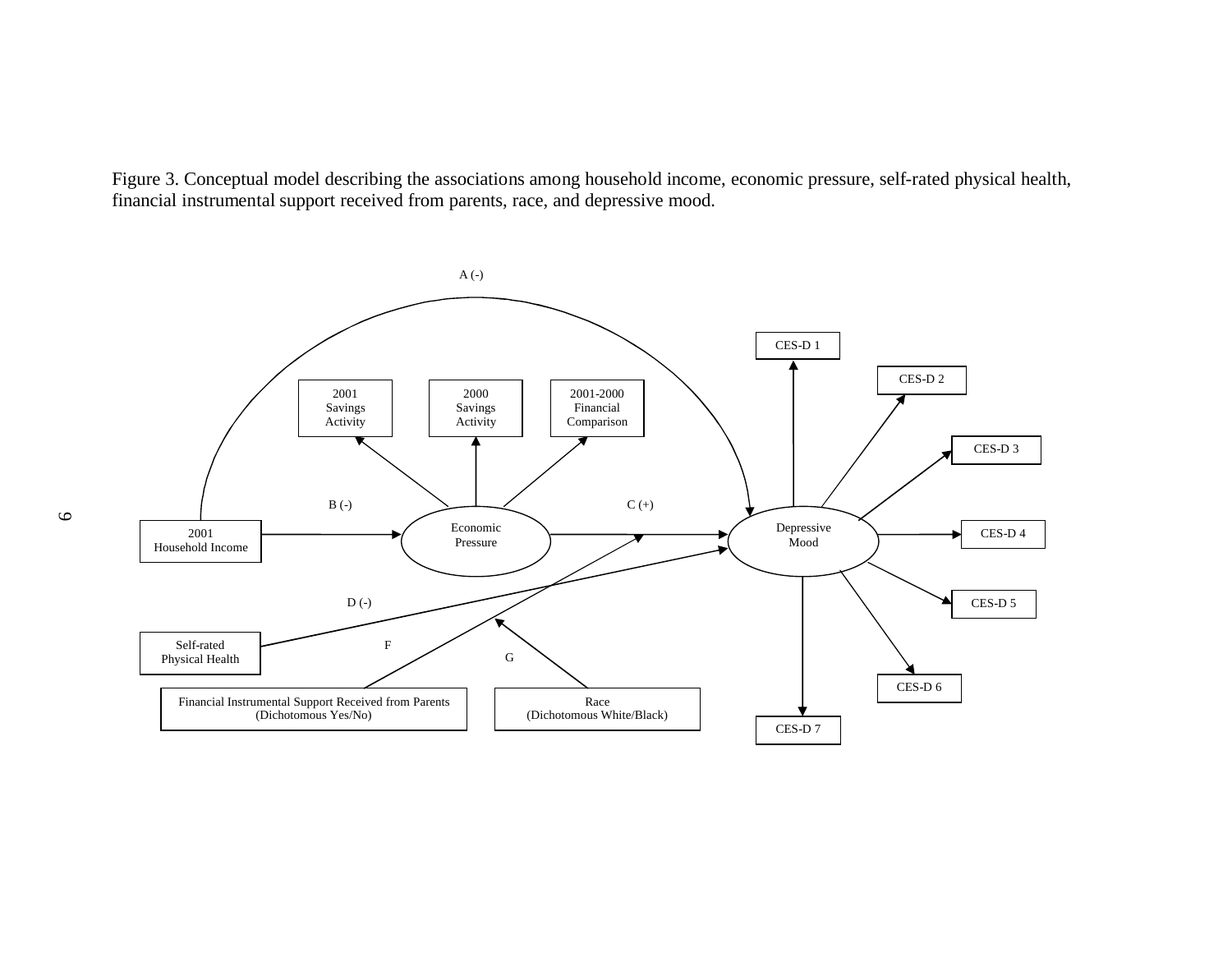Figure 4. Conceptual model describing the associations among household income, economic pressure, self-rated physical health, financial instrumental support received from parents, locus of control, and depressive mood.

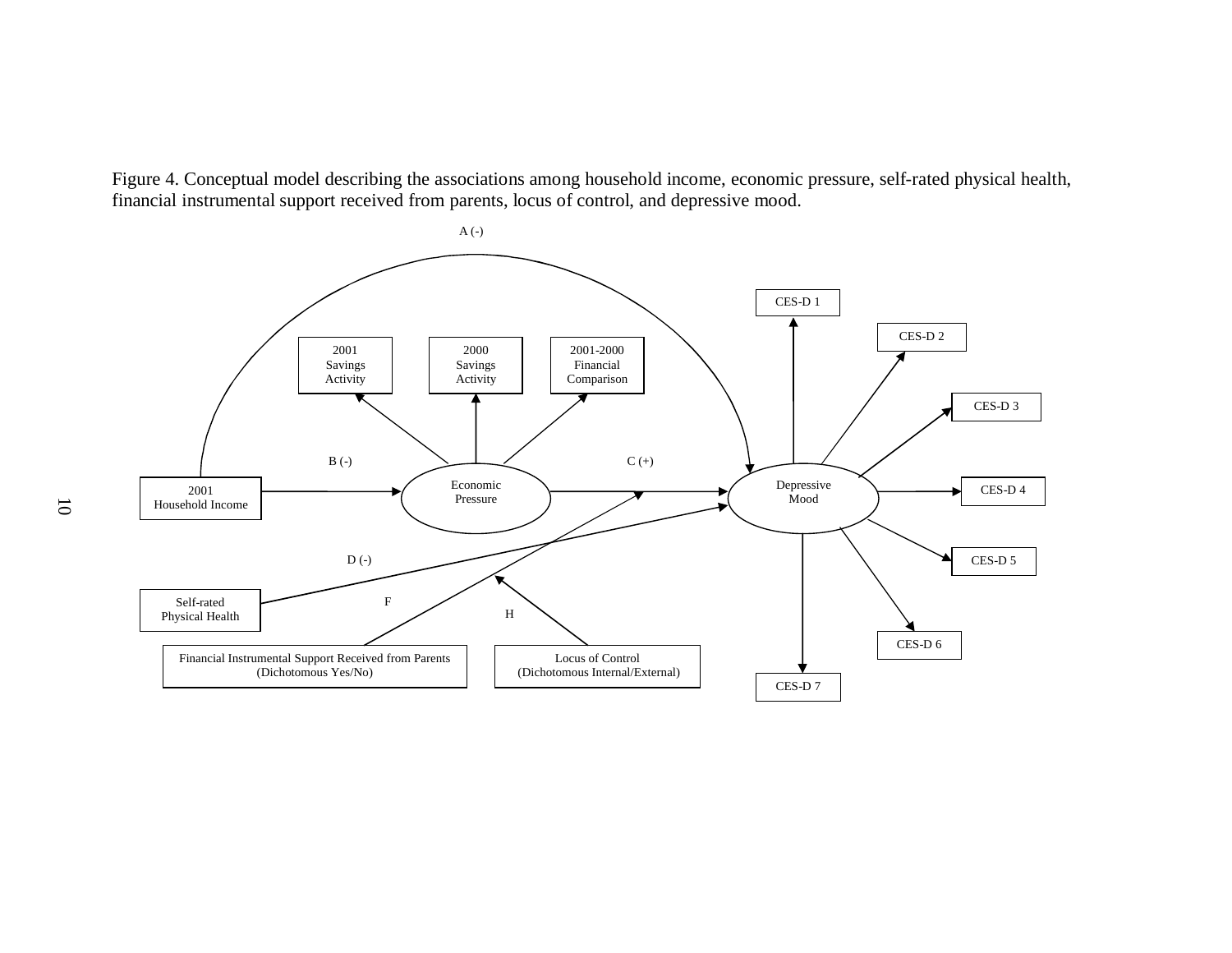#### CHAPTER II

### REVIEWS OF THE THEORETICAL AND EMPIRICAL LITERATURES

#### Review of the Theoretical Literature

A tradition of sociological theories has addressed the role of social stressors in adults' psychological well-being (for a review, see Pearlin, 1989). Early contributions to this genre of theoretical frameworks, particularly mechanistic paradigms that regarded outcomes as largely predictable monoliths, failed to account for adults' diversity of experience (for a discussion of these limitations, see Lazarus & Folkman, 1984). For example, these early mechanistic theories fell short of explaining why specific conditions within the social environment can be experienced as stressors by some individuals and not by others. Accordingly, more recent sociological theorists have introduced increasingly comprehensive models of stress and coping that offer a contextual perspective for understanding variation in individual perceptions, behaviors, and outcomes. Among these more encompassing frameworks are biopsychological models that integrate internal and external influences on individual responses to stressors and, moreover, explain interactions among these effects (Bernard & Krupat, 1994). These theoretical paradigms are particularly well suited for investigations that explore the relationships among economic, psychological, and social measures of well-being.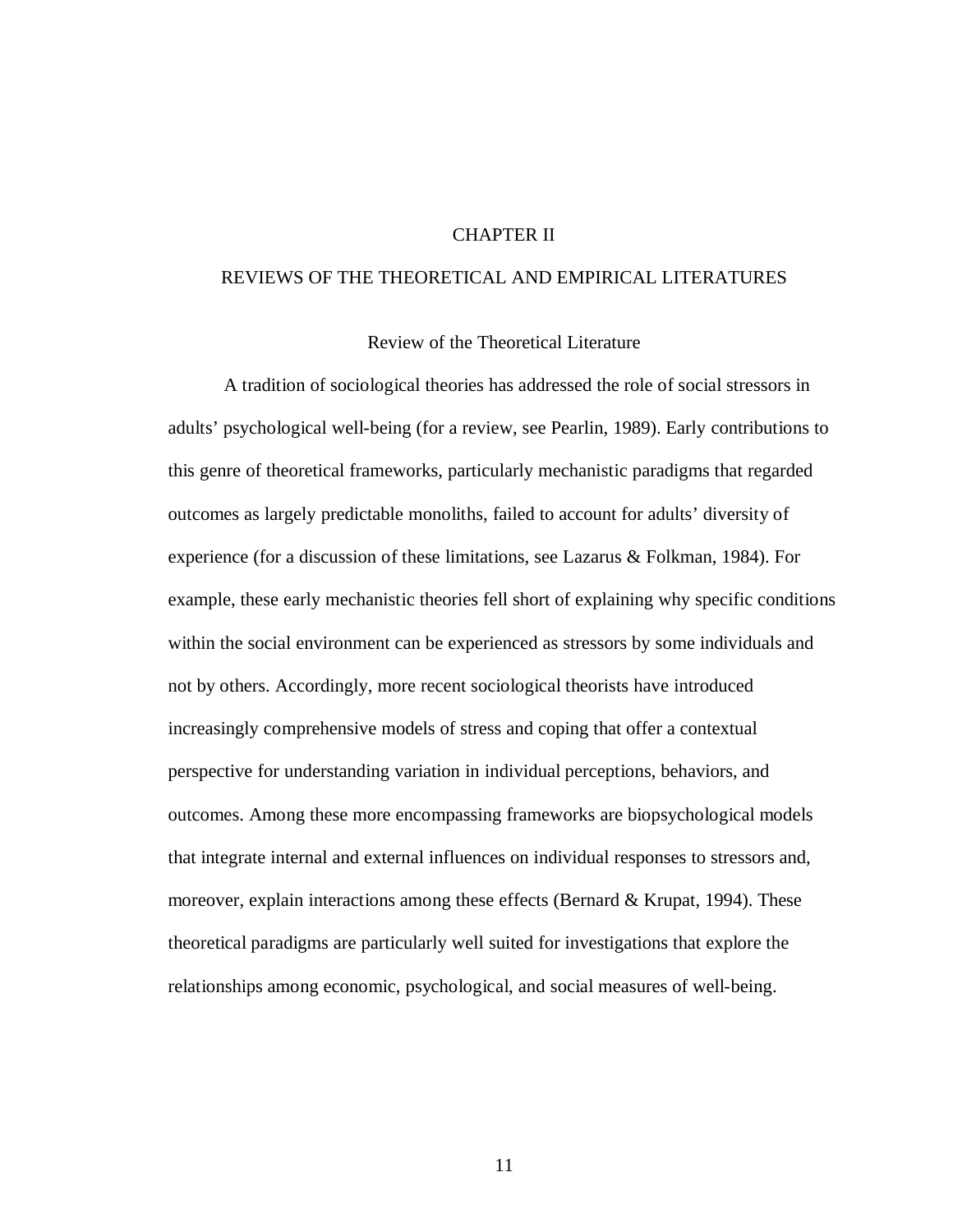To ground this investigation of the associations among household income, economic pressure, and depressive mood and the moderating effects of locus of control, financial instrumental support received from parents, and race on these relationships, I inform Lazarus's cognitive theory of stress and coping (Folkman, 1994; Lazarus, 1966; Lazarus & Folkman, 1984; Monat & Lazarus, 199l) by biopsychological perspectives. Further, to capture more fully the experience of unmarried women in midlife, I incorporate feminist theories. Specifically, the cognitive theory of stress and coping is beneficial in explaining the relationships among household income, economic pressure, and general well-being. Additionally, biopsychological perspectives on women's mental physical health address how lower levels of household income and the related sense of economic pressure might be associated with depressive mood, the outcome of interest in this investigation. Further, I use the cognitive theory of stress and coping to hypothesize the roles of locus of control and financial instrumental support received from parents in contextualizing the relationship between economic pressure and psychological outcomes. Finally, I use the cognitive theory of stress and coping, as informed by biopsychological perspectives and feminist theories, to suggest that white and black women may not have a shared experience of these economic, psychological, and social confluences.

#### *The Cognitive Theory of Stress and Coping*

The cognitive theory of stress and coping (Folkman, 1994: Lazarus, 1966; Lazarus & Folkman, 1984; Monat & Lazarus, 199l) provides a theoretical paradigm that views stress and coping as both relational and process oriented. The relational characteristic, which is essential in explaining individual differences in the experience of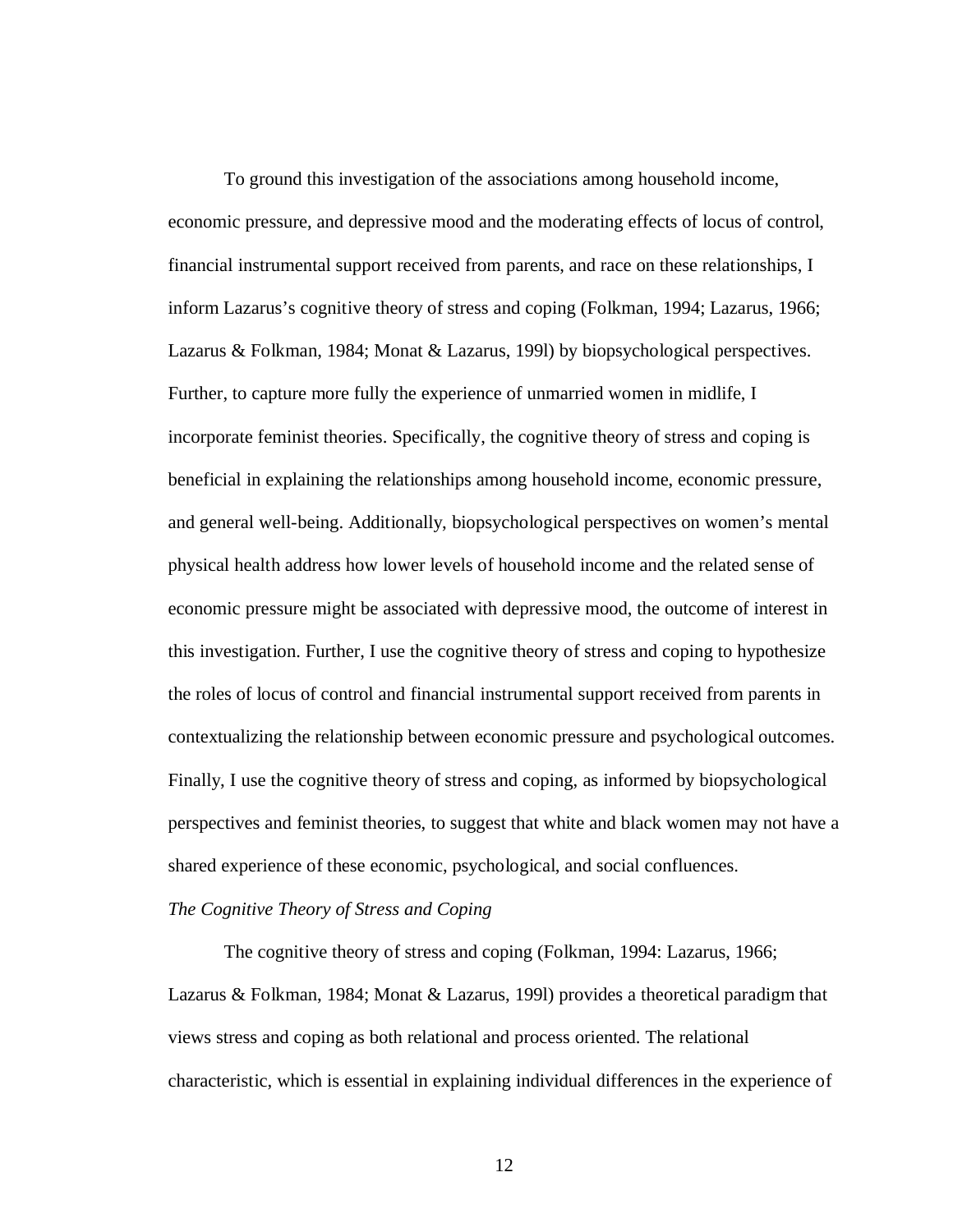economic pressure, is definitional. That is, this theoretical perspective defines stress as a relationship between individuals and their environments in which individuals appraise their environments as (a) demanding beyond their available resources and (b) injurious to their well-being. Specific to this investigation, the cognitive theory of stress and coping suggests that when women perceive their household income as inadequate and, moreover, threatening in its levels of inadequacy, they will experience a "stress relationship", a term central to this theoretical paradigm that describes the psychological manifestation of environmental threats. This conceptualization of stress as a relative evaluation distinguishes the cognitive theory of stress and coping from other theoretical paradigms that regard stress as an environmental characteristic (e.g., a source of stimuli) or an individual behavior (e.g., a response to stimuli). In this investigation, consistent with a tradition of research linking economic measures, including household income, and depressive mood (for a review, see Conger & Elder, 1994), the relational nature of stress and coping is evident in the construct of economic pressure, an indication of a stress relationship. That is, economic pressure, although variously indicated, has often reflected evaluative measures, such as the perception of income adequacy.

The cognitive theory of stress and coping also posits that stress and coping are twofold processes. First, stress and coping are viewed as manifestations of dynamic and evaluative interplays between individuals and their environments. Second, the cognitive theory of stress and coping suggests that stress and coping are bidirectional processes in that individuals are both agents and objects of environmental change. In the literature on adult economic well-being, dynamic interplays between women and their environments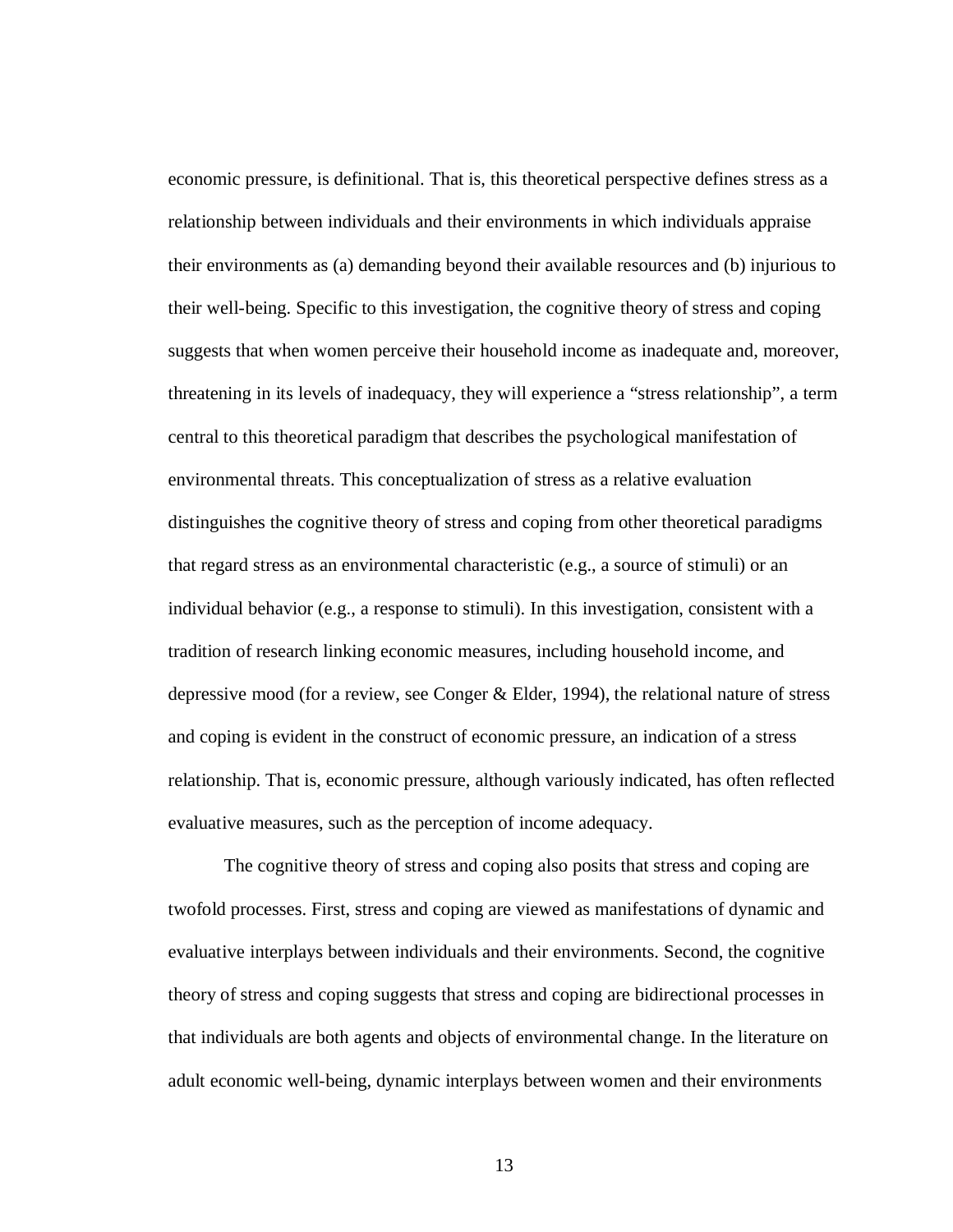are evident, for example, in reports of resilience in the wake of substantial economic setbacks (for a review, see Conger & Conger, 2002). More generally, consistent with the cognitive theory of stress and coping, women's coping with the stressors associated with lower levels of household income appears to be facilitated by their sense of personal agency in effecting change in environments that are appraised as rich in opportunities.

According to the cognitive theory of stress and coping, two processes, cognitive appraisal and coping, influence the relationship between environmental stressors (e.g., lower levels of household income and higher levels of economic pressure) and adaptational outcomes (e.g., depressive mood). Cognitive appraisals are further described as primary and secondary. Primary appraisals are judgments of events as either (a) irrelevant (i.e., having no impact of well-being), (b) benign-positive (i.e., not demanding more resources than those available and having positive consequences), or (c) stressful (i.e., harmful, threatening, or challenging).

Regarding primary appraisals of economic well-being, Mirowsky and Ross (2003) argued that the experience of lower levels of household income is, by its very nature, stressful. These authors also suggested that the sense of economic pressure may occur at all levels of household income, although household income levels that challenge women to provide basic necessities, such as food, clothing, and medical care, are particularly harmful. Indeed, lower levels of household income are associated with psychological distress, particularly depressive mood, because the experience of inadequacy gives rise to recurring crises that threaten women's well-being in multiple domains.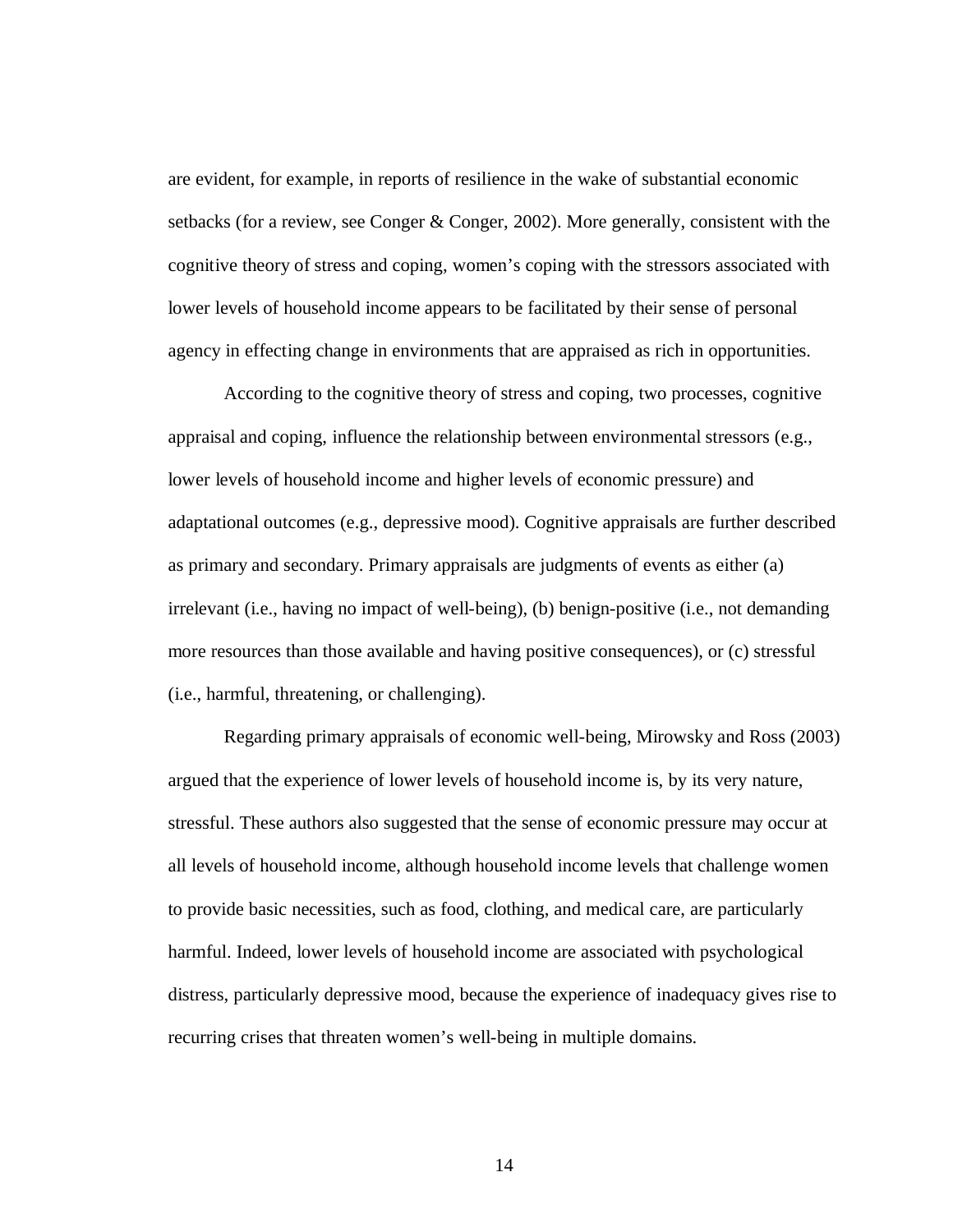Secondary appraisals refer to individuals' evaluations of their resources in the face of stressful situations. Appraised resources include tangible, psychological, and social resources available to ameliorate stressful circumstances. Psychological resources include the sense of personal control and environmental mastery. Social resources include family relationships that provide instrumental, informational, or emotional support. Women's secondary appraisals, as they relate to the association between economic pressure and depressive mood, are particularly important in theoretically grounding this investigation. Specifically, the study explores the roles of a psychological resource, locus of control, and social resource, financial instrumental support received from parents, in attenuating the deleterious effects of economic pressure on women's psychological wellbeing.

Finally, the theory of cognitive stress and coping defines coping as efforts to manage the demands imposed by environmental stressors. Coping is described as having two functions. First, emotion-focused coping regulates distress, including, for example, women's depressive mood associated with economic pressure. Second, problem-focused coping manages the distressing circumstances and entails, for example, women's pursuit of financial instrumental support from their parents in an effort to attenuate the stressors associated with lower levels of household income.

In sum, the cognitive theory of stress and coping posits that stress is a relationship in which individuals appraise their environments as presenting demands that (a) exceed their available resources and (b) are deleterious to their well-being. Specific to this investigation, the stress relationship often reflects an imbalance between environmental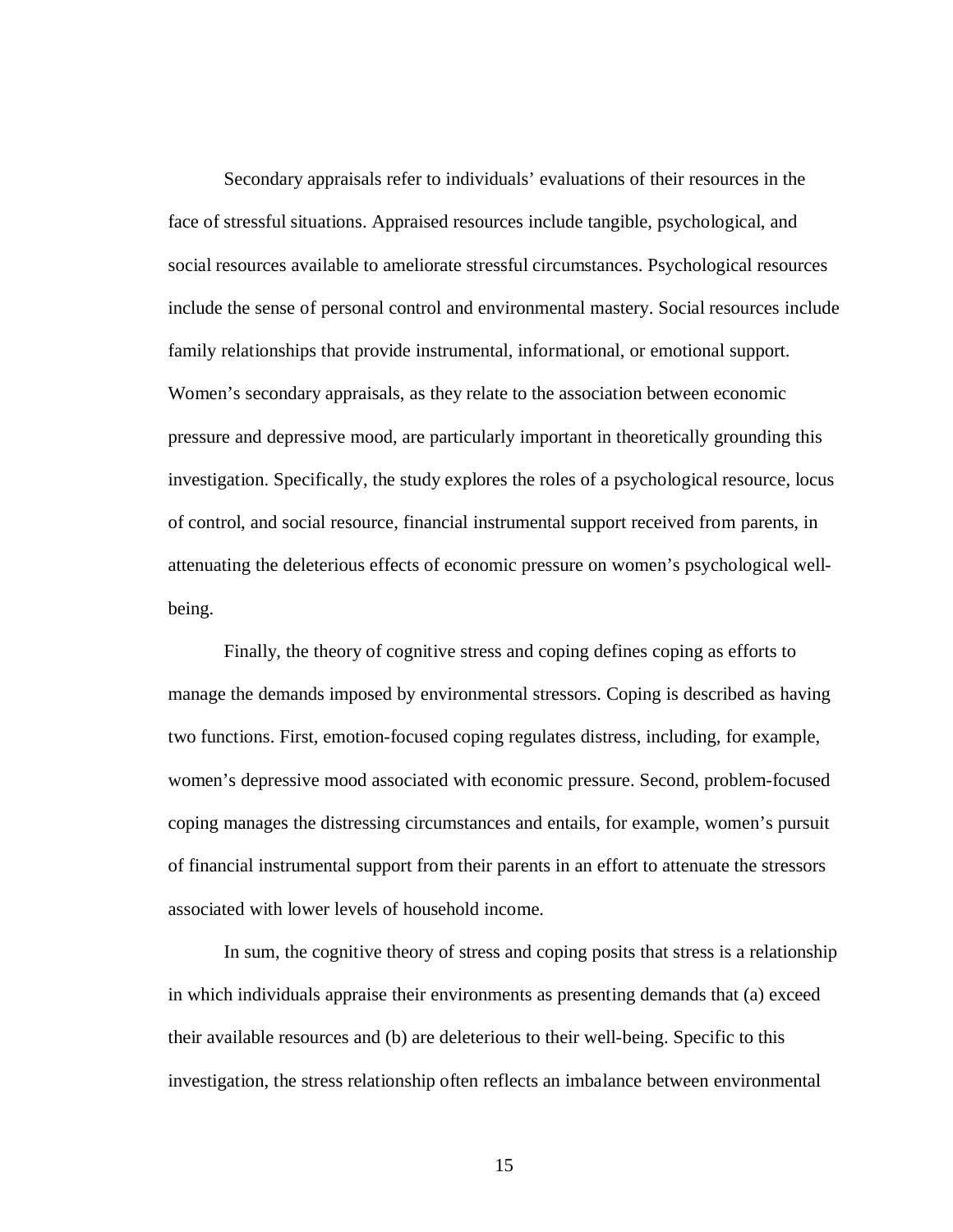demands (e.g., the costs of maintaining a lifestyle) and resources available to meet those demands (e.g., household income). The stress process reflects dynamic, bidirectional interplays between individuals and their contexts, in that individuals are both subject to environmental stressors and agents in combating and creating these stressors. Additionally, two processes explain the association of environmental stressors and impaired individual outcomes. First, cognitive appraisals are essential in the manifestation of a stress relationship. Specifically, individuals evaluate the challenges posed by their environmental demands and the availability of their resources, including the sense of personal control and financial instrumental support, to meet these challenges. Second, in the face of these challenges, individuals display coping processes, including efforts to manage their emotional distress and modify their environments.

Lazarus's cognitive theory of stress and coping (Folkman, 1994: Lazarus, 1966; Lazarus & Folkman, 1984; Monat & Lazarus, 199l) explains the mechanisms by which a lack of economic resources might give rise to a stress relationship which, in turn, impedes psychological well-being. However, Lazarus's contribution does not suggest that depressive mood, the outcome of interest in this investigation, is a specific manifestation of this stress relationship. Accordingly, more recent theorists have expanded this perspective by posing the question: "what is it about events that creates…depression" (Pearlin, 1991, p. 335)? Pearlin (1991) argued that although the depressogenic effects of events that are (a) undesirable, (b) involve tangible or intangible loss, or (c) give rise to intra-psychic disequilibrium—all likely correlates of the experience of lower levels of household income and higher levels of economic pressure—are perhaps obvious, this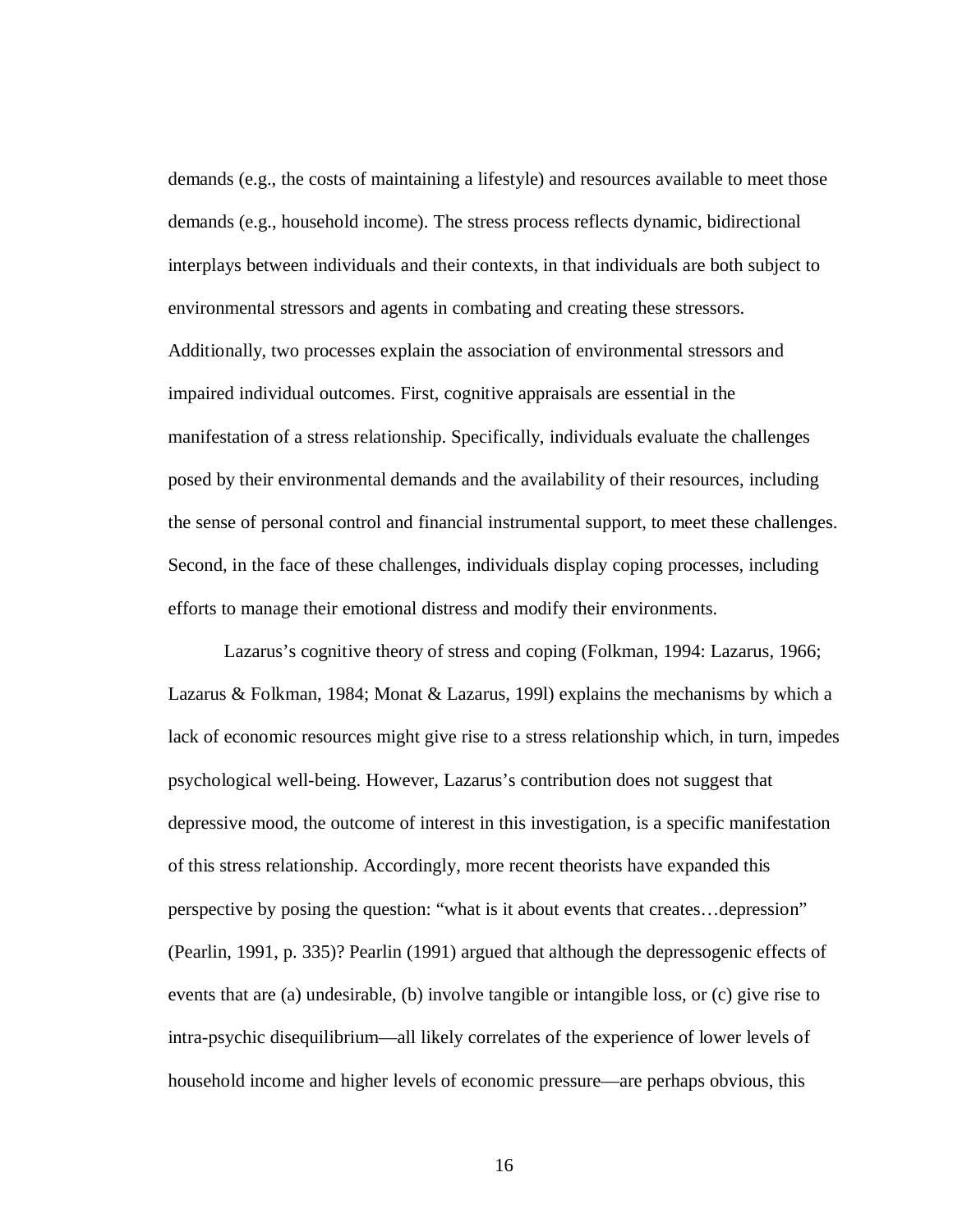reasoning fails to account for impaired psychological well-being in the wake of positive stressors (e.g., changes to more gainful employment). This observation led Pearlin (1991) to conclude that depressive mood is reflective of the "durable conditions" (Pearlin, 1991, p. 336) or the everyday lived experience of stressors. Thus, lower levels of household income and higher levels of economic pressure might be associated with depressive mood because they are characterized by the day-to-day experiences of unmet material needs and desires. Mirowsky and Ross (2003) aptly captured the depressogenic impact of living with too few economic resources: "The daily grind—the problems that are always there—wear at the nerves and demoralize the spirit (p. 77)."

#### *A Biopsychological Perspective on Women's Stress and Depressive Mood*

Various theorists focused on women's experiences have advanced a biopsychological model of women's stress relationships to explain why lower levels of household income and higher levels of economic pressure might be associated specifically with depressive mood (for a review, see Hyman, 2006). Although the biopsychological perspective is not central to this investigation, the model notably informs the study's grounding in the cognitive theory of stress and coping. Specifically, the biopsychological model suggests that the associations among household income, economic pressure, and depressive mood are reflective of processes unique to women's biological and psychological processes.

*Women's biological processes and depressive mood*. Several biological perspectives on women's psychological well-being suggest that depressive mood is a likely outcome when women experience an economic stress relationship. First, Penza,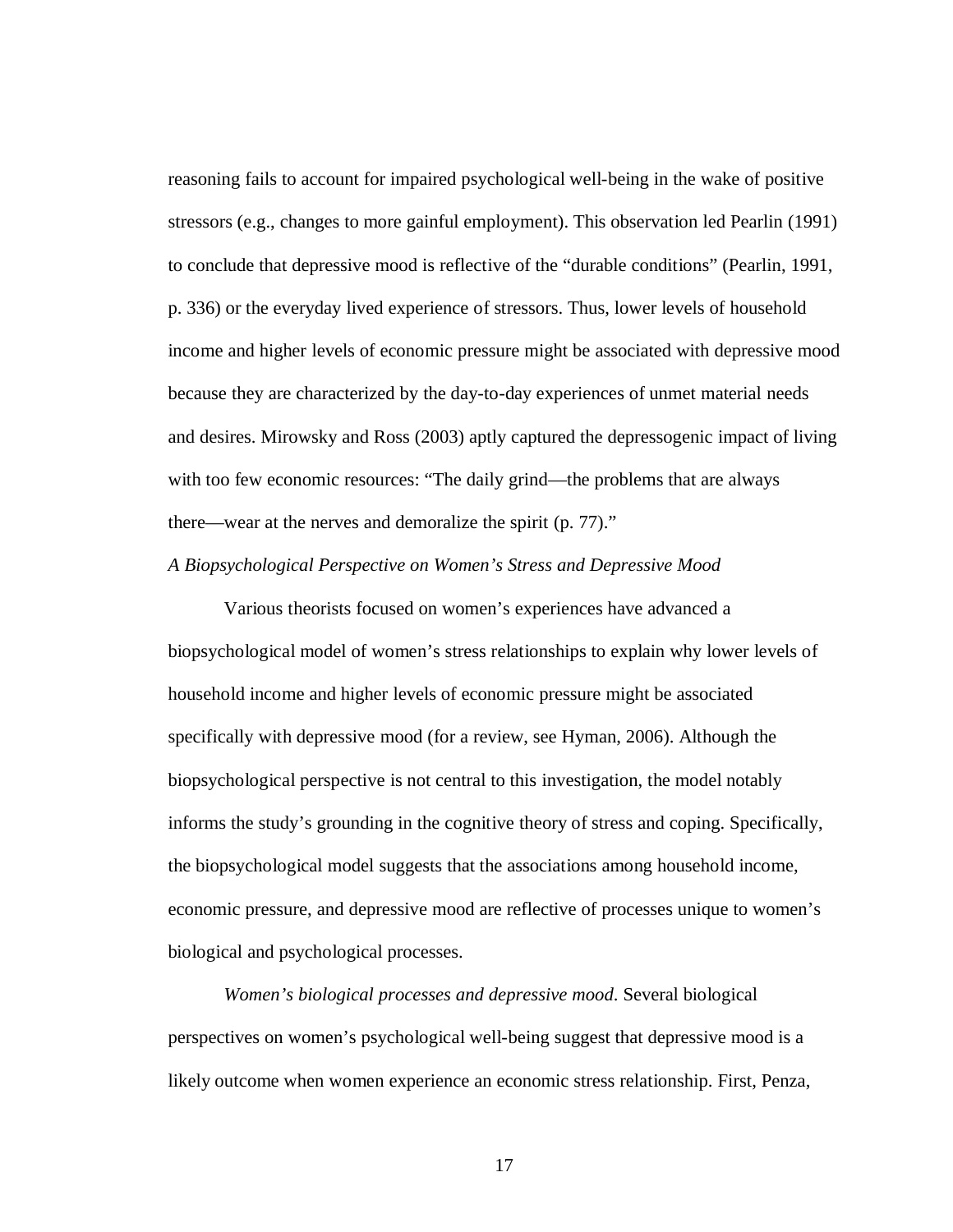Heim, and Nemeroff (2006) cited others' findings suggesting that early trauma, including physical, sexual, and emotional abuse, alters the neurobiological (e.g., neuroendocrine, neurochemical, and neuroanatomical) stress systems and renders women more sensitive to environmental stressors and depressive mood throughout the life course. Additionally, abnormalities in the hypothalamic pituitary adrenal (HPA) axis, precursors to depressive symptoms that are associated with exaggerated responses to stressors, appear to be more common in women than men (Korszun, Altemu, & Young, 2006). Further, this limbic nueroactivation is often related to cyclical fluctuations in estrogens and progestins during women's reproductive years which may extend into early midlife (for a review, see Somerset, Newport, Ragan, & Stowe, 2006). Finally, there is some evidence that genetic factors contribute to women's likelihood of experiencing depressive mood when confronting environmental stressors. Indeed, the vulnerability to depressive symptoms appears to be heritable, and there is evidence that this genetic linkage is stronger in women than men (for a review, see Nolen-Hoeksema, 2006).

*Women's psychological processes and depressive mood.* Psychological explanations for the association between economic measures and depressive mood among women underscore the role of cognitive processes. For example, cognitive-personality explanations for this phenomenon argue that women's tendencies to exhibit negative cognitive styles, interpersonal orientations, and ruminations elevate their risk of experiencing depressive mood (Nolen-Hoeksema, 2006). Thus, women in midlife who experience higher levels of economic pressure may be particularly prone to manifest selfdefeating cognitive patterns that are associated with depressive mood.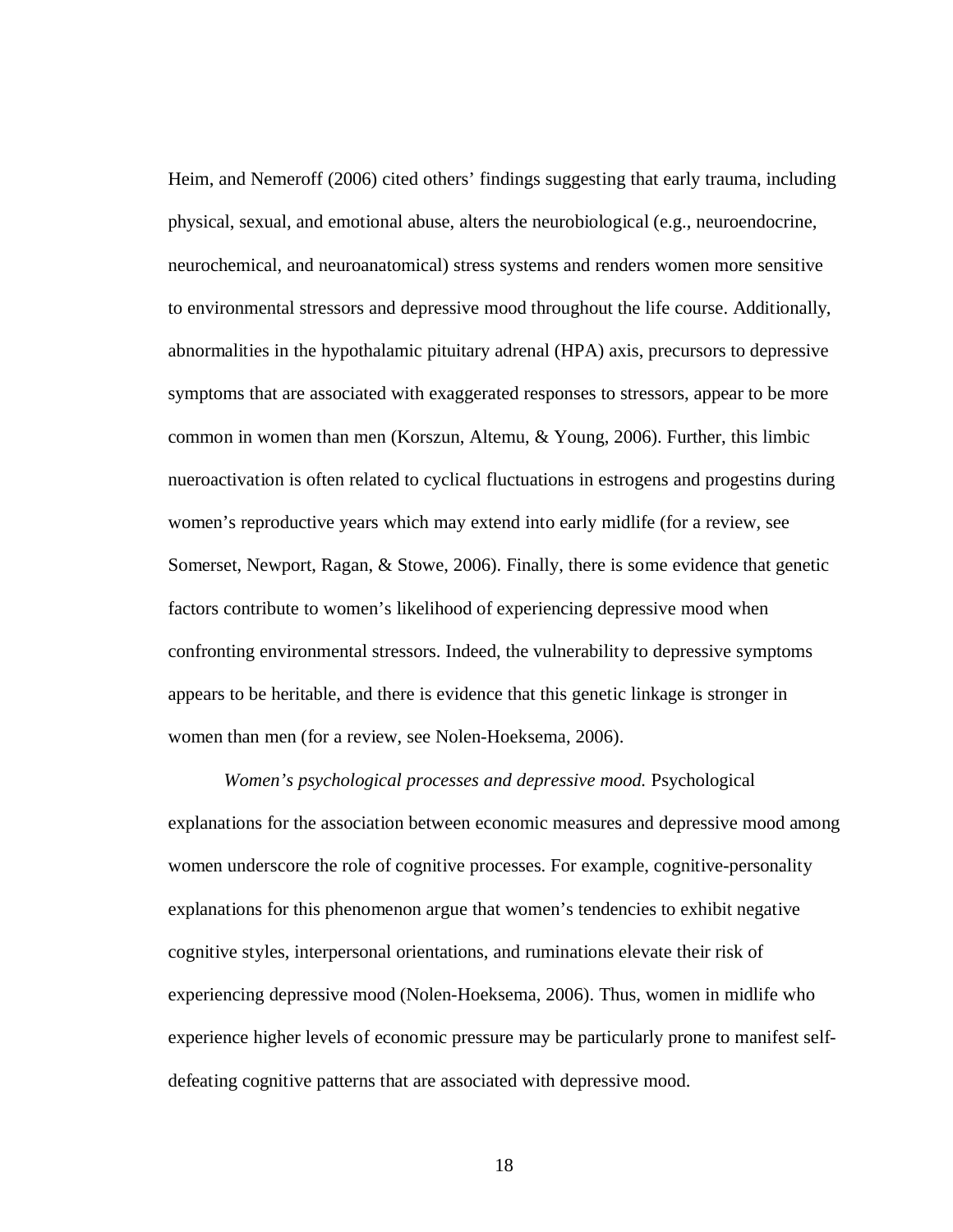#### *Contextualizing Factors*

*Locus of control.* Folkman (1984) examined the role of personal control in stress and coping processes from the perspective of the cognitive theory of stress and coping (Lazarus, 1966; Lazarus & Folkman, 1984; Monat & Lazarus, 199l). Folkman described secondary appraisal processes in the stress relationship as addressing a fundamental question: "What can I do?" (p. 842). Psychological resources, including the sense of personal control, agency, and environmental mastery, are therefore pivotal in sustaining hope and morale and, thus, decreasing the likelihood of impaired psychological function. According to the cognitive theory of stress and coping, two types of control are effective in buffering the deleterious effects of the stress relationship. These are (a) a sense of control specific to particular stress relationships and (b) a more general sense of control in meeting environmental demands, operationalized as locus of control in this study.

The cognitive theory of stress and coping is particularly useful in understanding the role of locus of control in moderating the effects of economic pressure on women's depressive mood. That is, this theoretical framework suggests that women who evaluate themselves generally as agents of environmental change are less affected psychologically by social stressors than women who view themselves as subjects of environmental influences. Specific to this investigation, from the perspective of the cognitive theory of stress and coping, women who have an internal locus of control, a measure of the extent to which outcomes are determined by personal agency, may be less likely to experience depressive mood in the wake of economic pressure than women who view outcomes as largely the product of factors outside themselves.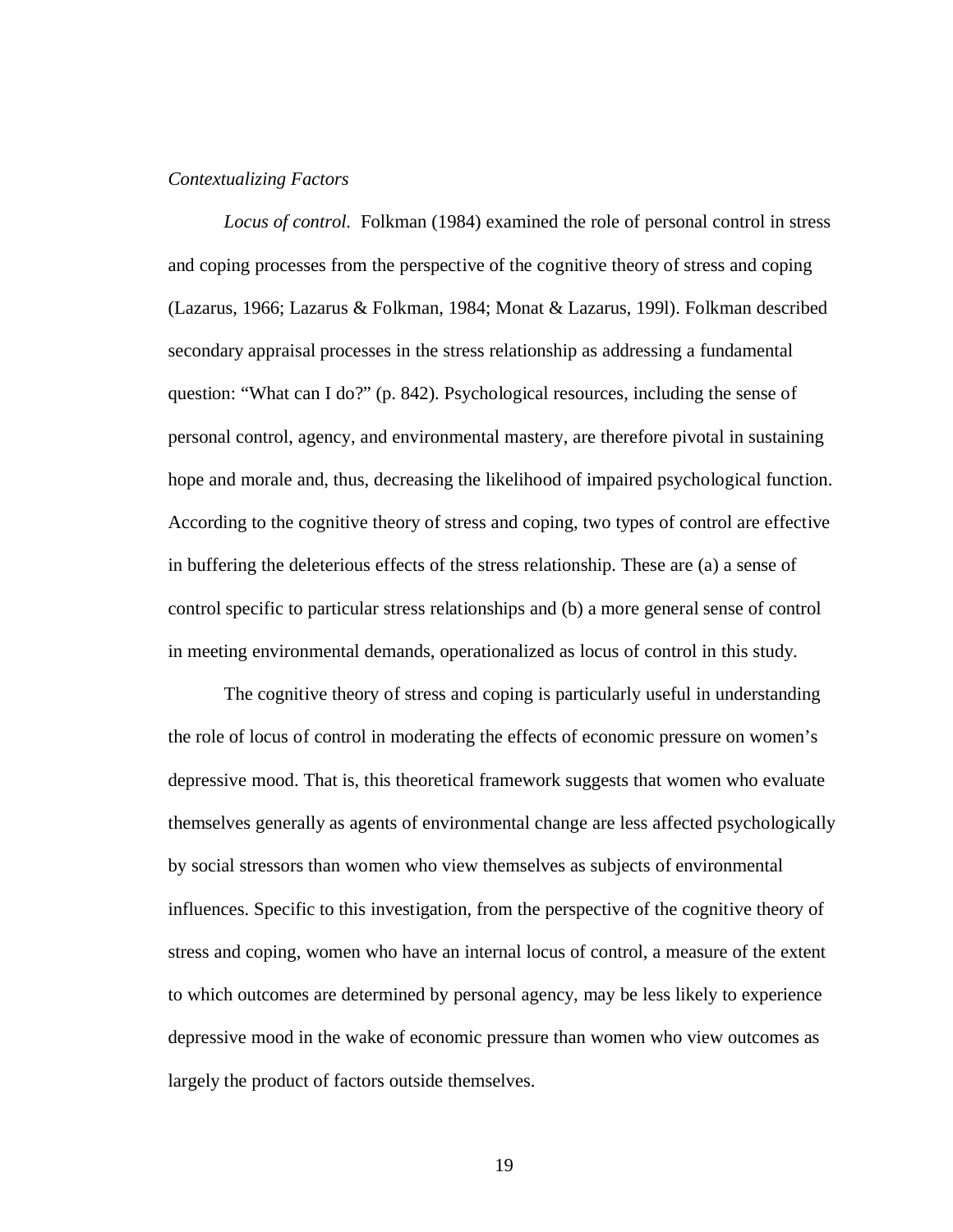*Financial instrumental support from parents.* In an exhaustive review of the cognitive theory of stress and coping, Lazarus and Folkman (1984) elaborated on the role of social support, including instrumental support, in attenuating the stress relationship. The theoretical framework views the social environment as both a source of stressful demands and a resource for preventing and ameliorating these demands. More specifically, when individuals experience environmental stressors, such as economic pressure, social relationships can be a source of instrumental assistance that facilitates coping and adaptation. Indeed, Lazarus and Folkman (1984) described an awareness of the benefits of social support in stress and coping processes as intuitive and, in some respects, obvious; this observation seems particularly appropriate to the role of financial instrumental support in buffering the harmful effects of economic pressure.

I use these tenets of the cognitive theory of stress and coping to inform this discussion of the effects of financial instrumental support received from parents on the relationship between economic pressure, a stress relationship, and depressive mood, an adaptational outcome. According to this theoretical perspective, the benefits of social support in general, and thus financial instrumental support in specific, in attenuating the stressors associated with higher levels of economic pressure are two-fold. First, social relationships typically provide positive attributes, such as feelings of attachment, meaningfulness, and involvement, that are anathema to depressive mood. Second, and particularly germane to this investigation's focus on financial instrumental support from parents, social relationships are often a source of tangible resources that offset environmental demands. More specifically, the cognitive theory of stress and coping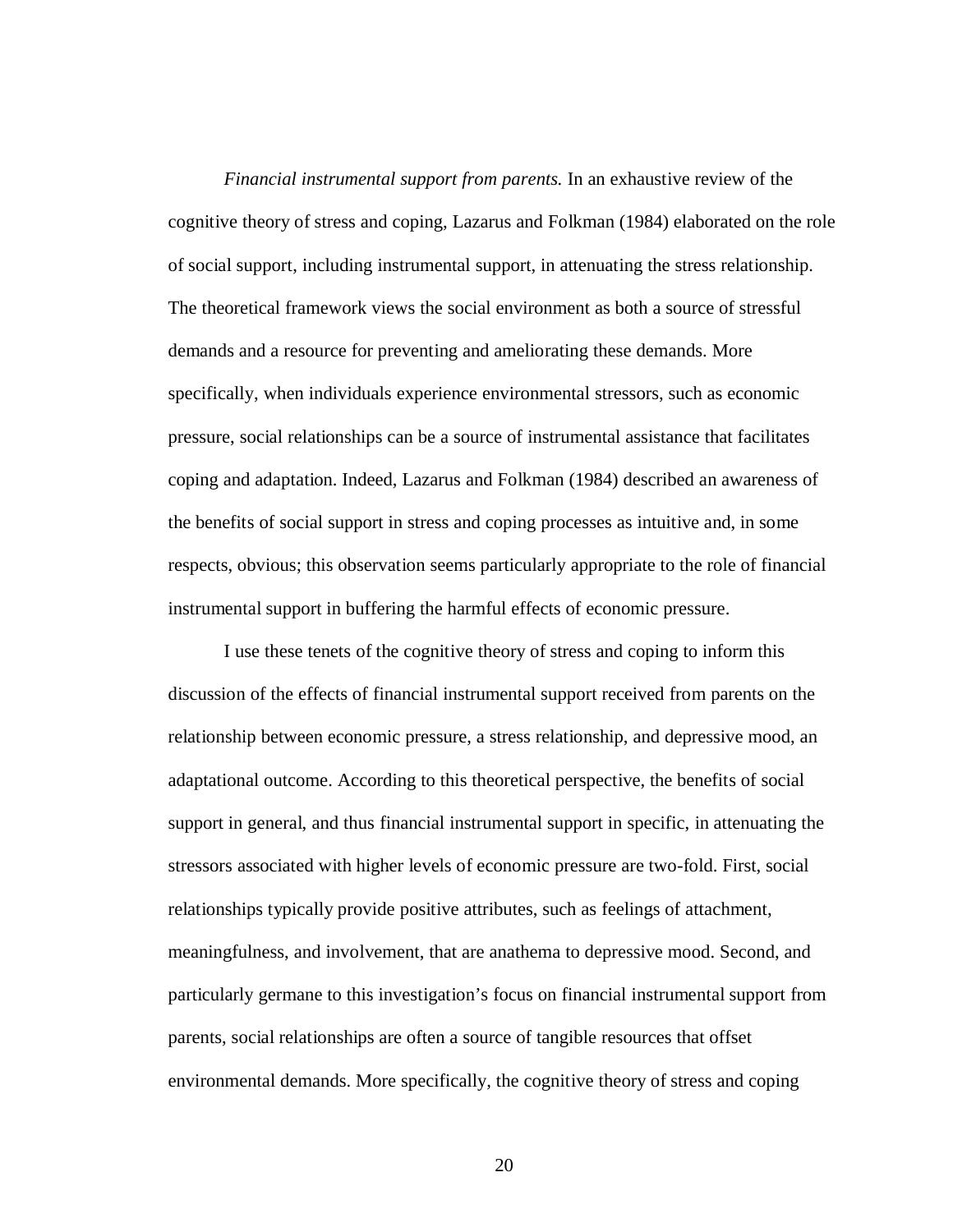recognizes the distinct benefits of social relationships that provide material assistance and, moreover, describes the family as a potential source of instrumental support within the social environment. Thus, when lower levels of household income and higher levels of economic pressure give rise to a stress relationship, the cognitive theory of stress and coping predicts that financial instrumental support from family members, including parents, will provide stress-buffering effects.

*Locus of control, financial instrumental support from parents, and higher-order moderation effects.* In addition to positing the moderating effects of locus of control and financial instrumental support from parents on the associations among household income, economic pressure, and women's depressive mood, the cognitive theory of stress and coping suggests that higher-order contextualizing effects may also be expected. Specifically, at least two theorists advancing the cognitive theory of stress and coping have argued that the buffering effects of instrumental support may vary as a function of locus of control. First, in an early treatise, Lazarus (1966) suggested that individual strengths (or lack thereof) determine whether environmental conditions, including available resources, are appraised as beneficial or harmful. Lazarus (1966) further argued that "beliefs about one's own general helplessness imply the corresponding potency of the environment for weal or for woe" (p. 133). He extended this reasoning to address coping processes. That is, given a particular environmental threat (e.g., economic pressure), characteristics of the individual (e.g., locus of control) are related to the desirability of specific coping responses (e.g., receiving financial instrumental support from parents). Second, Folkman (1984) addressed adaptational outcomes associated with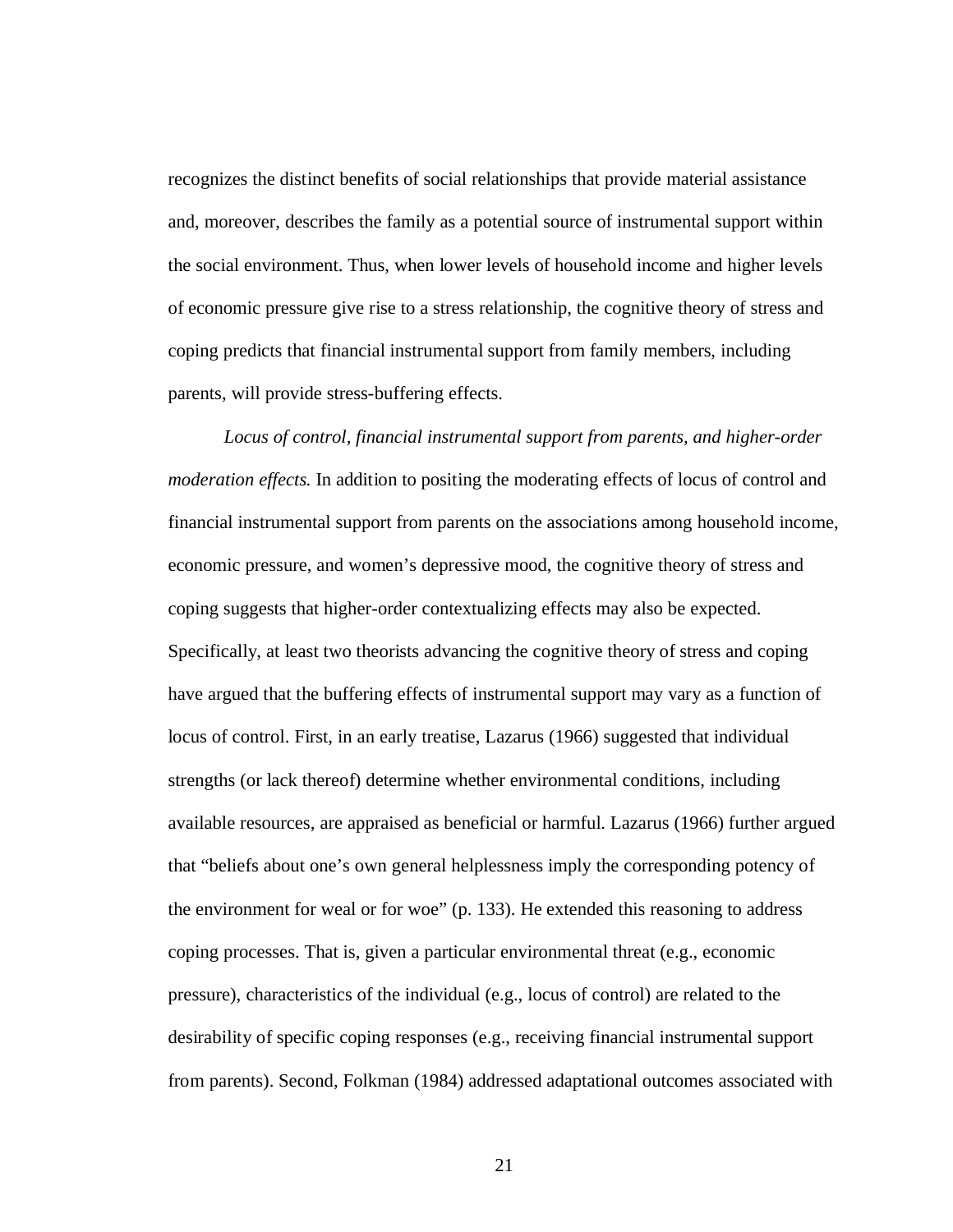threats that pit control beliefs against viable problem-focused alternatives. Specific to this investigation, maladaptive outcomes, such as depressive mood, may be predicted when women with an internal locus of control are unable to harness their intrapersonal resources in an effort to attenuate economic pressure and, instead, are forced to accept others' assistance, including financial instrumental support from their parents. For women with an external locus of control, the self-concept is not similarly challenged by the receipt of financial instrumental support from parents, and depressive mood and other maladaptive outcomes would not be expected.

*Race.* I inform this investigation of the relationship between economic measures and psychological well-being among women in midlife, as grounded in the cognitive theory of stress and coping (Folkman, 1994: Lazarus, 1966; Lazarus & Folkman, 1984; Monat & Lazarus, 199l) and a biopsychological perspective on women's stress and coping (Hyman, 2006), by feminist theories to suggest that white and black women's experiences may vary. Feminist theories suggest that although all women share social and institutional barriers to economic resources, black women's experience is characterized by the intersecting disadvantages of gender and color. Black feminists, including Collins (1991) and Hurtado (1989), have argued that the effects of gender and color are not additive; black women do not share the experience of gender with white women or the experience of race with black men. Rather, black women's experience is unique, particularly as it relates to access to social, political, institutional, and economic power. Said differently, white and black women differ in their subordinated positions relative to white men. Hurtado's (1989) quote attributed to an elderly black woman is particularly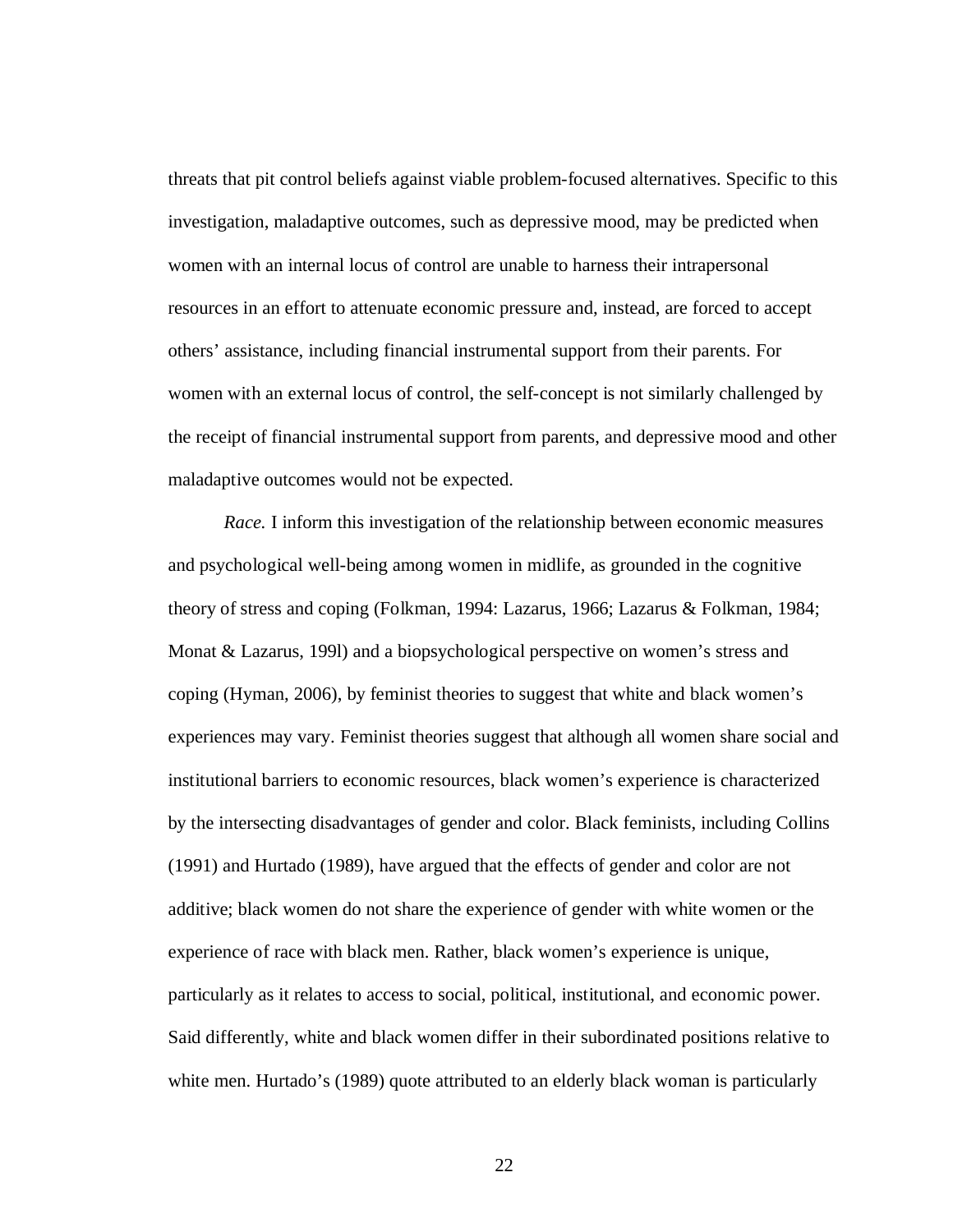elucidating: "My mother used to say that the black women is the white man's mule and the white women is his dog" (p. 854).

Bagley and Carroll (1998) further suggested that women's resources for social support in the black community are distinct from white women's experience. Specifically, black women may be less dependent upon their parents for financial instrumental support in part because support resources in the black community are more likely to include extended family members, fictive kin, and social networks embedded in black churches. Howell and McEvatt (2005) argued that these broadly situated social relationships provide a particular psychological benefit to black women when social environments, including those that pose economic challenges, give rise to a stress relationship.

Similarly, Lazarus and Folkman's (1984) descriptions of stress relationships as socially and culturally embedded suggest that the black community might be a source of coping behaviors. That is, black women may experience unique stress relationships, but may have unique coping mechanisms available to them within the black community, as well. More generally, the cognitive theory of stress and coping suggests that because white and black women experience the social world differently, the overall processes that guide the appraisal of stress relationships and the personal and social resources available to combat them may differ for white and black women. However, when the effects of a particular stress relationship (economic pressure in this study) on a specific outcome of interest (depressive mood in this inquiry) are examined, this theoretical perspective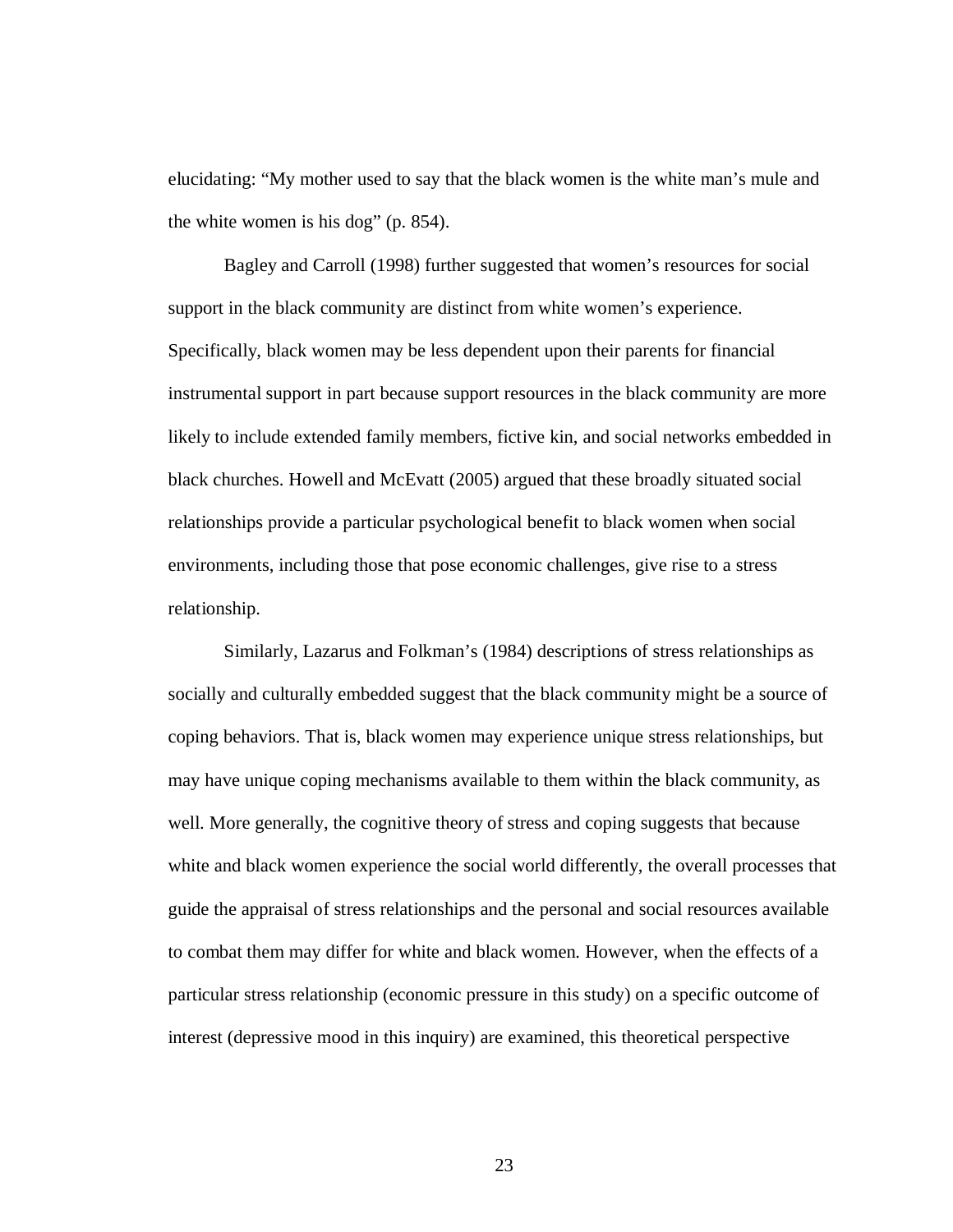suggests that these racial differences may fail to be apparent because they are subsumed by a complex interplay of cultural influences.

In short, feminist theories suggest that the relationship between economic and psychological well-being may differ for white and black women. Indeed, feminists have argued that black women's experience of discrimination in the workforce gives rise to stressors, including reduced access to household income, which white women do not share. Moreover, because the black community experience is characterized by these discrimination-based stressors, black women may have fewer social resources for financial instrumental support—notably transfers from their parents—and the benefits of receiving this assistance, when it is available, may reflect the black experience. The cognitive theory of stress and coping lends support to the argument that white and black women's disparate experiences of the social world give rise to unique stress relationships among black women, but this perspective argues further that social resources available in the black community may obscure racial differences in women's experiences of economic and psychological well-being.

*Integrating the Cognitive Theory of Stress and Coping and a Biopsychological Perspective on Women's Economic Well-being and Depressive Mood*

The cognitive theory of stress and coping posits that stress is a relationship in which individuals evaluate the demands of their environment (e.g., costs associated with maintaining a household) as exceeding available resources (e.g., household income). Two specific processes, cognitive appraisals and coping, explain the association of the stress relationship and an impaired sense of well-being. First, primary cognitive appraisals give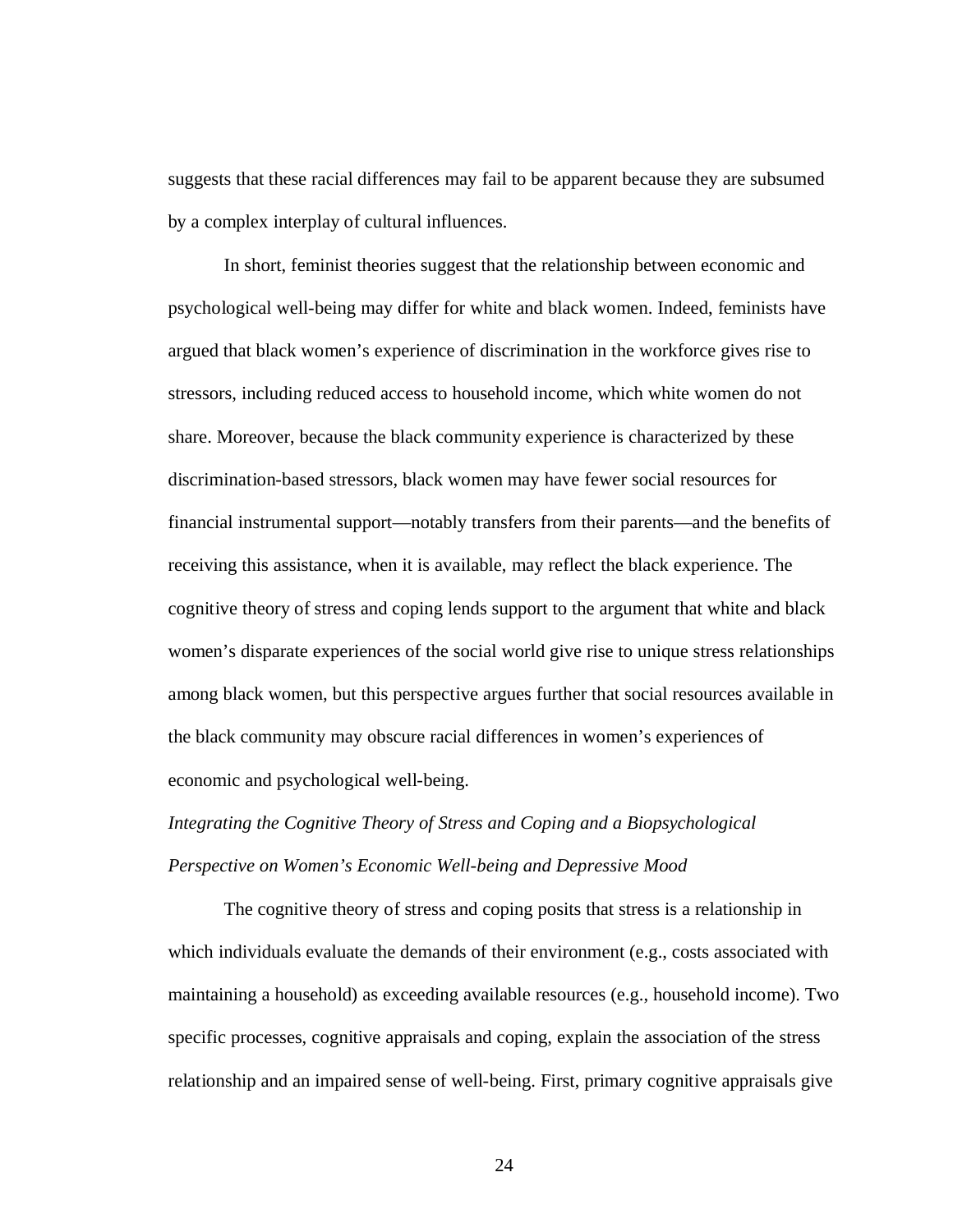rise to the judgment that the perceived inadequacy of resources may have harmful consequences (e.g., eviction or foreclosure). Additionally, in secondary cognitive appraisals, psychological strengths (e.g., personal sense of control) are appraised, and social resources (e.g., the availability of financial instrumental support from parents) are evaluated for their potential benefit in attenuating demands (e.g., offsetting household costs) or increasing resources (e.g., providing financial aid). Coping, including problemfocused efforts (e.g., expending amounts from savings), combat the deleterious effects of the stress relationship.

A biopsychological perspective informs the cognitive theory of stress and coping in describing the specific ways in which the deleterious effects of the stress relationship might manifest among women in midlife. That is, when women are confronted with environmental demands that exceed available resources, changes in their well-being are often consistent with depressive mood. More specifically, the associations among household income, economic pressure, and depressive mood hypothesized in this study are reflective of processes unique to women's biological and psychological processes.

Review of the Empirical Literature: Support for the Model Paths

Research on the associations among women's household income, economic pressure, and depressive mood and related inquiries of how these relationships are influenced by locus of control, financial instrumental support, and race are found in two empirical literatures. First, the literature on women's aging reflects an interest in the effects of economic well-being, as variously conceptualized, on psychological wellbeing, often evidenced by measures of self-reported depressive mood. Typically, in this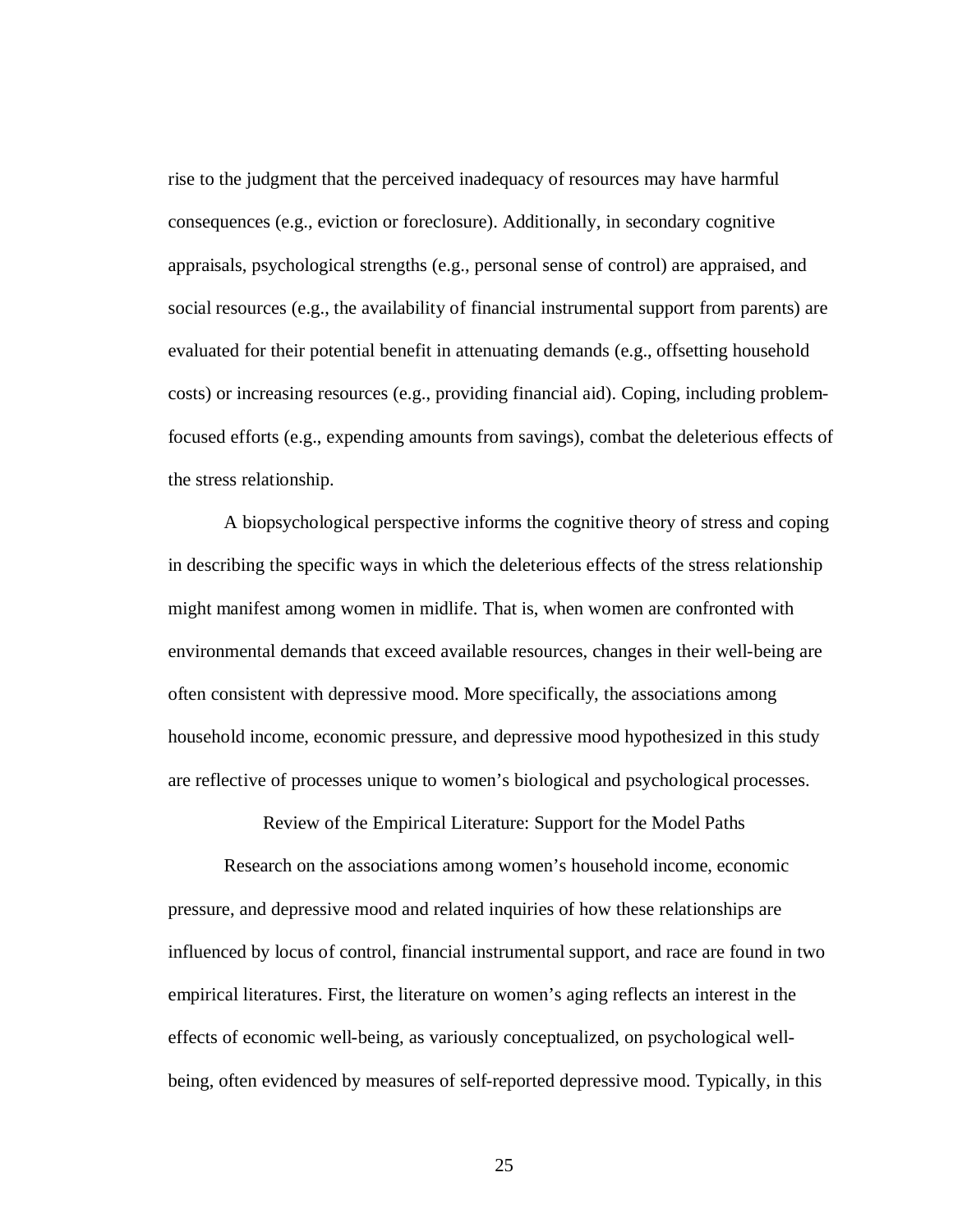literature, the effects of either household income or various indicators of economic pressure on women's depressive mood have been explored independently, and the mediating effects of economic pressure on the association of household income and depressive mood have not been examined. Additionally, a small number of studies in this genre of research have explored the influence of locus of control and race on the relationship between women's economic resources and psychological well-being. Second, in the family studies literature, a tradition of research has examined the mediating effects of economic pressure on the relationship between various economic measures, including household income, and women's depressive mood. Further, at least one study in this genre of research explored the effects of women's receipt of instrumental support from family members on these associations.

This study integrates and extends research from the family studies literature and the literature on women and aging. Specifically, it extends the family studies literature in its focus on (a) the association between economic measures and psychological well-being among unmarried women in midlife and (b) how this association might be buffered by women's receipt of financial instrumental support from their parents. Likewise, the study extends the literature on women and aging in its exploration of (a) the moderating effects of locus of control on the relationship between economic pressure and depressive mood and (b) how these effects might vary as a function of race. Lastly, consonant with the tradition of research on aging women, this study considers these associations among economic and psychological measures net of the effects of women's self-rated physical health.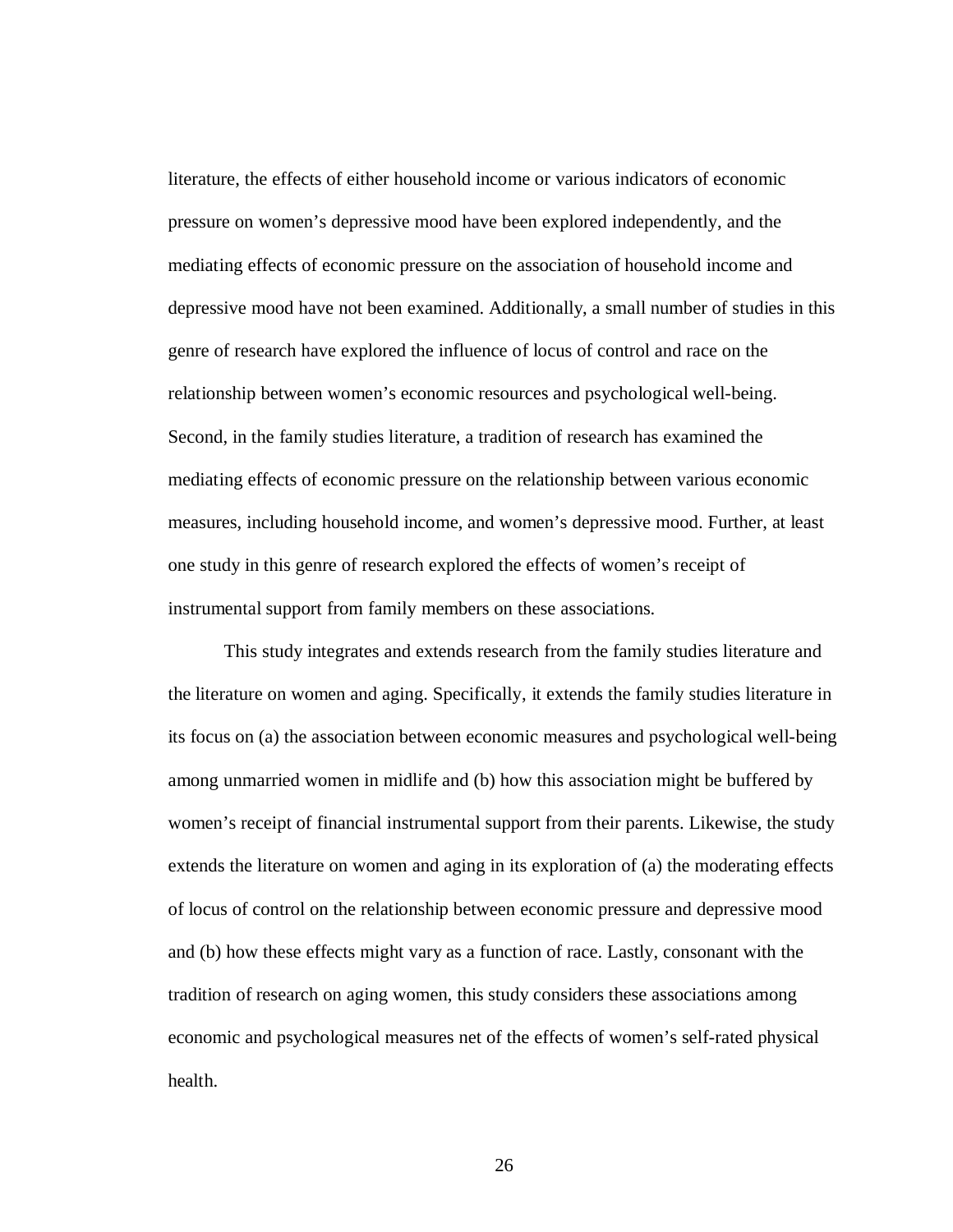*Associations among Household Income, Economic Pressure, and Depressive Mood (Model Paths A, B, and C)*

*Evidence from the literature on women and aging.* The broad relationship between women's economic and psychological well-being is well established in the literature on women and aging, and empirical support for the hypothesized association of household income and depressive mood is strong. Although the mediating effects of economic pressure on this relationship have not been examined in these studies, these findings are important in establishing the negative association between women's household income and depressive mood in midlife. For example, a number of studies have demonstrated consistent evidence of a graded association between socioeconomic status, often indicated by measures including household income, and psychological wellbeing across income strata (for a review, see Adler, Boyce, Chesney, Cohen, Folkman, Kahn, & Syme, 1994). In their review of this literature, Adler and colleagues (1994) noted that household income is inversely related to impaired psychological well-being as variously conceptualized, including major depressive episode and self-reported depressive mood.

Because poor women are particularly vulnerable to depressive mood, they have been the focus of considerable inquiry in the literature on women and aging (for a review, see Belle & Doucet, 2003). Poor women's everyday lived experiences are characterized by a number of uncertainties (e.g., the availability of adequate nutrition, housing, healthcare, and employment) and negative and uncontrollable life events (e.g,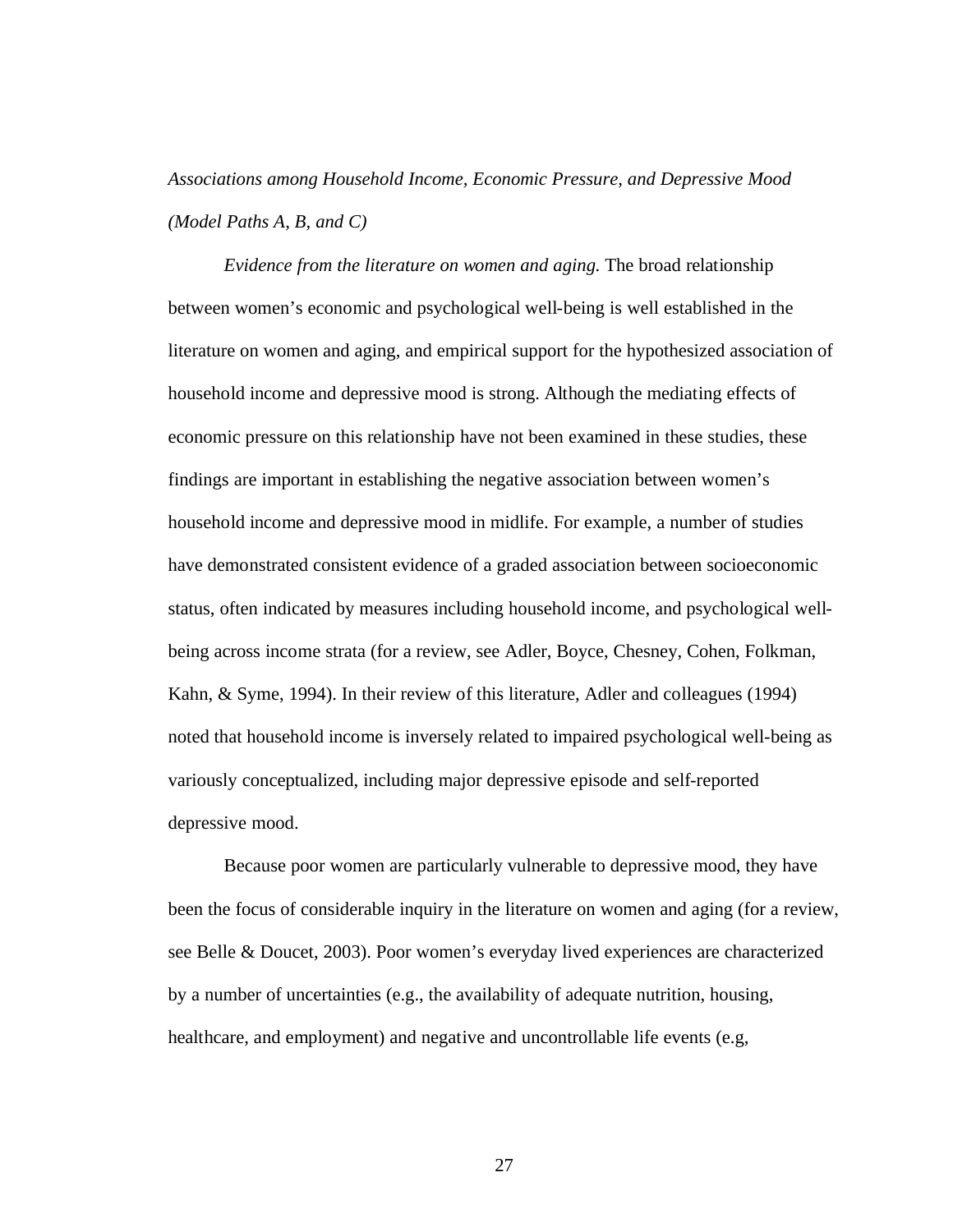neighborhood crime and eviction). By many estimates, living in poverty roughly doubles women's risk of experiencing depressive mood (Belle & Doucet, 2003).

The literature on women's aging also suggests that acute economic stressors (economic pressure, as conceptualized in the present study), rather than chronic deprivation, explain the association between women's poverty and depressive mood. For example, in an early review of the literature on depressive mood among poor women, McGrath and colleagues (1990) noted that income inadequacy predicted depressive mood beyond the effects of total income. In a more recent study, Ennis and colleagues (2000) found that for white and black women, household income failed to be a significant predictor of depressive mood when acute economic stressors, indicated by real or threatened material losses in the preceding 90 days, were considered. Thus, the inadequacy of poor women's household income is correlated with depressive mood largely because income shortages give rise to serial, discrete, economic crises.

In sum, the literature on women and aging lends support to two paths in the conceptual models that inform this study. First, studies of women across economic strata provide evidence of the negative association between household income and women's depressive mood. Second, studies focused primarily on poor women suggest that economic pressure, as evidenced by the everyday lived experiences associated with household income inadequacy, is positively associated with depressive mood.

*Evidence from the family studies literature in research on women in rural families.* A tradition of research in the family studies literature suggests that the association between household income and women's depressive mood is fully mediated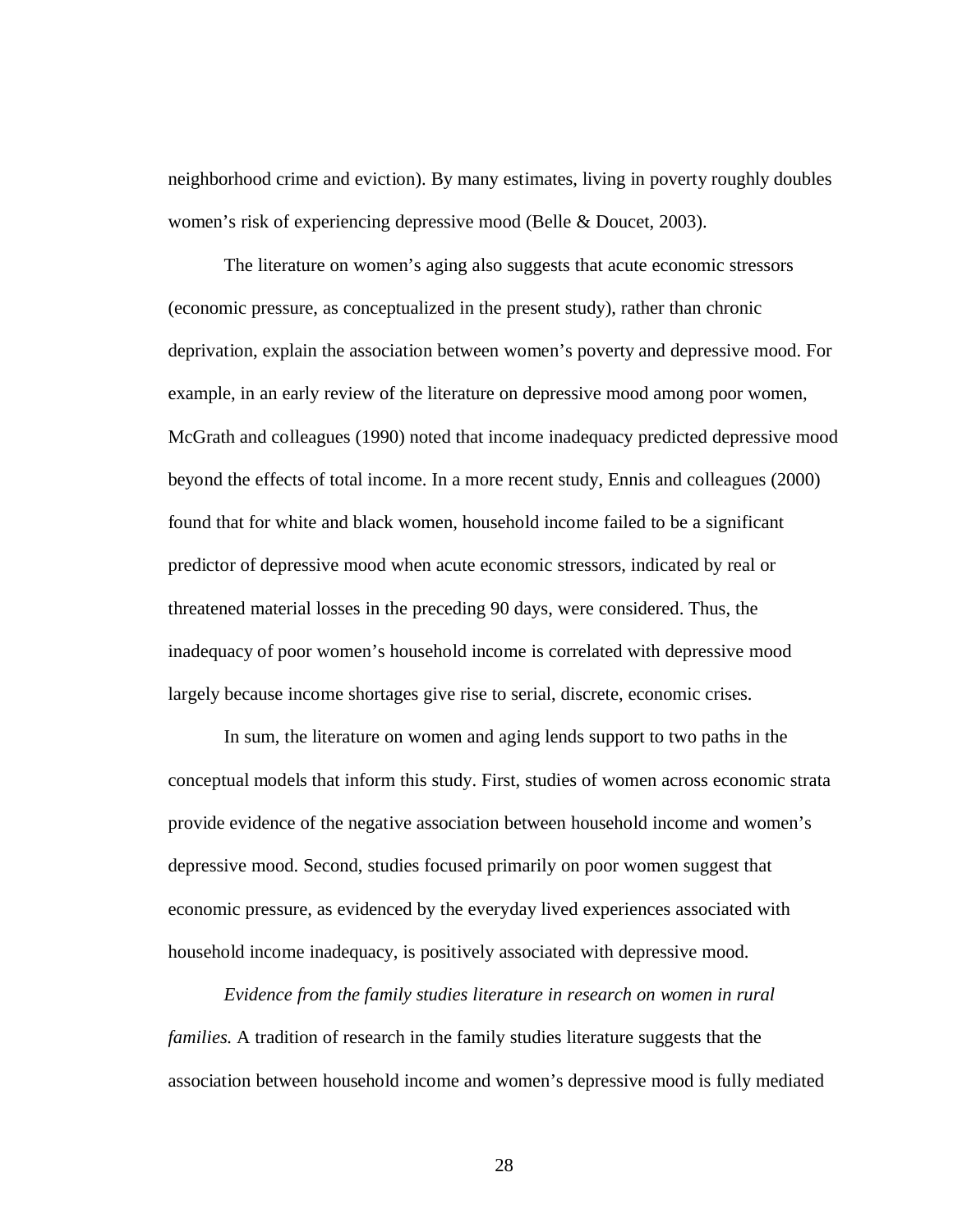by economic pressure. Empirical support for these hypothesized mediating effects among unmarried women in midlife is accordingly strong. Key research establishing these mediating effects on the association of economic status, a latent construct indicated by economic measures including household income, and women's well-being is found in studies from the Iowa Youth and Families Project (IYFP). Data collection for this project began in the mid-1980s, a time of severe, multi-faceted economic disruption in the Midwest United States that has been referred to as the Great Farm Crisis. The IYFP data support the Family Stress Model, a process model of families' experiences of economic distress. Overall, the Family Stress Model suggests that lower levels of economic resources, including household income, gives rise to daily strains and pressures that, in turn, affect the moods and behaviors of family members and, ultimately, their individual well-being trajectories (for a review, see Conger & Conger, 2002). More specifically, in the first mediated path in the Family Stress Model, the association of family economic well-being (termed economic status or economic hardship and typically indicated by household income) and adult family members' well-being, including measures of depressive mood, is fully mediated by the construct of economic pressure (Conger  $\&$ Elder, 1994). That is, the model suggests that household income is related to women's psychological well-being because it gives rise to feelings of economic pressure or strain.

The Family Stress Model identifies family economic measures, including household income, as antecedents of economic pressure. That is, in the IYFP literature, lower levels of household income were associated with higher levels of economic pressure. In this genre of research, economic pressure was a latent construct typically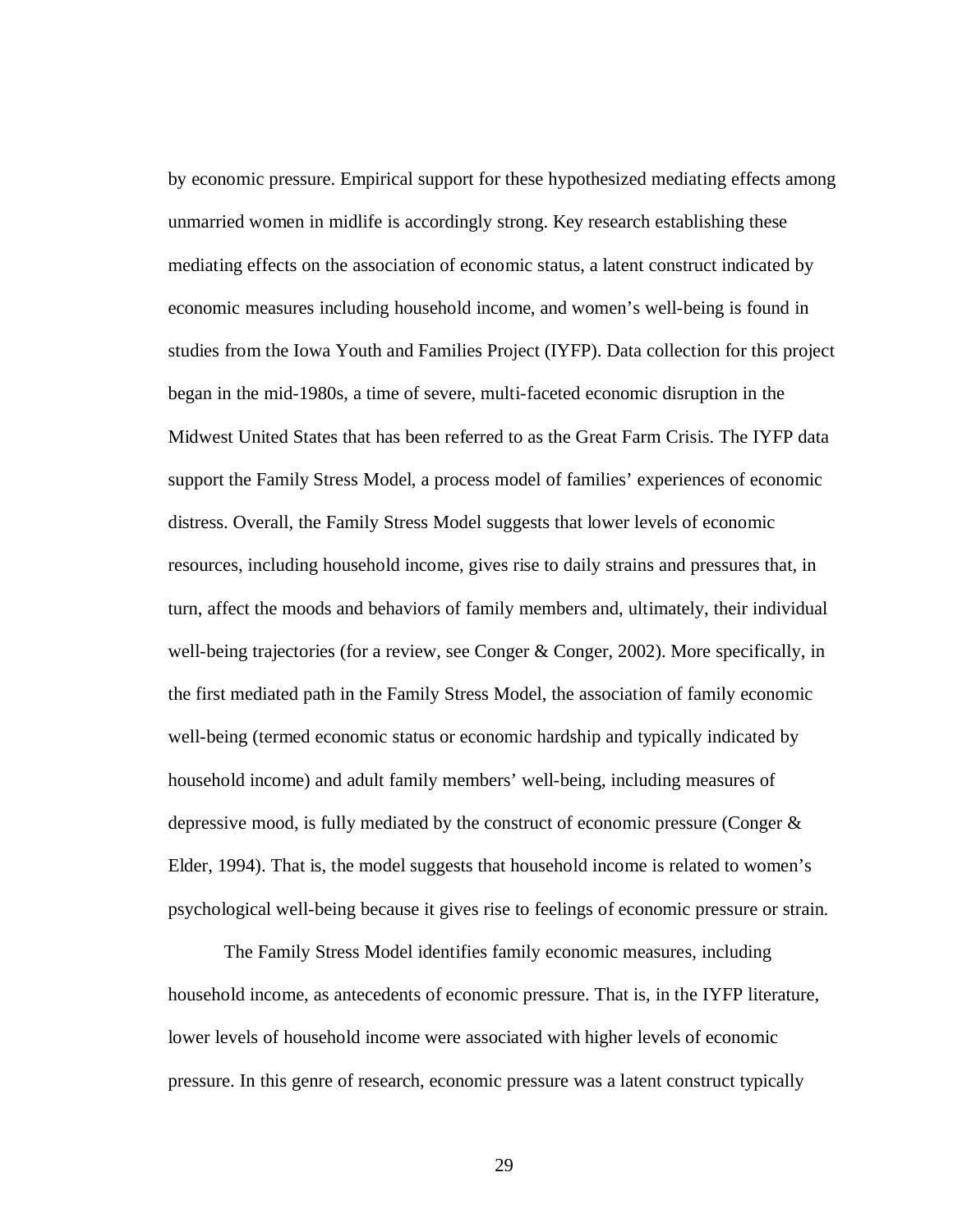indicated by three manifest measures (Elder, Robertson, & Ardelt, 1994). First, economic pressure was evidenced by a measure of "can't make ends meet," an average of husbands' and wives' responses on two questions, one reporting difficulty paying monthly bills and a second reporting whether there is money left over after monthly bills are paid. Second, economic pressure was indicated by a measure of "not enough money," which represented an average of husbands' and wives' responses to seven questions exploring their beliefs that money is inadequate for family needs. Finally, economic pressure was indicated by economic adjustment, evidence of efforts to reduce spending and generate additional income, including reports of (a) borrowing funds and using savings, (b) reducing expenses, and (c) selling property. Conger and Elder (1994) argued that the construct of economic pressure captured the daily experience of living with financial difficulties and, hence, the means by which objective economic measures became meaningful in family life.

In the family studies literature, economic pressure has been operationalized variously, and manifest indicators of the construct have included objective and subjective measures. In a recent study, Conger and colleagues (2002) distinguished economic pressure, which they described as tapping objective experiences, from economic strain, a more subjective evaluation of economic well-being (for a discussion of economic strain, see Voydanoff, 1990). However, the broader literature reflects less clarity in these conceptual definitions. Elder, Robertson, and Ardelt (1994) noted that IYFP measures (as previously detailed) included both subjective (e.g., the perception of household income as inadequate) and objective (e.g., reports of activities to generate additional income or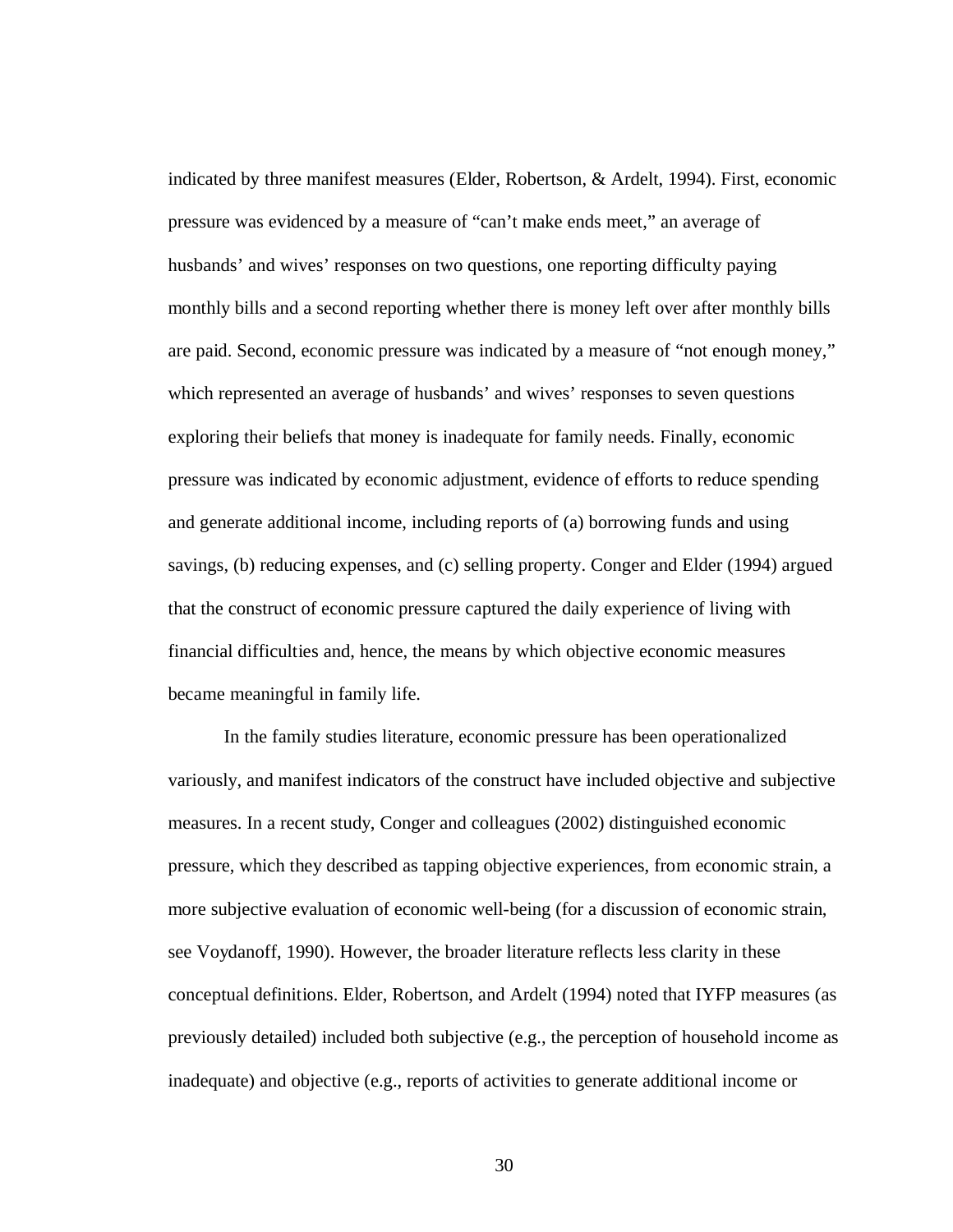reduce spending) measures. Accordingly, the literature using IYFP data to test the Family Stress Model reflects inconsistent terminology. For example, some researchers used IYFP data, including objective and subjective measures, to indicate constructs denoted as economic pressure (for an example, see Conger, Ge, & Lorenz, 1994), and others used the same IYFP measures to indicate economic strain (for an example, see Simons & Lorenz, 1992). In studies not analyzing IYFP data, the terms economic pressure and economic strain have been conceptualized and operationalized in a manner more consistent with Conger and colleagues' (2002) distinction. For example, Lee and others (1994) tested the Family Stress Model in a study of Czech couples and used subjective measures exclusively to indicate a construct they termed economic strain. In short, the literature reflects various conceptual definitions of economic pressure, and, accordingly, the construct has been represented by objective measure, subjective reports, and, more often, by combinations of objective and subjective indicators. However, as Elder and colleagues (1994) noted, objective and subjective indicators of economic pressure are sufficiently strongly correlated as to suggest that each taps the everyday lived experience of income inadequacy.

For clarity in this review, I use the term economic pressure to describe the various constructs operationalized to reflect the "onerous experiences that give psychological meaning" (Conger et al., 2002, p. 180) to living with lower levels of household income. In IYFP studies of families with adolescents, economic pressure was identified as a mediator in the association between household income and depressive mood among mothers of boys (Conger, Conger, Elder, Lorenz, Simons, & Whitbeck, 1992) and girls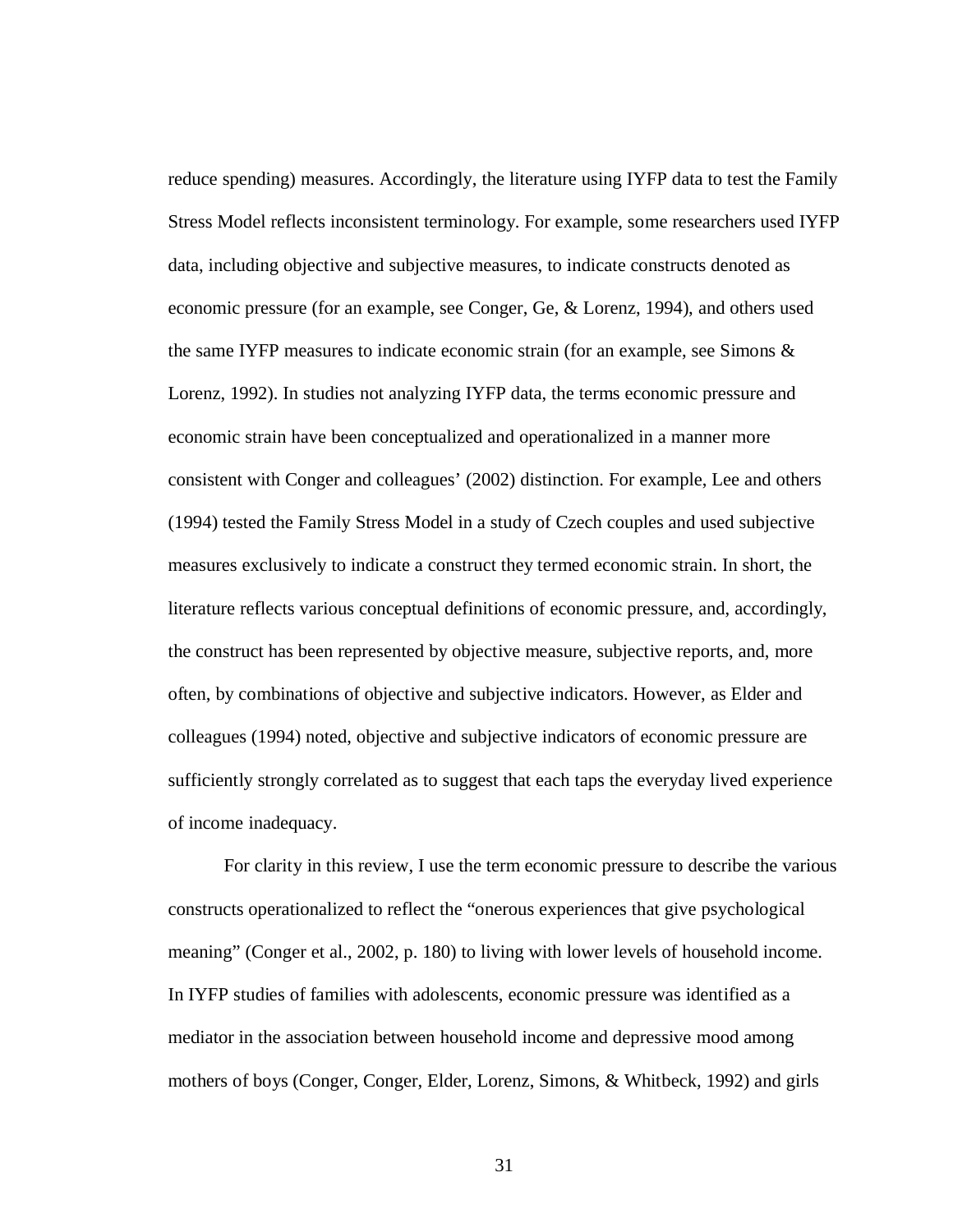(Conger, Conger, Elder, Lorenz, Simons, & Whitbeck, 1993). Other IYFP studies of women in rural families found support for these mediating effects, as well (Conger, Ge, Elder, Lorenz, & Simons, 1994; Conger, Ge, & Lorenz, 1994; Elder et al., 1992; Lorenz, Conger, & Montague, 1994). Additionally, in a study of rural women using data unrelated to the IYFP, Johnson and Booth (1990) associated economic pressure with depressive mood. In sum, a tradition of research on women in rural families supports the mediating effects of economic pressure on the association between economic well-being, as variously conceptualized but typically indicated by measures including household income, and women's depressive mood.

*Evidence from the family studies literature in research on women in non-rural families*. The mediating effects of economic pressure on the association between household income and depressive mood have also been explored among groups of women other than those in blighted rural communities. For example, support for the Family Stress Model was found among 422 black women who participated in a study of two-caregiver families in which caregivers were not restricted to children's biological parents (Conger et al., 2000). Specifically, economic pressure partially mediated the association between household income and women's depressive mood for mothers of boys and girls. These findings were consistent with those of an investigation of 117 Finnish women during a period of high job insecurity and unemployment (Kinnunen  $\&$ Pulkkinen, 1998). In this study, the association between economic well-being, as evidenced by employment stability rather than household income, and depressive mood was partially mediated by economic pressure (current and anticipated).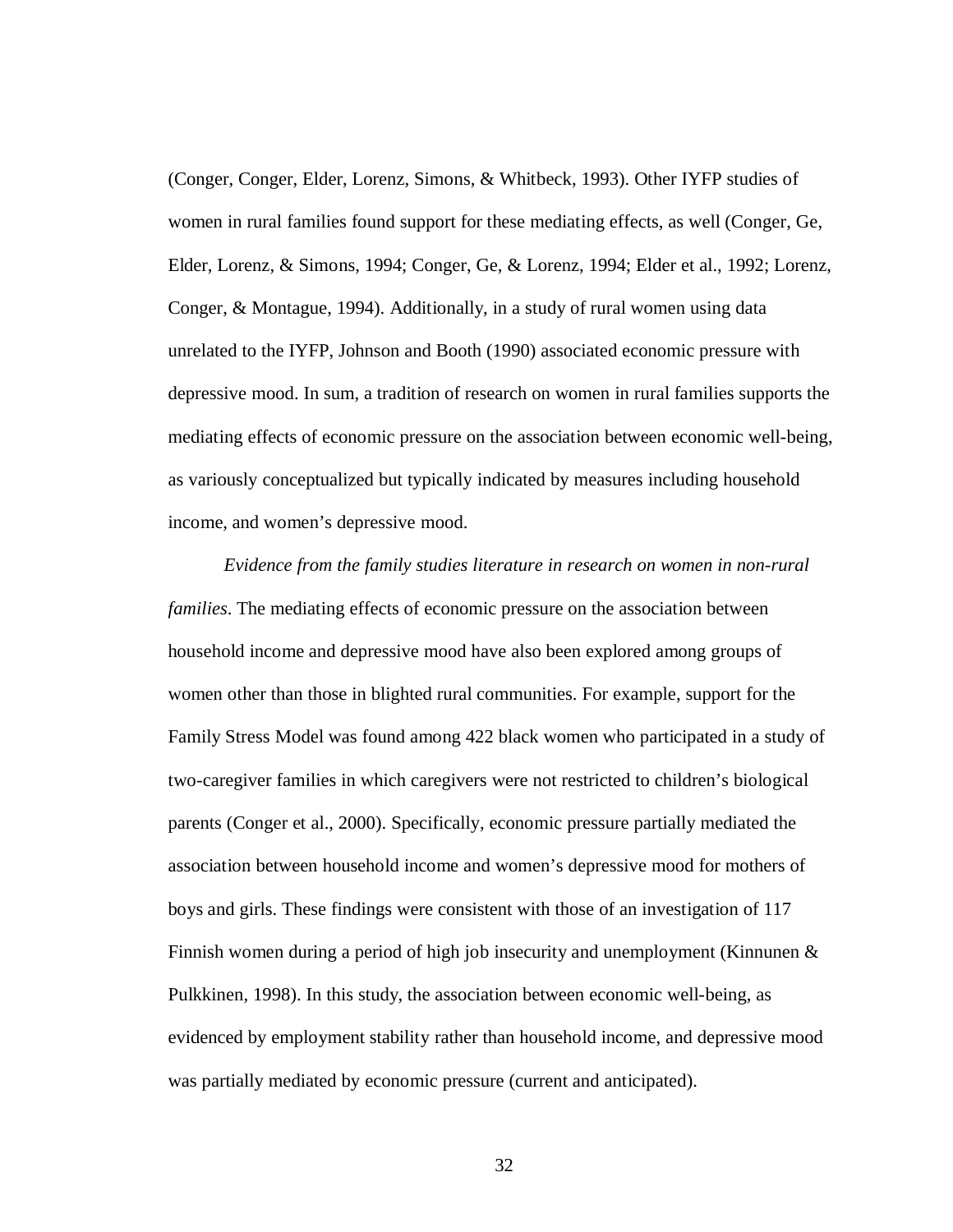Further, two international studies that extended the Family Stress Model, but which did not explore the specific mediating effects of economic pressure on the association between household income and family outcomes, merit mention. In both of these studies, the direct effects of economic pressure on women's psychological wellbeing were apparent. Specifically, economic pressure was associated with depressive mood in a randomly selected sample of 294 Czech wives who were surveyed during a time of high levels of inflation and unemployment in the Czech Republic (Lee et al., 1994). Similarly, in an investigation of 236 couples in Korea during an era of macroeconomic unrest, economic pressure was associated with wives' distress, as operationalized by measures including self-reported depressive mood (Kwon et al., 2003).

*Bidirectional effects among household income, economic pressure, and depressive mood.* Kaplan (2000) suggested that social research is enhanced by addressing theoretically or empirically the likelihood of significant bidirectional effects among predictor and criterion variables. Consonant with this argument, the effects of depressive mood on household income and economic pressure merit consideration. Although the cognitive theory of stress and coping suggests that women's well-being (e.g., lower levels of depressive mood) is generally a product of coping processes (e.g., seeking financial instrumental support from parents) that assuage the harmful effects of environmental threats (e.g., higher levels of economic pressure), some coping processes are maladaptive. Specifically, avoidant coping processes, which Lazarus (1966) described as interpretations and behaviors that divert one's attention from a specific threat, may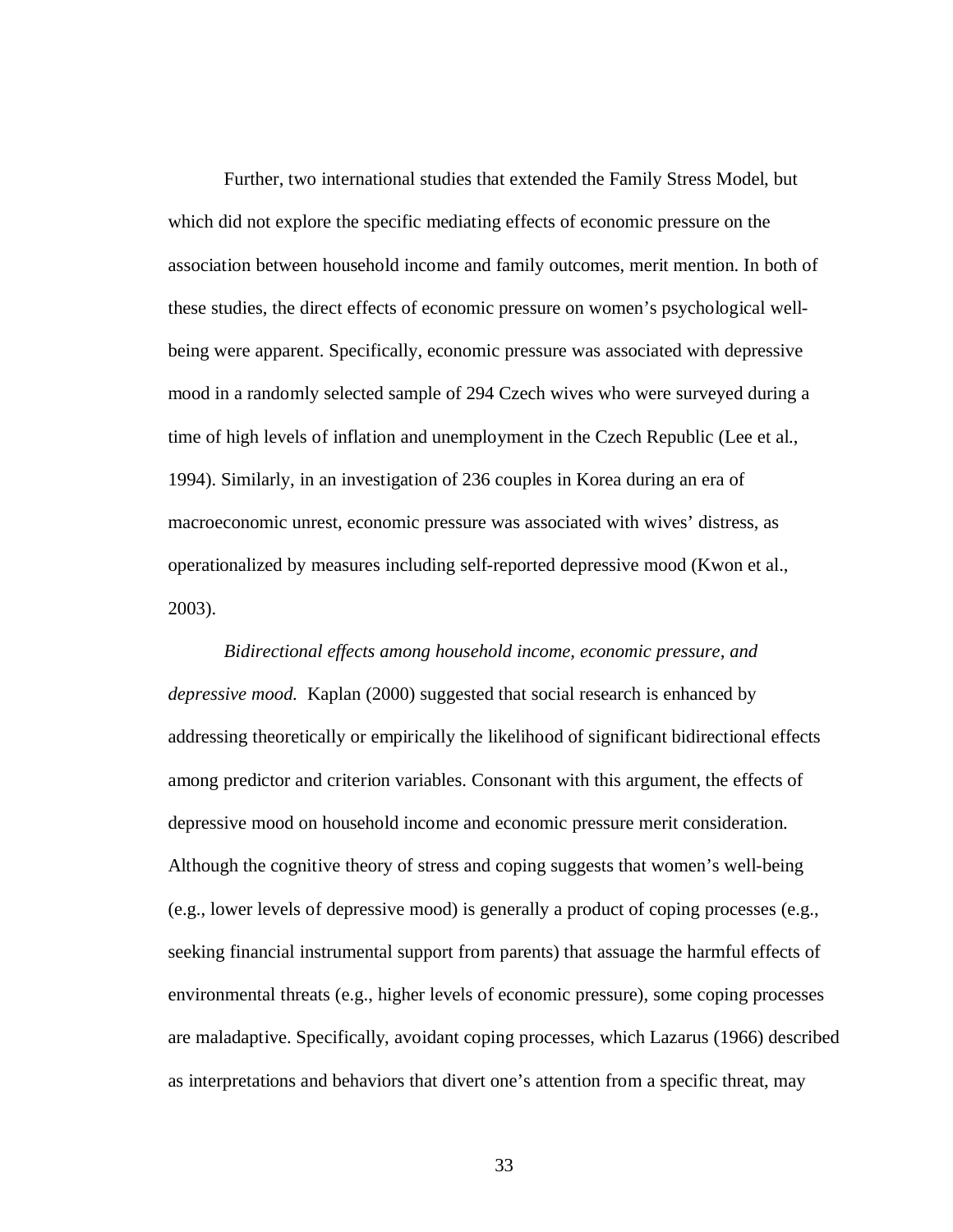contribute to women's ignoring erosion in their levels of household income or escalation in their levels of economic pressure. Indeed, women with lower levels of household income who fail to employ effective coping strategies (e.g., reducing expenditures) have reported higher levels of economic pressure (for a review, see Conger et al., 2002). Moreover, because women with lower levels of psychological resources, such as those who report depressive mood, are more likely to exhibit avoidant coping processes (Lazarus, 1966), the cognitive theory of stress and coping suggests that, for some women, depressive mood may be both a consequence and antecedent of higher levels of economic pressure.

In the empirical literature, however, there is little evidence of bidirectional effects among household income, economic pressure, and self-reported depressive mood. Longitudinal studies suggest that lower levels of household income are predictive of depressive mood; and, although depressive mood contributes to workplace absenteeism and reduced productivity (Wilhelm, 2006), evidence of the effects of depressive mood on household income is considerably less compelling (for reviews, see Eaton, Muntaner, Bovasso, & Smith, 2001; Lennon, 2006; Penninx, 2006). Indeed, although popular press publications, such as Schor's (1998) *The Overspent American,* describe irrational spending—and, by extension, higher levels of economic pressure—as a product of poor psychological well-being, the academic literature has associated this behavior with bipolar disorder (i.e., manic depression) and not self-reported depressive mood, the outcome of interest in this investigation (for a discussion of distinctions among depressive disorders, see Mazure & Keita, 2006).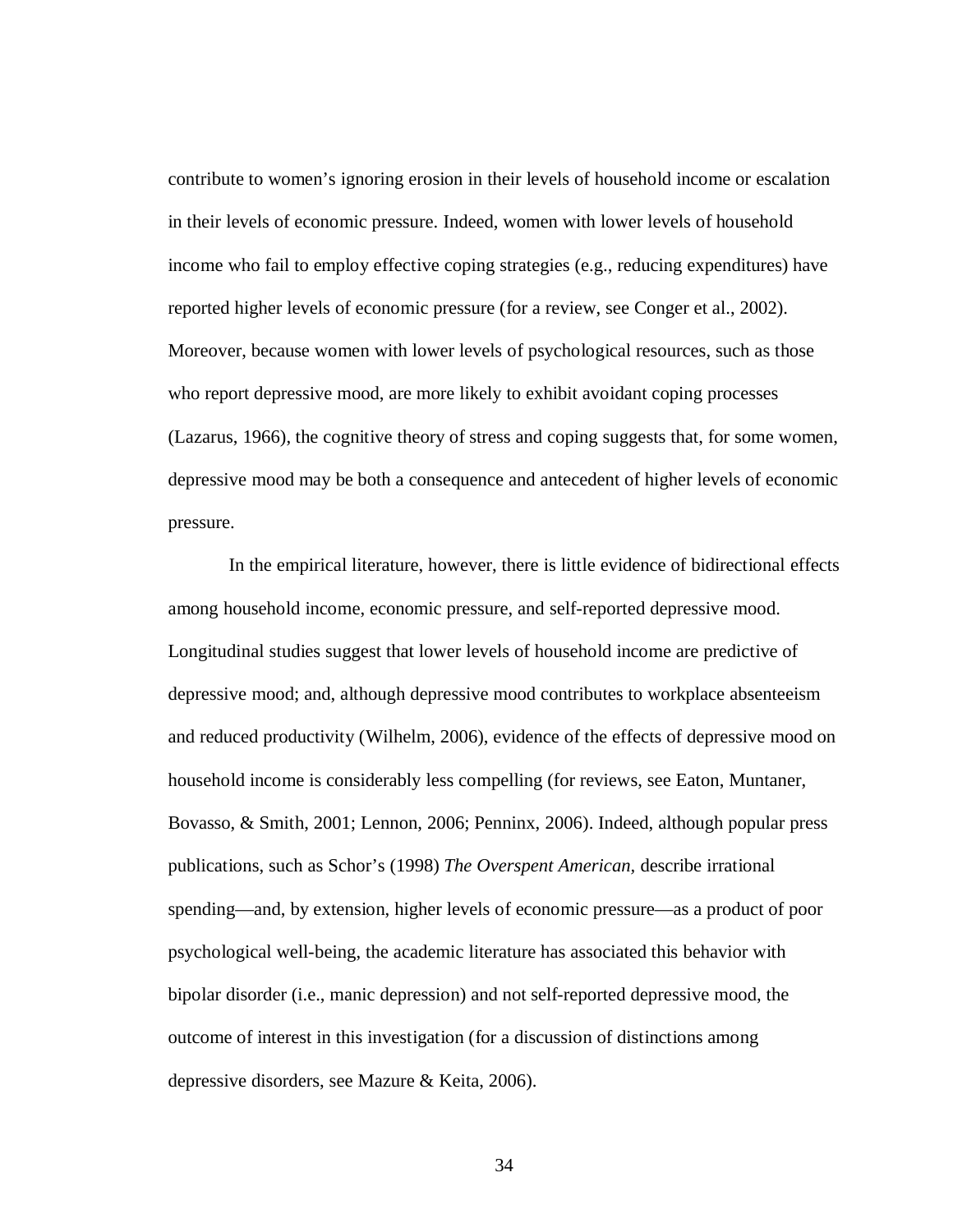### *Self-rated Physical Health and Depressive Mood (Model Path D)*

Although the relationship between women's physical health and psychological well-being is not central to this study, the effects of physical health on depressive mood are included in the conceptual models because physical health is strongly associated with psychological well-being among women in midlife. Indeed, a tradition of literature has associated physical health and depressive mood among aging women. Self-reported physical health has predicted consistently both the risks and levels of depressive symptoms among older women, and the strength of these relationships may have confounded empirical efforts to isolate the separate effects of aging on depressive mood (Ried & Planas, 2002). Further, in a study of white and black women in midlife, Bromberger, Harlow, Avis, Kravitz, and Cordal (2004) found an association between physical health and depression that was independent of race.

Declines in physical health appear to be associated with an immediate increase in women's vulnerability to depressive mood in midlife (Killian et al., 2005). Moreover, midlife declines in physical health appear to fuel a downward trajectory, as physical health declines predict depressive mood which, in turn, predicts subsequent physical health declines (Killian et al., 2005). Because the relationship between women's physical health and depressive mood has been demonstrated consistently in the empirical literature, this study examines the association between economic and psychological measures of well-being net of the effects of women's self-rated physical health.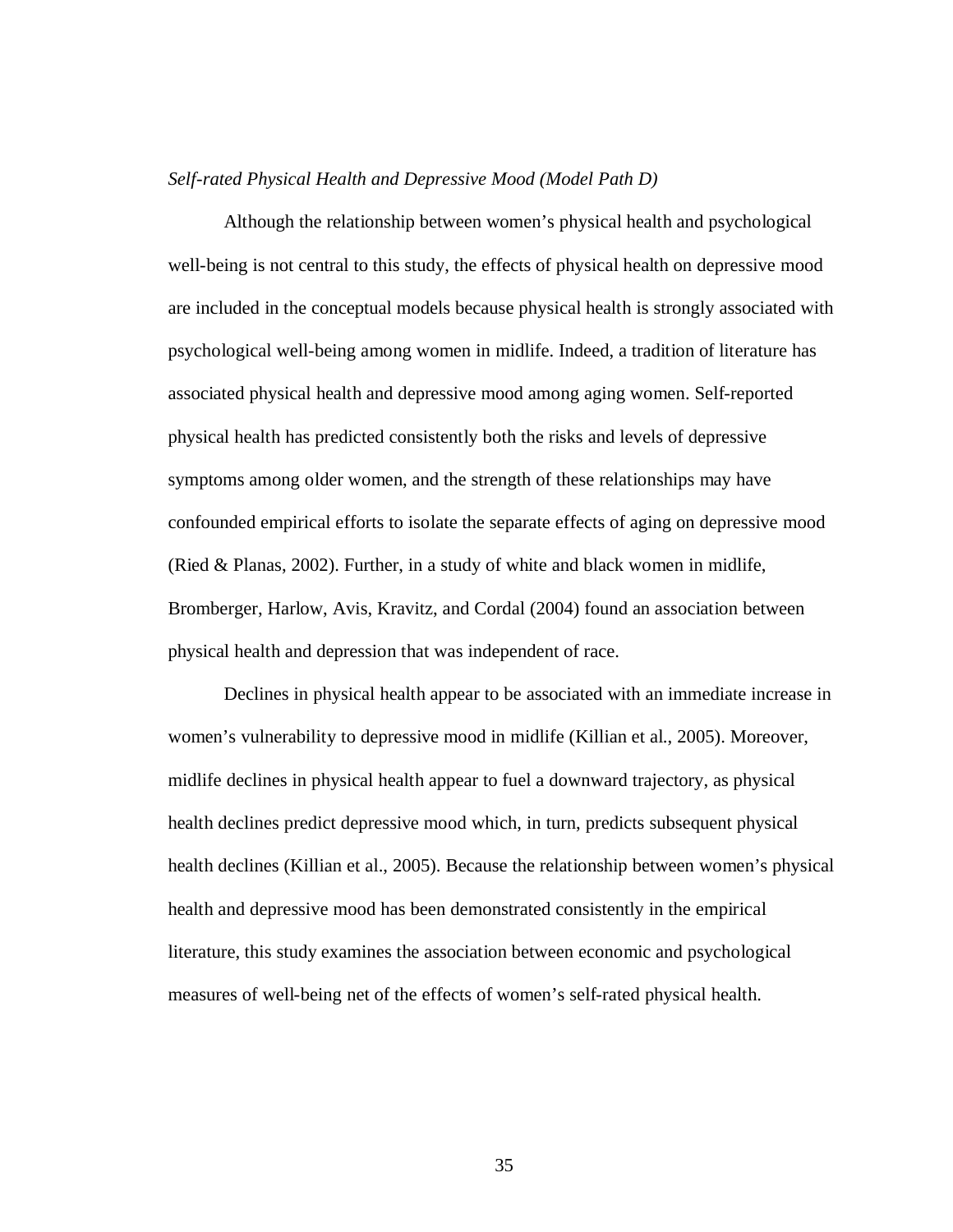# *The Moderating Effects of Locus of Control and Financial Instrumental Support from Parents (Model Paths E and F)*

In their summary of the literature exploring resilience among families who participated in the IYFP, Conger and Conger (2002) noted that, overall, two types of resources buffered the association between economic pressure and adults' maladjustment. First, IYFP adults varied in their personal attributes, and those with higher levels of individual resources fared better psychologically when confronted with economic pressure than their less advantaged counterparts. More specifically, women's sense of control or environmental mastery was identified as a personal attribute that moderated the association of economic pressure and depressive mood. Second, IYFP adults varied in their levels of social support, both instrumental and non-instrumental, which buffered the effects of economic pressure on women's psychological distress. In sum, this literature provides some evidence of the moderating effects of both locus of control and instrumental social support on the association between economic pressure and women's depressive mood. However, because these relationships have been the focus of few inquiries, only moderate empirical support for the conditionalizing effects hypothesized in this study are evident. Additionally, there is scant evidence that these moderating effects vary between white and black women, although empirical support for these higher-order conditionalizing factors is weak.

*Locus of control (Model Path E).* Locus of control is a concept that captures the extent to which individuals view themselves as capable of producing desirable or preventing undesirable events (Skinner, 1995). Generally, adults with an internal locus of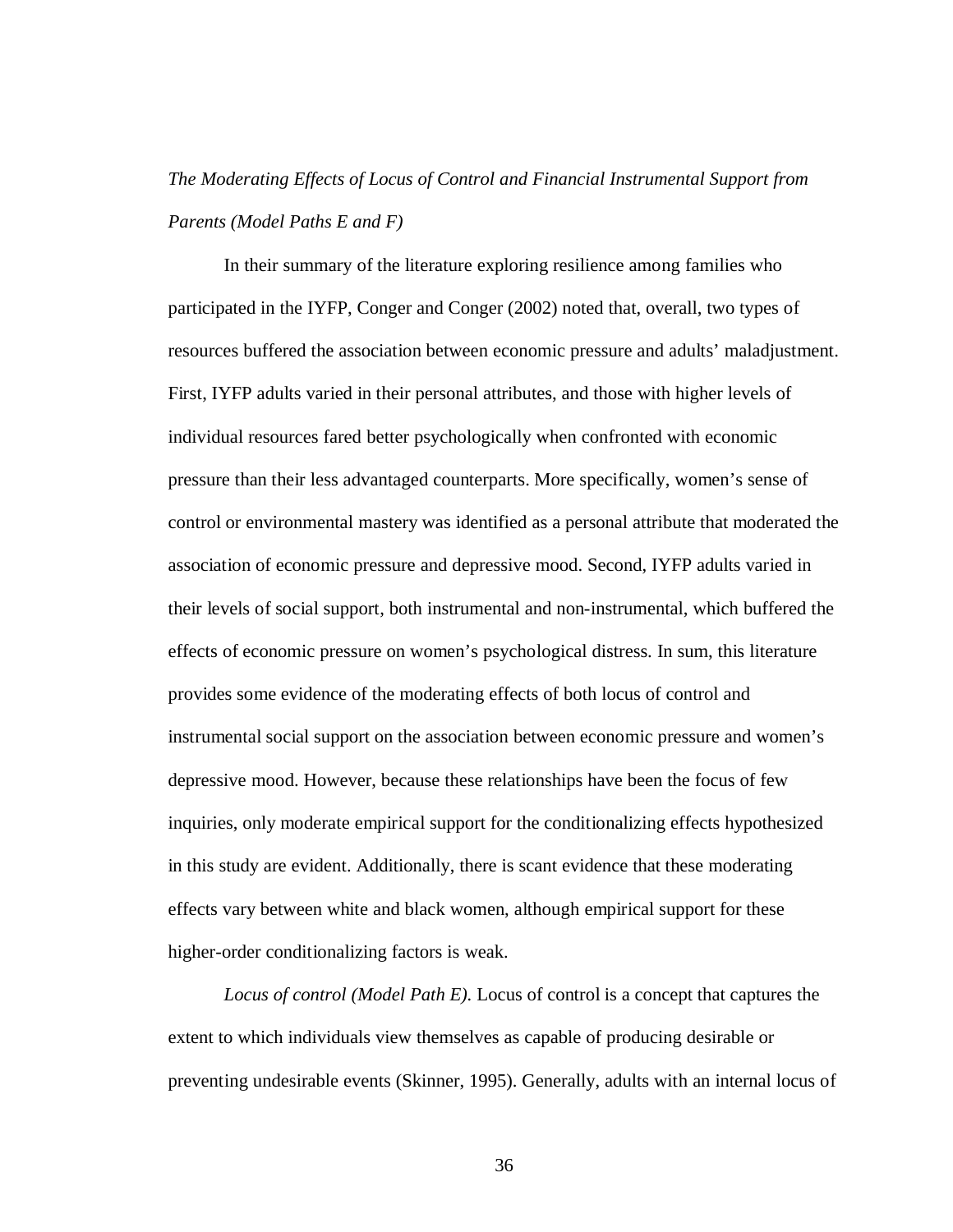control believe that their actions influence outcomes, whereas those with an external locus of control perceive outcomes as principally affected by outside circumstances and events. Thus, locus of control is related conceptually to various constructs that tap environmental mastery and, to a lesser extent, concepts such as self-esteem. Although there is scant evidence that the relationship between locus of control and psychological well-being may be confounded (Aiken & Baucom, 1982), overall, the literature suggests that an external locus of control is associated with depressive mood (for a review, see Girgus & Nolen-Hoeksema, 2005). That is, overall, women who perceived themselves as lacking power over their circumstances have reported elevated levels of depressive mood.

The relationship between age and locus of control is not well understood. In cross-sectional research designs, the sense of control has been found to increase, remain stable, and decrease across the adult life course (for a review, see Lachman, 2006). However, longitudinal studies have suggested that among middle-aged and older adults, the locus of control becomes slightly more external with age (for a review, see Lachman, 2006). Because aging is often characterized by events that are not controllable, such as physical health declines and bereavement, slight shifts in the locus of control may be expected. However, the adaptive value of maintaining an internal locus of control in the wake of these losses may be particularly important to psychological well-being among women in midlife (Lachman & Firth, 2004).

There is also some evidence that locus of control becomes more domain specific across the life course. Lachman and Firth's (2004) comparison of domain-specific measures of personal control across cohorts of adults suggests shifts toward an internal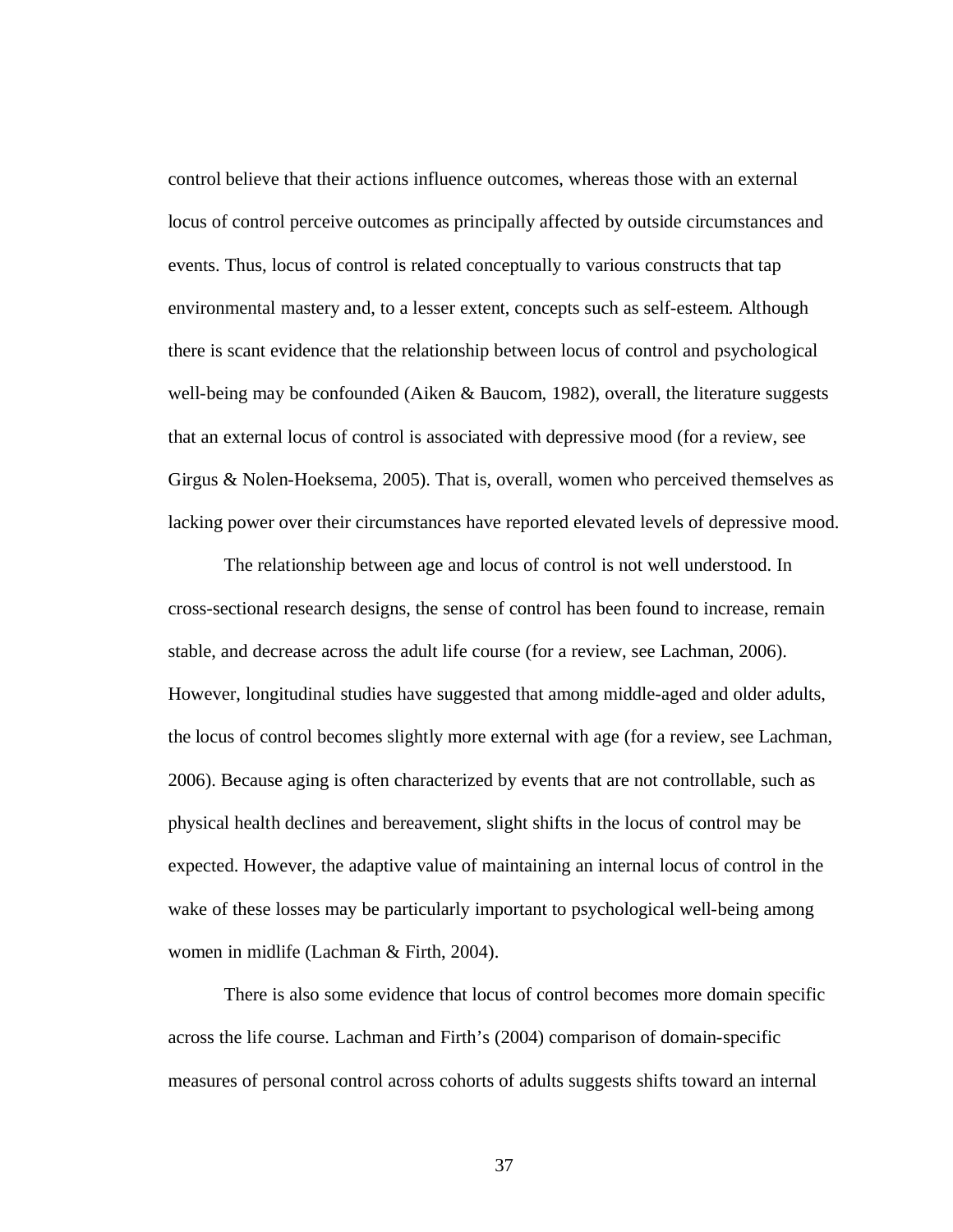focus in the domains of employment, economic resources, and marriage and shifts toward an external focus in the domains of child outcomes and sexuality. In these analyses, generally adults in midlife more closely resembled their older counterparts than young adults suggesting that domain-specific shifts begin in midlife and continue during the later years. One exception to this finding is notable: On a single-item measure of control over "finances" middle-aged adults distinguished themselves. Compared to younger and older adults, those in midlife reported significantly higher levels of control in this domain. In their review of less recent research, Aiken and Baucom (1982) argued that the domain-specific nature of locus of control may be particularly important in studying the correlates of depressive mood, as women with elevated levels of depressive mood may be more likely to attribute their ongoing lack of psychological well-being to specific external factors. Although no studies have examined closely the association between locus of control specific to the domain of economic well-being and women's psychological wellbeing, there is scant empirical evidence that this relationship exists. In a study of women aged 55 and over, Craft, Johnson and Ortega (1998) reported bivariate correlations linking women's perceptions of themselves as capable of solving financial problems to fewer depressive symptoms.

Inconsistencies in the literature suggest that the relationship between locus of control and economic measures remains unclear. In a study of women in the middle and later years, Caputo (1997) found no evidence of a relationship between locus of control and household income-to-poverty ratio in either cohort. However, in a study of young women, Ennis and colleagues (2000) associated a sense of mastery and household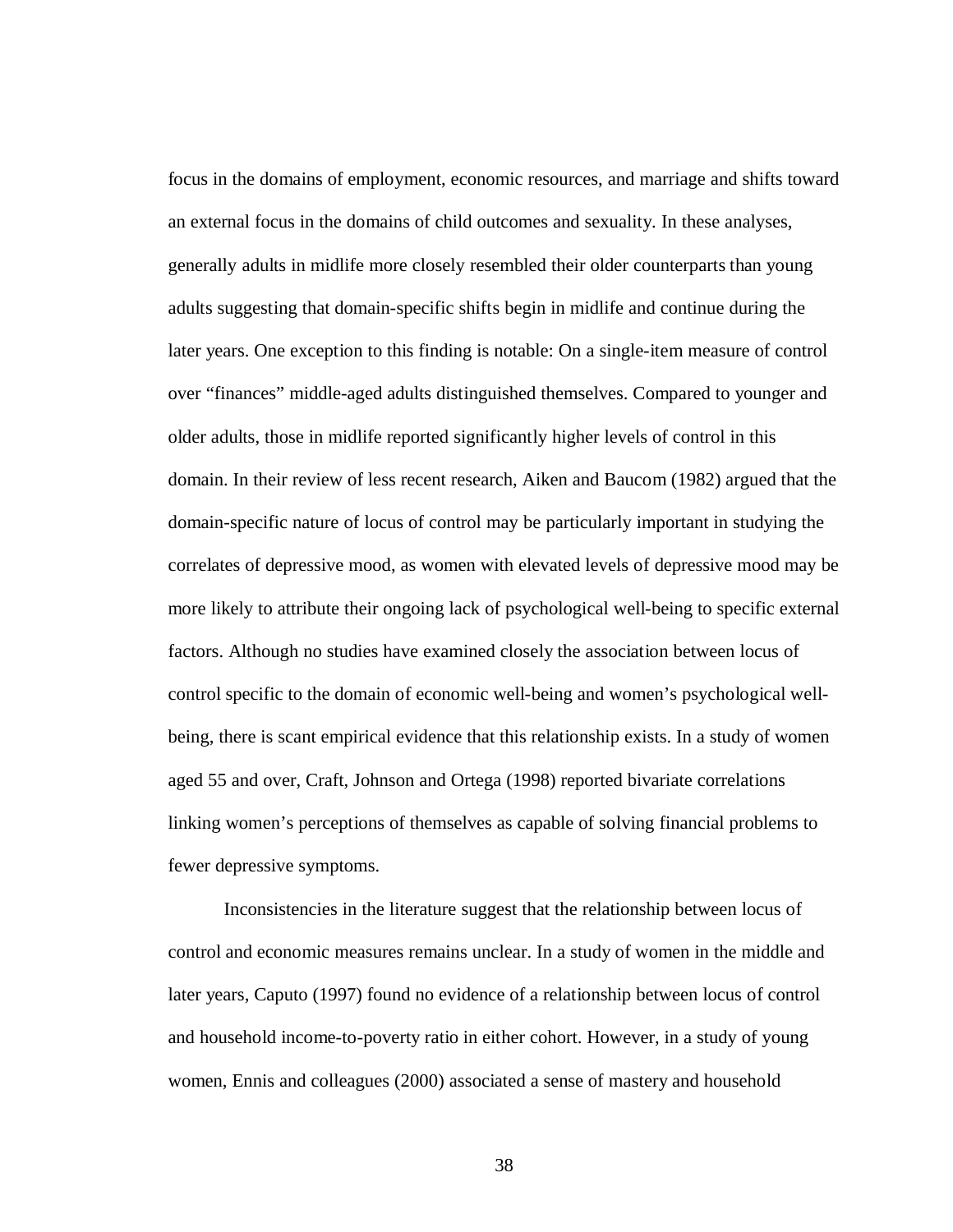income levels among white, but not black, women. Using national probability samples, Lachman and Weaver (1998) found a relationship between levels of mastery and household income among men and women, although these analyses did not include tests for racial or gender differences.

Research on the effects of women's sense of control on the association between economic pressure and psychological well-being are more consistent. Among women who participated in the IYFP research, a sense of mastery and self-confidence partially buffered the effects of economic pressure on depressive mood (for a review, see Conger & Conger, 2002). In short, women with higher levels of mastery were less psychologically distressed by economic pressure. Similarly, in their study of Czech couples, Lee and colleagues (1994) found that self-esteem buffered the relationship between economic pressure and women's depressive mood.

Other findings also suggest that an internal locus of control may buffer the effects of economic pressure on women's psychological well-being. For example, in Lachman and Weaver's (1998) study of adults, a high sense of mastery buffered the association of income and depressive mood. Moreover, these effects were strongest for adults in lower social classes. That is, among adults with lower levels of incomes, higher levels of control were particularly important in reducing the vulnerability to depressive mood. However, in a study of young, inner-city women, Ennis and colleagues (2000) found that personal mastery buffered the effects of recent economic stressors on depressive mood among white women, but similar effects were not observed for black women. Thus, the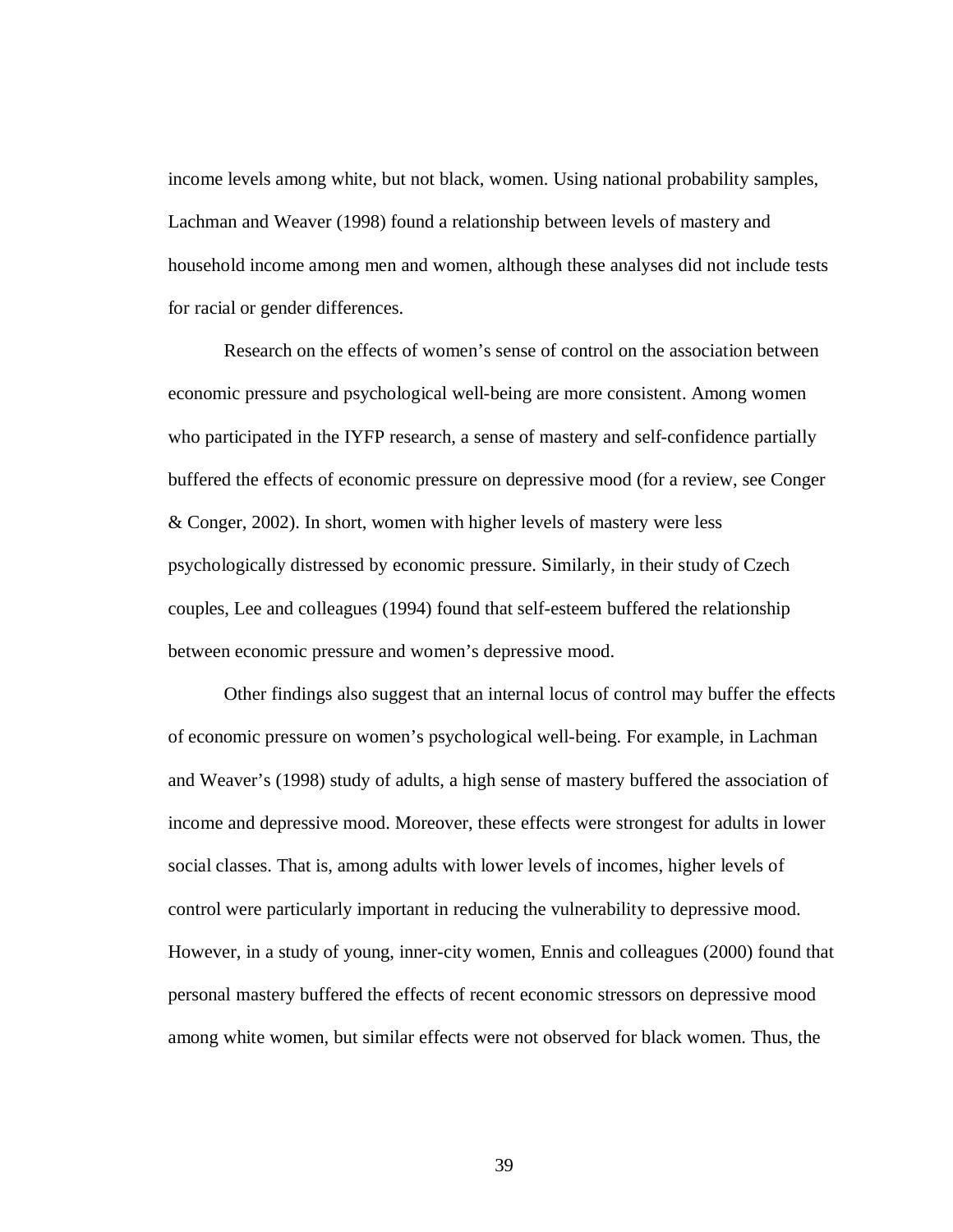buffering effects of locus of control on the association between economic pressure and depressive mood may not be fully understood.

*Financial instrumental support from parents (Model Path F).* In their summary of the literature on resilience in IYFP families, Conger and Conger (2002) noted that studies testing the Family Stress Model have focused on identifying mediating effects and failed to examine moderating effects that might conditionalize the association between economic pressure and poor outcomes, including depressive mood. This and more recent reviews, including Mistry, Lowe, Benne, and Chien's (2008) call for an expansion of the Family Stress Model, further noted that the role of instrumental support in combating economic stressors has received little attention. Accordingly, this study's exploration of the buffering effects of financial instrumental support from parents on the association between economic pressure and depressive mood among unmarried women in midlife builds on tangential research in several disparate genres of inquiry to contribute to an emerging body of literature.

The benefits of social support in buffering the harmful effects of various environmental stressors on adult well-being are well established in various tangential literatures (for a review, see Mirowsky & Ross, 2003). Additionally, researchers have distinguished instrumental assistance, such as financial transfers, from socioemotional or expressive support (e.g., validation and acceptance) and informational support or directive guidance (e.g., advice) (for a review, see Newcomb, 1990). In short, the literature reflects various conceptualizations of social support, and its empirically demonstrated benefits depend, to some extent, on these conceptual domains. Overall,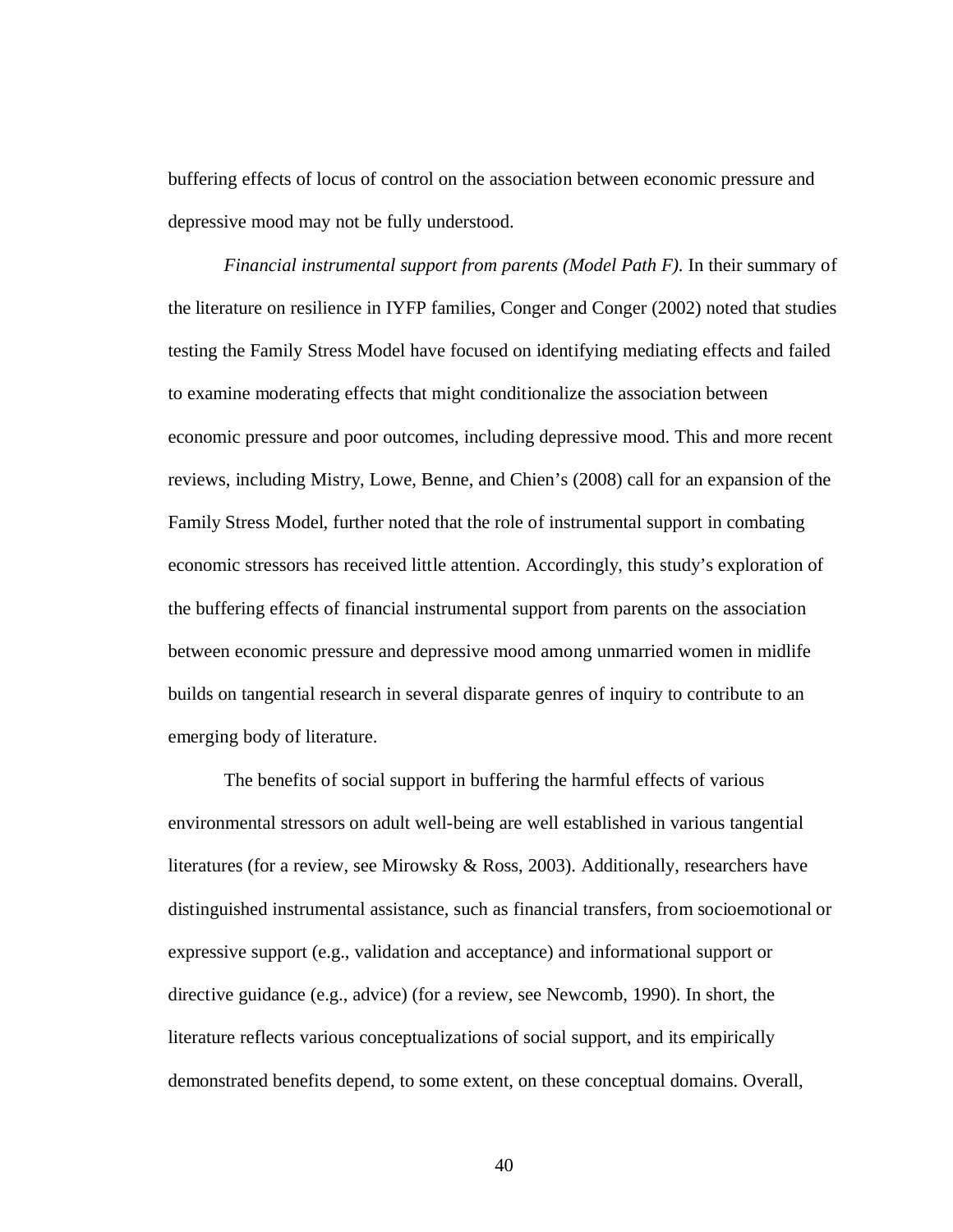however, social support in general, and instrumental support in specific, is thought to buffer the effects of stressors, such as economic pressure, on adult psychological wellbeing.

There is evidence that parents provide financial instrumental support to their children across the life course (Hogan, Eggebeen, & Clogg, 1993; Lawton, Silverstein, & Bengtson, 1994). Moreover, in a national survey of adult children, including children who were ages 45 and over, norms of intergenerational responsibility were evident. Specifically, given an assortment of domain-specific expectations (e.g., helping with bill payment when adult children are economically distressed), approximately one-third of respondents agreed that parents should provide financial assistance to their adult children as needs arise (Lawton et al., 1994). However, financial instrumental support from parents may occur in the context of problematic or ambivalent intergenerational relationships, and these relational qualities may be reflected in the psychological benefits associated with the transfers (Fingerman, Hay, & Briditt, 2004).

Considerable quantitative research has focused on the correlates of parents' provision of instrumental financial support to their adult children. Overall, compared to young adults, middle-aged children receive less financial instrumental support from their parents, perhaps because midlife is less likely than young adulthood to be characterized by lower levels of household income and higher levels of economic pressure (Lawton et al., 1994; Levitt, Guacci, & Weber, 1992). Although early studies associated adult children's marital status with the likelihood of receiving financial instrumental support from parents (for a review, see White & Peterson, 1995), White and Peterson's (1995)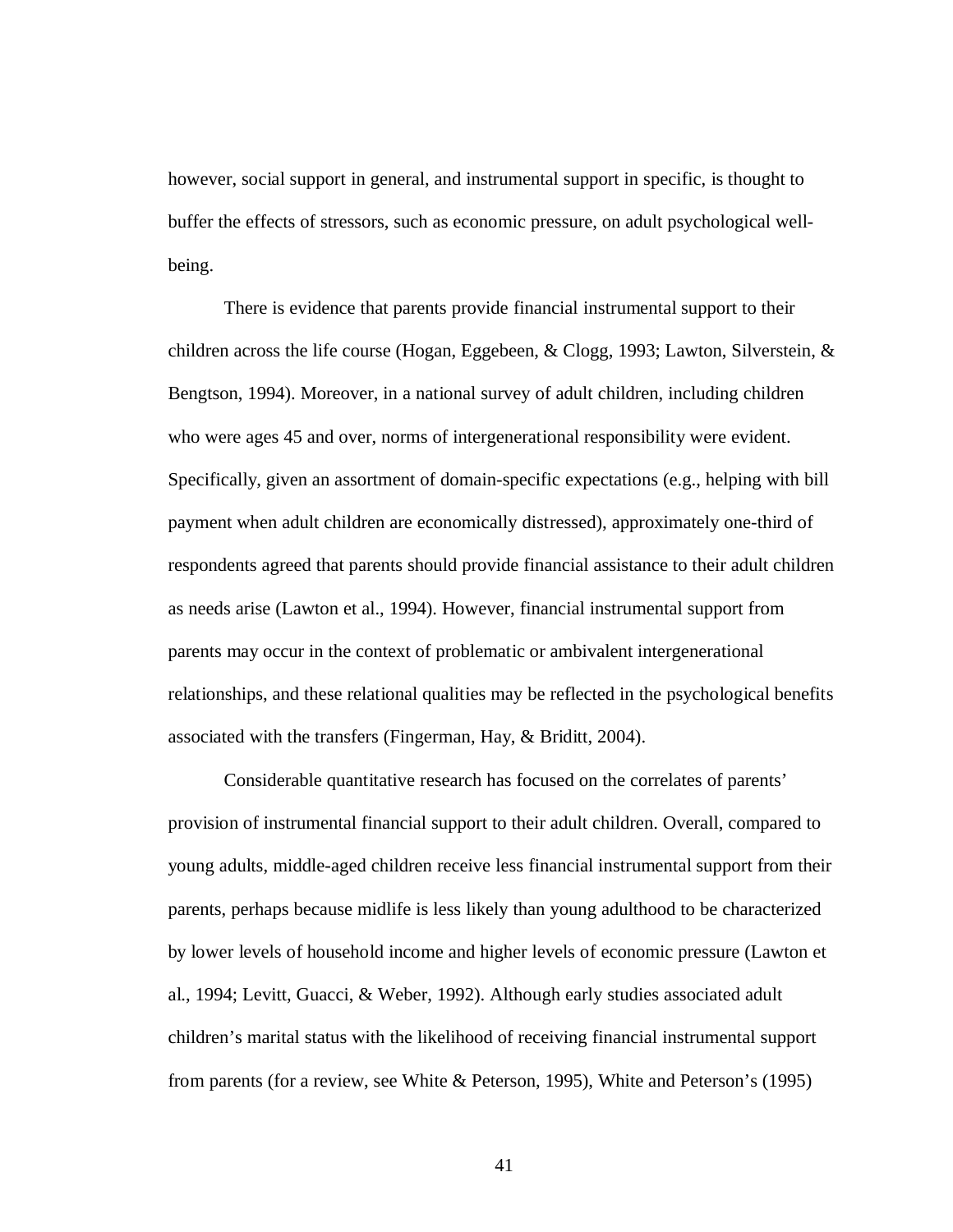more recent study, which included adult children in midlife, suggested that among adult children who did not reside with their parents, unmarried children were no more likely than married children to receive financial instrumental support from their parents. Further, unmarried non-coresiding sons and daughters did not differ in the levels of financial instrumental support they received from their parents (White & Peterson, 1995), but mothers were more likely than fathers to provide this type of support to their adult children (Lawton et al., 1994). In part because parents' financial instrumental support of adult children is associated with parents having sufficient resources to share, lower levels of parental provision of financial instrumental assistance to adult children have been observed among black families than their white counterparts (Lawton et al., 1994). However, these lower levels of financial instrumental support from parents may be particularly meaningful. In a study of black women's adult parent-child relations, Jayakody, Chatters, and Taylor (1993) associated women's family satisfaction with their receipt of financial instrumental support from their parents.

Although no prior quantitative inquiries have examined broadly the association of financial instrumental support from parents and unmarried women's well-being in midlife, findings in three related genres of research suggest that parental assistance may provide a specific psychological benefit to these women. First, considerable qualitative research focused on relations between adult daughters and their mothers suggests a dyadic interdependence across the life course (for a review, see Fingerman, 2003). Perhaps in part because mothers and daughters share a gendered economic vulnerability, their relationships are often characterized by the exchange of instrumental support, and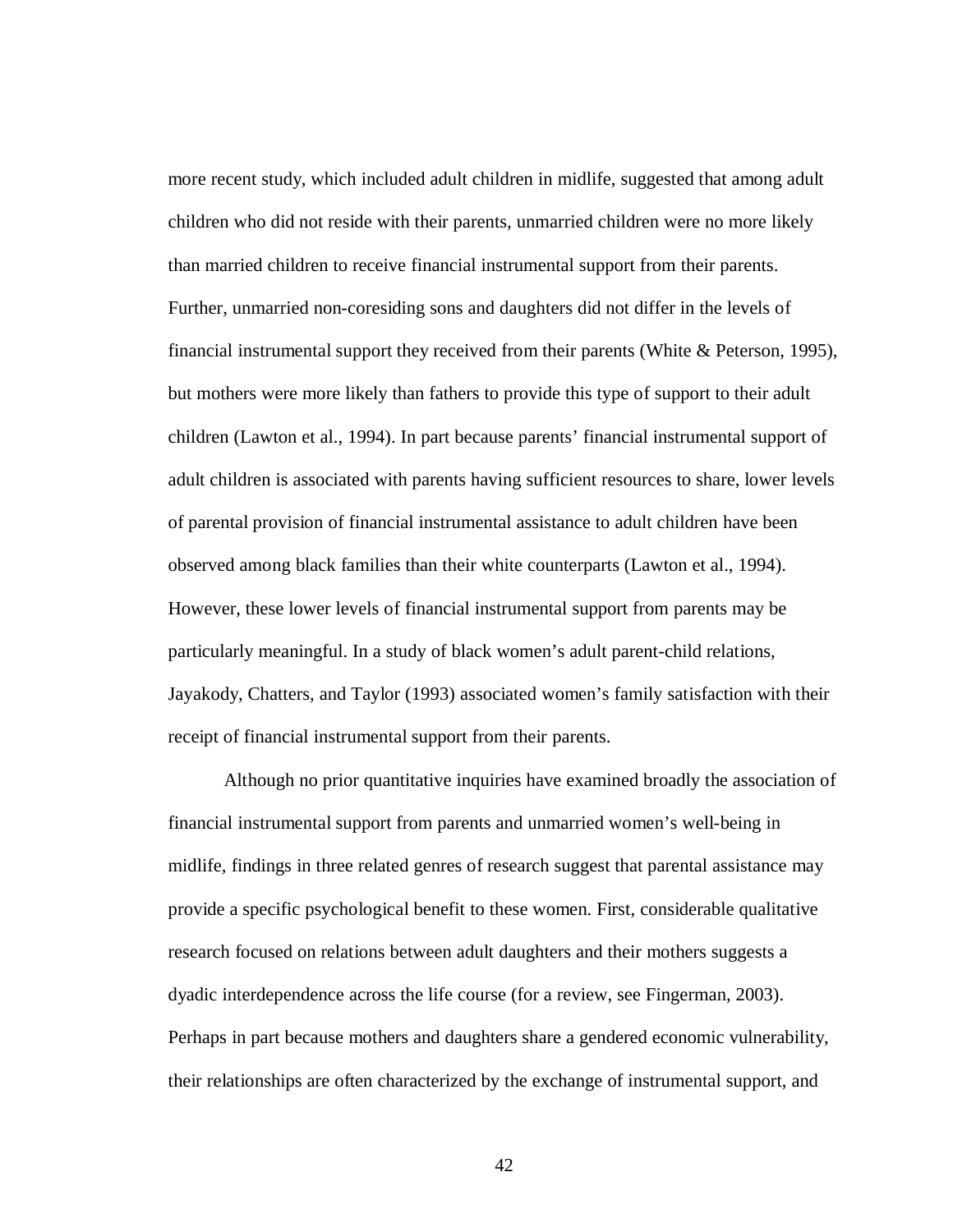receipt of these benefits appears to be important to daughters' sense of well-being. Indeed, Fingerman (2003) argued that women's susceptibility to lower levels of household income may foster among daughters a lifelong sense of dependence and connectedness to their families of origin.

Second, in accounts of women in divorce transition, which is often a time of pronounced economic stressors for women (Sayer, 2006), the benefits of social support, including financial instrumental support from parents, feature prominently (for a review, see Sprecher, Felmlee, Schmeeckle, & Shu, 2006). For example, in quantitative analyses of data on women's divorce experience, Kitson (1992) associated the receipt of financial instrumental support from family members with lower levels of depressive mood. Further, in qualitative interviews, women in this study described this financial instrumental support as beneficial to their overall adjustment to divorce, a chief component of which is recovery from the economic consequences of marital dissolution (Braver, Shapiro, & Goodman, 2006; Sayer, 2006).

Finally, although no previous research has examined the mechanisms by which financial instrumental support from parents might provide psychological benefits to economically vulnerable unmarried women in midlife, at least two studies may inform this discussion. First, in their extension of the Family Stress Model to Czech couples, Lee and colleagues (1994) hypothesized that social support, including non-financial instrumental support, would buffer the effects of economic pressure on wives' depressive mood and hostility. Although the data were consistent with the hypothesized effects on hostility but not depressive mood, the researchers noted that these findings may have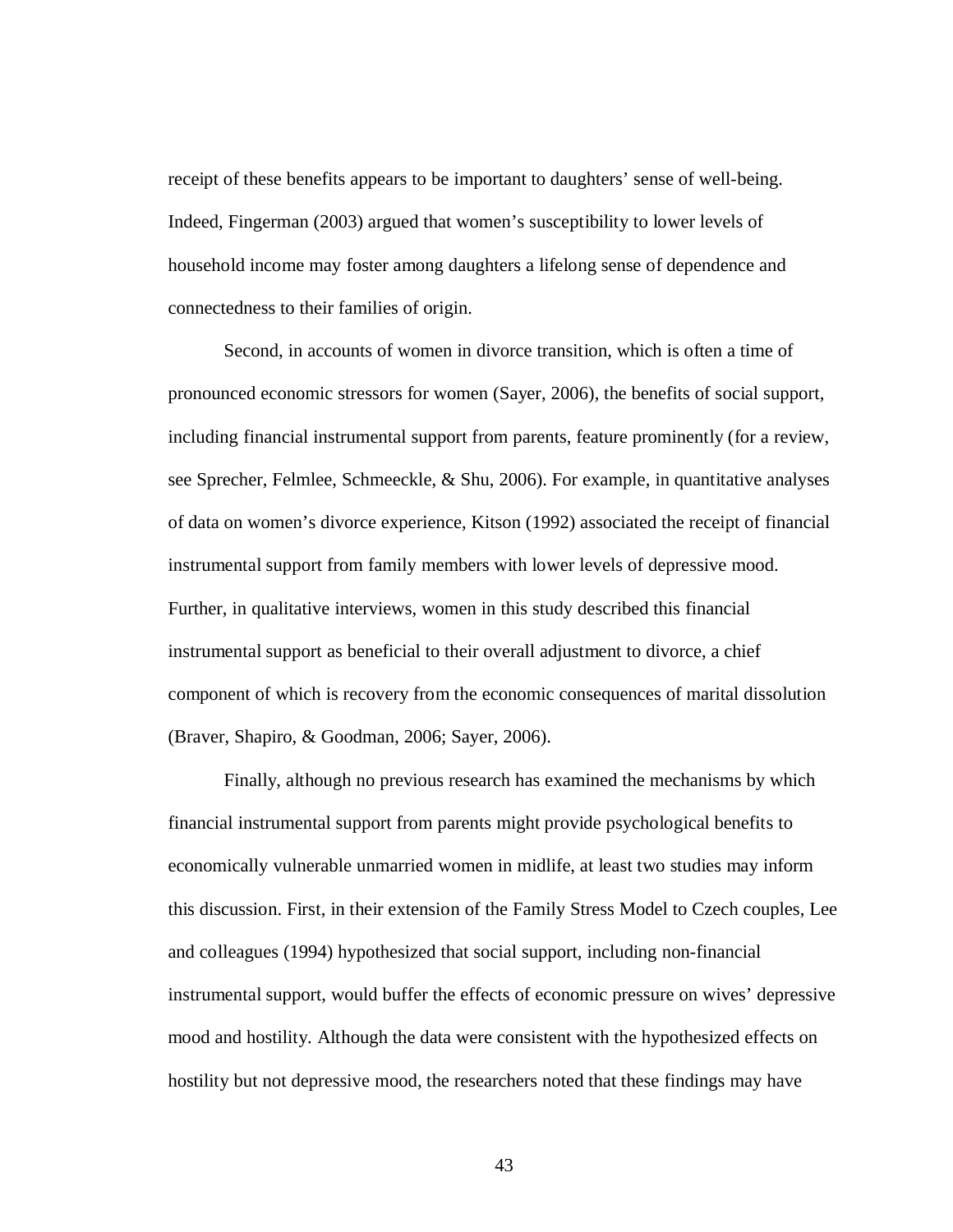reflected attributes unique to women in the Czech culture. Second, in a study of poor mothers of adolescents, coping behaviors, which included enlisting the help of others and active problem solving (and which may or may not have included the receipt of financial instrumental support from parents), buffered the association between economic pressure and women's depressive mood (Wadsworth, Raviv, Compas, & Conner-Smith, 2005).

In sum, no prior research has considered specifically how the receipt of financial instrumental support from parents might buffer the association between economic pressure and depressive mood among unmarried women in midlife. However, there is evidence, albeit disparate, that financial instrumental support from parents might provide a unique benefit to these women. That is, the literature suggests that adult daughters are dependent upon and derive particular psychological benefits from their families of origin across the life course. Moreover, these benefits appear to be particularly important when women face environmental challenges, such as the economic stressors associated with divorce transition.

*Higher-order moderating effects of locus of control on the buffering effects of financial instrumental support from parents (Model Path H).* Because little research has examined the buffering effects of financial instrumental support on the association between economic pressure and women's depressive mood, there is only scant empirical evidence that the benefits of financial instrument support may vary according to locus of control. Indeed, only one researcher has concluded that these higher-order moderating effects may be present. Specifically, in a study of black women experiencing economic pressure, Cotton (1999) suggested that the relationship between locus of control and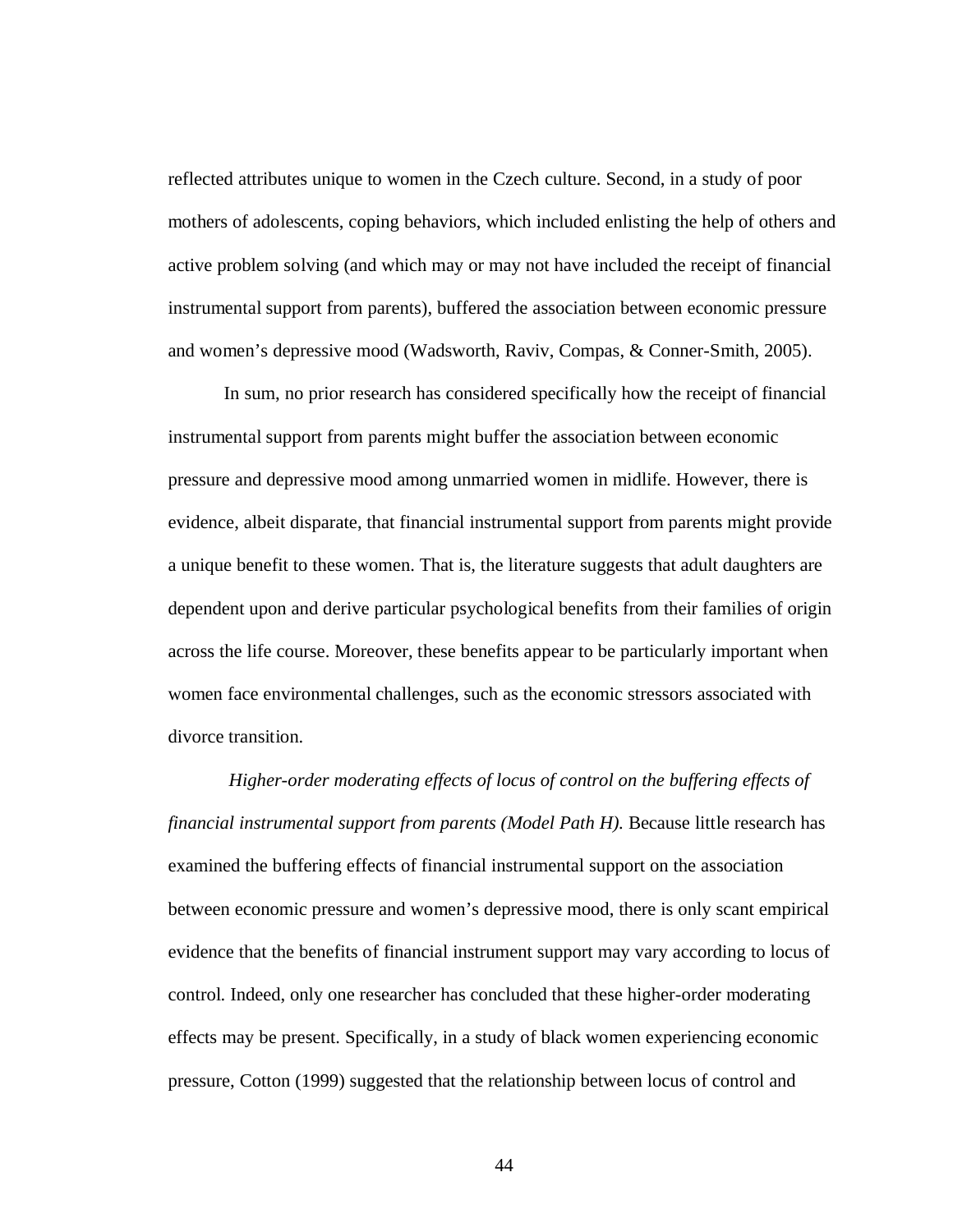social support may be confounded. That is, in this study, financial instrumental support was more important for women with an external locus of control than their more internally-focused peers.

*Racial Differences in Depressive Mood and the Moderating Effects of Locus of Control and Financial Instrumental Support from Parents (Model Path G)*

Although race is commonly regarded as a correlate of psychological well-being, the empirical literature suggests that the relationship between women's race and depressive mood may be complex. For example, the incidence of major depression among white women is equivalent to or higher than its occurrence in black women, but black women report higher levels of depressive symptoms (for a review, see Jackson  $\&$ Williams, 2006). Nonetheless, race is generally considered a correlate of women's depressive mood for at least two reasons. First, black women's experiences are more often characterized by a confluence of factors associated with depressive mood. That is, relative to white women, black women are more likely to experience violent victimization, poor quality employment, and poverty (for a review, see Belle & Doucet, 2003). Indeed, in a study of women in midlife, racial differences in depressive mood were attenuated when socioeconomic variables, including education, economic stressors, and employment status, were considered (Bromberger et al., 2004).

Second, among black women, the disadvantages associated with gender and class are confounded by the everyday lived experience of discrimination. Discrimination subjects black women to repeated stressors, including social and institutional undeserved contempt (Belle & Doucet, 2003). Although racial differences in women's depressive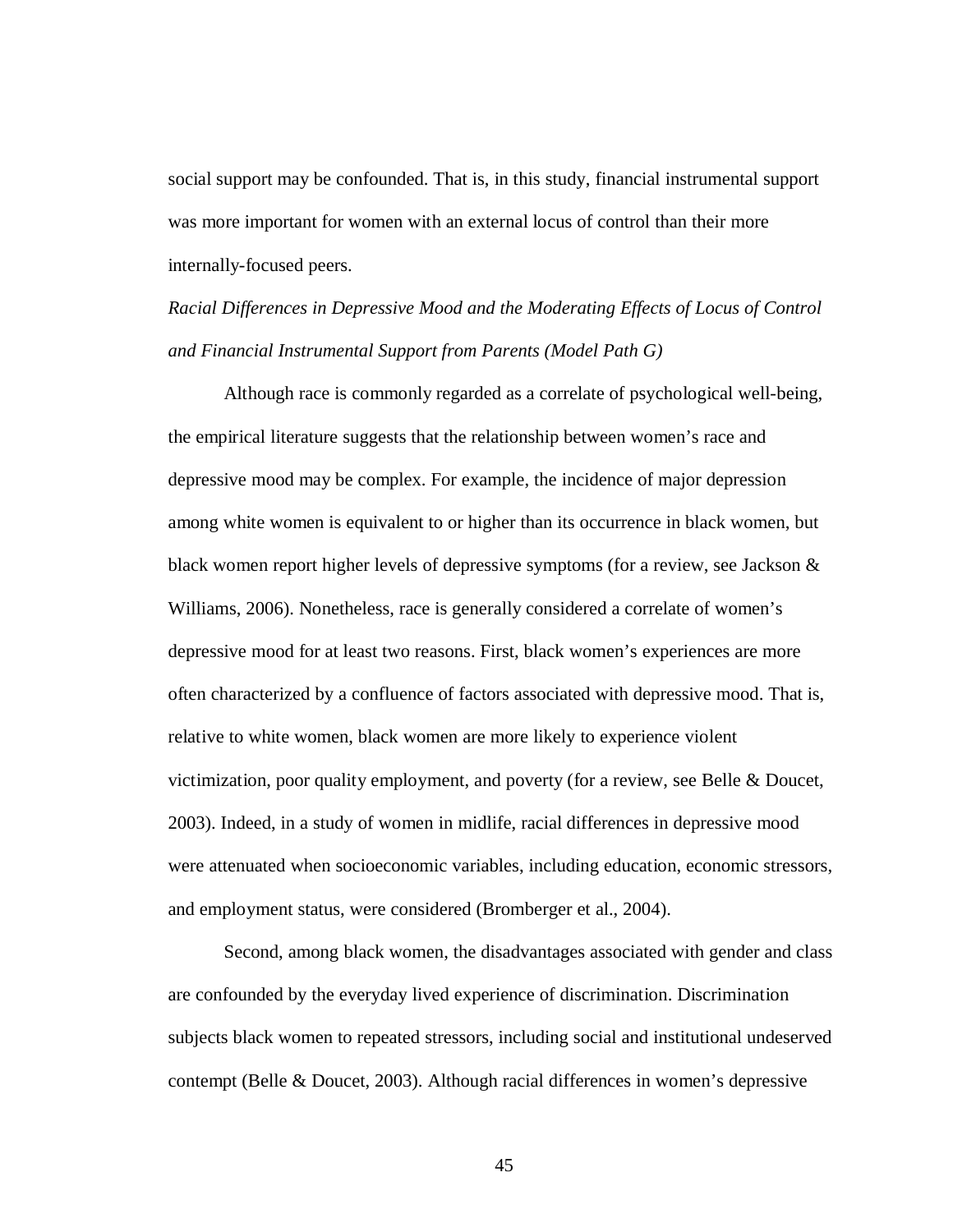mood are often attributed to issues of class, there is growing evidence that the experience of discrimination additionally elevates the risk to black women's psychological wellbeing. For example, in a two-panel study of black women's physical health, change in women's experiences of discrimination over a five-year period was associated with change in women's depressive mood over the same period, independent of baseline education and income levels (Schulz, Israel, Gravlee, Mentz, Williams, & Rowe, 2006).

Although Conger and colleagues (2002) argued that the associations among household income, economic pressure, and depressive mood are similar overall for white and black adults, at least one study suggests that the associations among economic pressure, locus of control, non-instrumental social support, and depressive mood may differ between white and black women. As previously noted, Ennis and others (2000) found that among young, low-income single women (60% of whom were mothers in this investigation), personal mastery buffered the effects of acute resource loss (a measure conceptually similar to economic pressure) on depressive mood among white, but not black, women. However, among black women in this study, the association of acute resource loss and depressive mood was buffered by non-instrumental social support (measured by, for example, satisfaction with others' provision of distraction from worries and unconditional acceptance). Similar effects for social support were not found for white women.

No prior studies have explored racial differences in the effects of women's receipt of instrumental support, either broadly conceptualized or specific to financial instrumental support, on their well-being. However, the literature suggests that the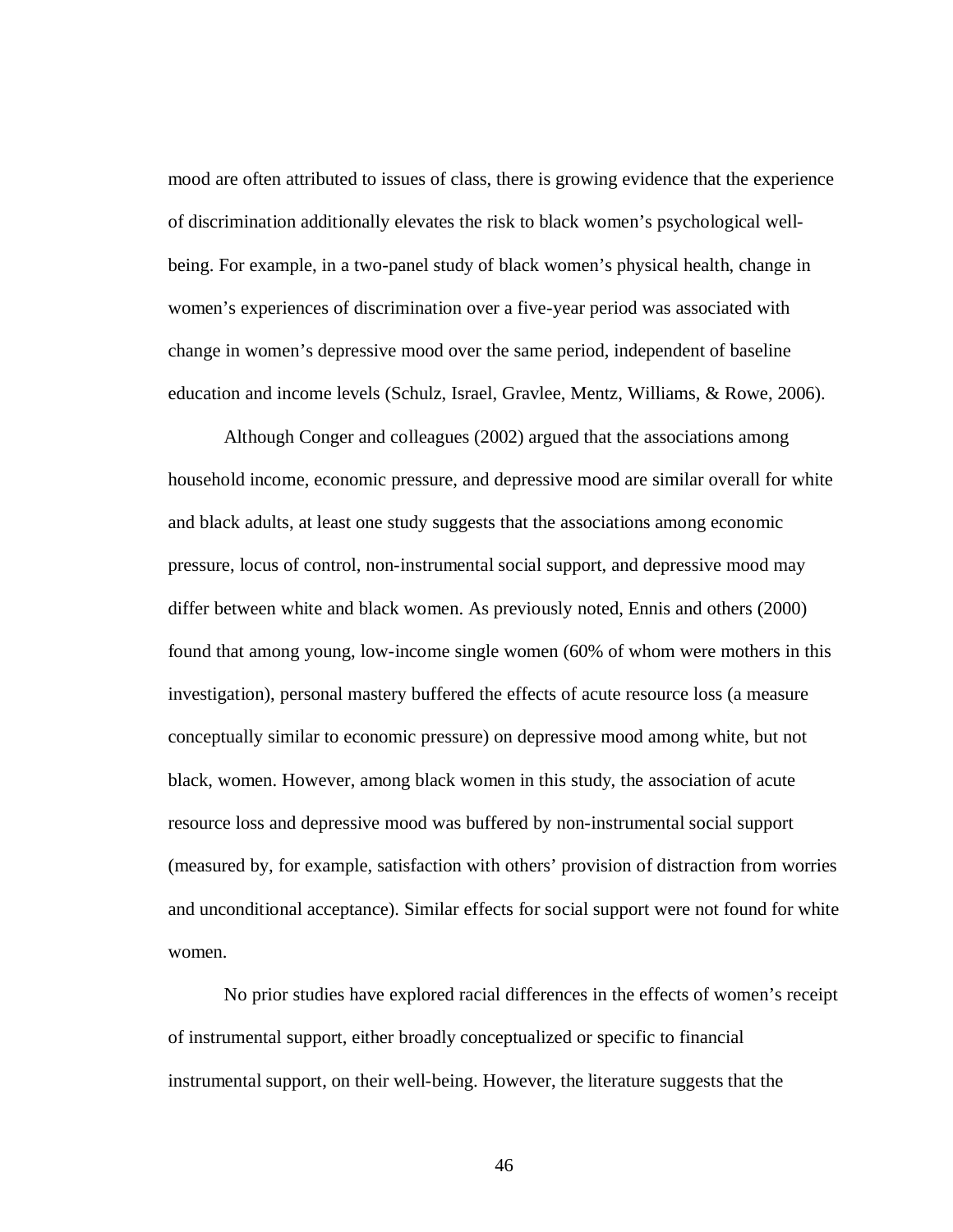benefits of financial instrumental support to black women may not be fully understood. For example, Lincoln, Chatters, and Taylor (2005) found that receiving financial instrumental support from family members did not mediate the effects of economic pressure on black women's depressive mood. Moreover, there is some evidence that black adults, particularly those who are unmarried, suffer reduced levels of overall social support in the wake of negative life events. For example, in a study of black women, aged young adulthood to midlife, economic pressure was associated with depressive mood both directly and indirectly, through lower levels of social support from family members ( excluding spouses), perhaps because these relationships were incapable of providing financial instrumental support (Lincoln et al., 2005).

There is evidence that white and black adults differ in their sources of social support, and these findings may help to elucidate the observed racial differences in the benefits to women of financial instrumental support received from parents. In an examination of white and black older women, Armstrong (2000) found that black women had larger social networks and were more likely to draw friendships from church, whereas white women were more likely to establish neighborhood-based friendships. Among older black women, the frequency of interaction with church friends and the emotional closeness these relationships provided were associated with the likelihood that women received instrumental support from church members (Taylor, Lincoln, & Chatters, 2005). In sum, there is evidence that the benefits of instrumental support differ for white and black women, but these effects are not well understood, particularly as they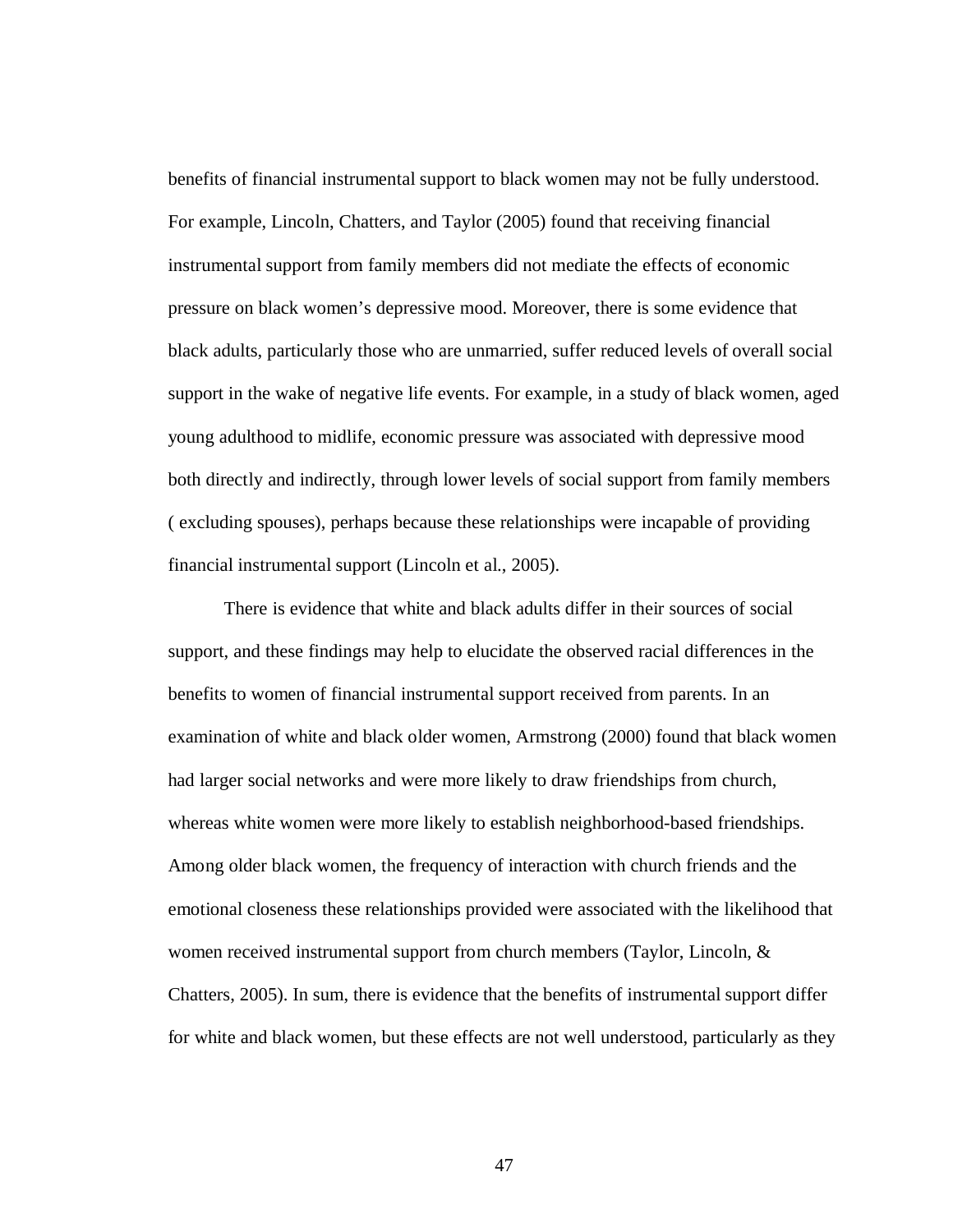relate to the effects of financial instrumental support on the association between women's economic measures and depressive mood in midlife.

## The Present Study and Extending the Literature

This investigation extends the literature in at least three ways. First, although considerable research has examined the mediating effects of economic pressure on the association between household income and depressive mood, no investigations have focused on these relationships among unmarried women in midlife. Second, despite considerable theoretical and empirical evidence suggesting that the association between economic pressure and depressive mood may be moderated by locus of control and financial instrumental support, including assistance received from parents, no single study has considered the contextualizing effects of these factors and how they might interact with one another. Finally, consistent with the feminist argument and growing empirical evidence that white and black women do not have a shared experience of economic and psychological well-being, the study examines the moderating effects of race on the roles of locus of control and financial instrumental support received from parents on the association between economic pressure and depressive mood.

#### Hypotheses

This study uses Lazarus's cognitive theory of stress and coping (Folkman, 1994: Lazarus, 1966; Lazarus & Folkman, 1984; Monat & Lazarus, 199l), as informed by a biopsychological model and feminist theories, to examine associations among measures of economic, psychological, and social well-being in a sample of unmarried women in midlife. Specifically, I first examine the mediating effects of economic pressure on the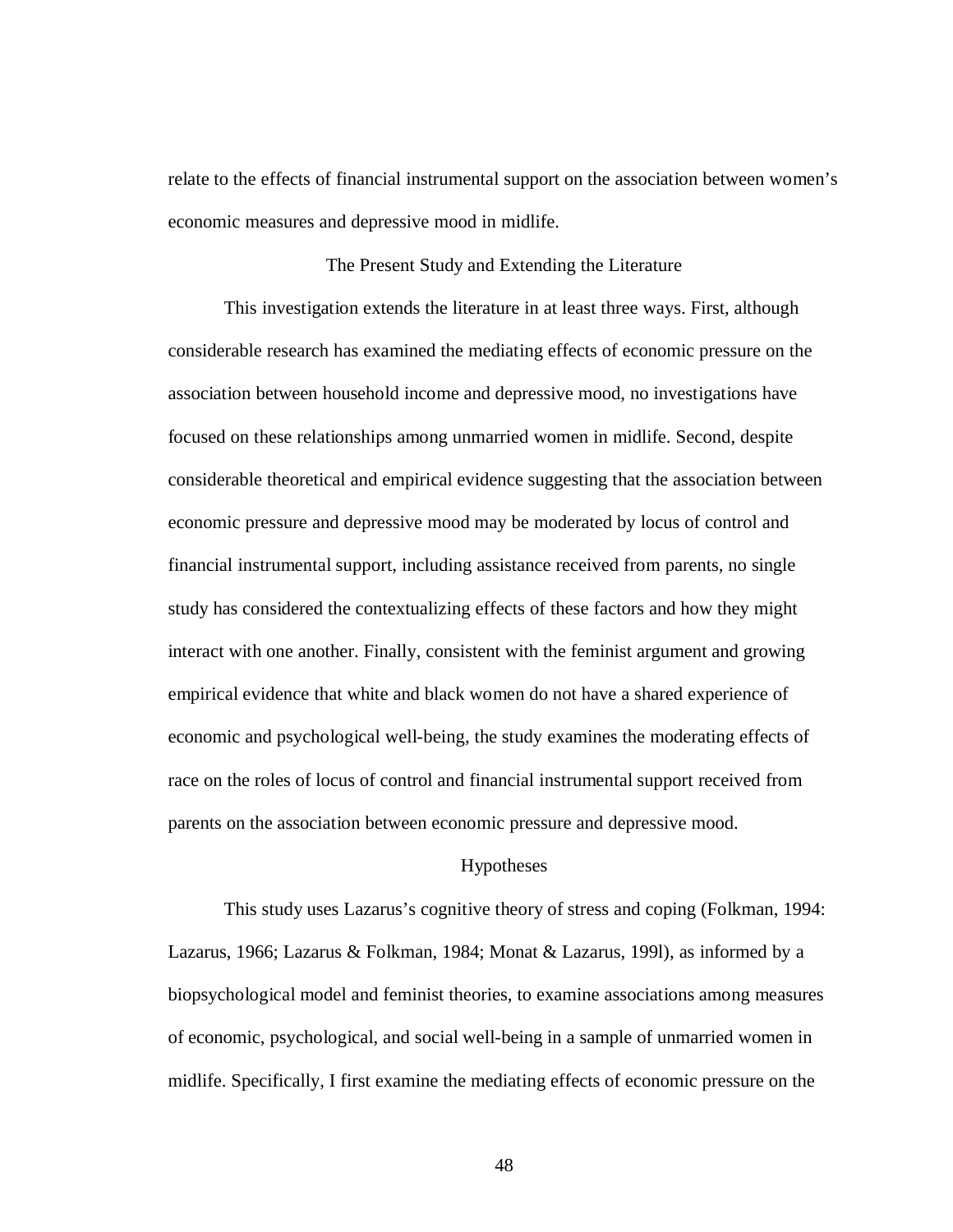association between household income and depressive mood. Next, I explore the moderating effects of locus of control and financial instrumental support received from parents on the association between economic pressure and depressive mood. I also examine the effects of race on the contextualizing roles of locus of control and financial instrumental support from parents. Finally, I test for the higher-level moderating effects of locus of control on the buffering effects of financial instrumental support received from parents. The theoretical and empirical literatures that ground the conceptual models support the following hypotheses:

- 1. The association between household income and depressive mood, net of the effects of self-rated physical health, will be fully mediated by economic pressure (Figure 1, paths A, B, and C).
- 2. The association between economic pressure and depressive mood, net of the effects of self-rated physical health, will be moderated by locus of control such that women with an internal locus of control will be less affected by economic pressure than their more externally-focused counterparts (Figure 2, path E).
- 3. The moderating effects of locus of control on the relationship between economic pressure and depressive mood will differ for white women and black women. Specifically, the stress-buffering effects of an internal locus of control will be evident for white, but not black, women (Figure 2, path G).
- 4. The association between economic pressure and depressive mood, net of the effects of self-rated physical health, will be buffered by financial instrumental support received from parents. That is, women who received financial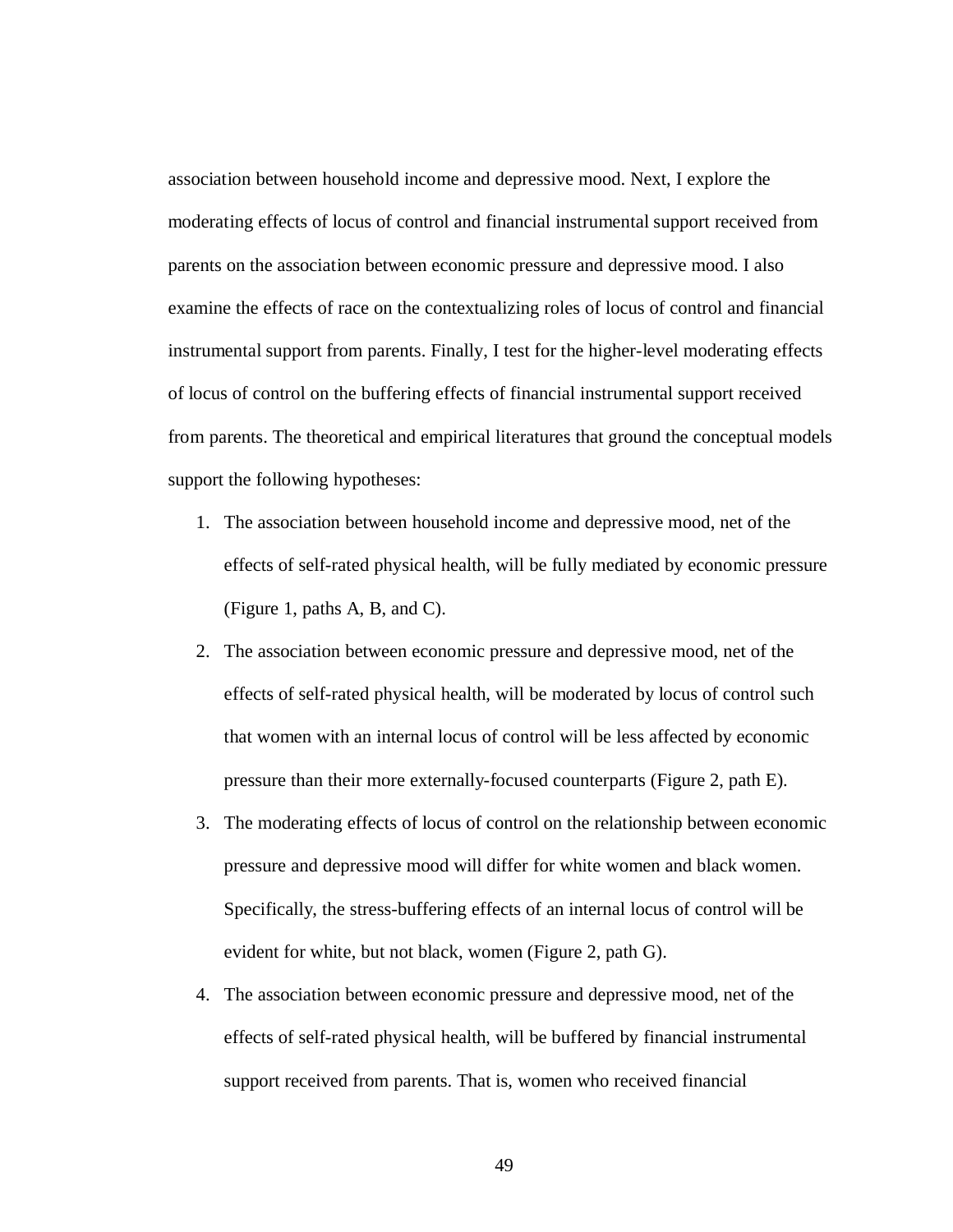instrumental support from their parents will be less affected by economic pressure than their peers who reported having received no financial instrumental support from their parents (Figure 3, path F).

- 5. The buffering effects of financial instrumental support received from parents will differ for white women and black women. Among white women, receiving financial instrumental support from parents will buffer the effects of economic pressure on depressive mood, but similar effects will not be evident for black women (Figure 3, path G).
- 6. The buffering effects of financial instrumental support received from parents will differ for women with internal and external loci of control. Among women with an external locus of control, receiving instrumental financial support from parents will buffer the effects of economic pressure on depressive mood. However, these buffering effects will not be evident for women with an internal locus of control (Figure 4, path H).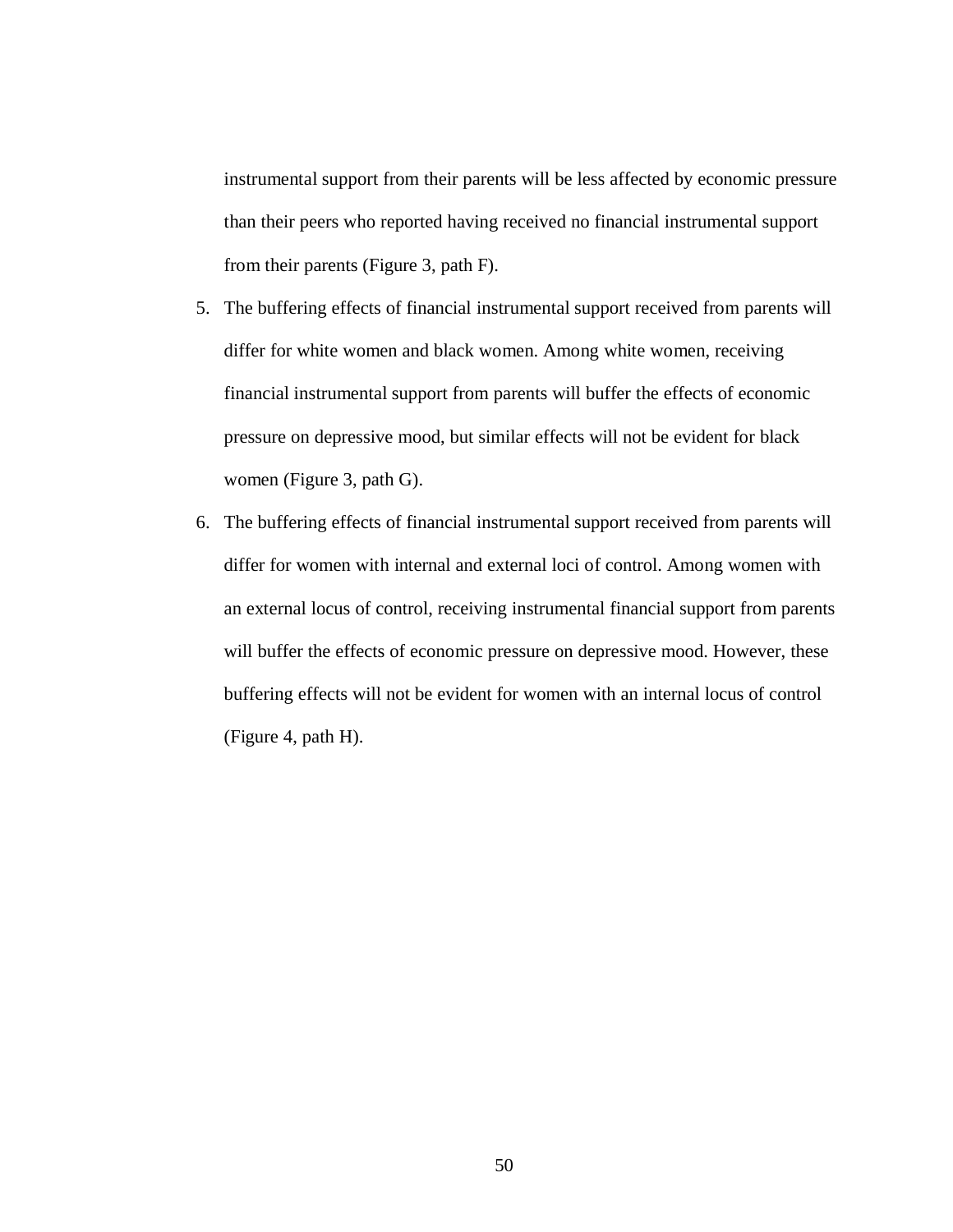# CHAPTER III

# **METHODS**

# NLS-YW Survey Data

This study uses data from the National Longitudinal Survey of Young Women (NLS-YW), one of four longitudinal surveys initiated by the Bureau of Labor Statistics in the 1960s. For this investigation, NLS-YW participants' race, which is not reported in all waves of data, is drawn from the 1968 wave, the first year in which data were collected. All other data for the study are extracted from the 2001 survey. The 2001 wave of NLS-YW data is the most recent wave that contains items central to this investigation, including measures of locus of control and financial instrumental support received from parents.

NLS-YW survey data provide detailed sociodemographic, economic, labor, physical health, and attitudinal information on a cohort of 5,159 women, primarily white and black, who were ages 14 to 24 in 1968. The cohort represents a multi-stage probability sample drawn from U. S. Census Bureau data and includes women who originally comprised four strata: white women in predominantly white enumeration districts (geographical areas defined by the Census Bureau), white women in predominantly non-white enumeration districts, non-white women in predominantly nonwhite enumeration districts, and non-white women in predominantly white enumeration districts.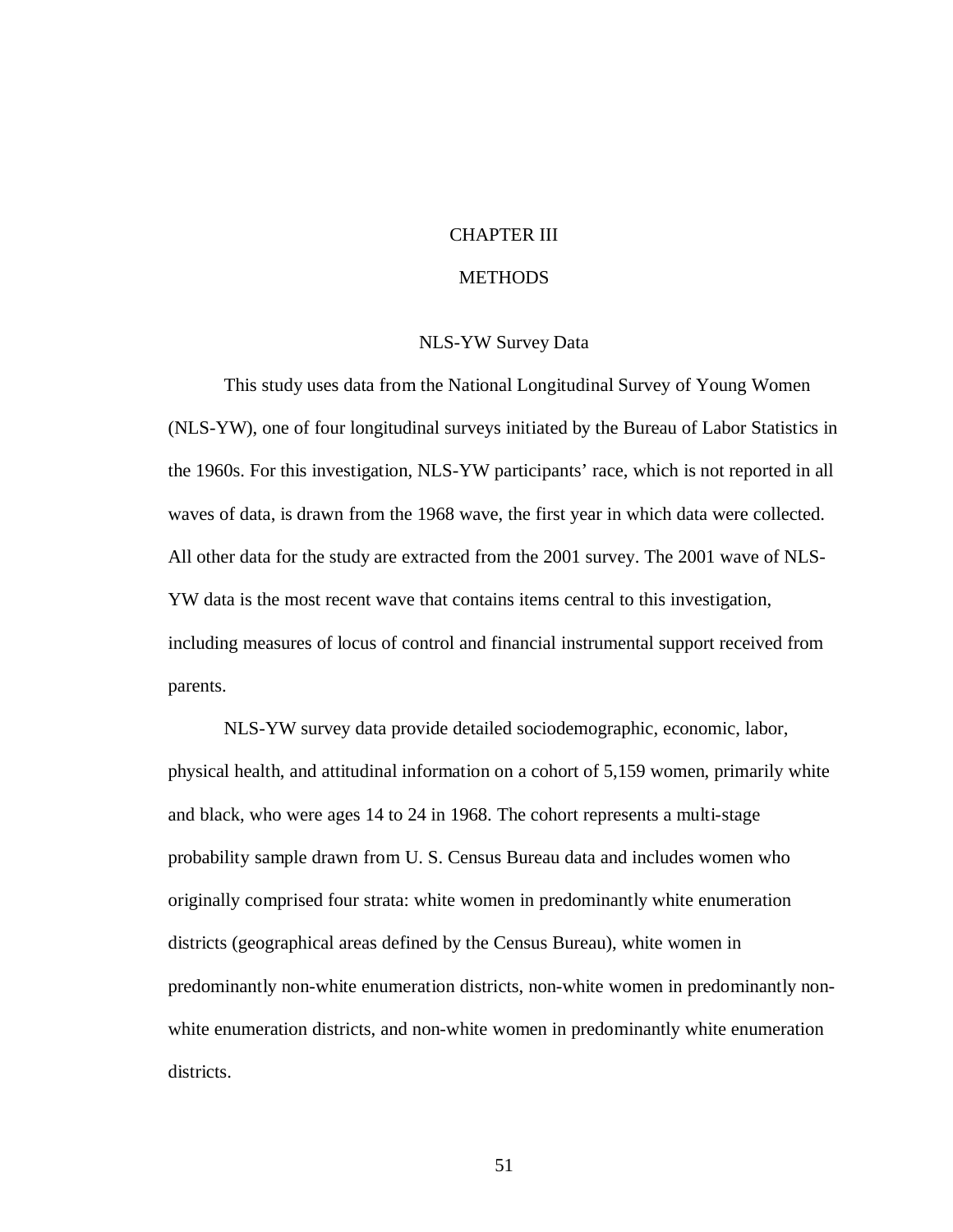## Procedures

Since 1968, annual or biennial interviews of the NLS-YW cohort have been conducted. Generally, women who participated in the 1968 survey were contacted for interviews in years subsequent to 1969 provided they (a) continued to reside in the United States, (b) were noninstitutionalized, (c) were not members of the Armed Forces, and (d) had not refused to participate in any prior survey. In 2001, the twenty-first interviews in the longitudinal series were conducted.

All NLS-YW waves of data have been collected by a combination of in-person and telephone interviews. In 2001, 1,388 (49.46%) interviews were conducted during a personal visit, and 1,207 (43.01%) by telephone. Additionally, 109 (3.88%) interviews began as a personal visit and concluded over the telephone. Similarly, three interviews began as a telephone interview, but ended with a personal visit.

Beginning in 1995, computer-assisted personal interview (CAPI) survey methods replaced paper-and-pencil recording techniques. Respondents who were interviewed in years during which data were collected using CAPIs, including 2001, spent on average 70 minutes completing the survey.

#### Sample

In 2001, 2,806 women, 54.39% of the original cohort, participated in the NLS-YW survey. Because this investigation focuses on unmarried women, 1,761married women and seven women who reported cohabiting with a partner were not included in these analyses. Likewise, because this study examines the experiences of white and black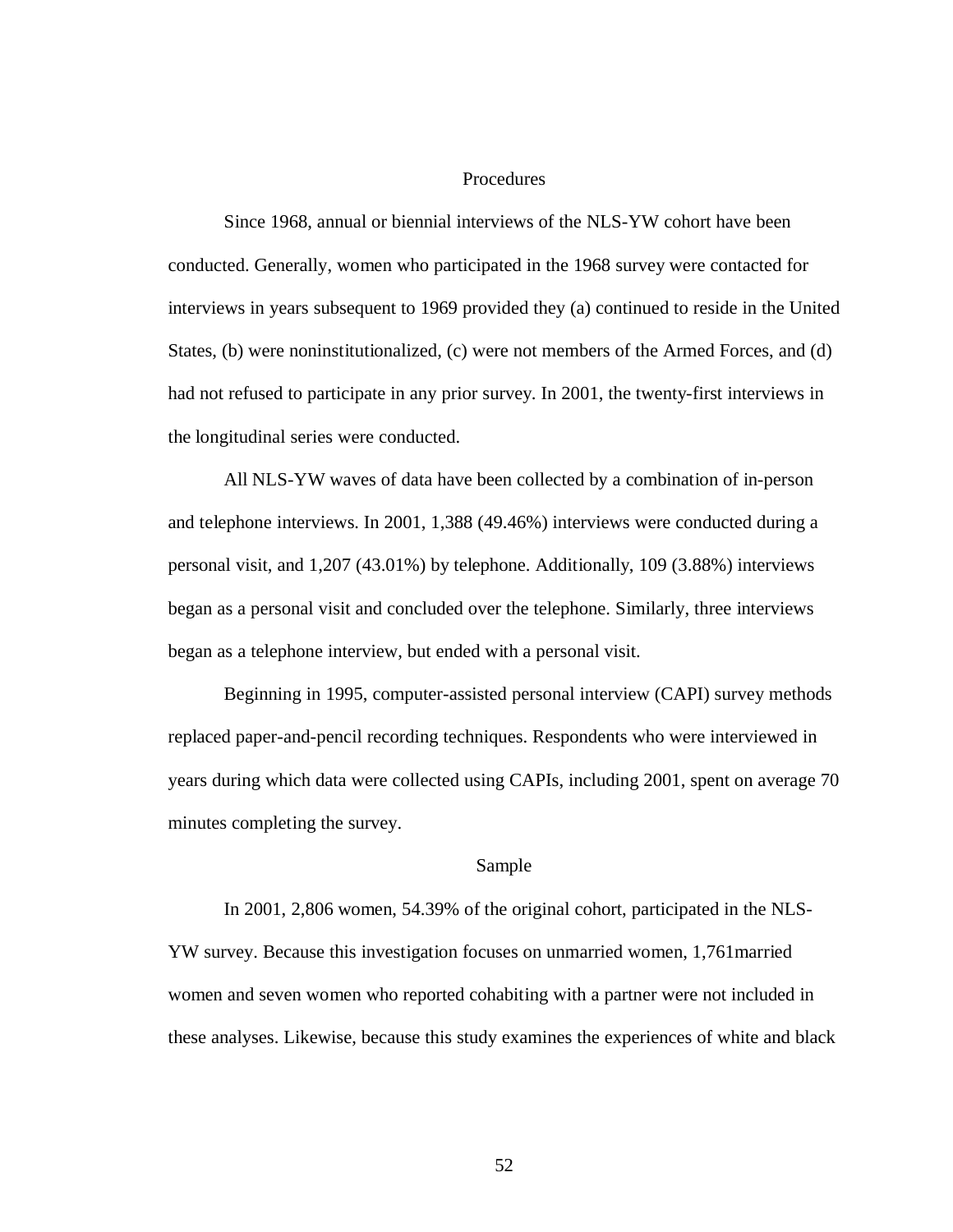women, 12 unmarried women who reported a race other than white or black were eliminated from these analyses.

The total sample included in these analyses represents 1,026 respondents ages 47 to 61 with a mean age of  $52.15$  (SD = 3.09). As noted previously, the sample was narrowed to include only women who were white  $(62.09\%; n = 637)$  or black  $(37.91\%; n$  $=$  389). Although most unmarried respondents were divorced (56.43%; n = 579), others were never married (23.67%;  $n = 243$ ), widowed (11.11%;  $n = 114$ ), or separated (8.79%; n = 90). Additional sociodemographic data for the sample are found in Tables 1 and 2.

## **Measures**

## *Depressive Mood*

Depressive mood is a latent variable with seven indicators, which represent responses from a seven-item abbreviated version of the CES-D Scale (Radloff, 1977). The CES-D was designed to assess self-reported depressive symptoms in community samples. NLS-YW respondents were asked to consider the past week and rate the frequency of specific cognitive, affective, and behavioral indications of depressive mood. These include: (1) I felt that I could not shake off the blues, even with help from my family or friends, (2) I had trouble keeping my mind on what I was doing, (3) I felt that everything I did was an effort, (4) My sleep was restless, (5) I felt lonely, (6) I felt sad, (7) I could not get "going". Responses were reported on a four-point Likert-type scale: 1 = *rarely or none of the time (less than one day)*, 2 = *some or a little of the time (1-2 days)*, 3 = *occasionally or a moderate amount of time (3-4 days)*, and 4 = *most or all of*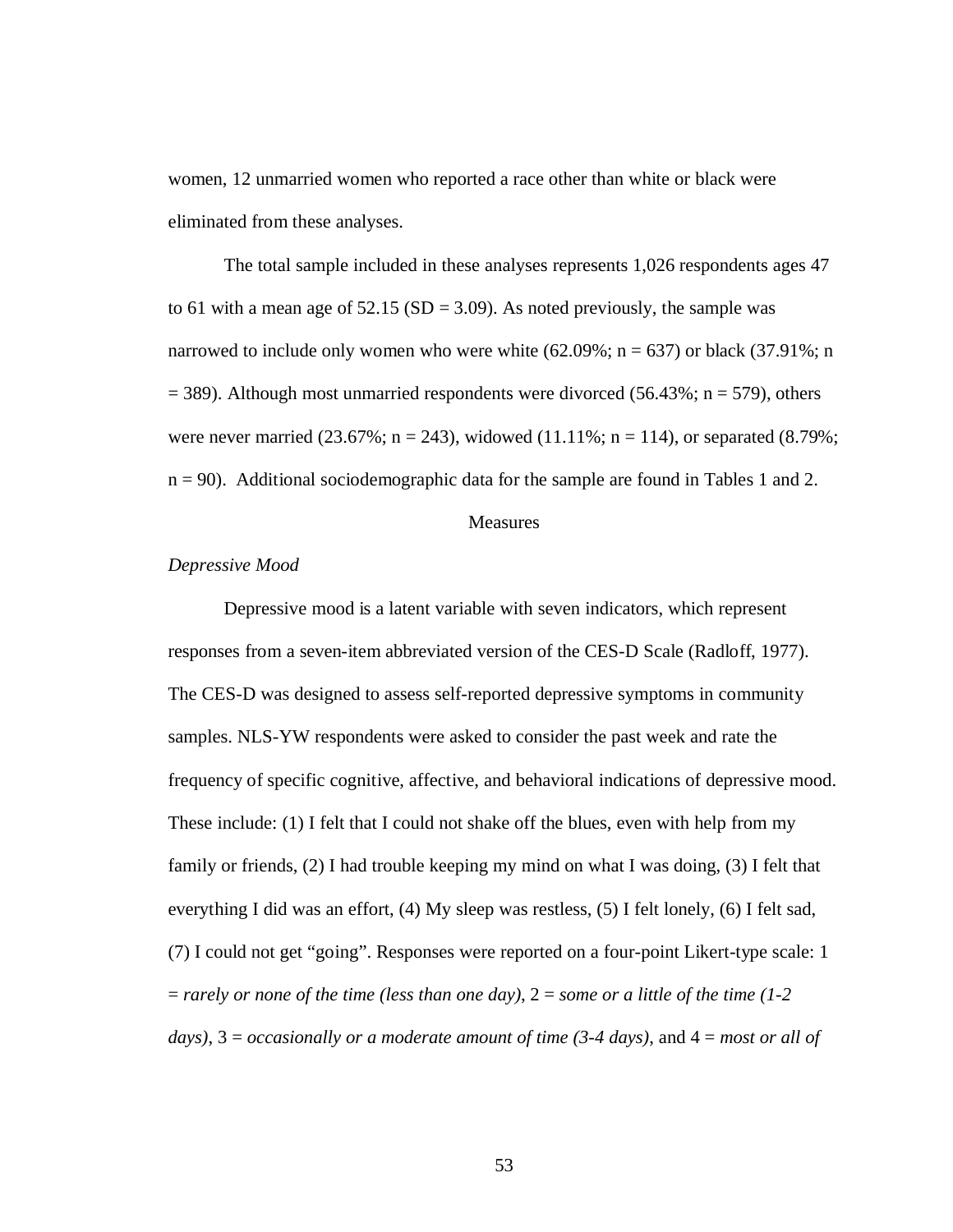*the time (5-7 days)*. Cronbach's alpha for the CES-D subscale used to indicate depressive mood is .89.

## *Household Income*

2001 household income is drawn from a single survey question that asked respondents to consider the past 12 months and report their income. Because respondents were interviewed during various months of 2001, the specific dates that respondents considered in answering this question varied, and these dates are not reported in the NLS-YW data. However, for all respondents, the past 12 months was a one-year period ending in 2001.

# *Economic Pressure*

Economic pressure is a latent variable indicated by three measures: savings activity during 2001, savings activity during 2000, and a comparison of respondents' current financial position with that of the previous year. Two single questions regarding savings activity asked respondents to consider two consecutive twelve-month periods (the most recent 12-month period ending in 2001 and the former period ending in 2000). To assess 2001 savings activity, interviewers asked: During the past 12 months, considering all of your savings, investments, and reserve funds, overall did you put more money into these accounts or take more money out of these accounts in this year? Responses were 1 = *put more money in*, 2 = *took more money out*, and 3 = *amount did not change*. For these analyses, responses were recoded to provide an order consistent with levels of economic pressure: 1 = *put more money in*, 2 = *amount did not change*, and 3 = *took more money out*. To measure 2000 savings activity, respondents were asked to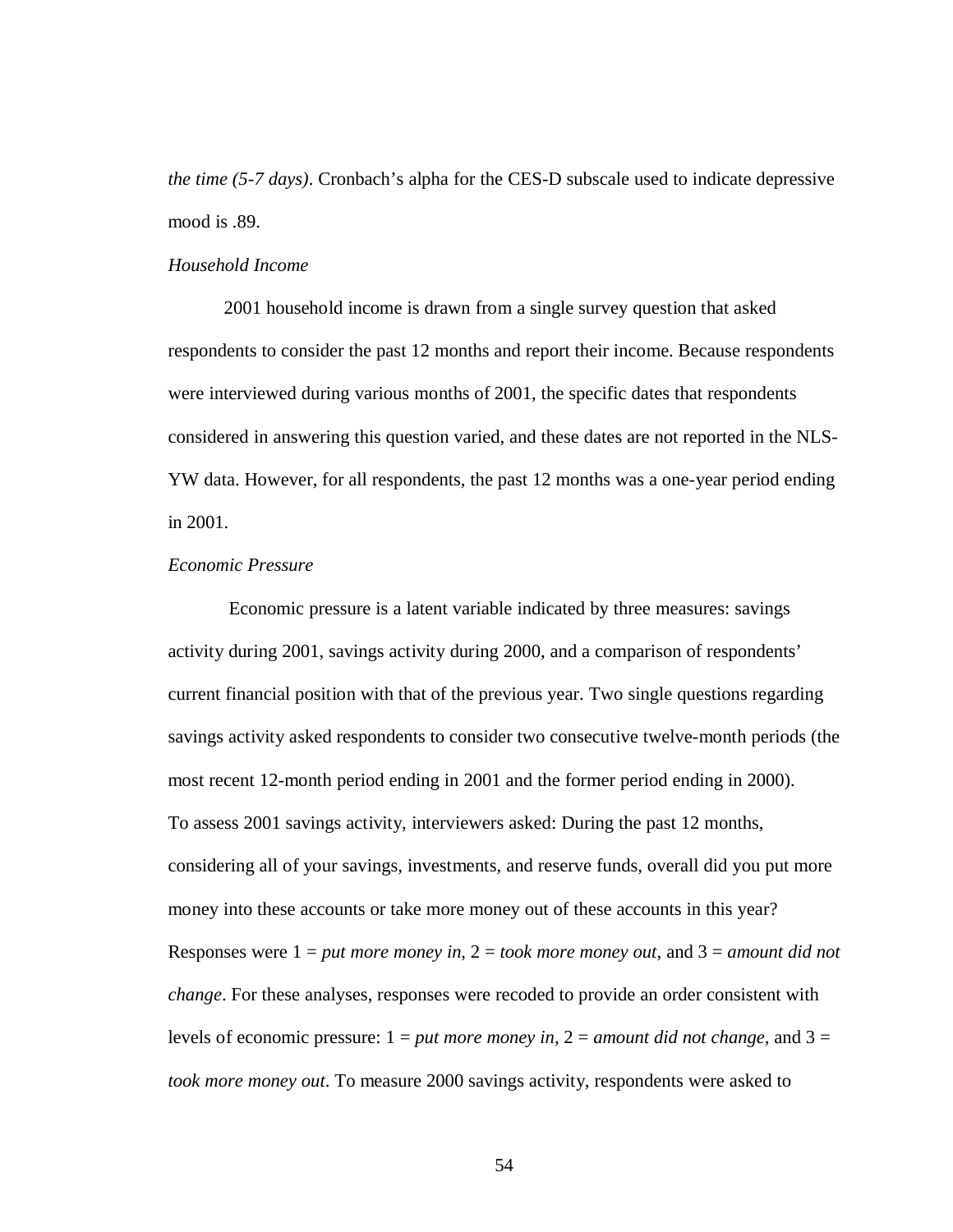consider the year that preceded the twelve-month period on which activity had just been reported and answer the question a second time. Responses to the question on 2000 savings activity were recoded also such that higher values represented higher levels of economic pressure. To measure comparative financial position, respondents were asked: So far as your overall financial position is concerned, would you say you are better off, about the same, or worse off than you were at this time last year? Responses were reported on a three-point scale:  $1 = better$  *off*,  $2 = same$ , and  $3 = worse$ .

# *Contextualizing Factors*

*Locus of control.* NLS-YW respondents were asked to complete an eight-item modified version of the Rotter (1966) Internal-External Locus of Control Scale. This abbreviated version consists of four forced-choice responses between two attitudinal statements. One of the two attitudinal statements reflects an internal locus of control, and the other is consistent with an external focus. NLS-YW forced-choice pairs included (1) What happens to me is my own doing. / Sometimes I feel that I don't have enough control over the direction my life is taking. (2) When I make plans, I am almost certain that I can make them work. / It is not always wise to plan too far ahead, because many things turn out to be a matter of good or bad fortune anyhow. (3) In my case, getting what I want has little or nothing to do with luck. / Many times we might just as well decide what to do by flipping a coin. (4) Many times I feel that I have little influence over the things that happen to me. / It is impossible for me to believe that chance or luck plays an important role in my life. After choosing which statement of each attitudinal pair best captured their beliefs, NLS-YW respondents were asked to describe the selected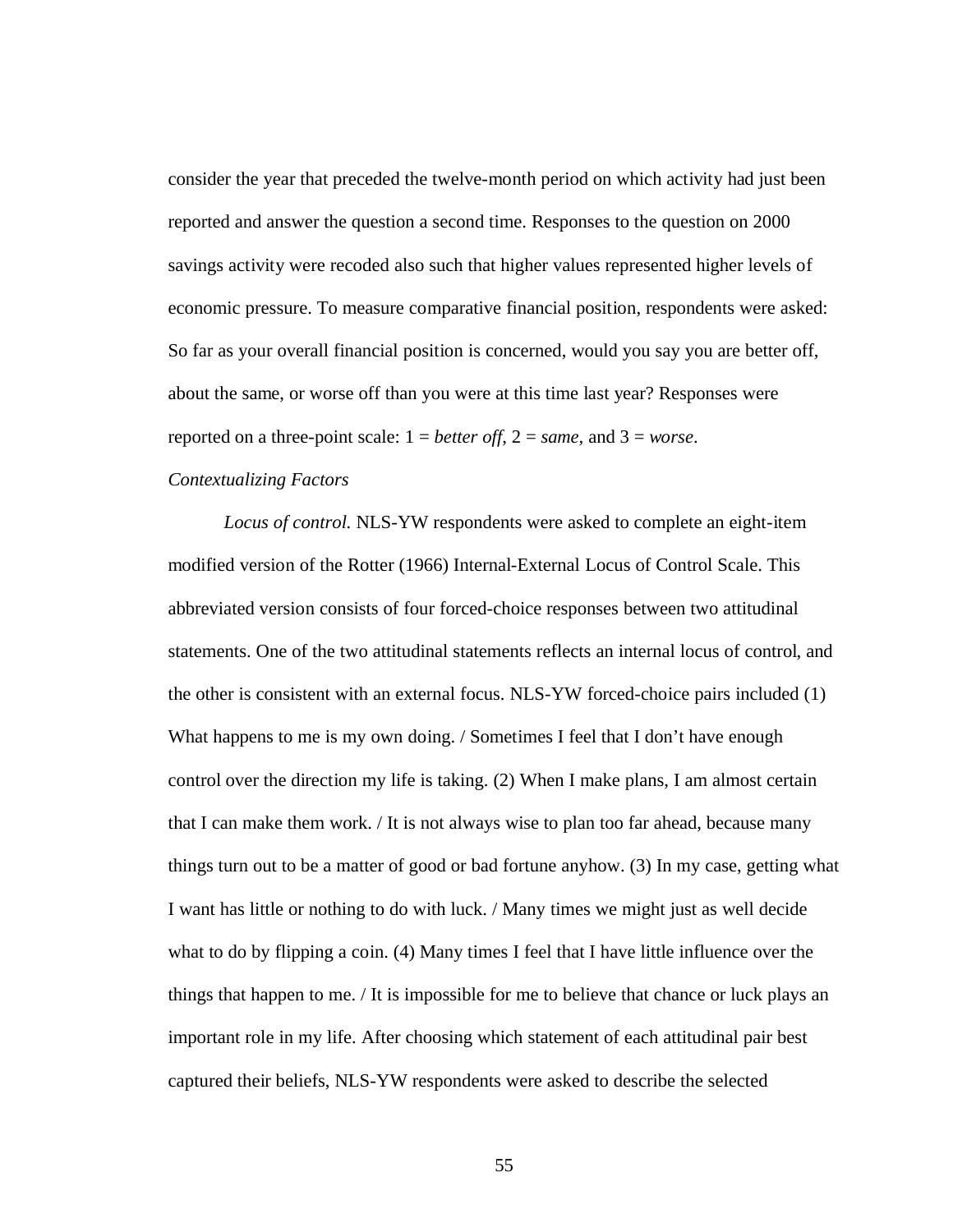statement as "much closer" or "slightly closer" to their opinion than the unselected statement. Responses to these eight items were recoded on an ordinal scale such that  $1 =$ *internal control and much closer*, 2 = *internal control and slightly closer*, 3 = *external control and slightly closer*, and 4 = *external control and much closer*. The recoded responses to the four attitudinal statements were then summed to produce a single score for each respondent. Summed scores ranged from four (*internal control and much closer* on each of the four items) to 16 (*external control and much closer* on each of the four items) with higher scores reflecting a more external locus of control than lower scores. Preliminary analyses of the summed scored indicated mean score of 7.97 and a median score of 8.00. Accordingly, because locus of control is a dichotomous variable (internal or external) in the analyses, respondents whose scores were seven and below were considered as having an internal locus of control, and those with scores of eight and above were treated as having an external locus of control*.*

*Financial instrumental support received from parents.* Financial support received from parents is a dichotomous variable constructed from responses to three questions that asked whether respondents had received recent monetary loans, gifts, and other pecuniary assistance from their parents. To determine if respondents had benefited from any loan, interviewers asked respondents to recall the previous 12 months and indicate if they had been lent any money by either of their parents or the parents' spouses. Responses were coded dichotomously  $(0 = no$  and  $1 = yes)$ . Receipt of any monetary gift was similarly assessed and coded. Finally, with regard to the past 12 months and these family members, respondents were asked if they were provided with any other financial support, such as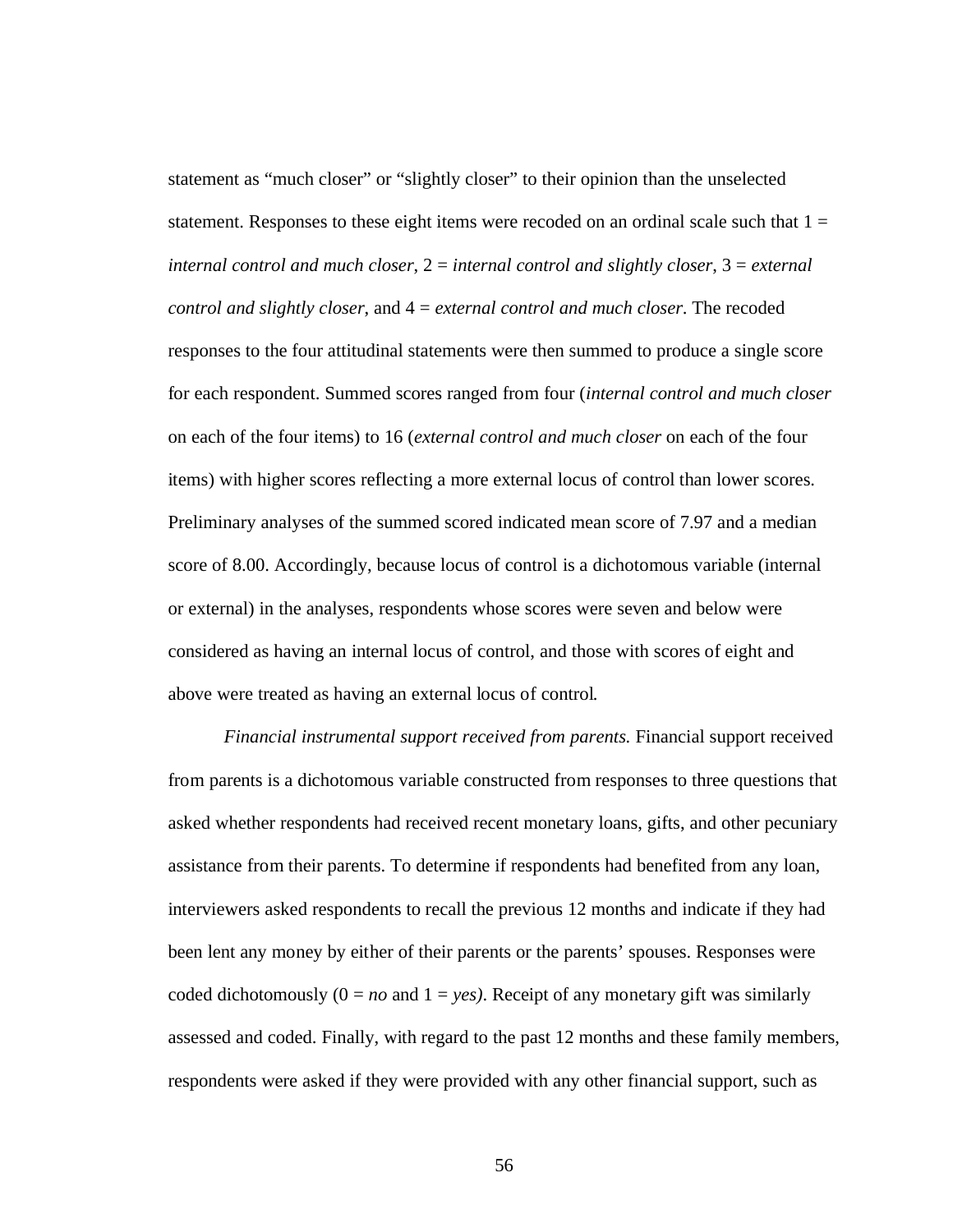assistance with bill payment, groceries, or other expenses. These responses were also dichotomous ( $0 = no$  and  $1 = yes$ ). To facilitate these analyses, a dichotomous variable (0) = *no financial support was received* and 1 = *financial support was received*) was constructed such that an affirmative response to at least one of the three questions (monetary loans, gifts, or other monetary assistance) indicates the receipt of financial support from parents.

*Race.* Race  $(1 = white and 2 = black)$  is a single indicator based on participants' response to the question of race in the 1968 wave of data, the first year in which NLS-YW data were collected.

# *Control Variable*

*Self-rated physical health.* Consonant with prior research on women in midlife, self-rated physical health is included as a control variable in these analyses. Physical health  $(1 = \text{excellent}, 2 = \text{good}, 3 = \text{fair}, \text{and } 4 = \text{poor})$  is a manifest variable measured by a single question in which respondents were asked to rate their physical health compared to the physical health of same-aged women. Responses were reverse coded (1 = *poor* to 4 = *excellent*) for these analyses such that higher scores indicate better self-rated physical health*.*

# Analytic Strategy

Analyses of models in this investigation were conducted using Amos 16.0 structural modeling program (Amos Development Corporation, 1995). Structural equation modeling (SEM) is appropriate to these analyses for several reasons. First, latent variable models are particularly well-suited to the study of constructs that are not easily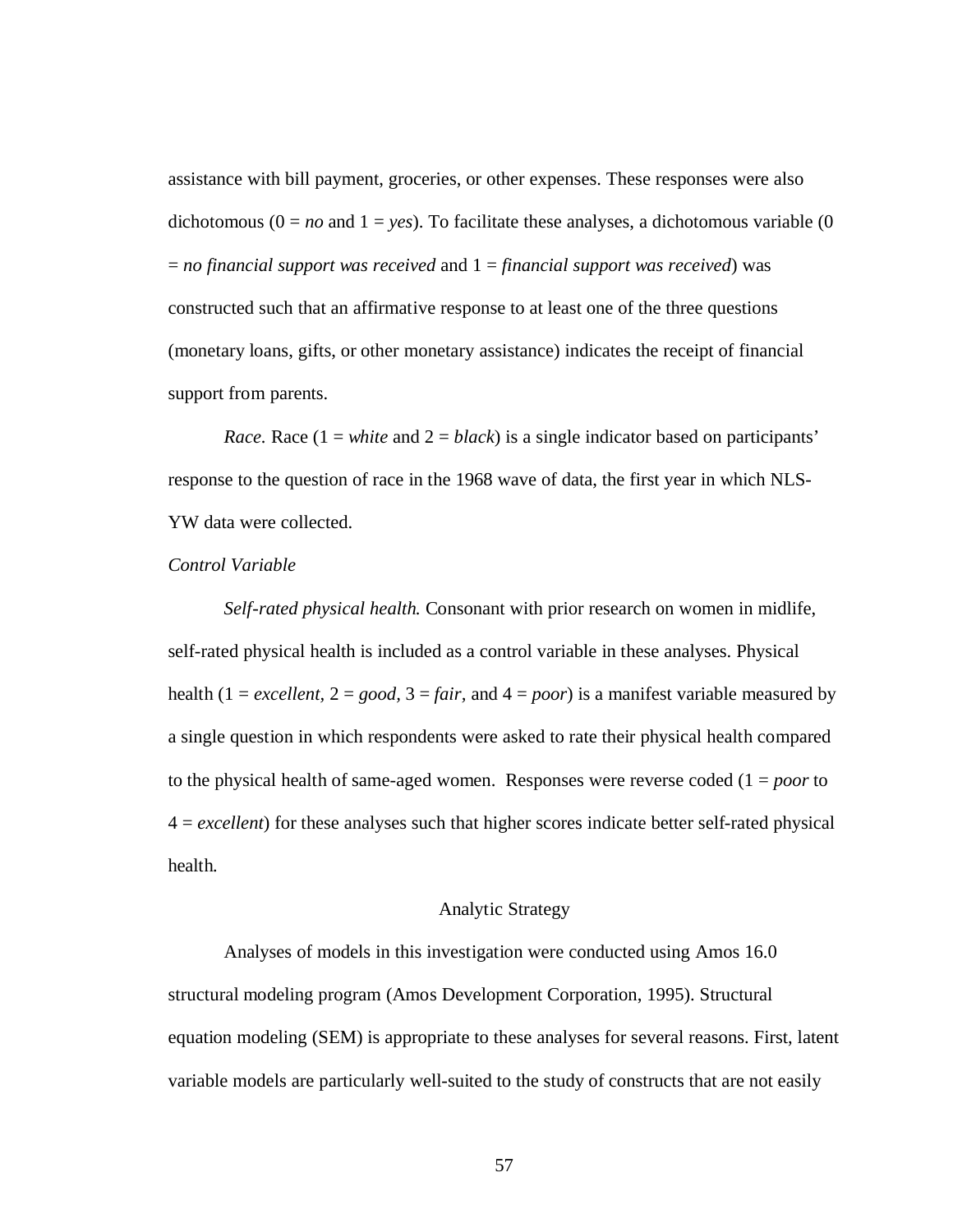observable, such as economic pressure and depressive mood (Marsh & Grayson, 1995; Raykov & Marcoulides, 2000). Second, SEM employs full maximum likelihood estimation (FIML) in analyzing missing data. The well-recognized advantages of secondary data analyses, which include representation of socioeconomic and family structure subgroups, are often compromised by missing data that reflect respondents' failure or refusal to answer selected survey questions (Hofferth, 2005). Provided these data are missing at random, FIML is less likely than traditional approaches (e.g., listwise deletion, pairwise deletion, and mean substitution) to produce invalid conclusions that stem from biased estimates, inflated or deflated statistical power, or increased type-I and type-II errors (Acock, 2005). Whereas traditional approaches impute missing values, FIML uses all reported data to compute the maximum likelihood estimation of parameters. Third, because SEM provides a means of considering measurement error in observed variables, the likelihood that inappropriate substantive conclusions are drawn is reduced. Other analytic methods, such as regression analysis, rely on an admittedly false underlying assumption that variables are measured without error (for a discussion, see Raykov & Marcoulides, 2000).

Additionally, for models that are properly specified and identified, SEM provides a number of measures to assess model fit (for detailed discussions of these tests, see Hu & Bentler, 1995; Raykov & Marcoulides, 2000). In this study, four tests of goodness of fit, including inferential, descriptive, and alternative-fit indices, are presented for each model. First, an inferential goodness-of-fit index, the chi-square test statistic, is computed to test the null hypothesis that each model precisely reproduces its respective population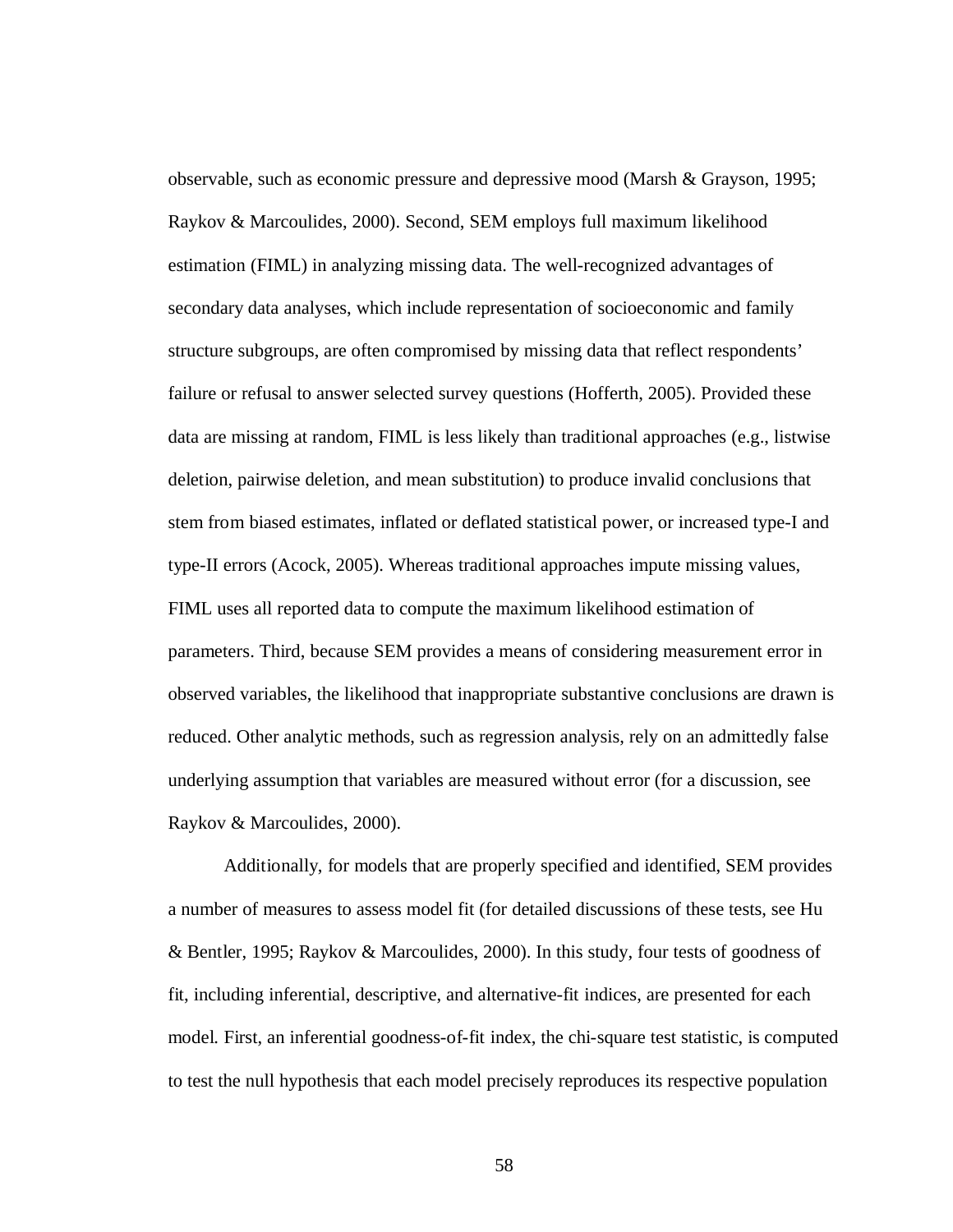covariance matrix. Generally, a significant chi-square test statistic  $(p < .05)$  suggests problematic model fit, and a test statistic that exceeds this preset value indicates that a model fits the data. However, when sample sizes are large, chi-square evaluations are often associated with spuriously small *p*-values and, hence, model rejection. Therefore, a descriptive-fit index, the Tucker-Lewis coefficient, also termed the non-normed fit index (NNFI), is computed for each model. Like the normed fit index (NFI), the NNFI compares the chi-square statistic for the model under evaluation to the chi-square statistic for the null model, one that assumes no interrelationships among the variables. Unlike the NFI, however, the NNFI considers the degrees of freedom in the model. Finally, two alternative-fit indices are examined. Unlike descriptive and inferential-fit evaluations, which have a null hypothesis of perfect model fit, alternative-fit evaluations are rooted in the noncentrality parameter (NCP) and, hence, center on the degree to which a model fails to fit the data. The first alternative-fit index used in this investigation is the root mean square error of approximation (RMSEA). Computed RMSEA values less than .08 suggest acceptable model fit, although values less than .05 are preferred. The second alternative-fit index, the comparative-fit index (CFI) tests the ratio of improvement in noncentrality comparing the null and hypothesized models. CFI values approaching one are indicative of model fit, and, generally, values in the mid-.90s are acceptable.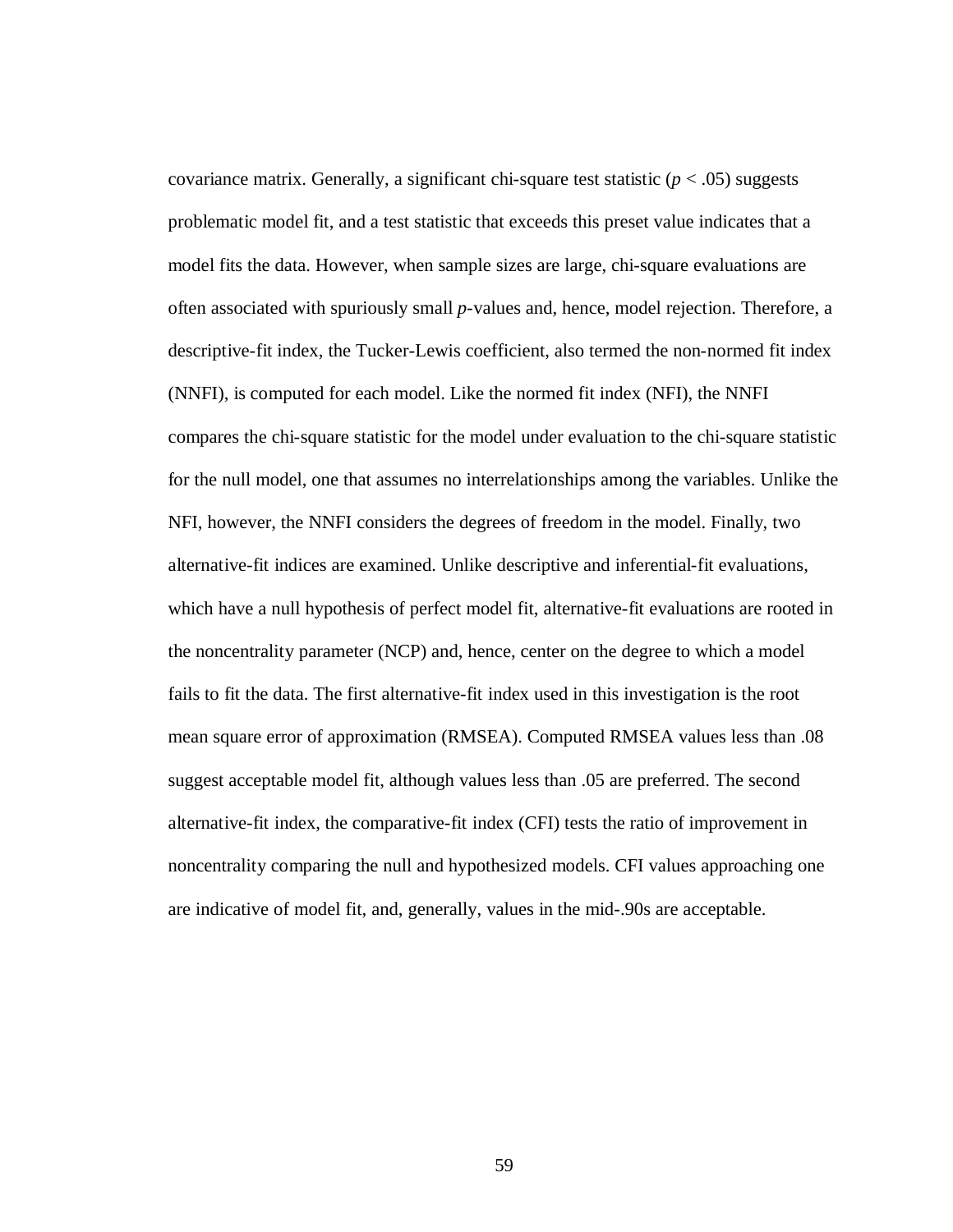#### CHAPTER IV

# RESULTS

Results are presented in two sections. First, preliminary analyses, including correlations among the variables, are reported. Second, structural equation analyses are presented, including a description of the measurement model and tests for the hypothesized effects of full mediation and moderation.

### Preliminary Analyses

Although social science data seldom satisfy the SEM assumption of multivariate normality (for a review, see McDonald  $& Ho, 2002$ ), preliminary analyses began with an evaluation of the data to assess the degree of multivariate normality. A visual examination of variable distributions suggested no problematic outliers. Consistent with Rencher's (2002) argument, Q-Q plots were also examined and deemed similarly unremarkable. A final visual inspection of histograms for all variables revealed that expectations regarding skewness and kurtosis were met. Consistent with Conger and colleagues' (2002) comments concerning economic data from large surveys that oversample minorities, household income was positively skewed. Additionally, household income and financial instrumental support received from parents were mildly leptokurtotic. However, according to established criteria (for reviews, see Howell, 2002 and Rencher, 2002) these degrees of skewness and kurtosis were not likely to have violated assumptions of univariate (and hence multivariate) normality. Moreover, should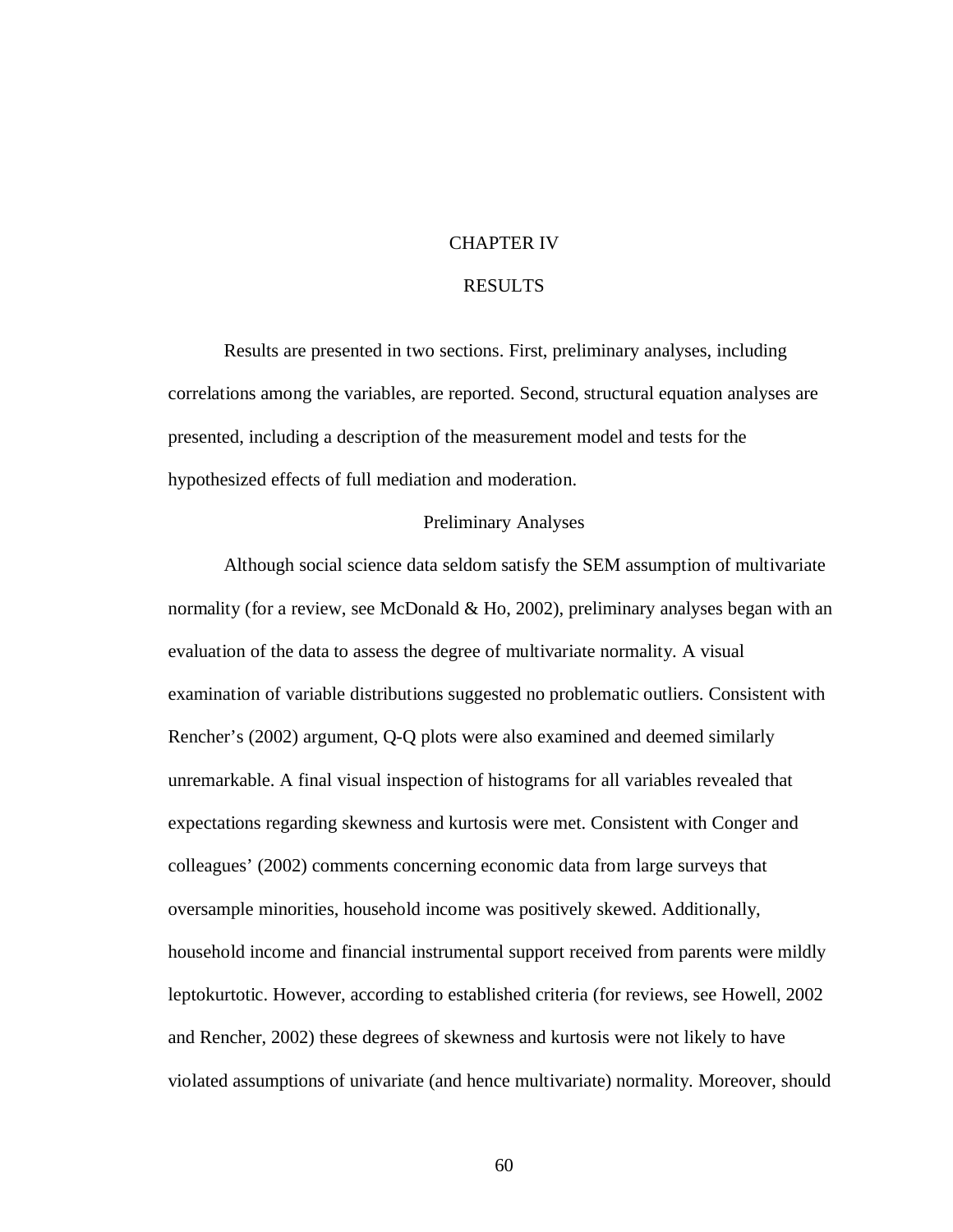these criteria be misguiding, McDonald and Ho's (2002) review of the literature on conducting and reporting structural equation analyses cited a number of simulation studies suggesting that parameter estimates in SEM are robust to violations of the multivariate normality assumption.

Descriptive statistics, including the Pearson correlations, means, standard deviations, skewness, and kurtosis for all variables, are shown in Table 3. Regarding the bivariate Pearson correlations shown in Table 3, as expected, manifest indicators within the two latent constructs (economic pressure and depressive mood) were positively related to one another. Additionally, household income was negatively related to the three indicators of economic pressure: 2001 savings activity  $(r = -12, p < 0.01)$ , 2000 savings activity  $(r = -13, p < .01)$ , and 2001-2000 financial comparison  $(r = -0.22, p < .01)$ . Household income was also negatively related to each of the seven indicators of depressive mood (ranging from  $r = -0.14$ ,  $p < 0.01$  to  $r = -0.23$ ,  $p < 0.01$ ). Regarding intercorrelations among the contextualizing factors, locus of control and the receipt of financial instrumental support from parents were not correlated with one another. However, race was significantly related to locus of control  $(r = .18, p < .01)$  such that black women were more likely than white women to have an external locus of control. Similarly, race was significantly related to the receipt of financial instrumental support from parents ( $r = -0.08$ ,  $p < 0.05$ ) in that white women were more likely than black women to have reported receiving financial support from parents.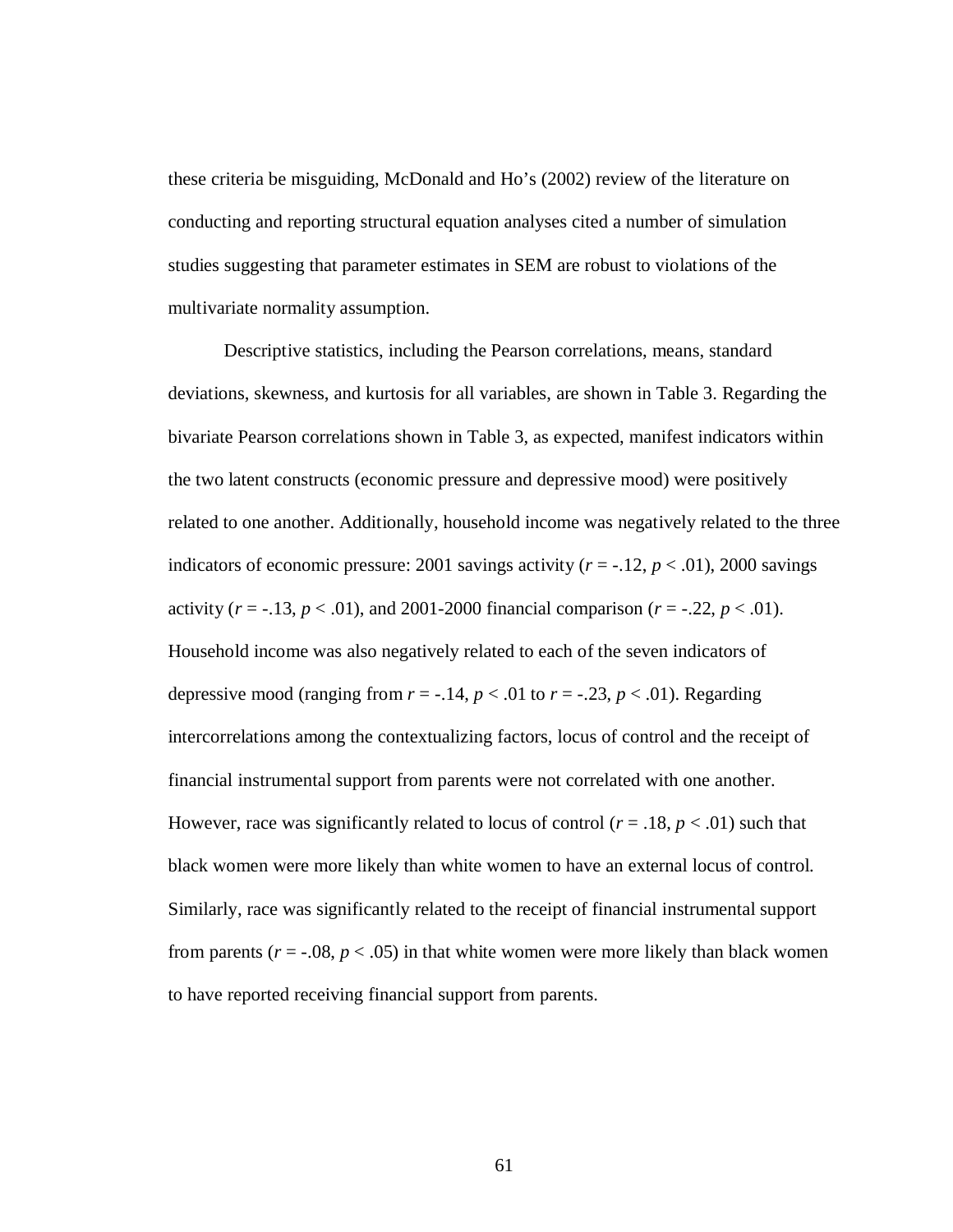#### Structural Equation Analyses

#### *Measurement ModeI*

Consonant with the four conceptual models, a baseline measurement model (Model 1) was constructed to reflect the auxiliary theory associated with the two latent factors (economic pressure and depressive mood). Specifically, in this baseline model, economic pressure was indicated by three measures: savings activity during 2001, savings activity during 2000, and a comparison of respondents' current financial position with that of the previous year. Depressive mood was indicated by seven measures, the seven items on the NLS-YW abbreviated CES-D scale.

Manifest indicators of the two latent factors were used to estimate item loadings in this baseline model (Model 1). Consistent with Arbuckle's (2008) suggestion, each latent factor was scaled by setting to 1.00 the path to its indicator with the largest factor loading (2001 savings activity for economic pressure and unable to shake the blues for depressive mood). In Model 1, no measurement errors were allowed to correlate. As shown in Table 4, goodness of fit indices for Model 1 suggested that this baseline model fit the data adequately ( $\bullet^2 = 283.62$ ,  $df = 34$ ,  $p < .001$ , CFI = .92, NNFI = .90, RMSEA = .09).

I next considered possible sources of measurement error. Consistent with Yu's (2007) procedure for identifying manifest indicators with shared variances, I focused on two indicators of economic pressure: 2001 savings activity and 2000 savings activity. Because the NLS-YW survey items measuring 2001 and 2000 savings activity were worded identically and appeared in the survey in close proximity to one another,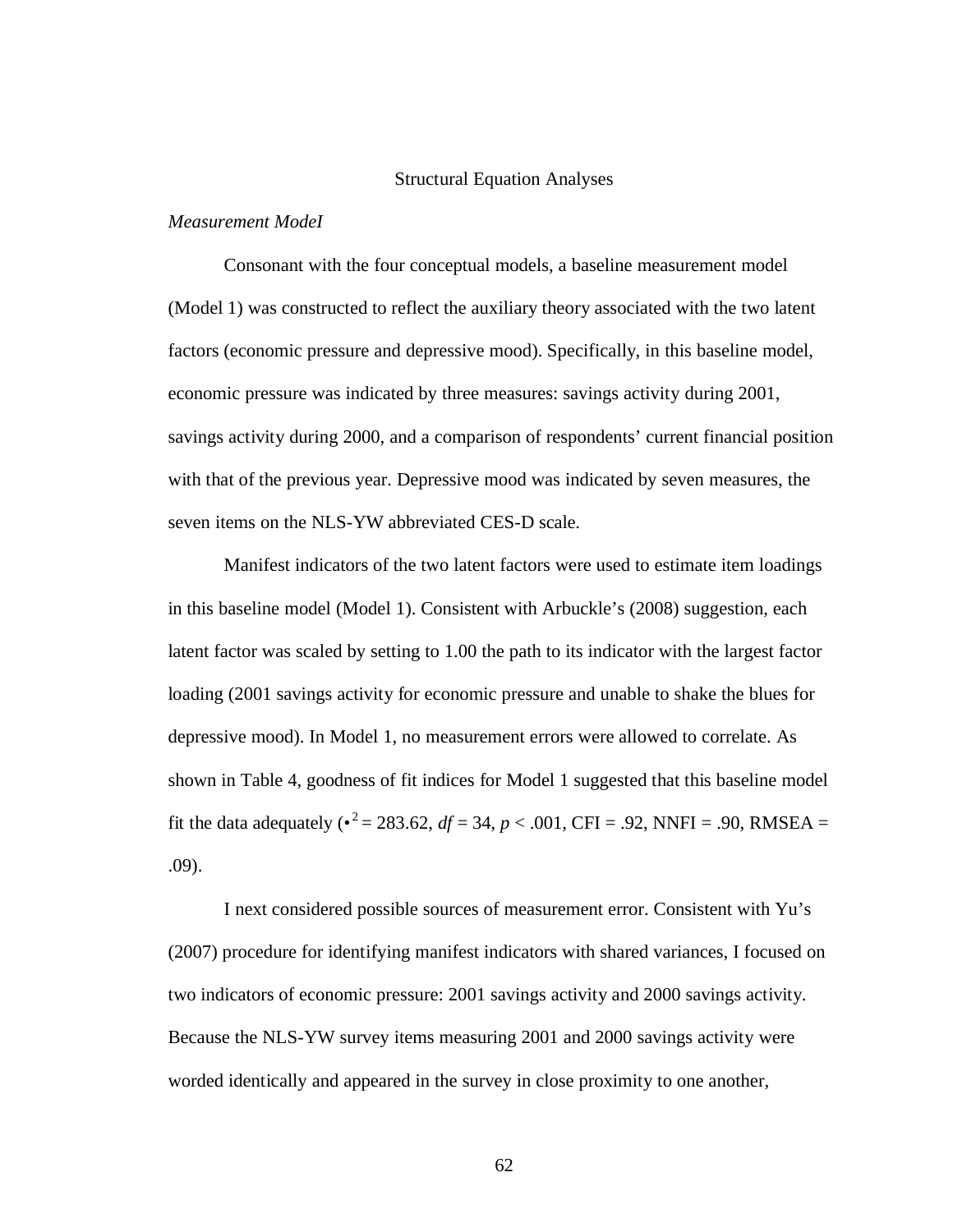responses to the latter question may have been related to respondents' recall of the prior question (Yu, 2007). To account for this possible introduction of measurement error, a second measurement model (Model 2) was specified in which the error terms on these two indicators were allowed to correlate. As shown in Table 4, goodness of fit indices for Model 2 suggested that this model also fit the data moderately well  $\left(\bullet^2 = 259.64, df = 33, \right)$  $p < .001$ , CFI = .93, NNFI = .91, RMSEA = .09). Moreover, the chi-square difference test was significant ( $\cdot \cdot^2 = 23.98$ , df<sub>diff</sub> = 1, *p* < .001) suggesting that Model 2 fit the data significantly better than Model 1.

Finally, consonant with Yu's (2007) argument, I specified a third model (Model 3) in which adjacent items on each of the two latent factors (economic pressure and depressive mood) were allowed to correlate with one another. This respecification is consistent with Choi and Marks's (2008) investigation of women's psychological wellbeing on which the present study builds. Choi and Marks (2008) operationalized depressive mood using the full CES-D (Radloff, 1977) scale, and correlation of error terms on the scale improved their measurement model. Similar improvement to the measurement model was observed in the current study, as goodness of fit indices suggested that Model 3 fit the data particularly well ( $\bullet^2 = 82.81$ ,  $df = 26$ ,  $p < .001$ , CFI = .98, NNFI = .97, RMSEA = .05). Further, a chi-square difference test indicated that the model fit for Model 3 was significantly better than the Model 2 fit ( $\cdot \cdot^2 = 176.83$ , df<sub>diff</sub> = 7, *p* < .001). Accordingly, Model 3 was deemed the best fitting of the three measurement models evaluated.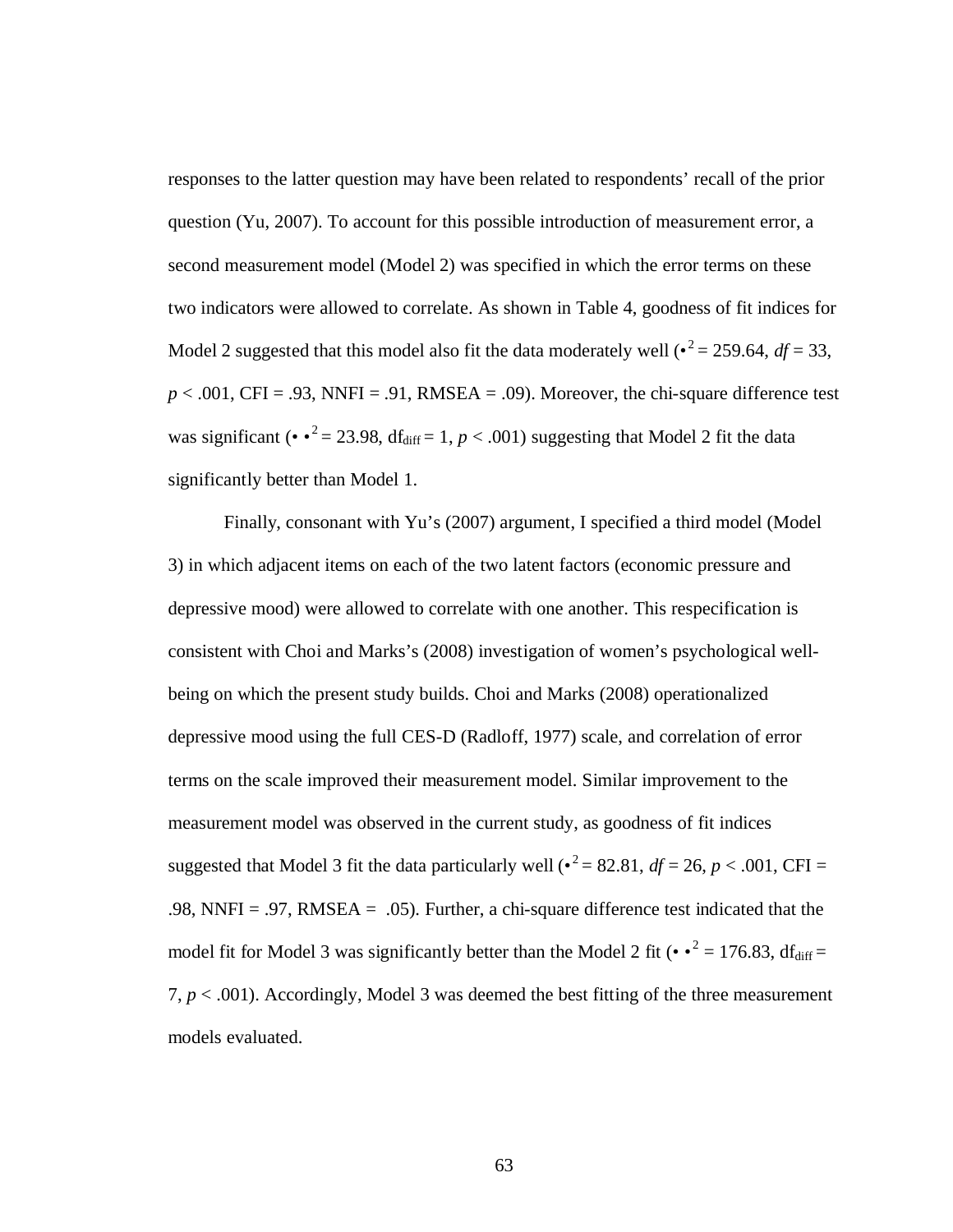Model 3 estimates of unstandardized factor loadings, standard errors, and standardized factor loadings are found in Table 5. Additionally, Figure 5 provides a graphic representation of the measurement model. All standardized item loading coefficients for the two latent factors (economic pressure and depressive mood) were acceptable according to the criteria reviewed by Garson (2008) and McDonald and Ho (2002). Also, as expected, the two latent variables were positively correlated with one another (.43).

# *Full Structural Model*

*The mediating effects of economic pressure on the association between household income and depressive mood.* Hypothesis One posited that the negative association between household income and depressive mood, net of the effects of self-rated physical health, would be fully mediated by economic pressure. To test for these full mediating effects, structural equation modeling was used to examine the associations among household income, economic pressure, physical health, and depressive mood. Consistent with my hypothesis, I modeled household income as (a) a direct predictor of depressive mood and (b) an indirect predictor of depressive mood through economic pressure. Additionally, the direct effects of physical health on depressive mood were modeled to control for these influences. Finally, consistent with Arbuckle's (1995) criteria for modeling exogenous variables, I allowed household income and self-rated physical health to correlate.

Following the procedures reviewed by James, Mulaik, and Brett (2006) for establishing full mediation in SEM, I freed all hypothesized pathways. A path diagram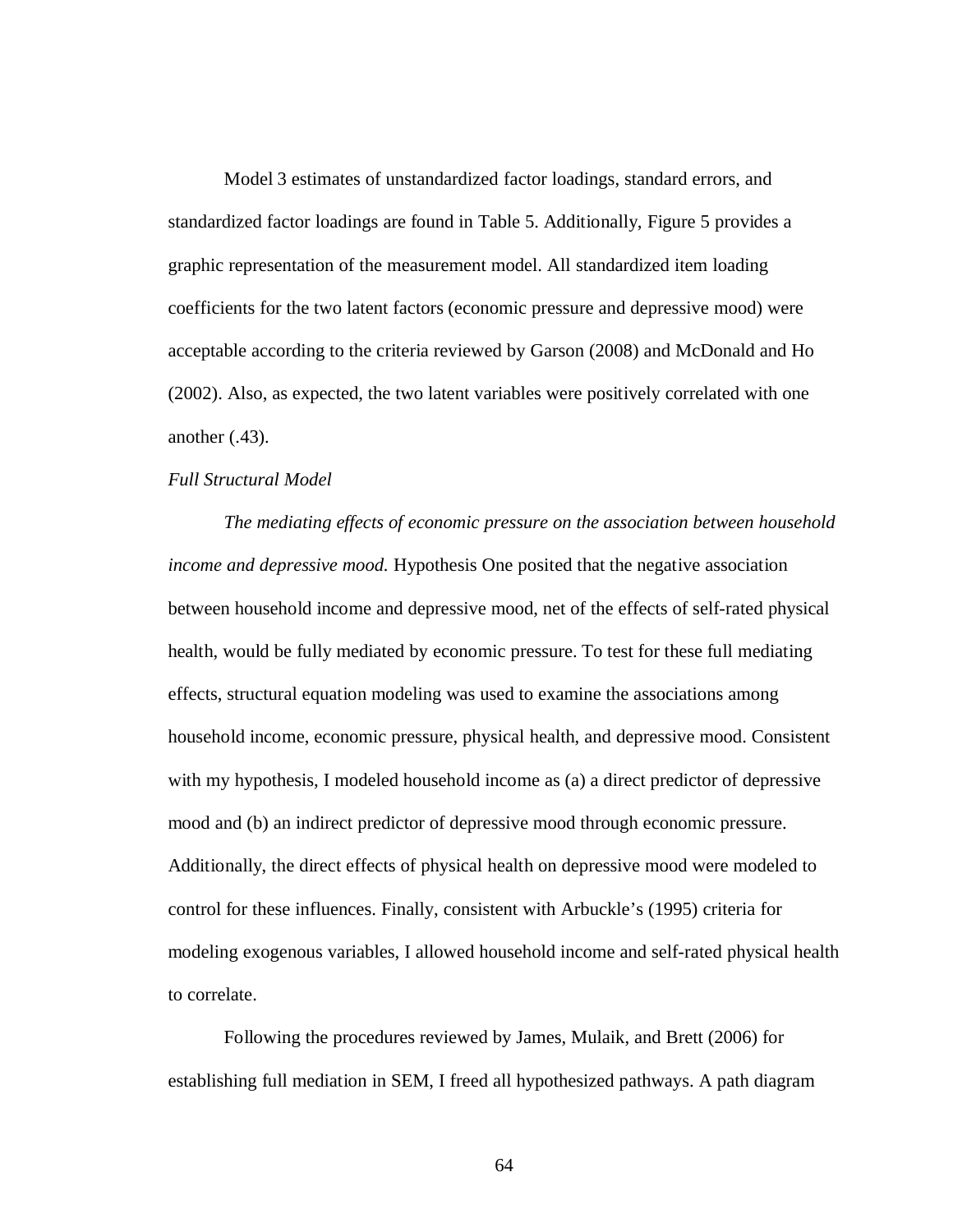reporting all structural parameter estimates is found in Figure 6. Goodness of fit statistics suggested that the model fit the data well ( $\cdot^2$  = 155.56,  $df$  = 43,  $p$  < .001, CFI = .97, NNFI  $= .96$ , RMSEA  $= .05$ ). In total, the model explained 23% of the variance in depressive mood. As shown in Figure 6, the coefficient for the direct path from household income to depressive mood, -.06, was not significant  $(p > .05)$ , suggesting that the association between household income and depressive mood was fully mediated by the effects of economic pressure.

To further establish the full mediating effects of economic pressure on the relationship between household income and depressive mood, I constrained the path from household income to depressive mood to zero. As expected, the change in chi-square was not significant ( $\cdot \cdot^2 = .88$ , *df*<sub>diff</sub> = 1, *p* > .05). Next, I freed the path from household income to depressive mood and constrained to zero the path from economic pressure to depressive mood. This model reflected a significant change compared to the model with no paths constrained ( $\cdot \cdot^2 = .9.96$ ,  $df_{\text{diff}} = 1$ ,  $p < .001$ ). Consistent with James and colleagues' (2006) criteria, these results provided additional evidence that economic pressure fully mediated the association between household income and depressive mood.

Finally, I conducted a Sobel (1982) test to estimate the significance of the indirect pathway (i.e., the effects of household income on depressive mood that were accounted for by economic pressure). The Sobel procedure tests the hypothesis that there was no significant difference between (a) the effects of household income on depressive mood and (b) the effects of household income on depressive mood controlling for the effects of economic pressure (for a discussion, see MacKinnon, Warsi, & Dyer, 1995).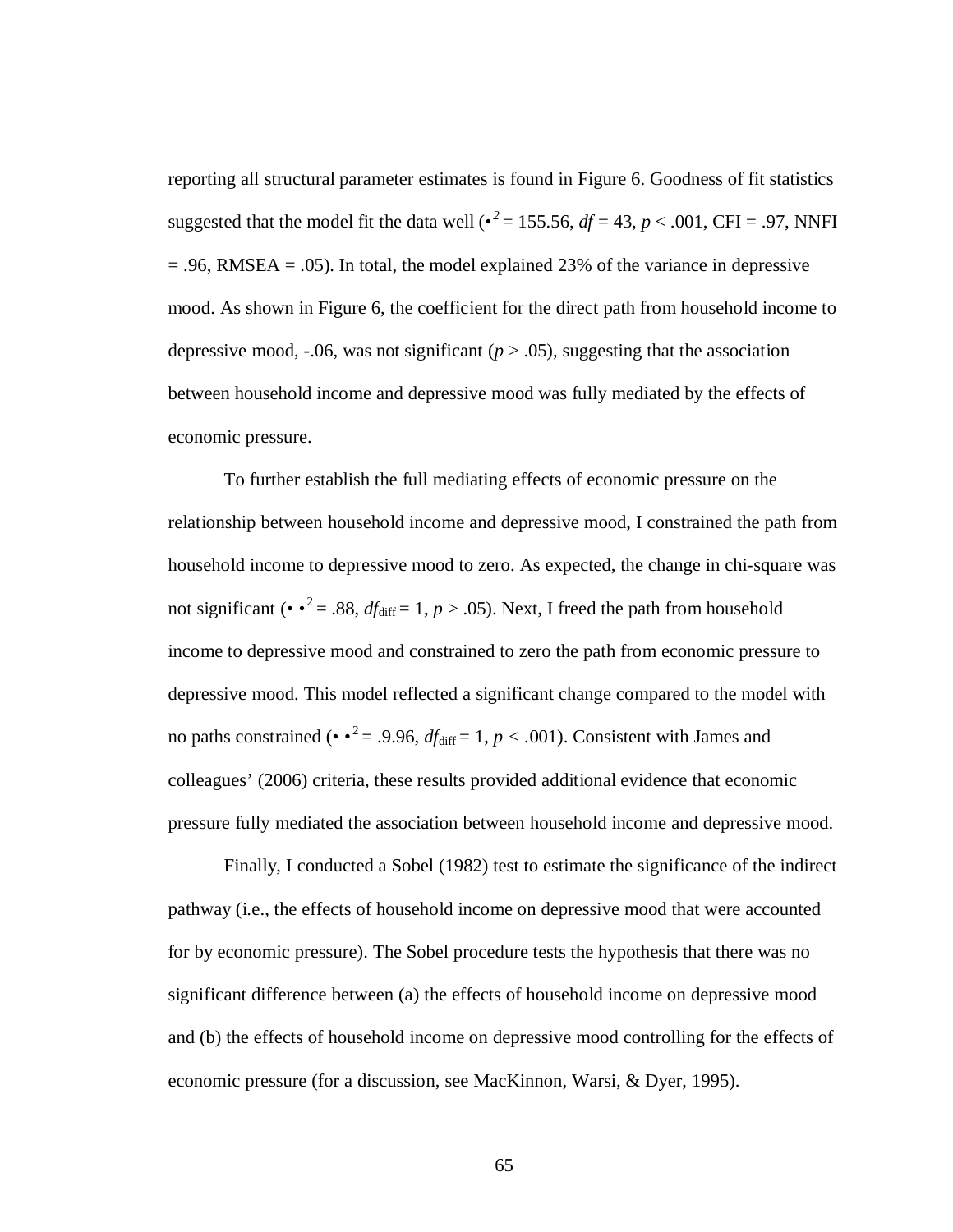Conceptually, the test requires that the indirect effects be computed as the product of two regression coefficients: (a) the regression coefficient from the model in which household income and economic pressure each independently predict depressive mood and (b) the regression coefficient from the model in which only household income predicts depressive mood. When the computed indirect effects are divided by their standard error, the resultant ratio can be expressed as a z-statistic and evaluated according to critical values in a standard normal distribution (for a discussion of various computations of the standard error in the significance testing of indirect effects, see MacKinnon, Lockwook, Hoffman, West, and Sheets, 2002).

As Preacher and Hayes (2004) noted in their review of the literature, although many statistical programs do not compute Sobel test statistics, the regressions coefficients and standard errors generated by these programs provide researchers with adequate information to conduct the Sobel procedure, of which at least three analytic versions are commonly available. When the data from this investigation were analyzed, these three versions produced slightly different test statistics such that the traditional Sobel  $(Z =$ 1.90,  $p = .06$ ) and Aroian ( $Z = 1.85$ ,  $p = .06$ ) versions provided less evidence of mediation than the Goodman version  $(Z = 1.95, p = .05)$ . According to Preacher and Hayes's (2004) review of the literature, these inconclusive results are likely to have stemmed from the positively skewed distribution on household income (a level of skewness which is not likely to have influenced the SEM tests for full mediation). As noted in this review, all three versions of the Sobel procedure are more sensitive to skew than other regression-based procedures, including SEM, for assessing the presence of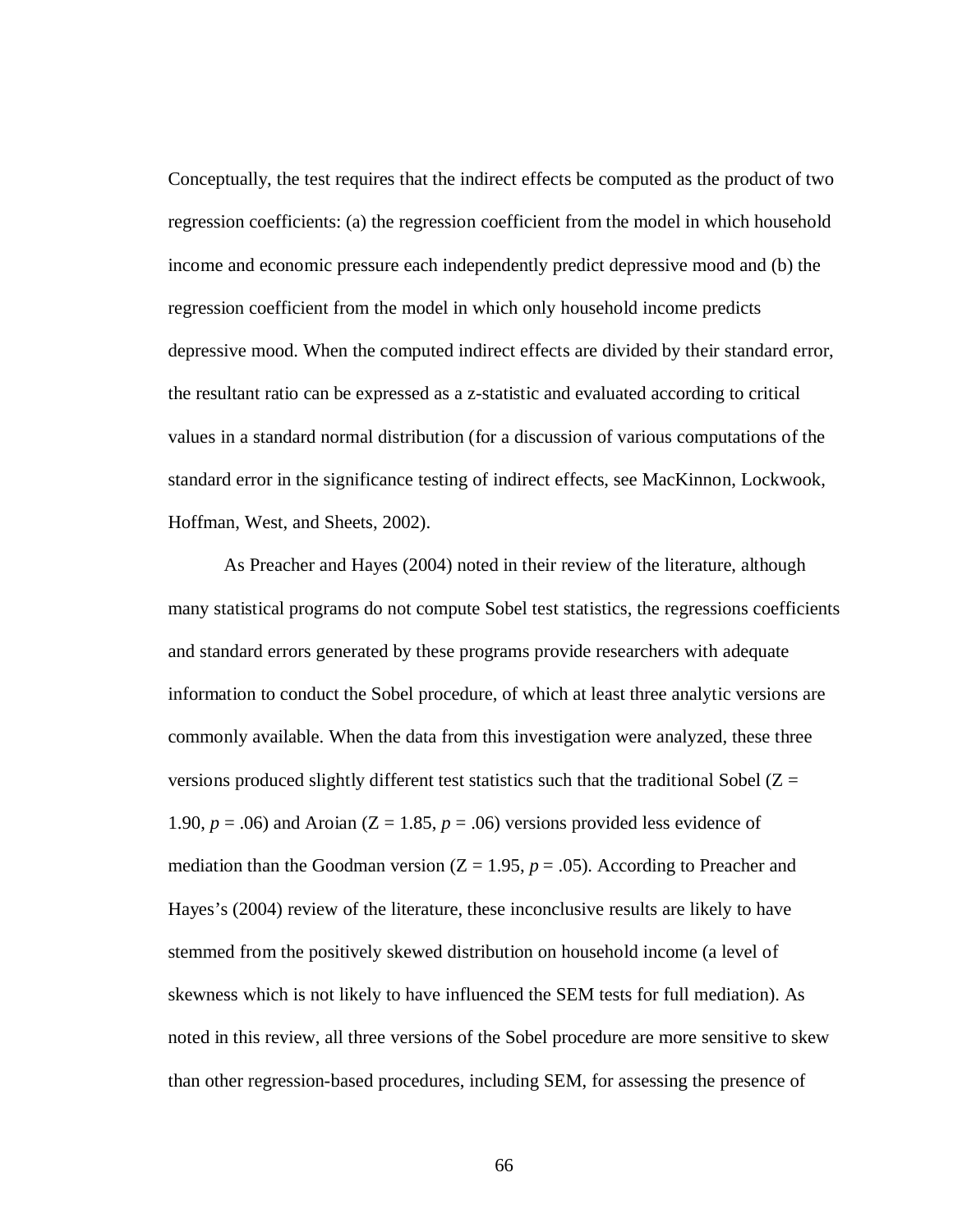indirect effects. These observations led Preacher and Hayes (2004) to conclude that "ultimately, the validity of one's conclusions about mediation is determined by the design of the study as much as by statistical criteria" (p. 718). Thus, in these analyses, although the distribution of the data on at least one of the predictor variables may not have been optimally suited for the Sobel procedure, the test results provided some, albeit minimal, additional evidence of the full mediating effects of economic pressure on the association between household income and depressive mood.

*The moderating effects of locus of control on the association between economic pressure and depressive mood (Table 6, Panel A).* Hypothesis Two proposed that the association between economic pressure and depressive mood would be moderated by locus of control such that women with an internal locus of control would be less affected by economic pressure than their more externally-focused counterparts. To explore these conditionalizing effects, I followed established procedures (as described, for example, by Arbuckle, 1995; Blunch, 2008; Kaplan, 2000) for using SEM to test for moderation. Accordingly, I assessed the full meditational model fit, expressed as a chi-square statistic, under two conditions. Specifically, I first evaluated the model fit under unconstrained conditions such that all structural paths were allowed to vary as a function of women's locus of control. Second, I assessed the model fit when all structural paths were constrained to be equal for the two groups: women with an external locus of control  $(n =$ 474) and women with an internal locus of control ( $n = 453$ ). I then conducted a significance test of the difference between the model fits under these two conditions (each fit expressed as a chi-square statistic) to determine the presence of moderation.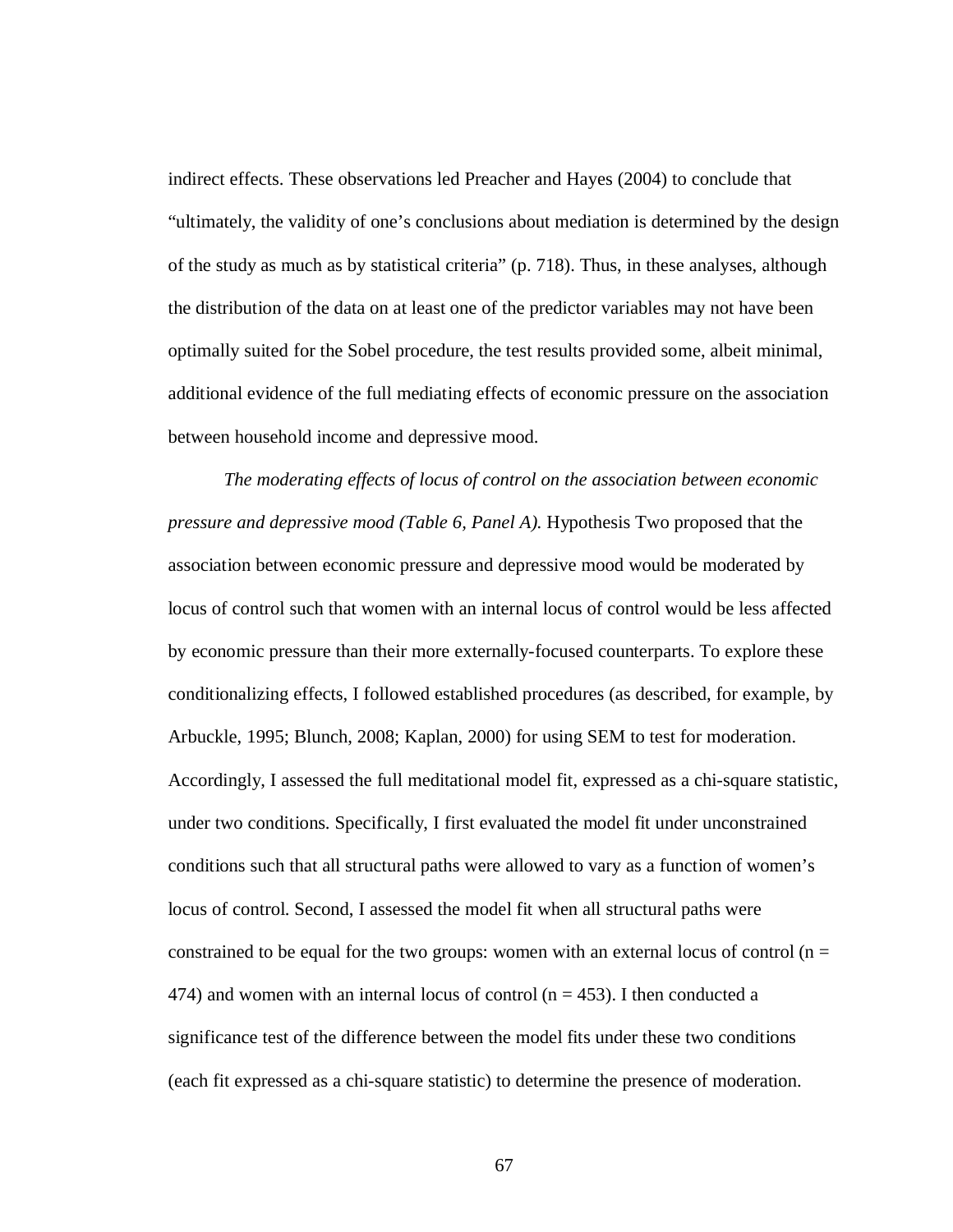Consistent with established guidelines, I expected that if the mediating effects of economic pressure on the association between household income and depressive mood varied as a function of women's locus of control, the model fit for the constrained model would, relative to the fit of the unconstrained model, exhibit significant deterioration because the equality constraint is based on an assumption that no moderating effects exist. Results for this test and all subsequent moderation analyses are summarized in Table 6, Panels A through E.

The analyses conducted did not support the hypothesized moderating effects of locus of control on the association between household income and depressive mood. In the unconstrained model, in which all structural paths were allowed to vary, model fit was acceptable (*• 2* = 193.36, *df* = 86, *p* < .001, CFI = .97, NNFI = .94, RMSEA = .04). Likewise, model fit was adequate when the structural paths were constrained to be equal across the two groups (women with an external locus of control and women with an internal locus of control) ( $\cdot^2$  = 199.04,  $df$  = 90,  $p$  < .001, CFI = .97, NNFI = .94, RMSEA  $= .04$ ). Additionally, results of the chi-square difference test were not significant ( $\cdot \cdot^2$  = 5.68,  $df_{diff} = 4$ ,  $p > .05$ ). Thus, according to the criteria reviewed by Blunch (2008) and Kaplan (2000), contrary to my hypothesis, the association between economic pressure and depressive mood did not vary as a function of women's locus of control.

*Race and the moderating effects of locus of control on the association between economic pressure and depressive mood (Table 6, Panel B).* Hypothesis Three posited that the moderating effects of locus of control on the relationship between economic pressure and depressive mood would be different for white women and black women.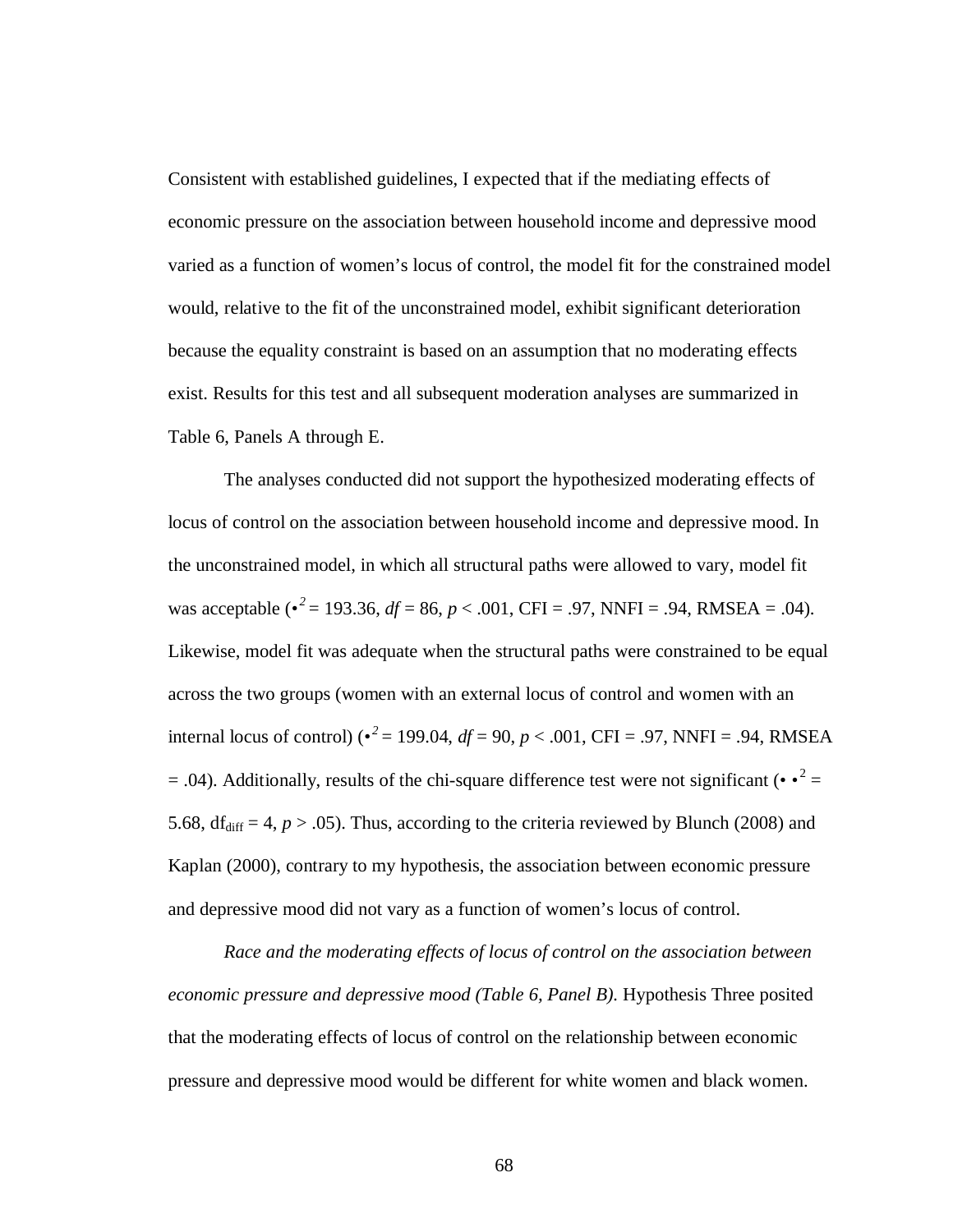Specifically, the buffering effects of an internal locus of control were predicted to be evident for white, but not black, women. Although in the previous analysis, the association between economic pressure and depressive mood did not vary as a function of women's locus of control, I nonetheless considered it possible that women's race could have exerted high-order moderating effects. That is, having an internal locus of control could have buffered the effects of economic pressure on depressive mood among white women and amplified these effects among black women. Because the net effects of this plausible higher-order moderation by race could have been an attenuation of the hypothesized first-order moderation effects by locus of control (for a discussion of subgroup interactions, see McArdle & Hamagami, 1996), I continued to expect that locus of control would provide different benefits to white and black women.

I conducted multiple-group comparisons using four subgroups: white women with an internal locus of control ( $n = 320$ ), black women with an internal locus of control ( $n =$ 133), white women with an external locus of control ( $n = 250$ ) and black women with an external locus of control ( $n = 224$ ). Fit statistics for the model in which structural paths were unconstrained ( $\cdot^2$  = 332.24,  $df$  = 172,  $p$  < .001, CFI = .95, NNFI = .91, RMSEA = .03) and the model in which the structural paths were constrained to be equal across the four groups ( $\cdot^2$  = 333.27, *df* = 185, *p* < .001, CFI = .95, NNFI = .92, RMSEA = .03) were adequate. Additionally, the change in the chi-square statistics was not significant  $(\cdot \cdot^2 =$ 1.03,  $df_{diff} = 13$ ,  $p > .05$ ). This suggests that no higher-order moderating effects of race were evident. That is, the effects of locus of control on the association between economic pressure and depressive mood did not vary as a function of women's race.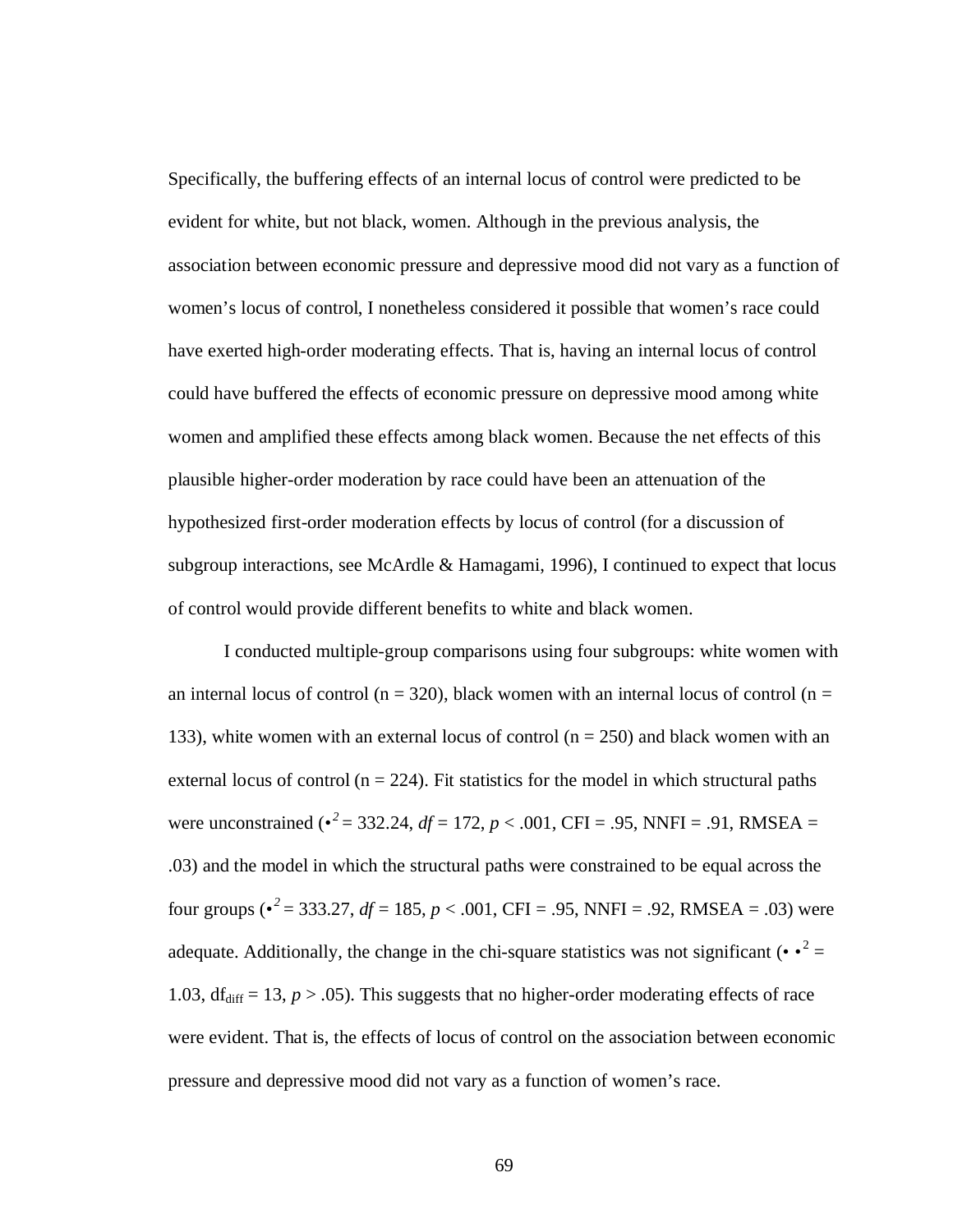*The buffering effects of financial instrumental support received from parents on the association between economic pressure and depressive mood (Table 6, Panel C).* Hypothesis Four predicted that the association between economic pressure and depressive mood would be buffered by the receipt of financial instrumental support from parents. That is, women who received financial instrumental support from their parents were expected to be less affected by economic pressure than their peers who reported having not received this support. In an analysis mirroring the test for moderation reported above, I divided the sample into two groups: women who received financial instrumental support from their parents ( $n = 120$ ) and women who did not receive financial instrumental support from their parents ( $n = 906$ ). Goodness-of-fit statistics revealed adequate model fit for the unconstrained ( $\cdot^2$  = 202.60, *df* = 86, *p* < .001, CFI = .97, NNFI = .95, RMSEA  $= .04$ ) and constrained ( $\cdot^2 = 206.19$ ,  $df = 90$ ,  $p < .001$ , CFI = .97, NNFI = .95, RMSEA = .04) models. Additionally, significance testing of the chi-square statistic difference between the two model fits revealed that the model fit did not significantly deteriorate when the constraints were imposed ( $\cdot \cdot^2 = 3.59$ , df<sub>diff</sub> = 4, *p* > .05). Therefore, the receipt of financial instrumental support from parents did not moderate the association between economic pressure and depressive mood.

*Race and the buffering effects of financial instrumental support received from parents on the association between economic pressure and depressive mood (Table 6, Panel D*). Hypothesis Five proposed that the buffering effects of financial instrumental support received from parents on the association between economic pressure and depressive mood would vary as a function of women's race. Specifically, among white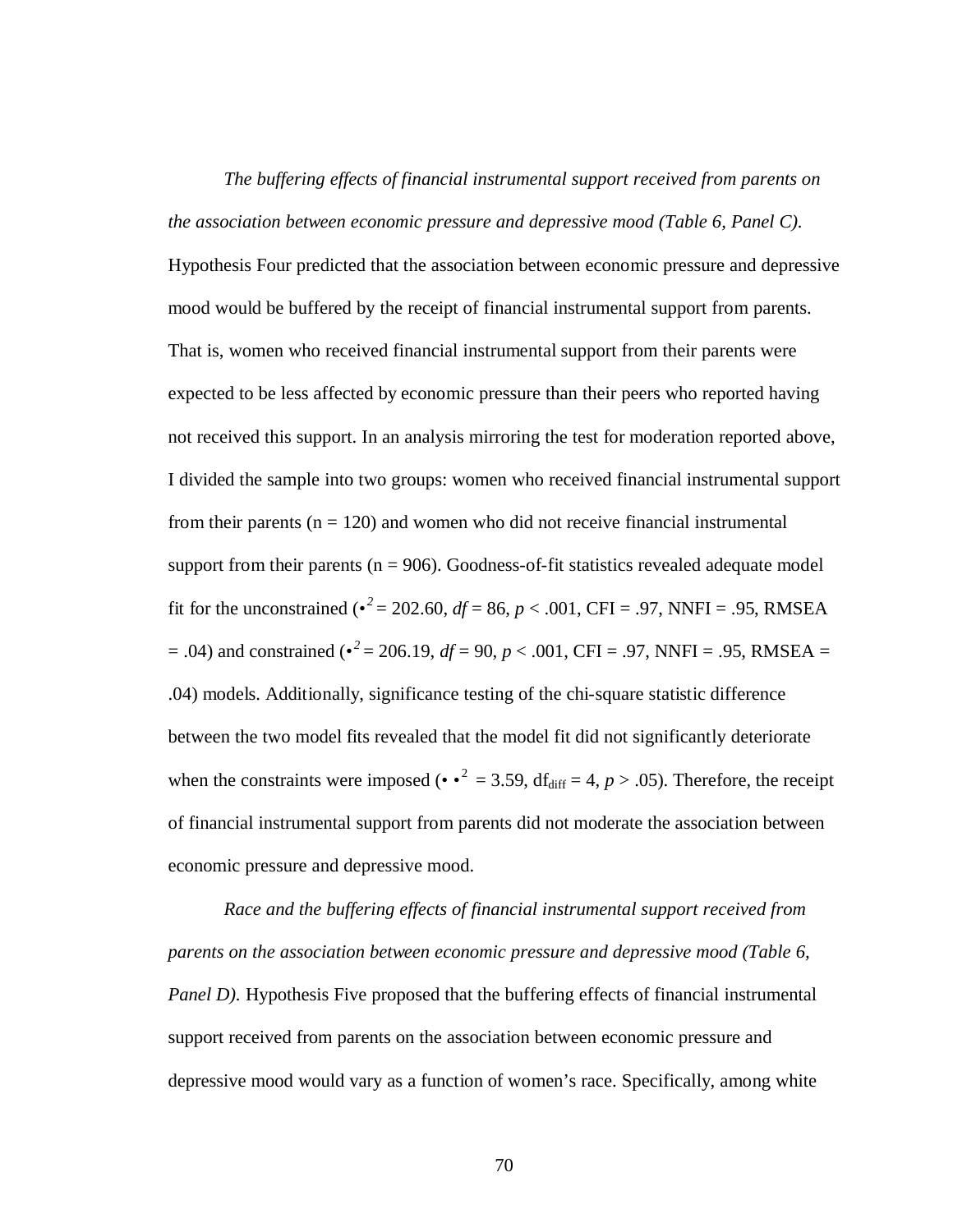women, receiving financial instrumental support from parents was expected to buffer the effects of economic pressure on depressive mood. However, similar effects were not predicted among black women. To tests for these higher-order moderating effects, I performed a multiple group analysis examining four groups simultaneously: white women who received financial instrumental support from their parents ( $n = 87$ ), black women who received financial instrumental support from their parents ( $n = 33$ ), white women who did not receive financial instrumental support from their parents ( $n = 550$ ), and black women who did not receive financial instrumental support from their parents, (n = 356). The unconstrained ( $\cdot^2$  = 360.23, *df* = 172, *p* < .001, CFI = .96, NNFI = .92, RMSEA = .03) and constrained ( $\bullet^2$  = 366.49, *df* = 184, *p* < .001, CFI = .96, NNFI = .93,  $RMSEA = .03$ ) models were of adequate fit. An evaluation of the change in the chisquare statistic suggested that the deterioration in model fit was not significant when constraints were imposed ( $\cdot \cdot^2 = 6.26$ ,  $df_{\text{diff}} = 12$ ,  $p > .05$ ). Accordingly, the effects of receiving financial instrumental support from parents did not vary as a function of women's race.

*Locus of control and the buffering effects of financial instrumental support received from parents on the association between economic pressure and depressive mood (Table 6, Panel E).* Hypothesis Six predicted that the buffering effects of financial instrumental support received from parents on the association between economic pressure and depressive mood would vary as a function of locus of control. Specifically, women with an external locus of control were expected to benefit from financial instrumental support received from their parents, but these benefits were not predicted for women with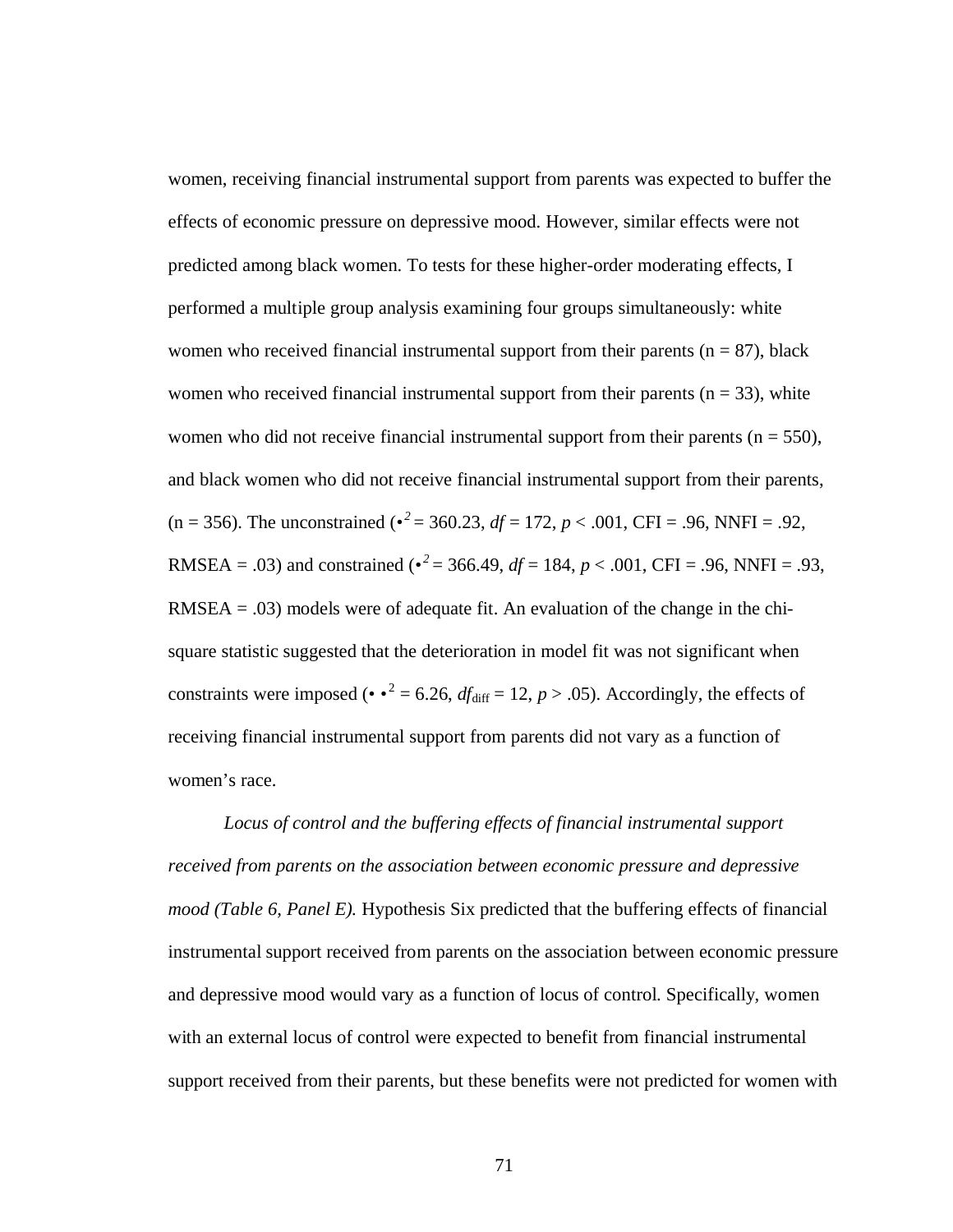an internal locus of control. Although in the previous analyses, neither locus of control nor the receipt of financial instrumental support from parents was found to moderate the association between economic pressure and depressive mood, I continued to expect an interaction between these variables. More generally, the absence of first-order moderation effects for both variables did not preclude higher-order interaction effects.

To test for these hypothesized effects, I examined four groups: women with an internal locus of control who received financial instrumental support from their parents (n = 55), women with an internal locus of control who did not receive financial instrumental support from their parents ( $n = 398$ ), women with an external locus of control who received financial instrumental support from their parents  $(n = 53)$ , and women with an external locus of control who did not receive financial instrumental support from their parents (n = 421). Model fit was acceptable for the unconstrained ( $\epsilon^2 = 284.82$ , *df* = 172,  $p < .001$ , CFI = .96, NNFI = .94, RMSEA = .03) and constrained ( $\cdot^2$  = 304.22, *df* = 185, *p*  $< .001$ , CFI = .96, NNFI = .94, RMSEA = .03) models. Additionally, the chi-square difference test was not significant ( $\cdot \cdot^2 = 19.40$ ,  $df_{\text{diff}} = 13$ ,  $p > .05$ ) suggesting that the four subgroups did not vary from one another. Thus, contrary to my hypothesis, women's locus of control did not moderate the effects of their receiving financial instrumental support from their parents.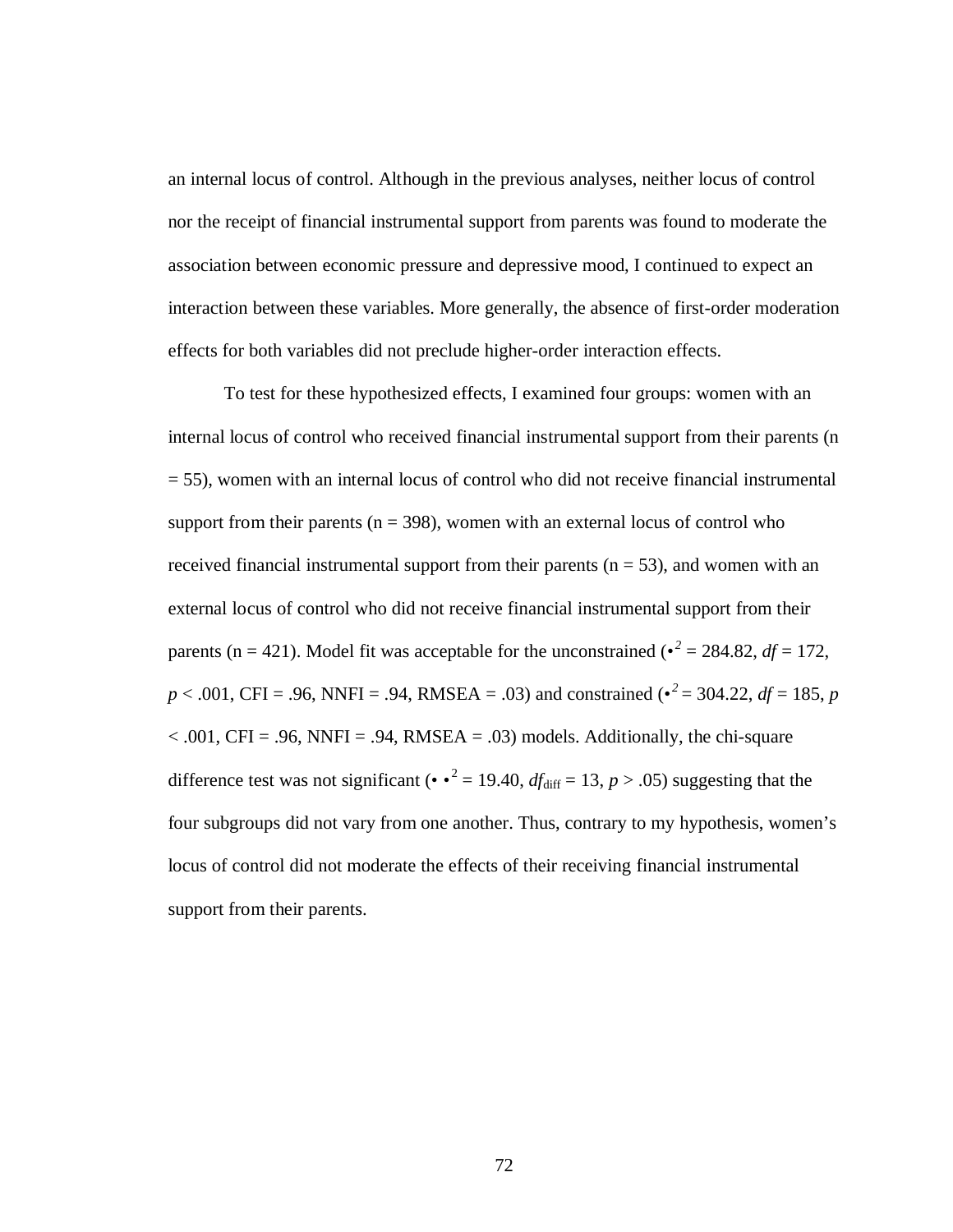

Figure 5. Measurement model including standardized item loading coefficients.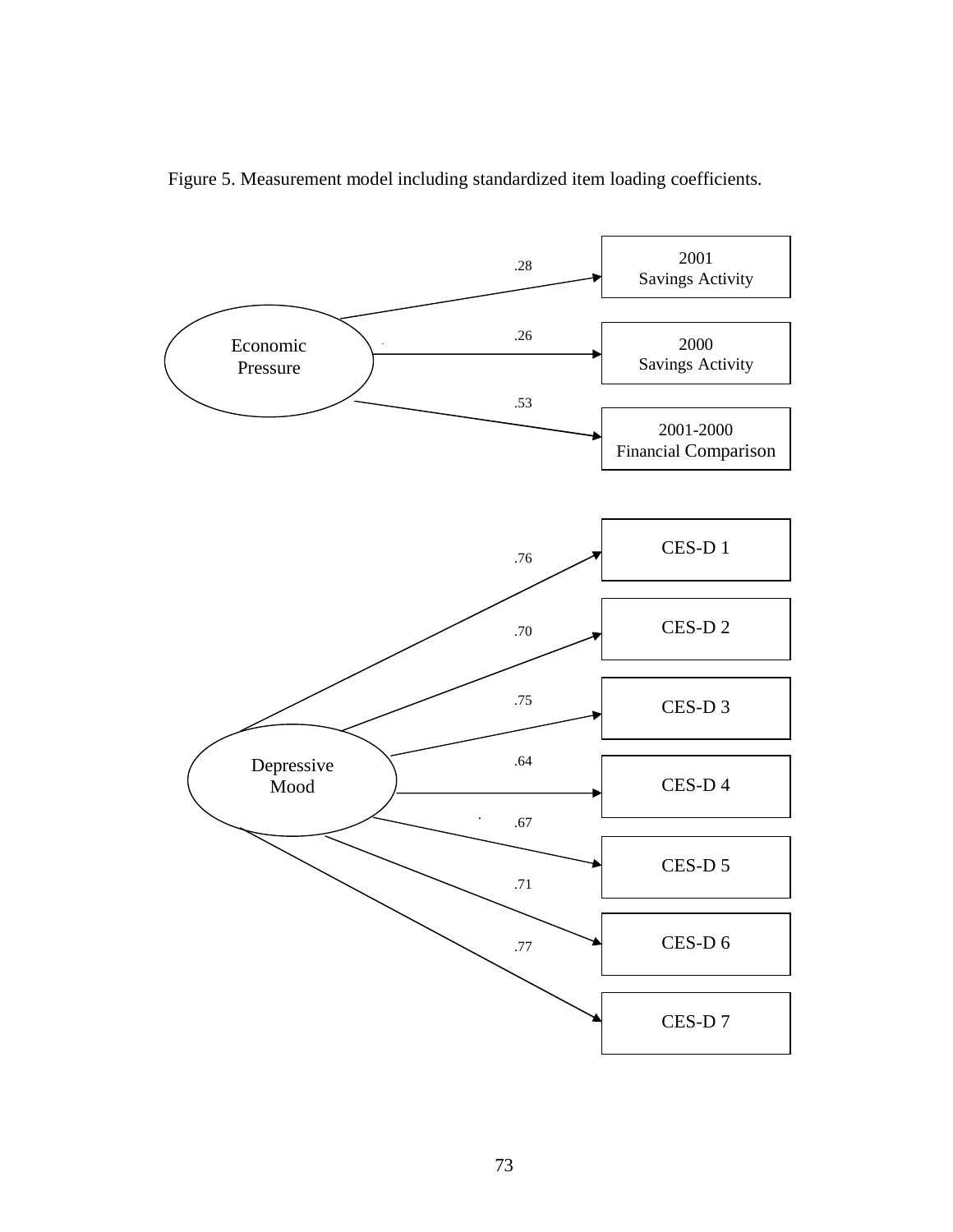Figure 6. Standardized structural path coefficients for the full mediation model (*n* = 1,206).



Note: \**p* < .05. \*\**p* < .01. \*\*\**p* < .001.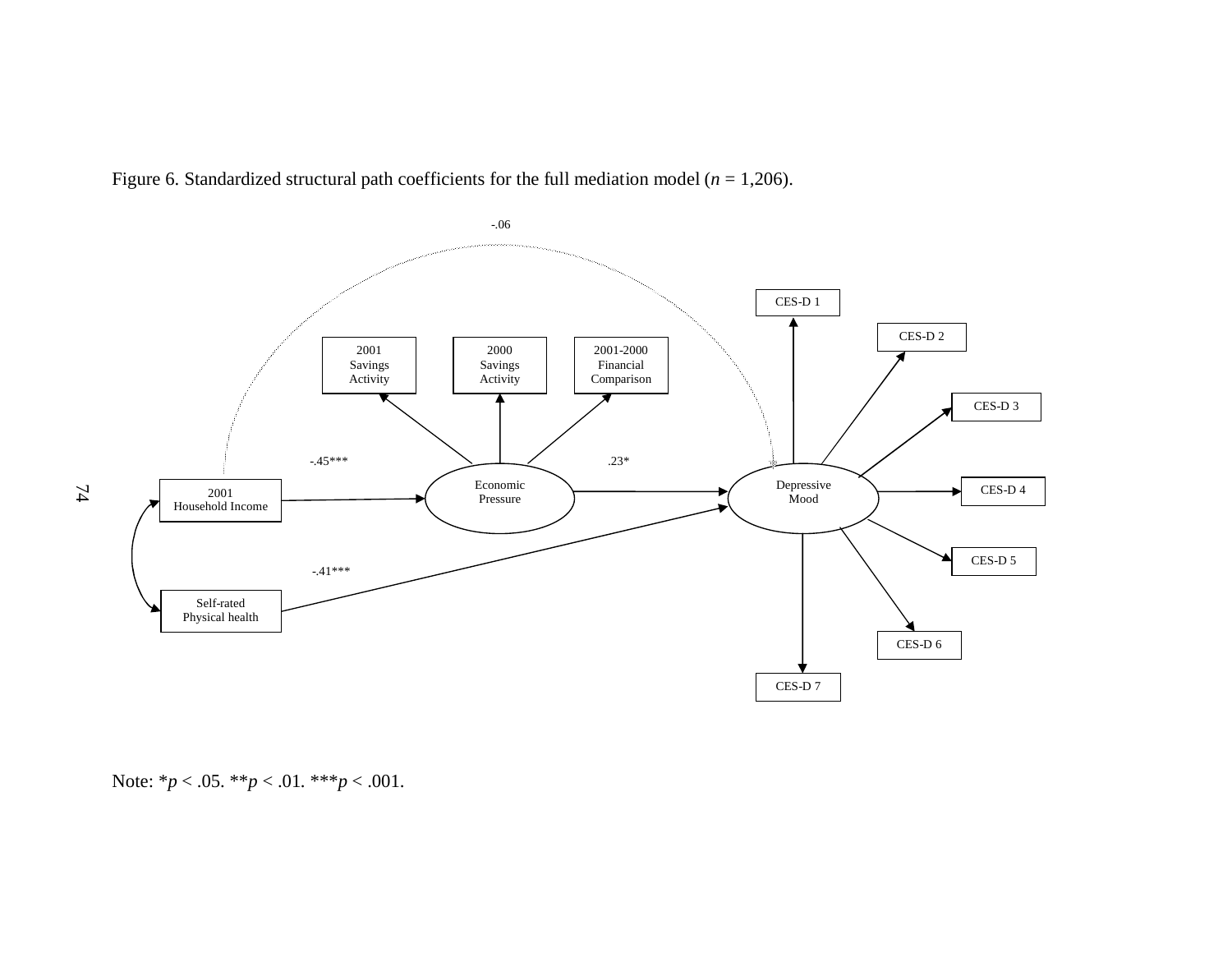## CHAPTER V

#### DISCUSSION

Although the mediating effects of economic pressure on the association between various economic measures, including household income, and depressive mood are well established in the literature, empirical interest in these relationships has focused primarily on rural white families with adolescents (for a review, see Conger & Elder, 1994). Further, extensions of these findings (e.g., Conger et al., 2002; Forkel & Silbereisen, 2001; Kinnunen & Pulkkinen, 1998; Kwon et al., 2003) have centered on couples' experiences, as well. This study extends the literature by using an economically diverse, national sample of white and black unmarried women in midlife to replicate studies identifying the associations among household income, economic pressure, and depressive mood. Additionally, because women's perception of their environmental control and receipt of instrumental support, as variously conceptualized, have been identified as moderators of social stressors (Conger & Conger, 2002; Conger et al., 1999; Ennis et al., 2000), this study examines the effects of locus of control and financial instrumental support received from parents on the associations among household income, economic pressure, and depressive mood. Further, because white and black women do not have a shared experience of the social and economic environments (Ennis et al., 2000), the study explores how the relationships among these economic and psychological measures might vary as a function of women's race. Finally, because women's physical health in midlife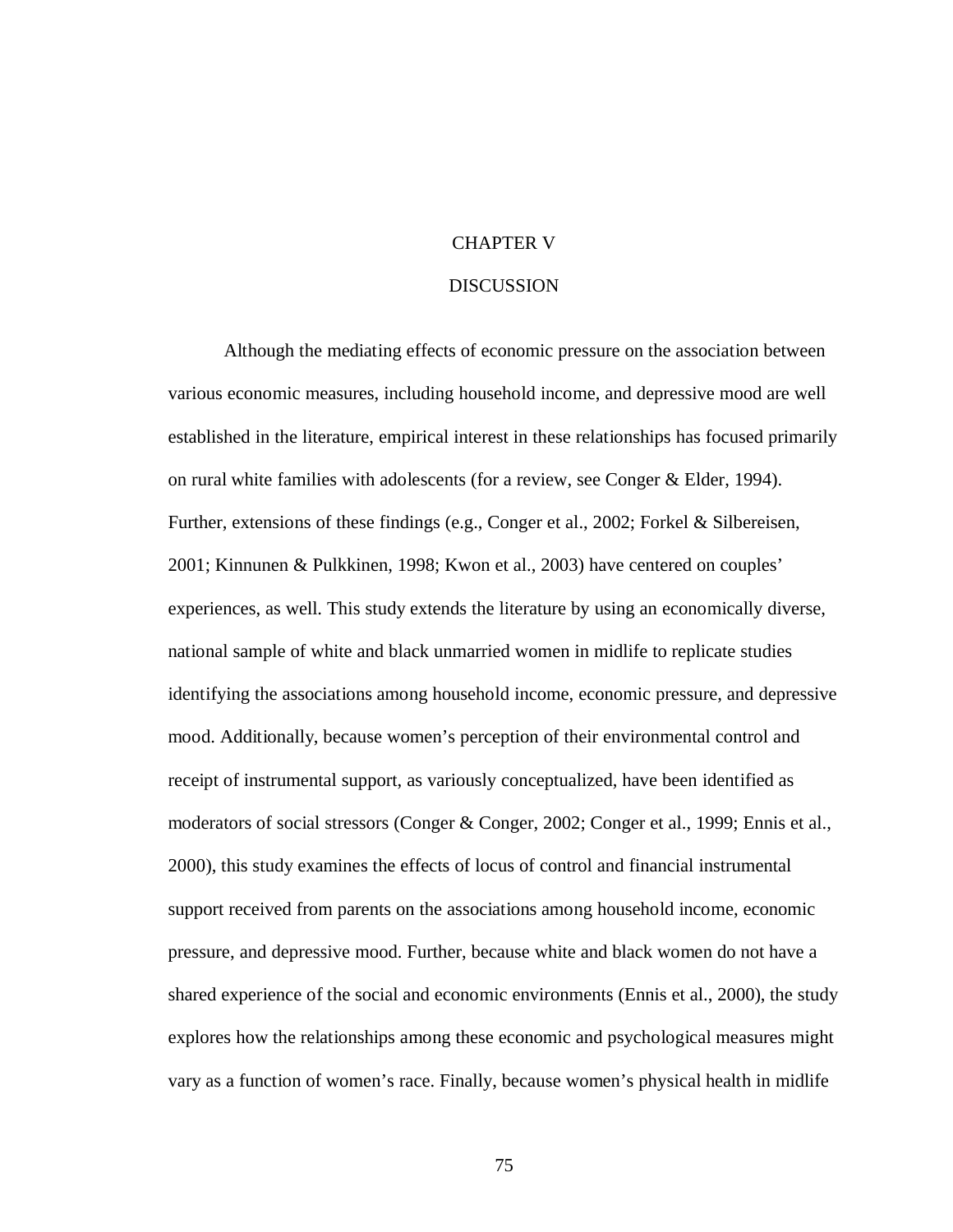is associated strongly with depressive mood (Killian et al., 2005), the study also examines these relationships net of the effects of women's self-rated physical health.

## Hypothesized Effects

In the present study, the theoretical and empirical literatures informed the development of four conceptual models that, in turn, grounded six hypotheses, each of which predicted relationships between measures of economic and psychological wellbeing, net of the effects of women's physical health. Specifically, household income was expected to be negatively associated with depressive mood, but this relationship was hypothesized to be fully mediated by the effects of economic pressure (Hypothesis One). Additionally, locus of control was predicted to moderate the positive association of economic pressure and depressive mood, and these moderating effects were expected to differ for white and black women (Hypotheses Two and Three). Next, the receipt of financial instrumental support from parents was predicted to buffer the positive association of economic pressure and depressive mood, and these buffering effects were expected to vary as a function of women's race (Hypotheses Four and Five). Finally, the buffering effects of financial instrumental support received from parents were expected to vary as a function of women's locus of control (Hypothesis Six).

This discussion opens with a brief comment about women's physical health, the control variable in these analyses. Following that comment, the discussion is organized around the hypothesized effects that were central to the investigation. Finally, limitations of the study and directions for future research are considered.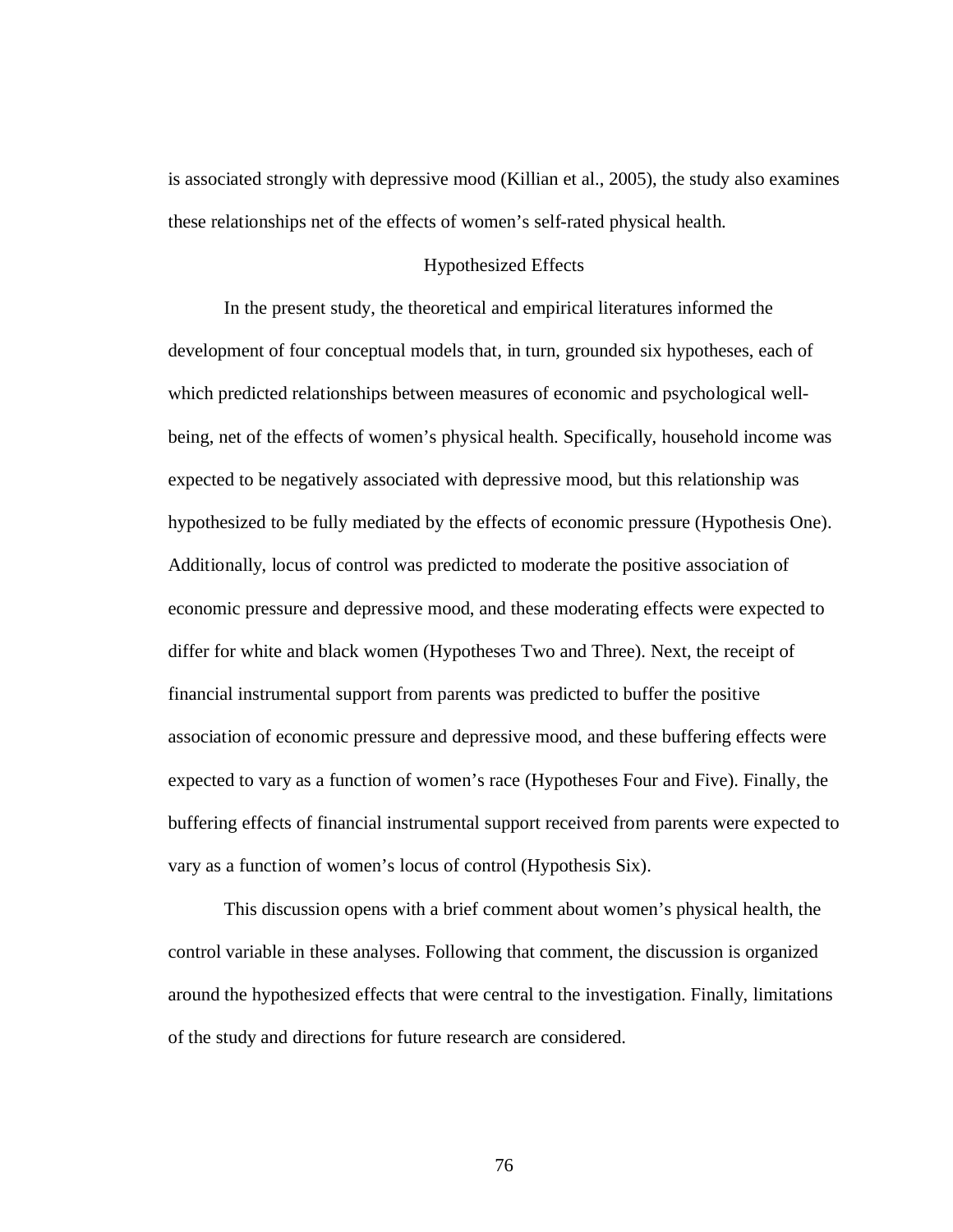## *The Negative Association of Self-rated Physical Health and Depressive Mood*

Although the association between physical and psychological physical health was not central to this investigation, the analyses controlled for this relationship. Physical health is widely regarded as important to women's psychological well-being across the life course, and this study is the first to explore the associations among household income, economic pressure, and women's depressive mood net of the effects of women's self-rated physical health. As expected, among these unmarried women in midlife, physical health was associated negatively with depressive mood. That is, women with lower levels of self-rated physical health were significantly more likely to report higher levels of depressive mood. Consonant with a tradition of research on women and aging, these findings underscore the importance of physical health to psychological well-being among women in midlife.

# *The Mediating Effects of Economic Pressure on the Association between Household Income and Depressive Mood*

The empirical literature reflects well established associations among household income, economic pressure, and women's depressive mood. However, prior investigations explored the experiences of married women, primarily mothers, in young adulthood, and this study is the first to examine these relationships among unmarried women in midlife. Overall, in its focus on the mediating effects of economic pressure on the relationship between household income and women's depressive mood, this study extends the literature in at least two ways.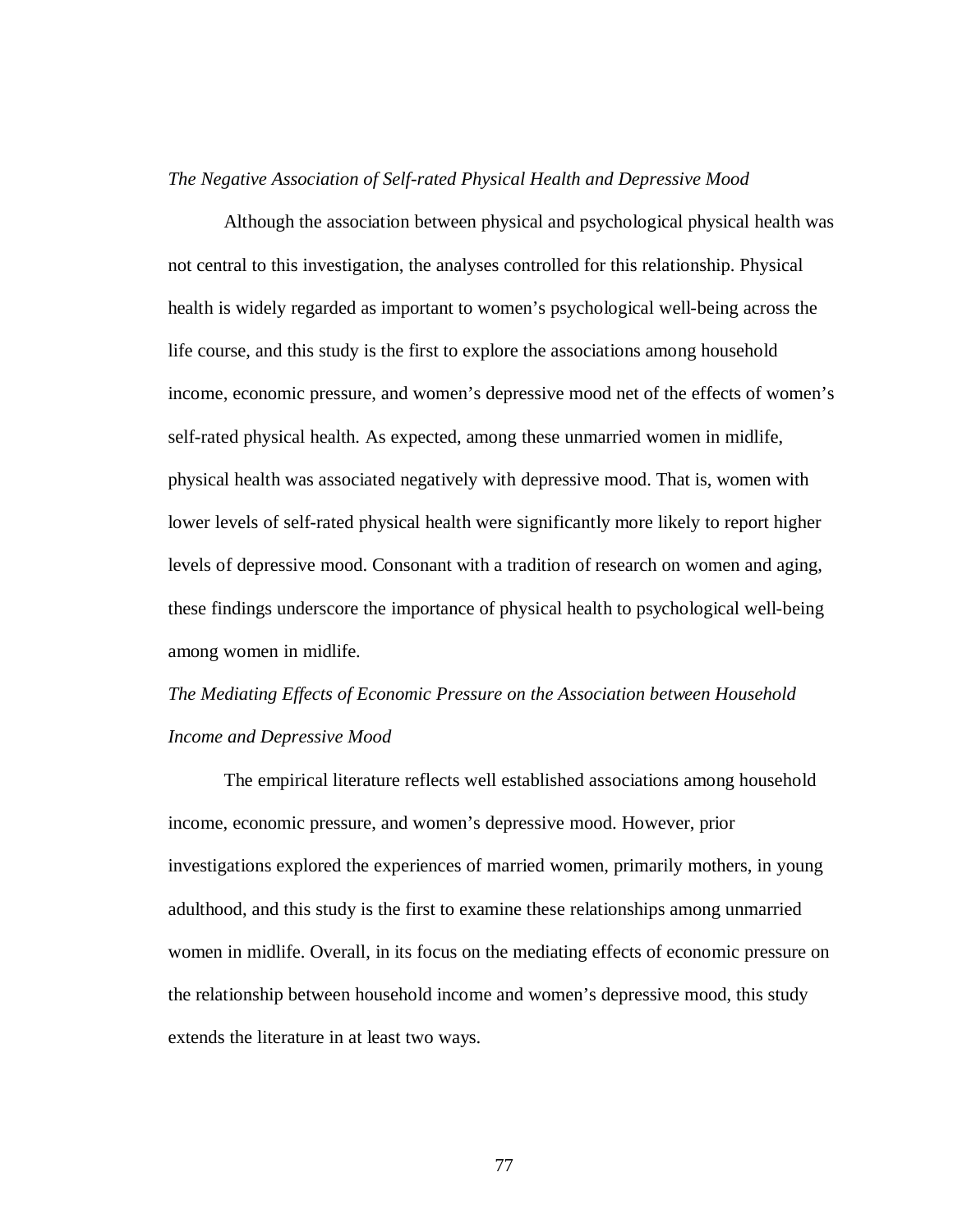First, consistent with a tradition of research on families (for example, see Conger & Elder, 1994), among these unmarried women in midlife economic pressure fully mediated the negative association between household income and depressive mood. Stated differently, although lower levels of household income were associated with higher levels of depressive mood, this relationship was explained by the effects of economic pressure. That is, lower levels of household income were related to higher levels of economic pressure that, in turn, were associated with higher levels of depressive mood. Moreover, after accounting for the full mediating effects of economic pressure, the association between household income and depressive mood failed to reach significance.

These findings underscore conclusions drawn by researchers representing various disciplines (notably the family studies and women's aging research genres on which this study builds) and employing myriad methodological approaches. More specifically, it is not the stasis of chronic deprivation that erodes psychological well-being; rather, it is the sequence of stressors inherent in discrete demands on household income levels that are simply inadequate. Indeed, as Mirowsky and Ross (2004) argued, the everyday lived experiences of having too little—the serial shortfalls that characterize the plight of economically pressured unmarried women in midlife—give rise to distraction, lethargy, sadness, and sleeplessness: all indicators of depressive mood. Moreover, although these shortfall conditions are more common at lower levels of household income, they can occur across economic strata when levels of household income are insufficient to satisfy the demands placed upon them.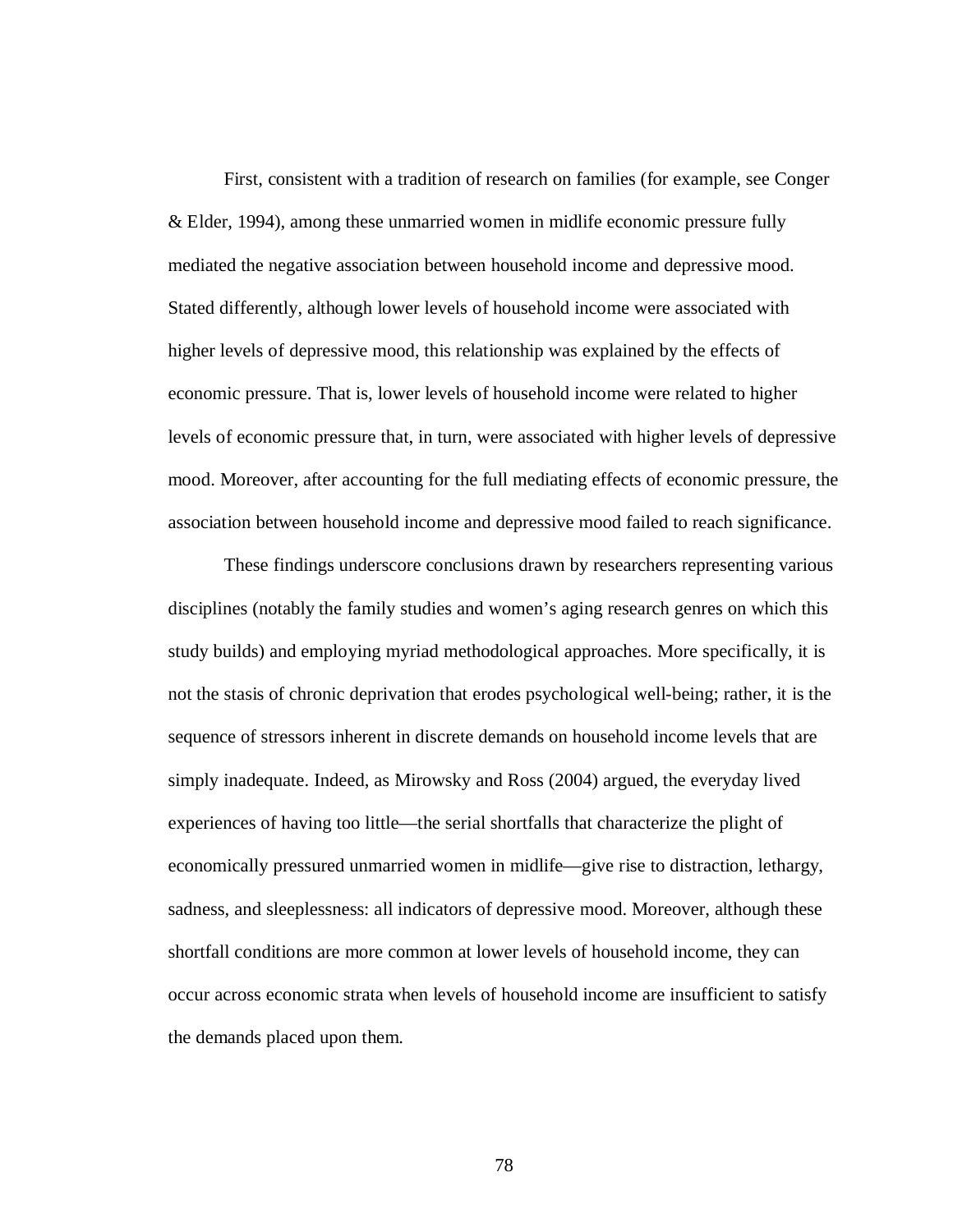Second, this study extends the literature in its auxiliary theory associated with the operationalization of economic pressure. Specifically, this study is the first to use savings activity, as reported in national survey data, to estimate economic pressure. Like the NLS-YW, national datasets containing economic data typically feature objective measures, such as savings activity, but less often include common subjective indicators of economic pressure (e.g., appraisals of household income as inadequate). Although Elder and colleagues (1994) argued that objective and subjective measures of economic pressure are highly positively correlated, prior research, particularly less recent inquiries, reflects a slight predominance of subjective reports in the operationalization of economic pressure. Indeed, in many prior investigations, including, for example, the IYFP, these subjective measures were included in regional surveys designed specifically to tap economic pressure. Findings in the present study suggest that objective reports included in public data, such as the reports of change in savings activity that were used to estimate economic pressure among these unmarried women in midlife, are adequate to examine the associations among household income, economic pressure, and psychological wellbeing.

In using measures of change in savings activity to operationalize economic pressure, this study also extends Craft and colleagues' (1998) research. In their study of women in midlife, these researchers suggested that economic pressure (as evidenced by the inadequacy of household income to meet certain needs, such as housing and medical insurance) may be particularly depressogenic for women in midlife because they have few productive years over which to recover, presumably from the depletion of savings or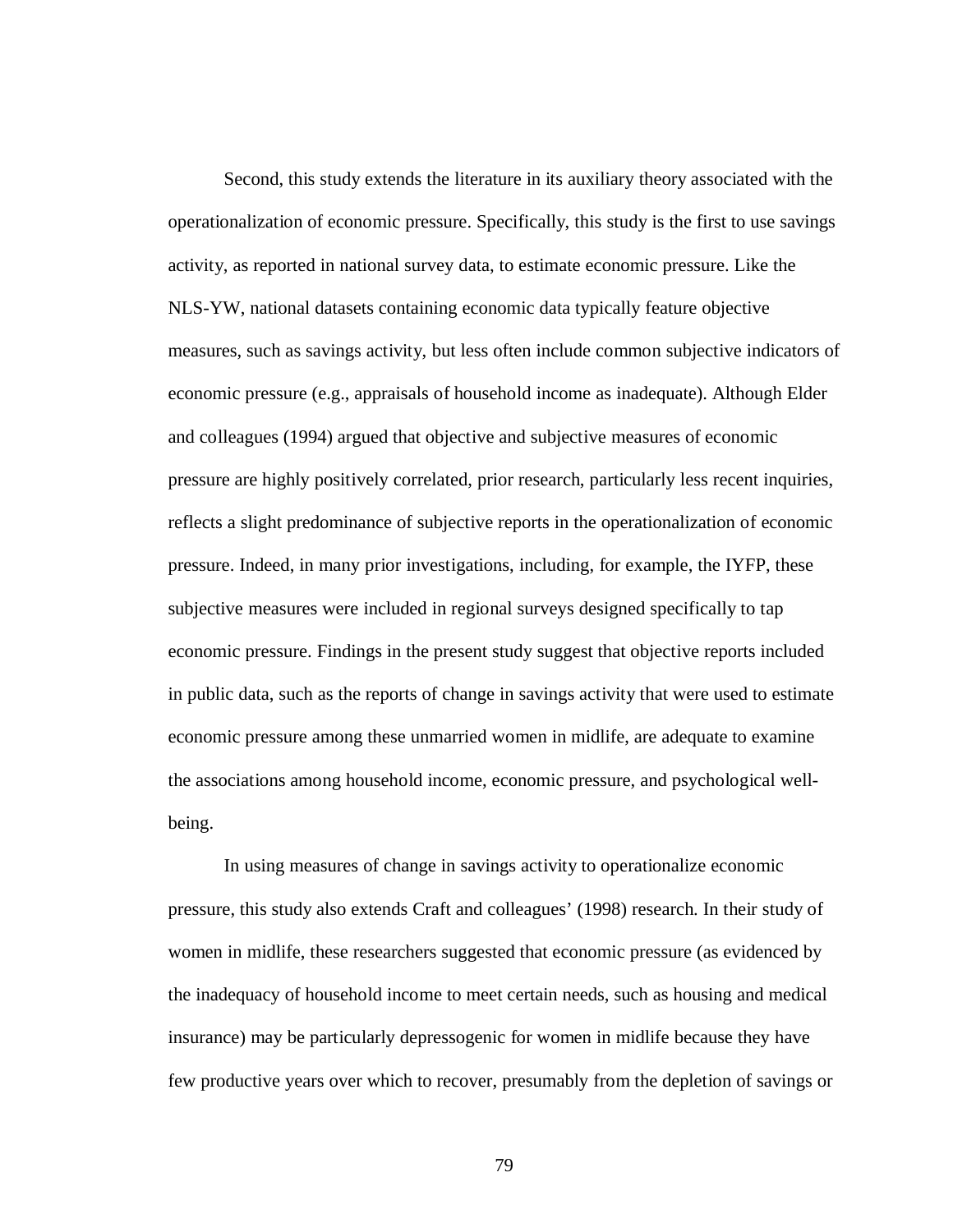increase in borrowings required to compensate for their inadequate levels of household income. To lend support to this argument, Craft and colleagues (1998) associated women's short-term prospects for economic recovery with their current psychological well-being. In the present study, it is possible that women's negative savings activity (i.e., their making more withdrawals from than deposits to savings) was indicative of a sense of economic pressure that reflected both their current and projected circumstances. That is, for these women, negative savings activity may have been associated with two depressogenic factors: concerns that household income was inadequate to meet current demands and related worries that diminished levels of savings (and erosion of the safety net that savings provides) would give rise to future shortfalls, particularly during the postproductive years. In short, for these unmarried women in midlife, merely gaining an economic footing—as was evidenced by having more deposits to than withdrawals from savings—was important to psychological well-being. Given the recent widespread popular press reports of national negative savings, a trend now evident across economic strata and throughout the life course, these findings may have implications for interventions.

## *The Moderating Effects of Locus of Control*

Contrary to my hypothesis as moderately supported in the extant literature, locus of control did not moderate the mediating effects of economic pressure on the association between household income and depressive mood. That is, among these unmarried women in midlife, having an internal locus of control did not provide buffering effects against the elevated levels of depressive mood that were related to lower levels of household income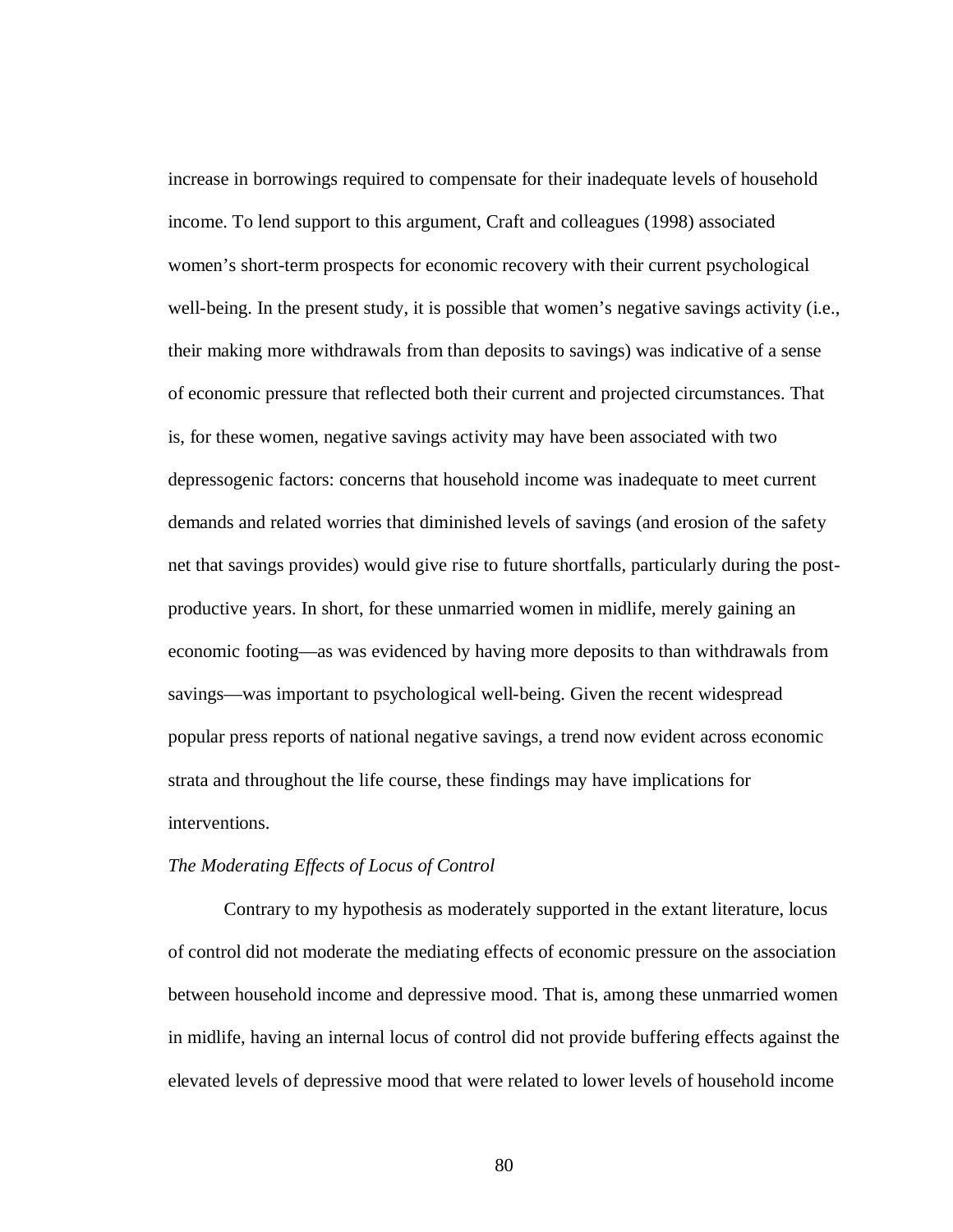and higher levels of economic pressure. Instead, when women with internal and external loci of control were compared, no significant differences were found in the relationships among their measures of economic and psychological well-being.

Given the theoretical (for example, see Folkman, 1984) and empirical (for example, see Lachman & Firth, 2004) evidence of the benefits of having an internal locus of control for women who experience a broad spectrum of social stressors, the lack of support for the hypothesized effects in this study is unexpected, but not beyond explanation. Indeed, Lachman and Firth's (2004) study that examined the relationship between locus of control and myriad outcomes, and which compared adults in midlife to their younger and older counterparts, may be helpful in reconciling findings in the present study with the extant literature. That is, as noted previously, generally as women move through the adult life course, locus of control becomes slightly more external and markedly more domain specific. However, the sense of control over economic wellbeing, which is significantly more internal in midlife, is a singular exception to the observed tendency for locus of control to become more externally focused with age. Specifically, relative to younger and older adults, adults in midlife have a greater sense of personal control over their economic well-being, presumably including their ability to generate higher levels of household income and achieve or maintain lower levels of economic pressure.

In sum, three shifts in locus of control are apparent among women in midlife: (a) an overall shift toward a more external locus of control, (b) a competing shift toward a more internal focus regarding economic well-being, and (c) an overall shift toward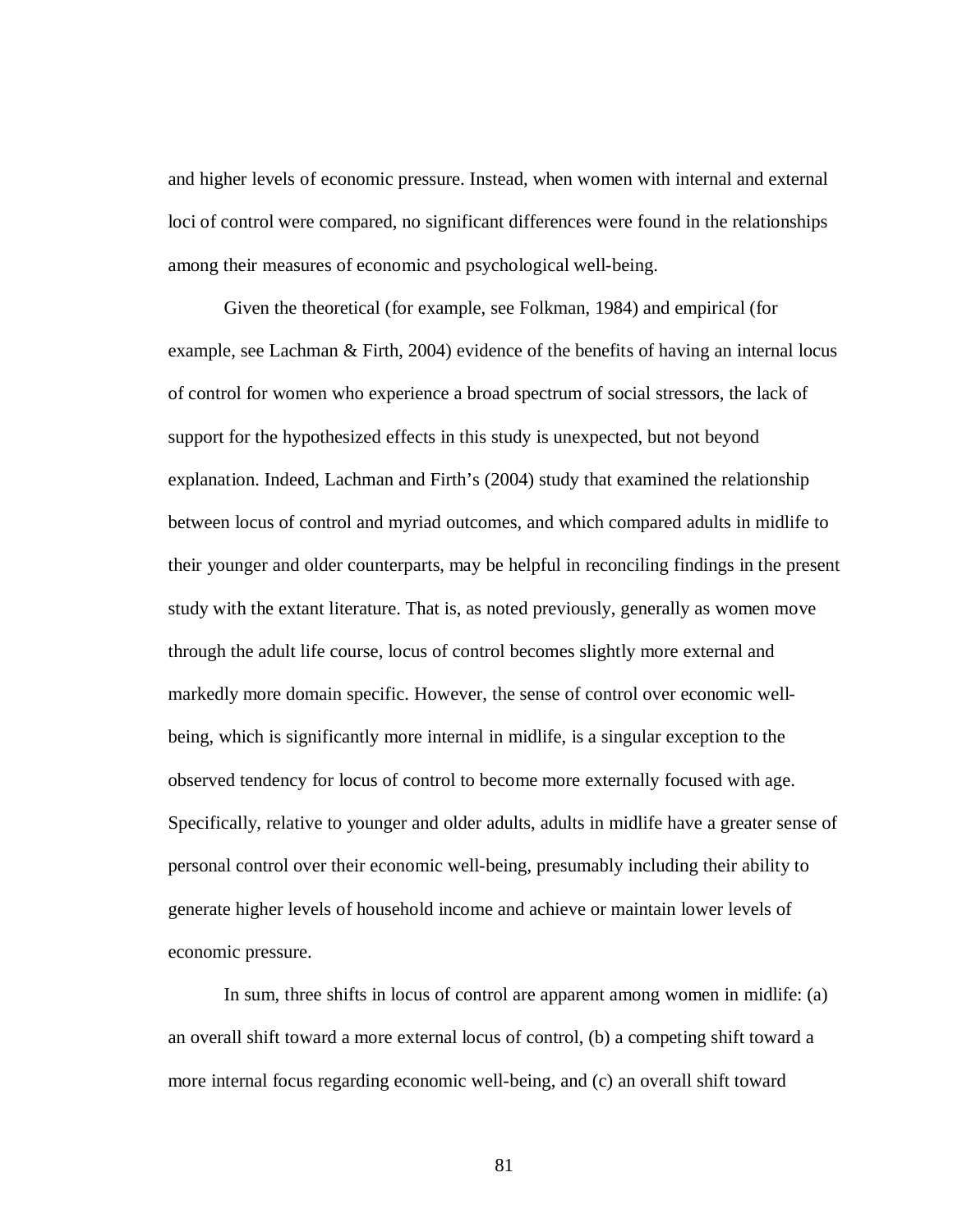domain specificity in the relationship between locus of control and various outcomes. Moreover, these shifts are not mutually exclusive. Thus, the overall shift toward domain specificity—which has implications for empirical investigations across domains—may have particular ramifications for the study of economic well-being. Thus, the use of a global measure of locus of control in this study may have failed to capture the extent to which women were internally or externally focused with regard to their sense of control over levels of household income and economic pressure. For example, among these unmarried women in midlife, experiences associated with the death of a husband or partner and normative declines in physical health may have contributed to an overall external shift in locus of control. However, midlife gains in these women's levels of household income, relative to the levels they experienced in young adulthood, may have given rise to a simultaneous shift toward a more internal focus relative to economic wellbeing. It is possible that this incongruence between the general sense of control and locus of control specific to the domain of economic well-being among the women in this study explains the lack of support for the hypothesized effects.

In short, in this study of unmarried women in midlife, the nonsignificant effects of locus of control on the association between economic pressure and depressive mood may represent a failure to capture meaningfully the extent to which women felt a sense of control specific to the domain of their economic well-being. The importance of conceptualizing constructs appropriately—neither too generally nor too narrowly—is well established in the methodological literature, and the global measure utilized in this study is conceptually broader than its counterpart specific to the domain of economic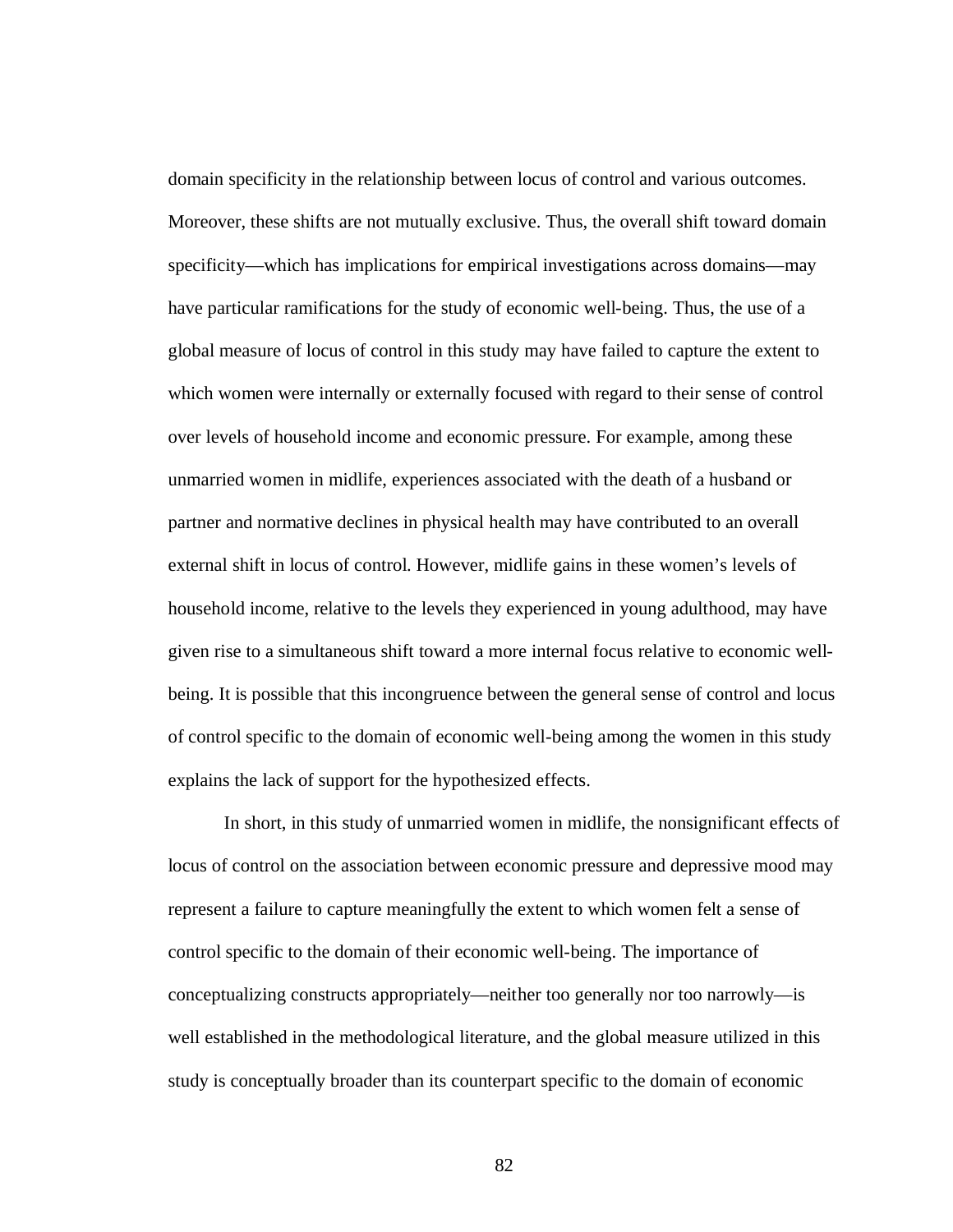well-being. It is possible that this broader conceptualization of locus of control, a conceptualization that was mandated by use of the NLS-YW data, contributed to the lack of support for the hypothesized moderating effects.

#### *The Buffering Effects of Financial Instrumental Support Received from Parents*

Despite moderate empirical support in prior investigations, contrary to my hypothesis, in this study of unmarried women in midlife, the receipt of financial instrumental support from parents did not buffer the effects of economic pressure on depressive mood. That is, women who reported having received financial instrumental support from their parents were not less likely to report elevated levels of depressive mood than their counterparts who reported having received no financial instrumental support from their parents. Although this finding is inconsistent with a tradition of theoretical (Lazarus, 1966) and empirical (for a review, see Mirowsky & Ross, 2003) support for the benefits of instrumental support in attenuating the psychologically harmful effects of a broad array of social stressors, three themes in the extant literature may provide a meaningful explanation.

First, because the relationship between adults in midlife and their parents is often characterized by bilateral transfers of financial instrumental support (Kronebusch  $\&$ Schlesinger, 1994, Lawton et al., 1994), particularly among middle-aged daughters and their elderly mothers (Fingerman, 2003; Levitt et al., 1992), it is possible that the NLS-YW respondents who reported having received financial instrumental support from their parents also made financial transfers to their parents. Thus, among these unmarried women in midlife, the receipt of financial instrumental support from parents may have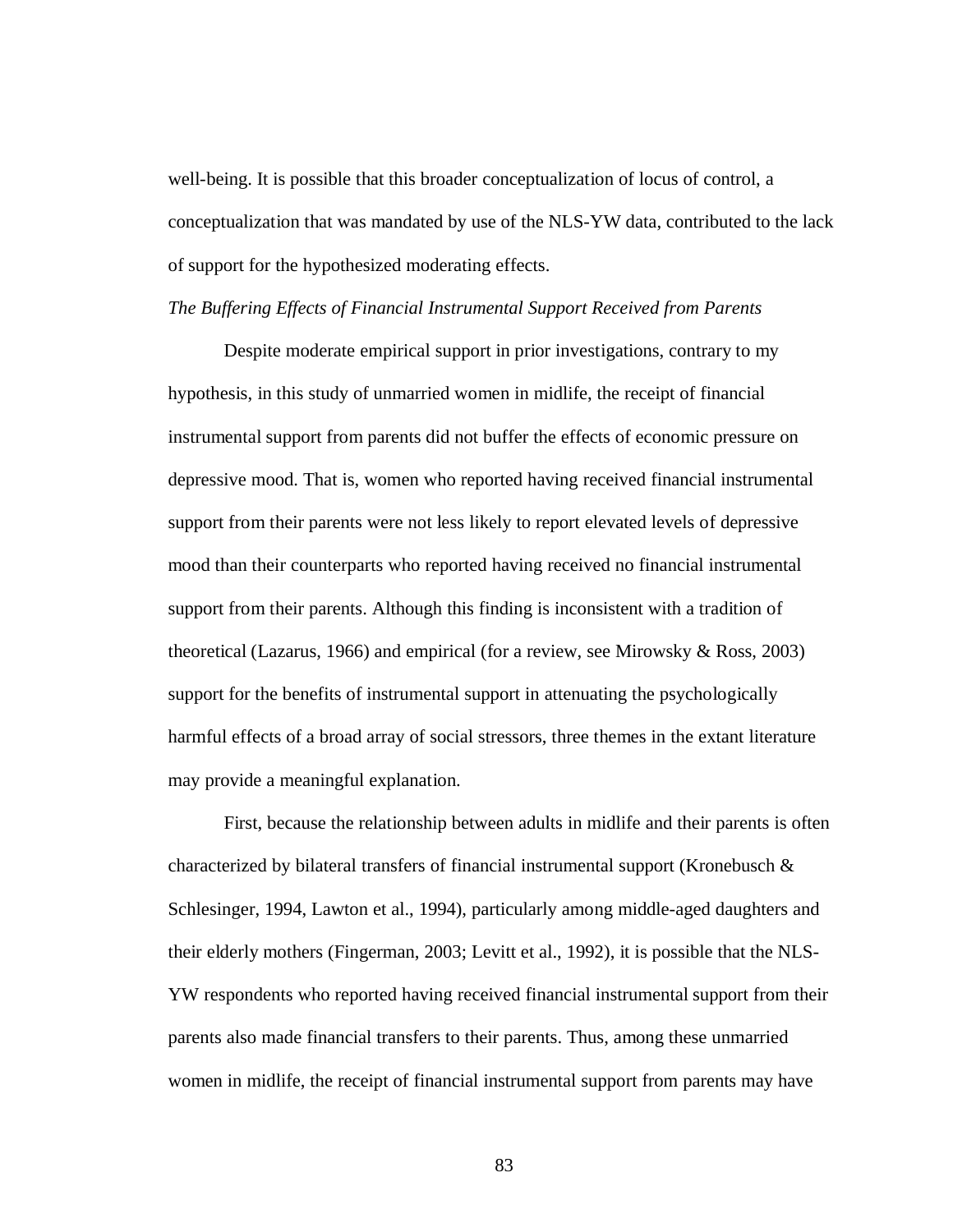been a proxy for financial instrumental support reciprocity between middle-aged daughters and their elderly parents. Moreover, given the likelihood that these reciprocal transfers benefited parents more than daughters (Kronebusch & Schlesinger, 199l), it is possible that the women in this study who reported having received financial instrumental support from their parents made financial transfers to their parents at levels exceeding those at which parents reciprocated. Unfortunately, the NLS-YW data include measures of financial transfers women received from their parents, but do not report measures of women's financial transfers to their parents. Had these measures been included, the theoretical and empirical literatures suggest that my hypothesis could have been refined by predicting: The association between economic pressure and depressive mood, net of the effects of self-rated physical health, is buffered by financial instrumental support received from parents *net of financial instrumental support transferred to parents.* To the extent that these transfers *to* parents were material in their omission, the construct of financial instrumental support received *from* parents may have been poorly explicated. Indeed, if the adult parent-child relations of the middle-aged daughters in this study were characterized by reciprocal financial instrumental support exchanges that favored the parents (i.e., provided more economic benefit to the elderly parents than the middle-aged daughters) or, more generally, did not substantially favor the daughters, the lack of support for the hypothesized effects of daughters' receipt of financial instrumental support from parents is consistent with the extant literature.

Second, given that midlife is a stage in the life course during which adult daughters are more likely to provide than receive financial instrumental support in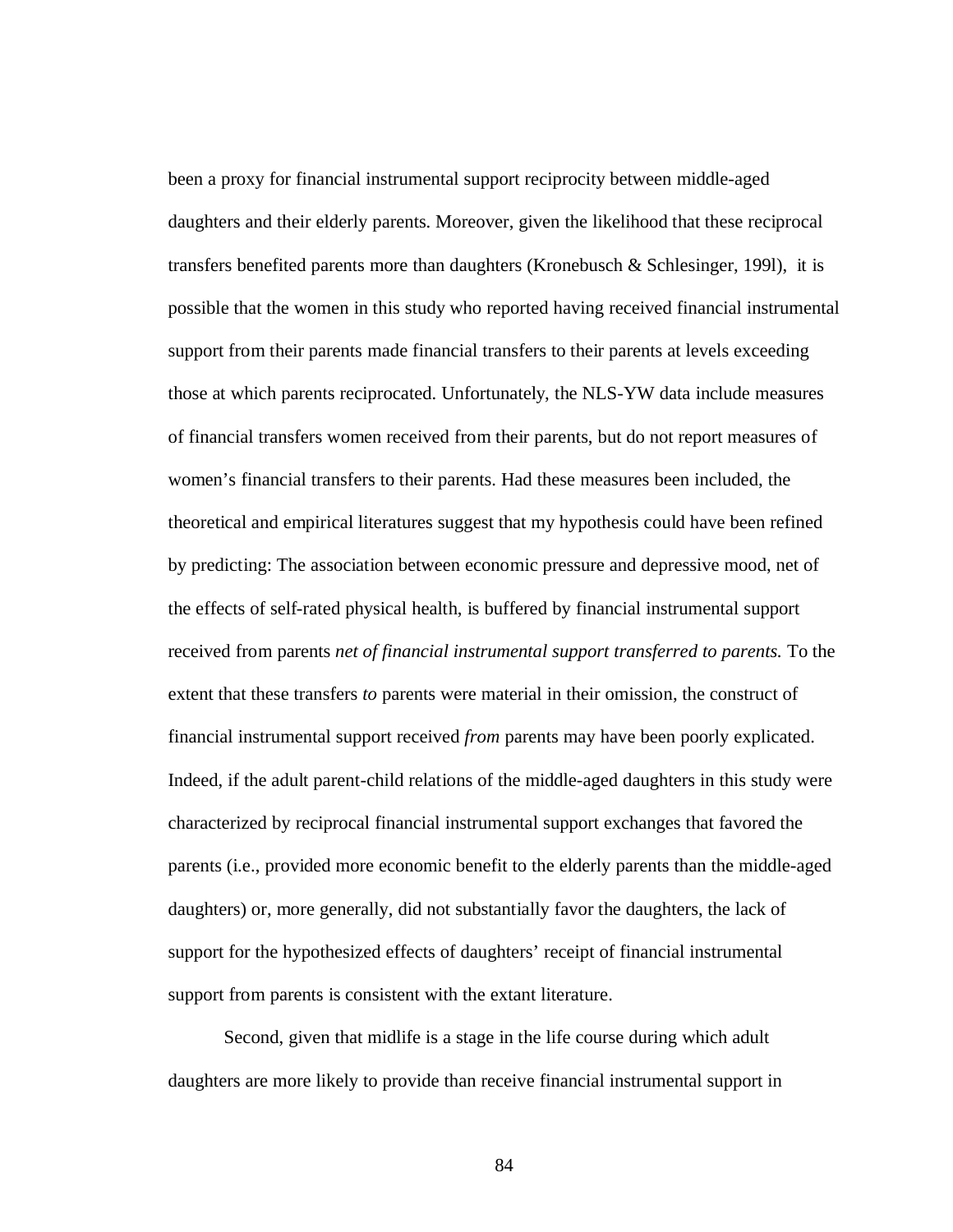exchanges with their parents (Kronebusch & Schlesinger, 1994; Levitt et al., 1992), it is possible that the economically pressured women in this study who received financial instrumental support from their parents did not report lower levels of depressive mood than their unsupported peers because the parentally supported daughters viewed this assistance as nonnormative. More generally, women in midlife who receive financial instrumental support from their parents may fail to benefit psychologically if these transfers are inconsistent with daughters' overall expectations regarding normative economic well-being in midlife. That is, if adult daughters expect the middle years to be characterized by financial independence from their parents and, moreover, the capacity to contribute to their parents' financial support, it may be less likely that requiring financial instrumental support from parents at this stage of the life course would provide significant psychological benefits.

Although the cognitive theory of stress and coping identifies instrumental social support as a coping mechanism (i.e., a means of attenuating a stress relationship), the theory likewise recognizes "impulses to cope in ways that are alien to the value system of the society or to that which has been internalized by the individual" (Lazarus, 1966, p. 412). More specific to this study, when women in midlife perceive a stress relationship (e.g., lower levels of household income and higher levels of economic pressure) and attempt to attenuate this stress relationship by receiving assistance (e.g., financial instrumental support from their parents), the theory of cognitive stress and coping suggests that the psychological benefits normally associated with coping may be absent if receiving the assistance violates women's internalized social norms.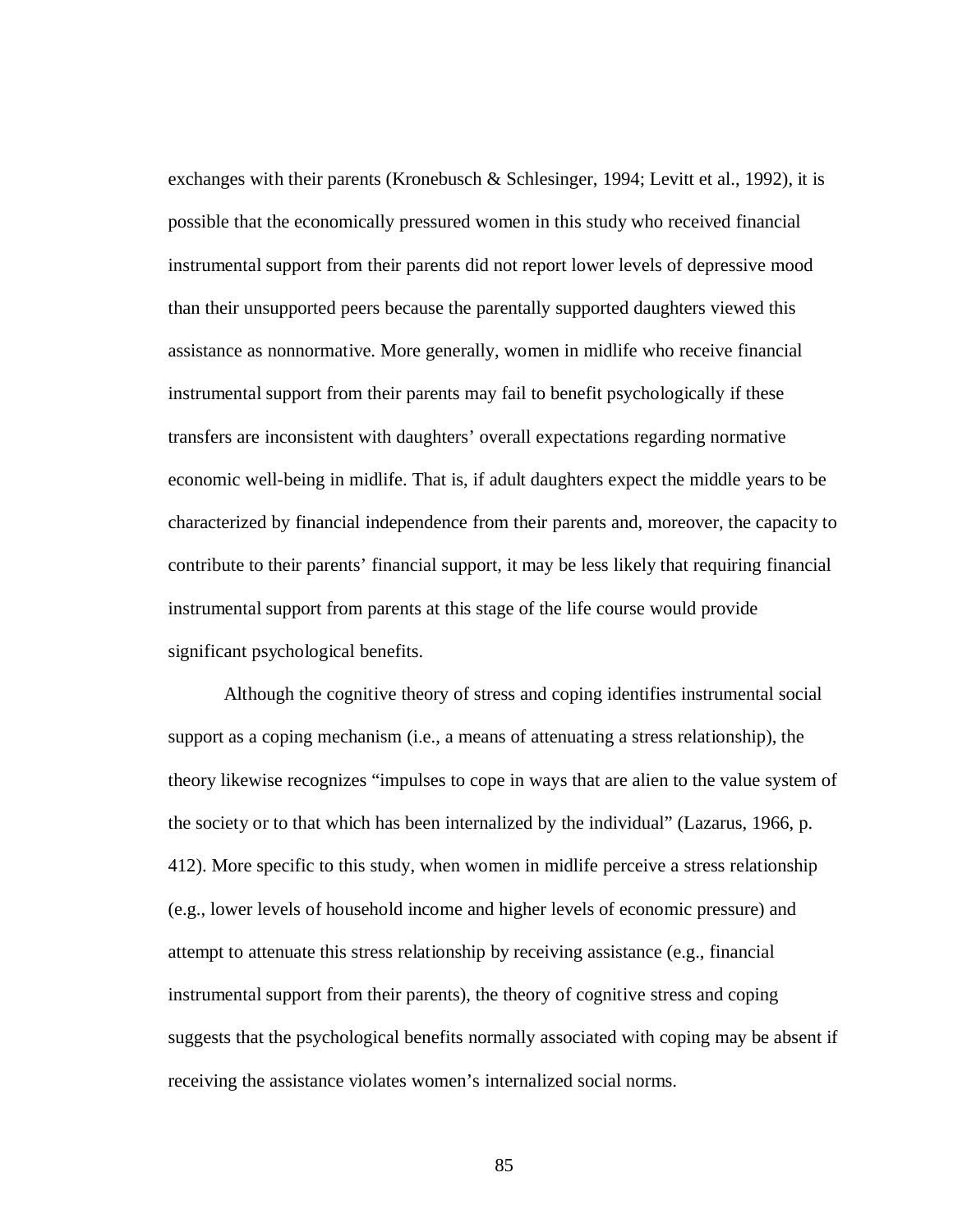There is some empirical evidence suggesting that this tenet of the cognitive theory of stress and coping (Lazarus, 1966) may be useful in understanding why the receipt of financial instrumental support from parents was not associated with lower levels of depressive mood among women in this study who reported higher levels of economic pressure. For example, in qualitative interviews of women in divorce transition, Kitson (1992) found that women who relied on financial instrumental support from their families felt embarrassed by this display of economic dependence. Girgus and Nolen-Hoeksema (2006) noted in their review of the literature that the depressogenic effects of women's sociotropy (heightened concerns regarding others' opinions and approval) are well established, and these concerns may be heightened when women are economically vulnerable, particularly in midlife when economic frailty is less normative. Because the women in this study were unmarried, it is possible that their levels of economic pressure were products of midlife divorce or death of a husband and that these levels of economic pressure necessitated the receipt of financial instrumental support from parents and precluded the financial instrumental support of parents. Given the trajectories of normative intergenerational exchanges (for a review, see Kronebusch & Schlesinger, 1994), it is possible that the middle-aged unmarried women in this study were, in young adulthood, comfortable relying on the financial instrumental support of their parents. However, this reliance may have given rise to daughters' or parents' expectations that these transfers to daughters as young adults would be offset by daughters' financial instrumental support of parents when daughters reached midlife.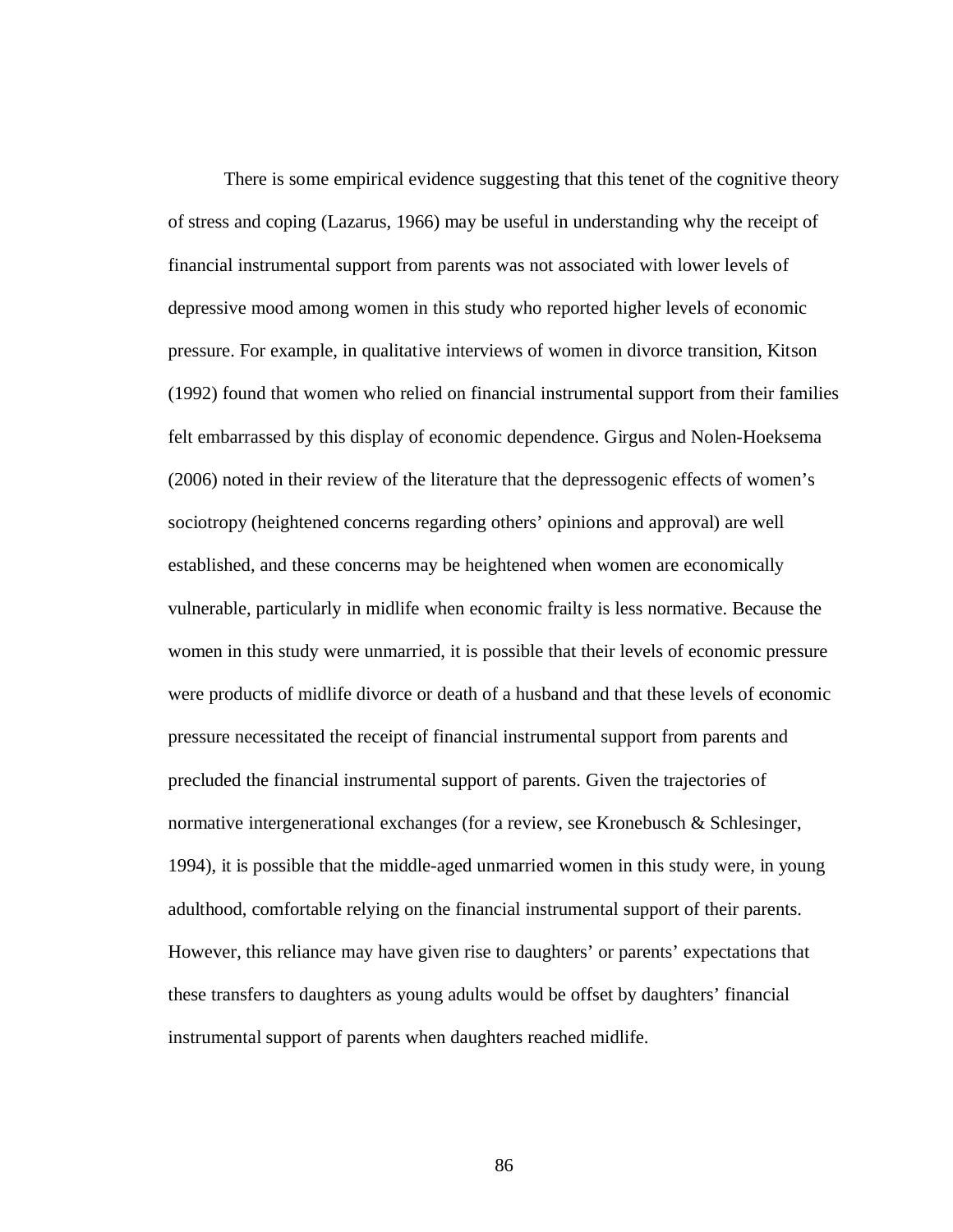Third, it is possible that in this study the receipt of financial instrumental support from parents failed to provide stress-buffering effects because the support occurred in the context of problematic adult parent-child relations. A majority (56.43%) of women in this study were divorced, and the literature on the social context of divorce suggests that financial instrumental support from family members—albeit intended to assuage transitional challenges—may be problematic when, for example, it is accompanied by advice (for qualitative accounts, see Kitson, 1992; for a review, see Seprcher et al., 2006). More generally, in exploring the correlates of adult daughters' receipt of financial instrumental support from their elderly mothers, Fingerman and colleagues (2004) noted that these transfers often occur in relationships that are characterized by ambivalent and problematic relations. In short, if transfers of financial instrumental support from elderly parents to their daughters in midlife occur in the context of generally troubling adult parent-child relations, these transfers may fail to provide psychological benefits.

These plausible explanations suggest that the hypothesized buffering effects of financial instrumental support received from parents may vary according to personal and social measures that were not included in the NLS-YW data and, hence, not operationalized in this study. For example, the benefits of receiving financial instrumental support from parents may have been evident for women who viewed these transfers as normative and not for women who viewed them as indicative of personal failure. Likewise, the buffering effects of financial instrumental support from parents may have been apparent for women whose adult parent-child relations were harmonious and not among women for whom these transfers occurred in the context of conflict-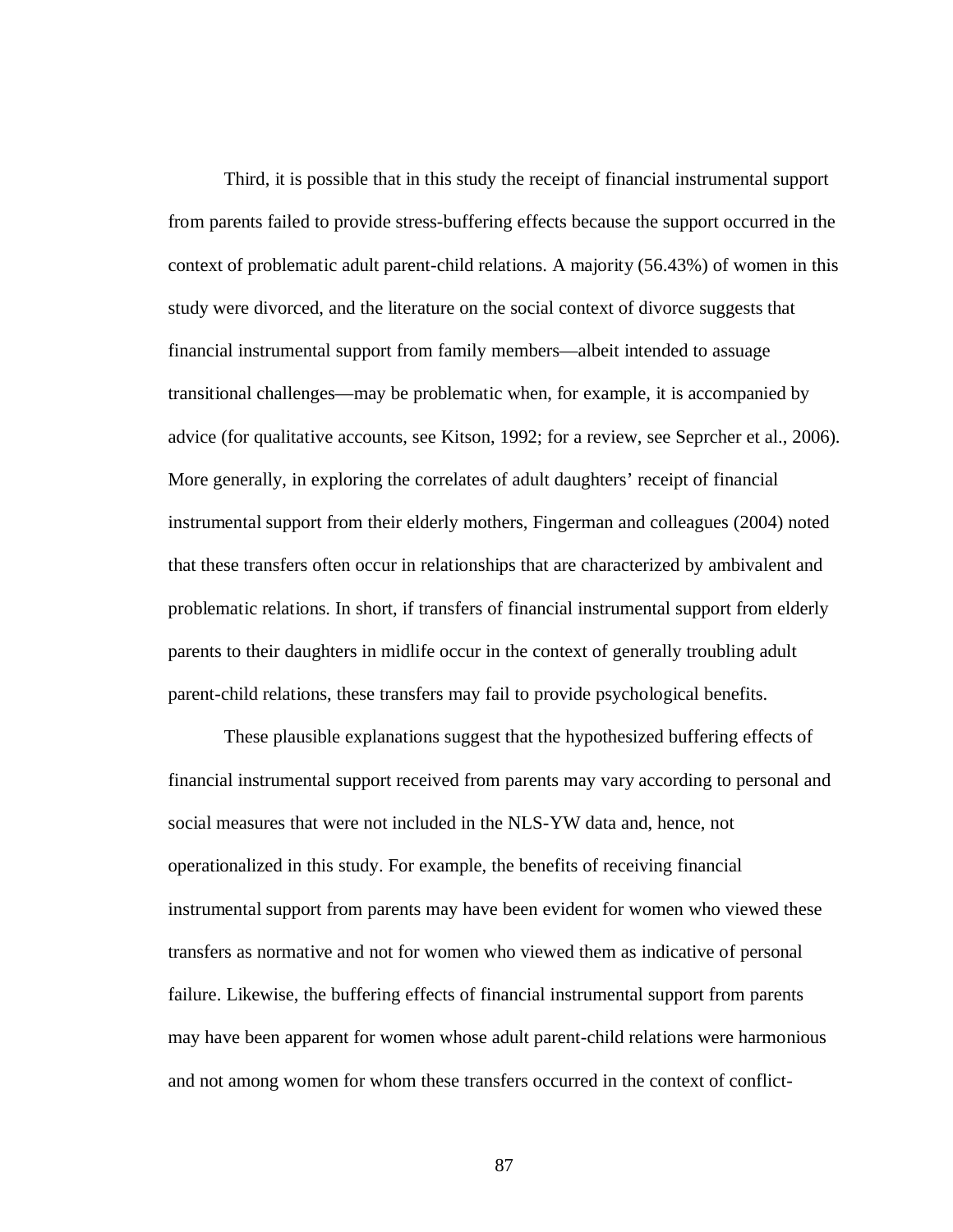ridden relationships. In short, higher-order moderating effects that were not examined in this study may elucidate the lack of support for the first-order buffering effects of financial instrumental support from parents on the association between economic pressure and women's depressive mood.

## *The Higher-order Moderating Effects of Race on Locus of Control and Financial Instrumental Support Received from Parents*

Contrary to my hypotheses and inconsistent with the weak empirical support reviewed previously, in this study of unmarried women in midlife, race did not moderate the effects of locus of control or financial instrumental support received from parents on the association between economic pressure and depressive mood. I predicted that having an internal locus of control would buffer the deleterious effects of economic pressure on psychological well-being for white, but not black, women. Similarly, I hypothesized that among white women, receiving financial instrumental support from parents would buffer the effects of economic pressure on depressive mood, but similar effects were not expected for black women. These hypothesized effects were not supported by the analyses in that when women's race was considered, both of the hypothesized first-order moderators (locus of control and financial instrumental support received from parents) failed to provide conditionalizing effects for white and black women.

These findings are inconsistent with at least one community-based study in which locus of control provided different benefits to economically pressured young, low-income white and black women, most of whom were single mothers (Ennis at al., 2000). As noted previously, the failure of locus of control to provide the hypothesized effects in the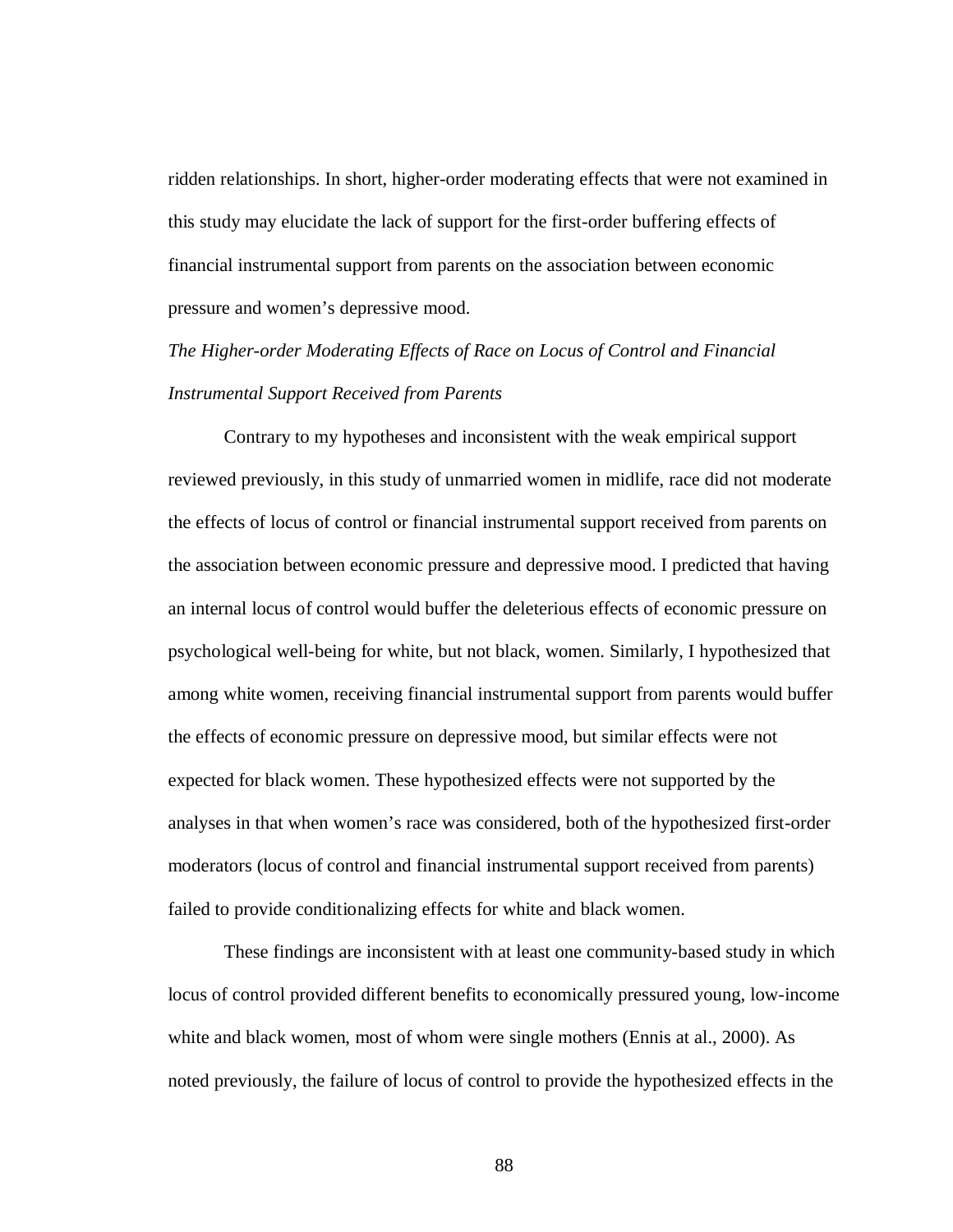present study may be related to the construct's measurement (i.e., operationalization by a general scale rather than one that is specific to the domain of economic well-being). It is also possible that just as the benefits provided by an internal locus of control vary somewhat across the life course and across domains (Lachman & Firth, 2004), racial differences in these benefits are more pronounced at some stages in the life course than others. Likewise, because Lachman and Firth's (2004) comprehensive Midlife in the United States (MIDUS) study of the sense of control in midlife explores the effects of social class, but not race, the extent to which race is a proxy for class in the study of locus of control remains unclear.

Lack of support for the hypothesized racial differences in the benefits of receiving financial instrumental support from parents may be methodological or substantive. Regarding the methodologies employed, sample sizes in the subgroup analyses were sufficiently small as to have increased the likelihood of type-II error. Kenny (2004) cited recent research in Aguinis' publication *Moderated Regression*, which is not available to me, suggesting that moderation analyses featuring categorical moderators (in this test for high-order moderation, a dichotomous measure of financial instrumental support from parents and a second dichotomous race classification) and continuous predictor variables (in this moderation analysis, levels of economic pressure) are characterized by exceedingly low statistical power. Accordingly, Kenny (2004) recommended that groups number at least 100 in moderation analyses. In the present study, only 33 black women and 87 white women reported having received financial instrumental support from their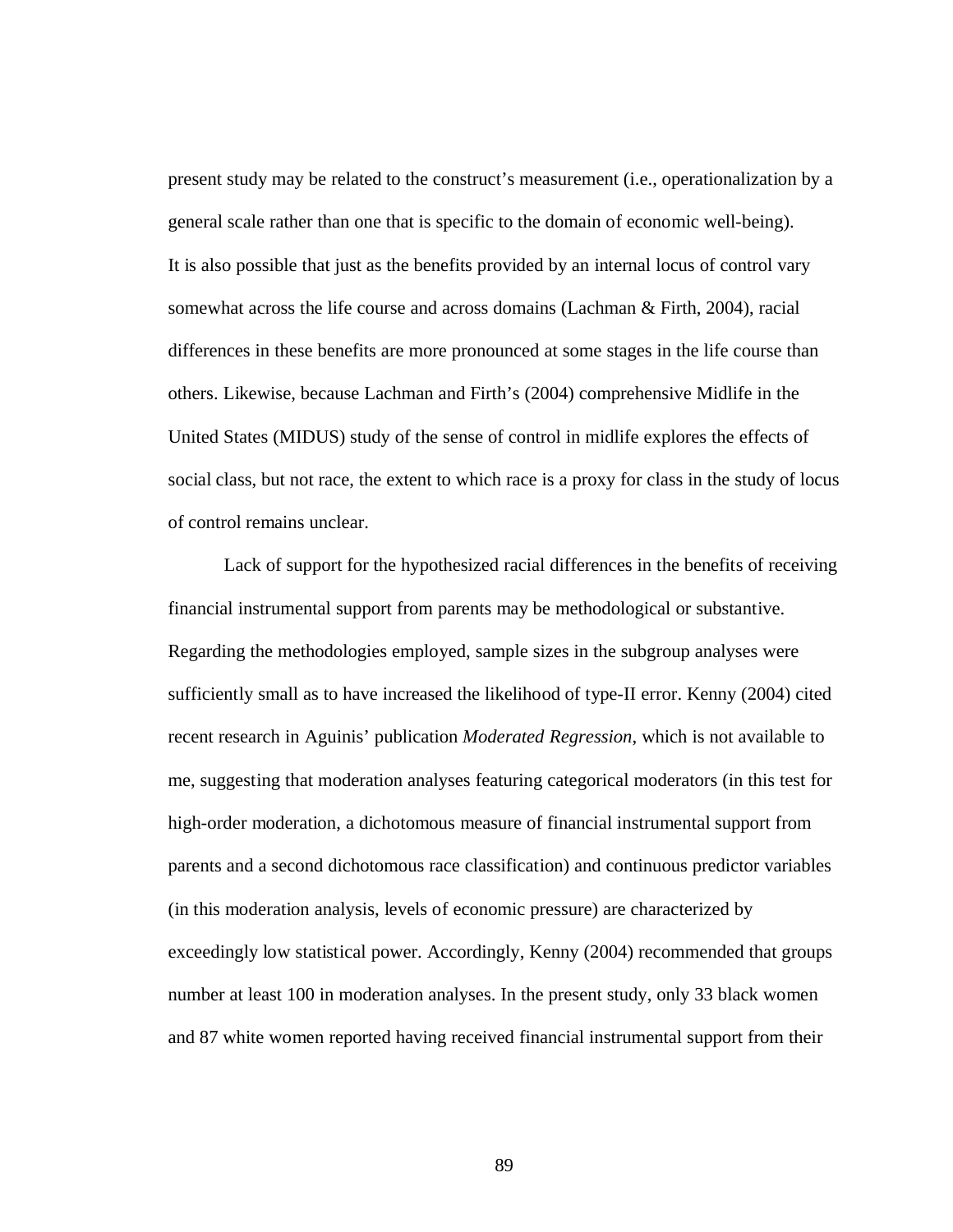parents, and these small subgroup sizes may have contributed to the lack of support for the hypothesized effects.

Additionally, the empirical literature suggests that there may be substantive explanations for the unsupported hypothesized racial differences in the benefits of women's receipt of financial instrumental support from their parents. As Conger and colleagues' (2002) argued, overall the Family Stress Model, including its various conditionalizing factors, has been associated with similar trajectories for white and black adults. However, given Lincoln and others' (2005) speculation that the benefits of receiving financial instrumental support in the black community are complexly interwoven with other factors, particularly the co-receipt of emotional support, it is likely that a nuanced approach to this genre of inquiry would be elucidating, and NLS-YW data do not contain measures permitting a more contextualized study.

*The Higher-order Moderating Effects of Locus of Control on the Effects of Financial Instrumental Support Received from Parents*

Contrary to my hypothesis, in this study of unmarried women in midlife, locus of control did not moderate the effects of financial instrumental support received from parents on the association between economic pressure and depressive mood. I predicted that that the benefits of receiving financial instrumental support from parents would be significantly greater for women with an external locus of control than their more internally focused counterparts. These theoretically grounded hypothesized effects are perhaps intuitive: Women who view their personal well-being as dependent on the actions of others may be expected to experience others' assistance as more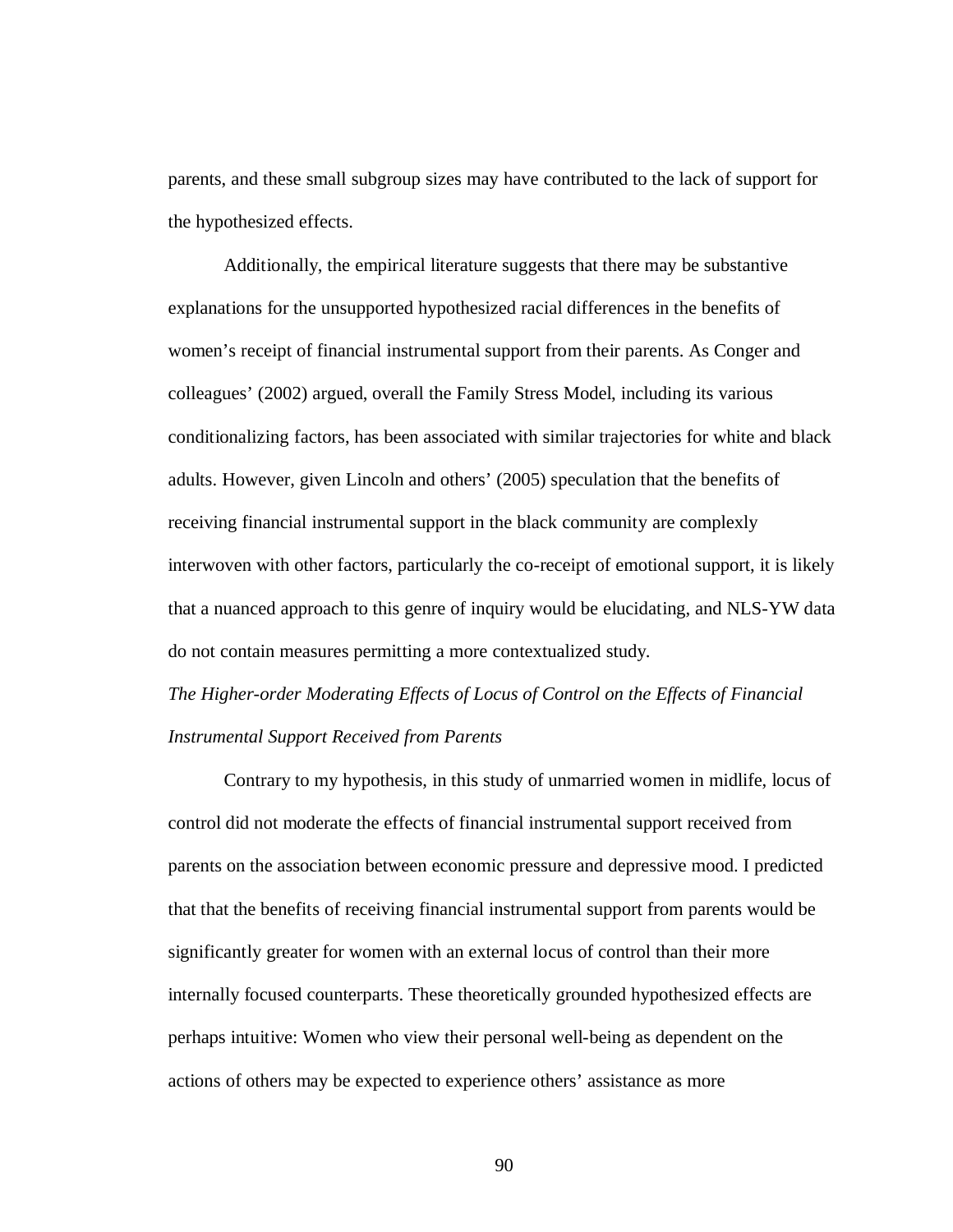psychologically beneficial than women who view themselves as capable, independent, and self-sufficient.

It is likely that the lack of support for these higher-order moderating effects is related to sizes of the subgroups analyzed or the operationalization of locus of control. Only 53 women with an external locus of control and 55 with an internal locus of control reported having received financial instrumental support from their parents, and, as noted previously in this discussion, these subgroup sizes may have contributed to Type II error inflation. Also as noted previously, the use of a global measure of locus of control, rather than a domain-specific measure, may have impaired the operationalization of women's sense of control in this study. Stated differently, it is possible that among these unmarried women in midlife, locus of control *specific to economic well-being* did determine the levels of psychological benefits provided by financial instrumental support received from parents. However, to the extent that the global locus of control measure failed to tap these domain-specific influences, these higher-order moderating effects were not captured.

## Limitations

This study focuses on the association between economic and psychological measures among a cohort of unmarried women in midlife. Accordingly, these findings are not generalizable to married women or women at other stages in the adult life course. Also, lesbian women in midlife, who may have been included but not identified in this sample, may have unique experiences that were not explored. Similarly, because the study highlights the experiences of white and black women, the experiences of Latina and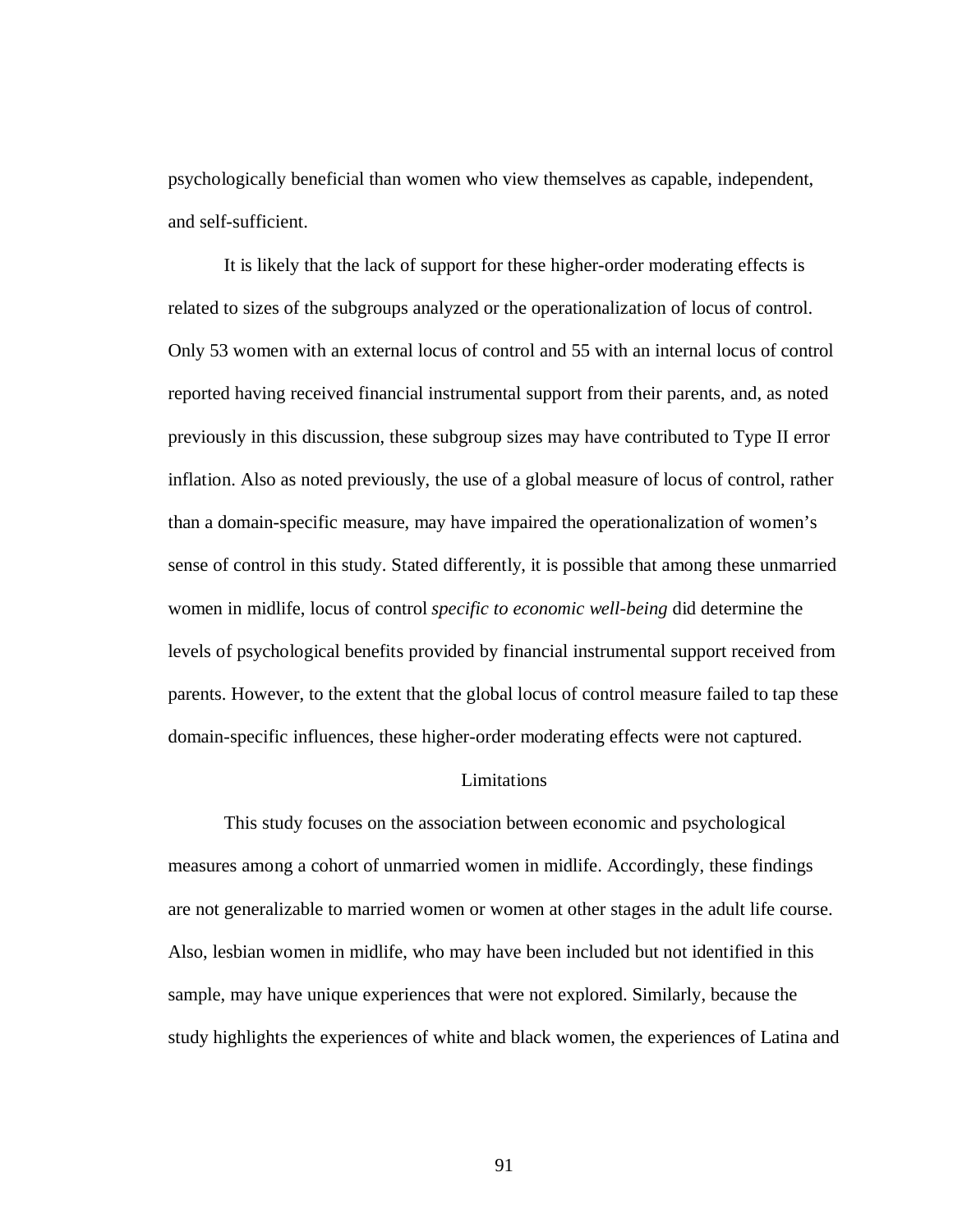other minority women whose populations in the United States have grown substantially since the NLS-YW inception are not represented in these findings.

Additionally, lack of support for the hypothesized moderating effects of locus of control and buffering effects of receiving financial instrumental support from parents may be related to limitations in the study's methodologies. It is possible that the operationalization of locus of control, which was estimated by a scale measuring the global sense of control, failed to capture the extent to which these unmarried women in midlife felt a sense of control over their economic well-being. It is also very likely that the failure to observe group differences, particularly in the analyses that examined higher-order moderation, was related to suboptimal subgroup sizes.

Finally, because this study uses a cross-sectional design, these findings should not be interpreted as indentifying causal relationships. Although the NLS-YW survey is longitudinal, the specific measures that were central to this investigation, including survey items that tapped women's two-year financial comparison, locus of control, and financial instrumental support received from parents, were not included in other waves of NLS-YW data. Thus, analyses of these NLS-YW data do not permit an examination of the effects of these influences over time.

## Directions for Future Research

Although most prior research exploring the associations among household income, economic pressure, and women's psychosocial well-being analyzed data on regional samples, findings in this study suggest that national datasets may be useful in examining these relationships. Objective economic measures, such as changes in savings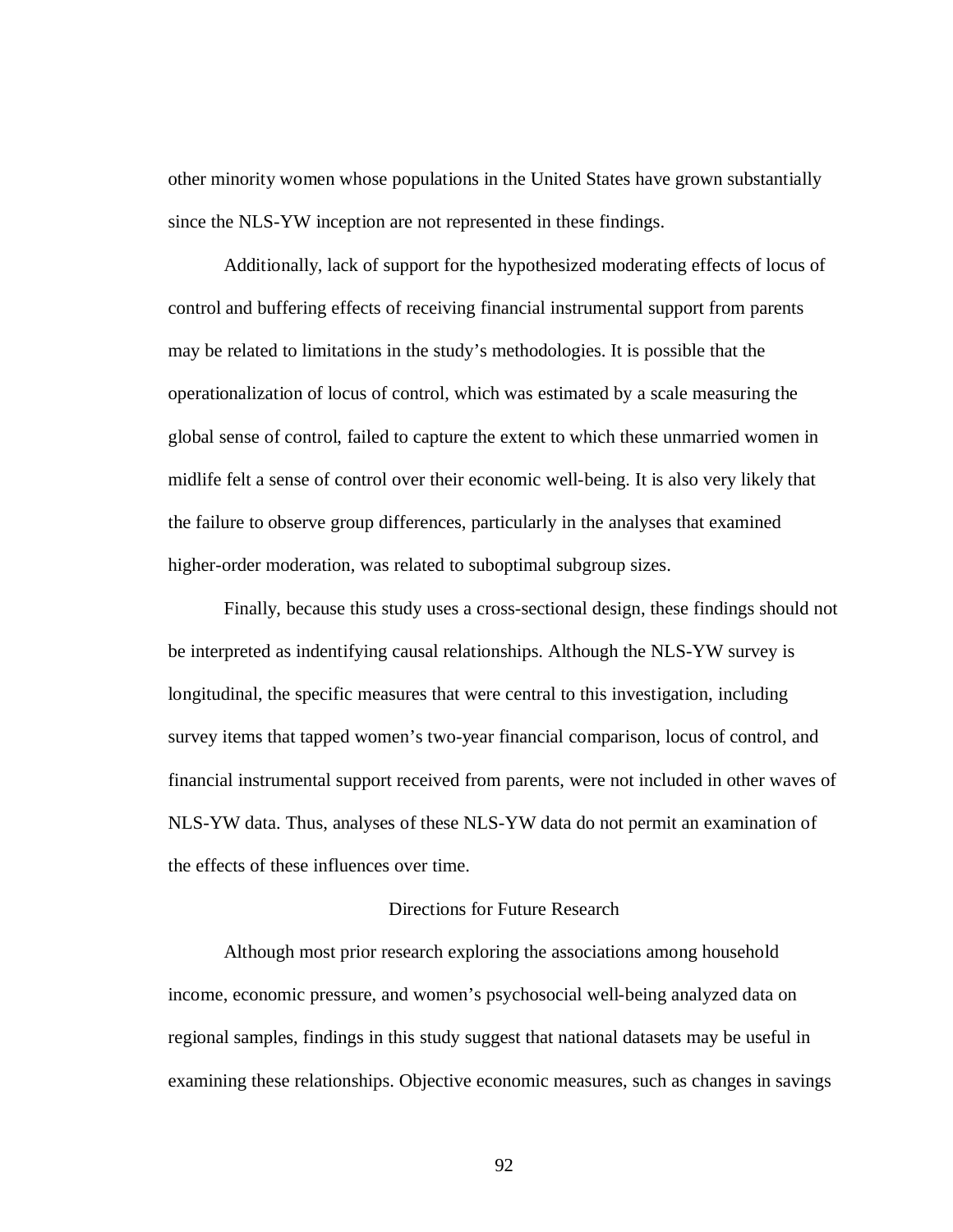activity, are commonly found in national surveys that include economic data, and these measures may provide novel and informative ways to operationalize economic pressure. Future research on the mediating effects of economic pressure on the association between household income and myriad measures of well-being may be well served by considering the suitability of national datasets to these inquiries.

Because the hypothesized first and higher-order moderating effects of locus of control were not supported in these analyses, future studies may wish to identify research genres for which domain-specific measures of personal control are more appropriate than global control scales. Given that locus of control becomes increasingly domain specific after young adulthood, the use of domain-specific measures may aid in the study of the middle and later years, particularly in investigations that center on the economic wellbeing of adults in midlife.

Additionally, this study examines the moderating effects of locus of control on the association between economic pressure and depressive mood, but did not consider other mechanisms by which locus of control might influence the relationships among economic and psychological measures. The theoretical underpinnings of this study are consistent with locus of control playing a meditational role, as well, and future research may explore whether a global measure of locus of control fully or partially mediates the association between economic pressure and depressive mood. That is, it is possible that the deleterious effects of economic pressure on women's psychological well-being are explained, rather than conditionalized, by the extent to which they are externally focused.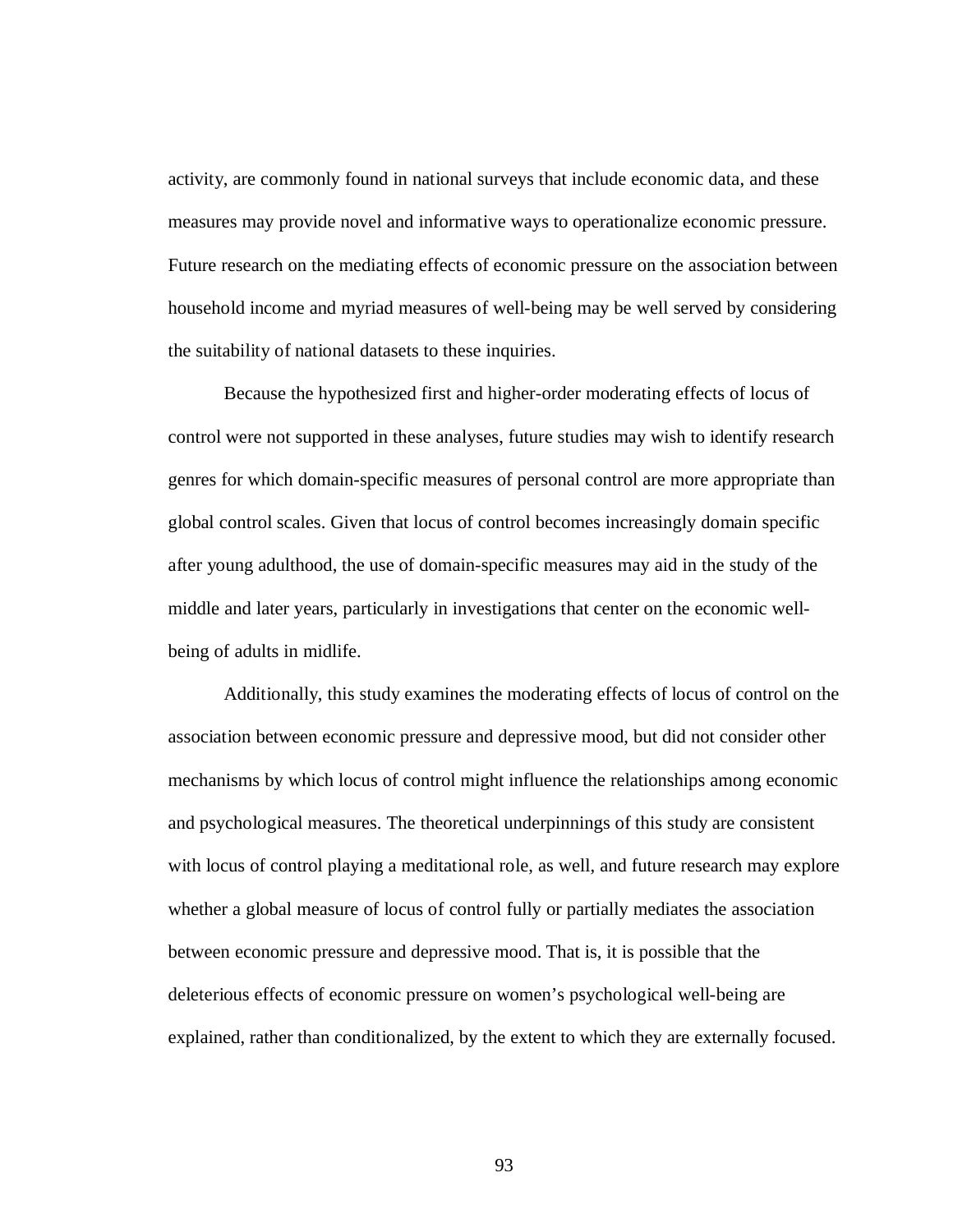Finally, future research that takes a nuanced approach to the study of unmarried women's midlife receipt of financial instrumental support from their parents may be elucidating, and qualitative inquiries that highlight this interplay of economic, social, and psychological factors may inform the design of future quantitative studies. NLS-YW data do not permit transfers of financial instrumental support to be examined in context, and studies that explore the extent to which this support occurs in relationships that are characterized by reciprocal transfers or conflict-ridden adult parent-child relations may be informative.

## **Conclusion**

This study uses national data on unmarried women in midlife to extend the tradition of research identifying relationships among various economic and psychological measures. Consistent with prior studies, in this investigation economic pressure fully mediated the association between household income and women's depressive mood, and these effects were apparent after controlling for the influence of women's self-rated physical health. Additionally, the study examines the first and higher-order conditionalizing effects of locus of control, financial instrumental support received from parents, and race on the full meditational model, but no group differences were observed. The lack of support for these hypothesized first and higher-order moderating effects may underscore the strength of the relationships among measures of women's economic and psychological well-being. That is, these findings suggest that the deleterious effects of lower levels of household income and higher levels of economic pressure may be more universal than conditionalized.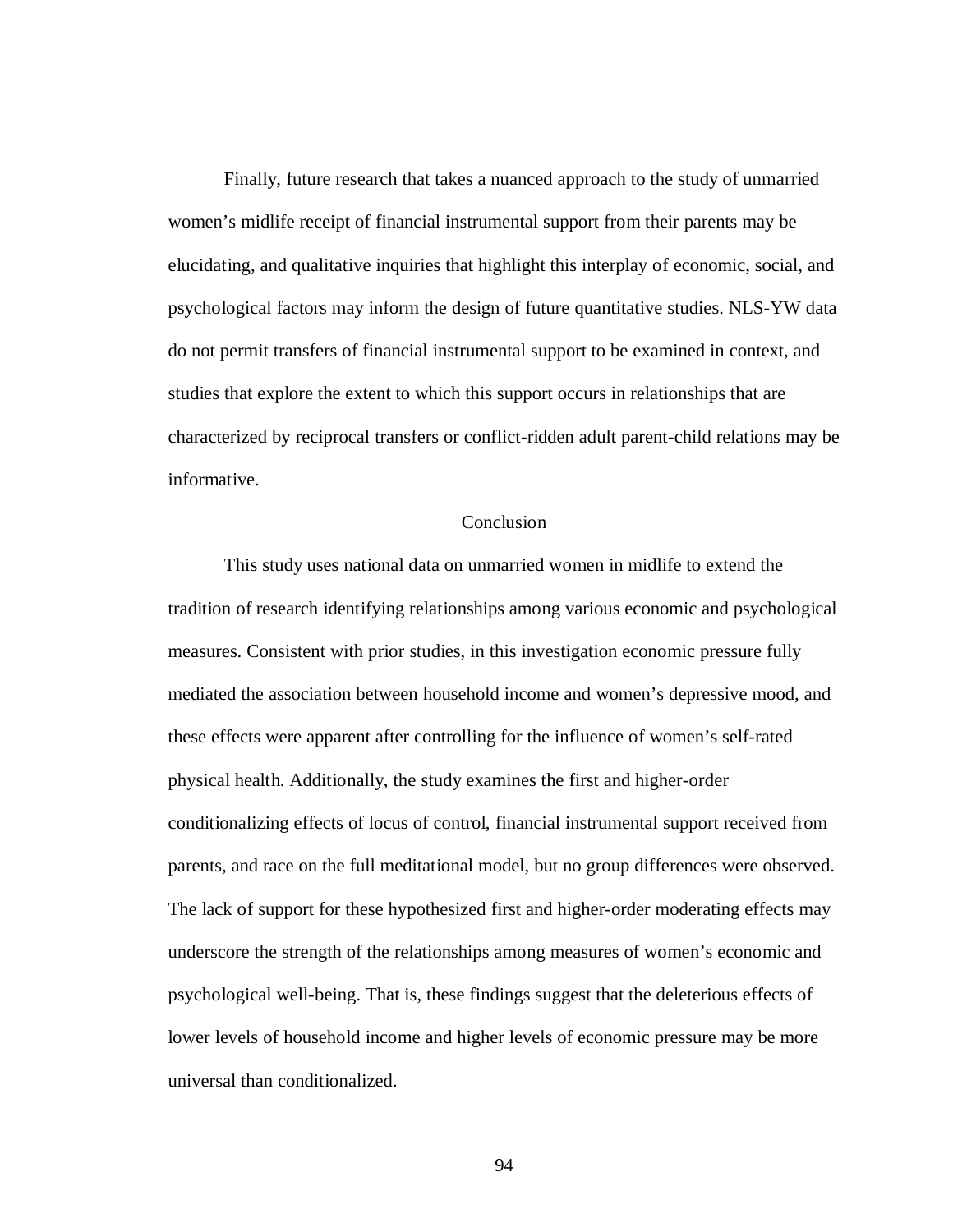The null findings in this study regarding the benefits of women's internal locus of control and receipt of financial instrumental support from their parents and, moreover, how these factors might interact with one another and women's race support other researchers' call for nuanced, contextual approaches to the study of women's well-being. Future research examining the relationship between economic and psychological measures among women in midlife may consider the mediational role of a global measure of locus of control or the conditionalizing influences of a locus of control measure specific to the domain of economic well-being. Similarly, qualitative inquiries may inform the design of future quantitative studies that capture in context the effects of women's midlife receipt of financial instrumental support from their parents. When these mechanisms are better understood, researchers may be more soundly positioned to tease apart the influences of women's race in the complex interplay of factors that determine women's psychological well-being in the socioeconomic environment.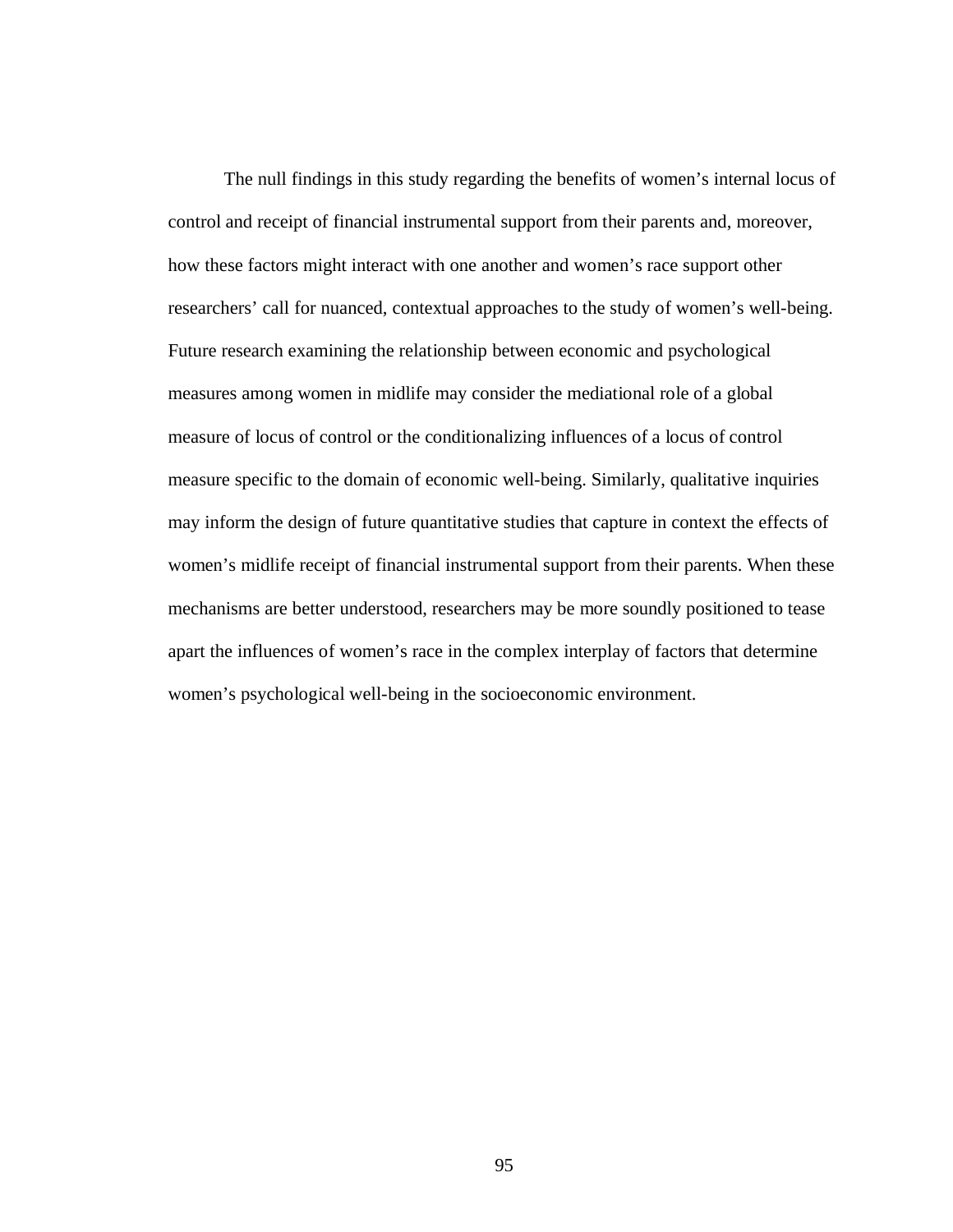## REFERENCES

- Acock, A. C. (2005). Working with missing values. *Journal of Marriage and Family, 67,* 1012-1028.
- Aiken, P. A., & Baucom, D. H. (1982). Locus of control and depression: That confounded relationship. *Journal of Personality Assessment, 46,* 391-395.

Amos Development Corporation. (1995). Spring House, PA.

- Arbuckle, J. L. (1995). *Amos 16.0 User's Guide*. Spring House, PA: Amos Development Corporation.
- Armstrong, M. J. (2000). Older women's organization of friendship support networks: An African American-White American comparison. *Journal of Women & Aging, 12,* 93-108.
- Bagley, C. A., & Carroll, J. (1995). Healing forces in African-American families. In H. I. McCubbin, E. A. Thompson, A. I. Thompson, & J. A. Futrel (Eds.), *Resiliency in African-American Families* (pp. 117-142). Thousand Oaks, CA: Sage Publications.
- Belle, D. (1991). Gender differences in the social moderators of stress. In A. Monat & R. S. Lazarus (Eds.), Stress and coping: An anthology (pp. 258-274). New York: Columbia University Press.
- Belle, D., & Doucet, J. (2003). Poverty, inequality, and discrimination as sources of depression among U. S. women. *Psychology of Women Quarterly, 27,* 101-113.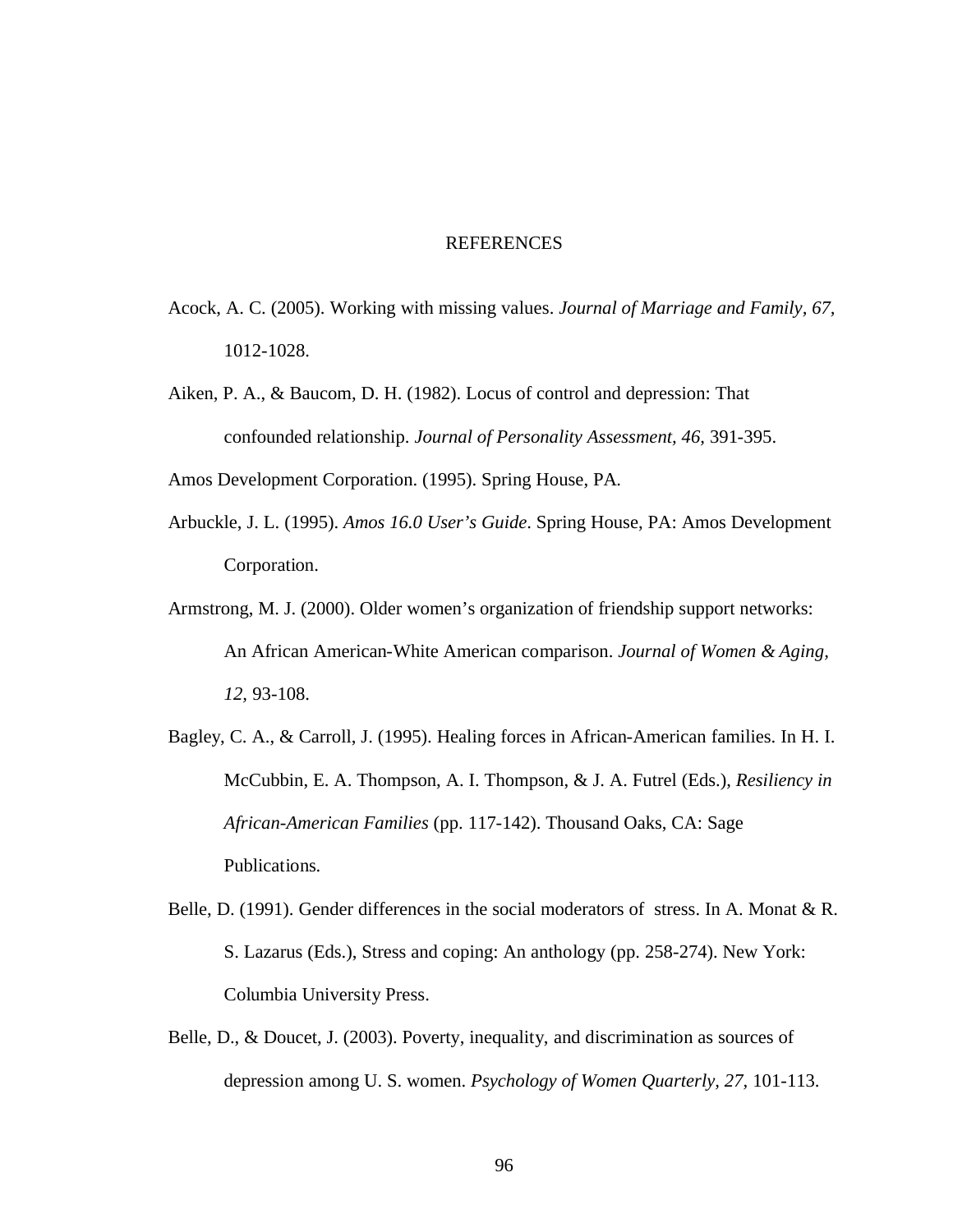- Bernard, L. C., & Krupat, E. (1994). H*ealth psychology: Biopsychosocial factors in health and illness.* Philadelphia: Harcourt Brace College Publishers.
- Blunch, N. J. (2008). *Introduction to Structural Equation Modeling Using SPSS and AMOS.* Thousand Oaks, CA: Sage Publications.
- Braver, S. L., Shapiro, J. R., & Goodman, M. R. (2006). Consequences of divorce for parents. In M. A. Fine & J. H. Harvey (Eds.), *Handbook of divorce and relationship dissolution* (pp. 313 – 338). Mahwah, New Jersey: Lawrence Erlbaum Associates.
- Bromberger, J. T., Harlow, S., Avis, N., Kravitz, H. J., & Cordal, A. (2004). Racial/ethnic differences in the prevalence of depressive symptoms among middle-aged women: The Study of Women's Health across the Nation. *American Journal of Public Health, 94,* 1378-1385.
- Caputo, R. K. (1997). Psychological, attitudinal, and socio-demographic correlates of economic well-being of mature women. *Journal of Women & Aging, 9*, 37-53.
- Choi, H., & Marks, N. F. (2008). Marital conflict, depressive symptoms, and functional impairment. *Journal of Marriage and Family, 70*, 377-390.
- Collins, P. H. (1991). The social construction of black feminist thought. *Signs: Journal of Women and Culture, 14,* 745-773.
- Conger, R. D., & Conger, K. J. (2002). Resilience in Midwestern families: Selected findings from the first decade of a prospective, longitudinal study. *Journal of Marriage and the Family, 64,* 361-373.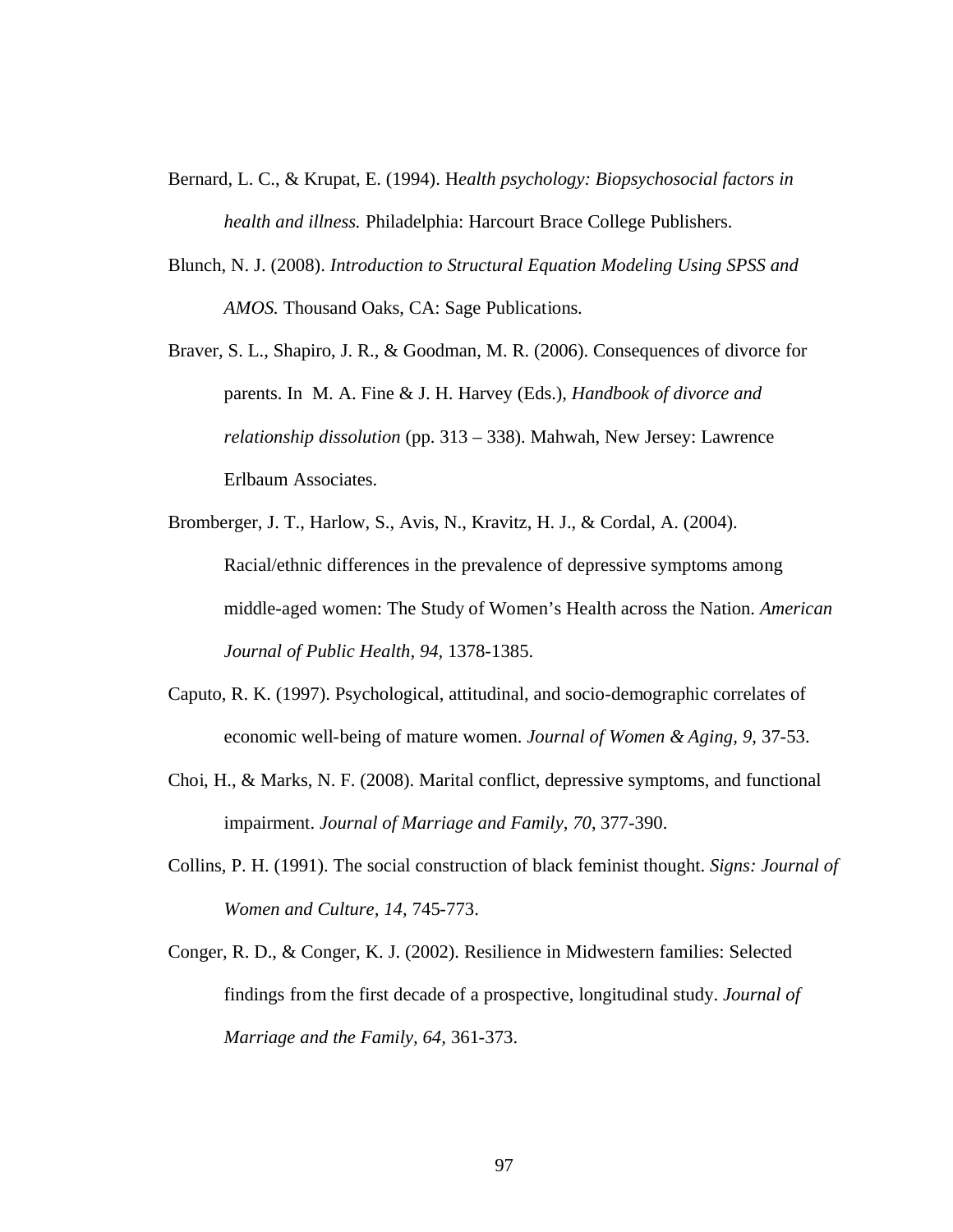- Conger, R. D., & Elder, G. H., Jr. (1994). Families in troubled times: The Iowa youth and families project. In R. D. Conger & G. H. Elder, Jr. (Eds.), *Families in troubled times* (pp. 3-19). Hawthorne, NY: Aldine de Gruyter.
- Conger, R. D., Conger, K. J., Elder, G. H., Lorenz, F. O., Simons, R. L., & Whitbeck, L. B. (1993). Family economic stress and adjustment of early adolescent girls. *Developmental Psychology, 29,* 206-219.
- Conger, R. D., Conger, K. J., Elder, G. H., Lorenz, F. O., Simons, R. L., & Whitbeck, L. B. (1992). A family process model of economic hardship and adjustment of early adolescent boys. *Child Development, 63,* 526-541.
- Conger, R. D., Ge, X., Elder, G. H., Jr., Lorenz, F. O., & Simons, R. L. (1994). Economic stress, coercive family process, and developmental problems of adolescents. *Child Development, 63,* 541-561.
- Conger, R. D., Ge, X-J., & Lorenz, F. O. (1994). Economic stress and marital relations. In R. D. Conger & G. H. Elder, Jr. (Eds.), *Families in troubled times* (pp. 187- 203). Hawthorne, NY: Aldine de Gruyter.
- Conger, R. D., McLoyd, V. C., Wallace, L. E., Sun Y., Simons, R. L. & Brody, G. H. (2002). Economic pressure in African American families: A replication and extension of the family stress model. *Developmental Psychology, 38,* 179-192.
- Conger, R. D., Rueter, M. A., & Elder, G. H., Jr. (1999). Couple resilience to economic pressure. *Journal of Personality and Social Psychology, 76,* 54-71.
- Cotton, S. R. (1999). Marital status and mental health revisited: Examining the importance of risk factors and resources. *Family Relations, 48*, 225-233.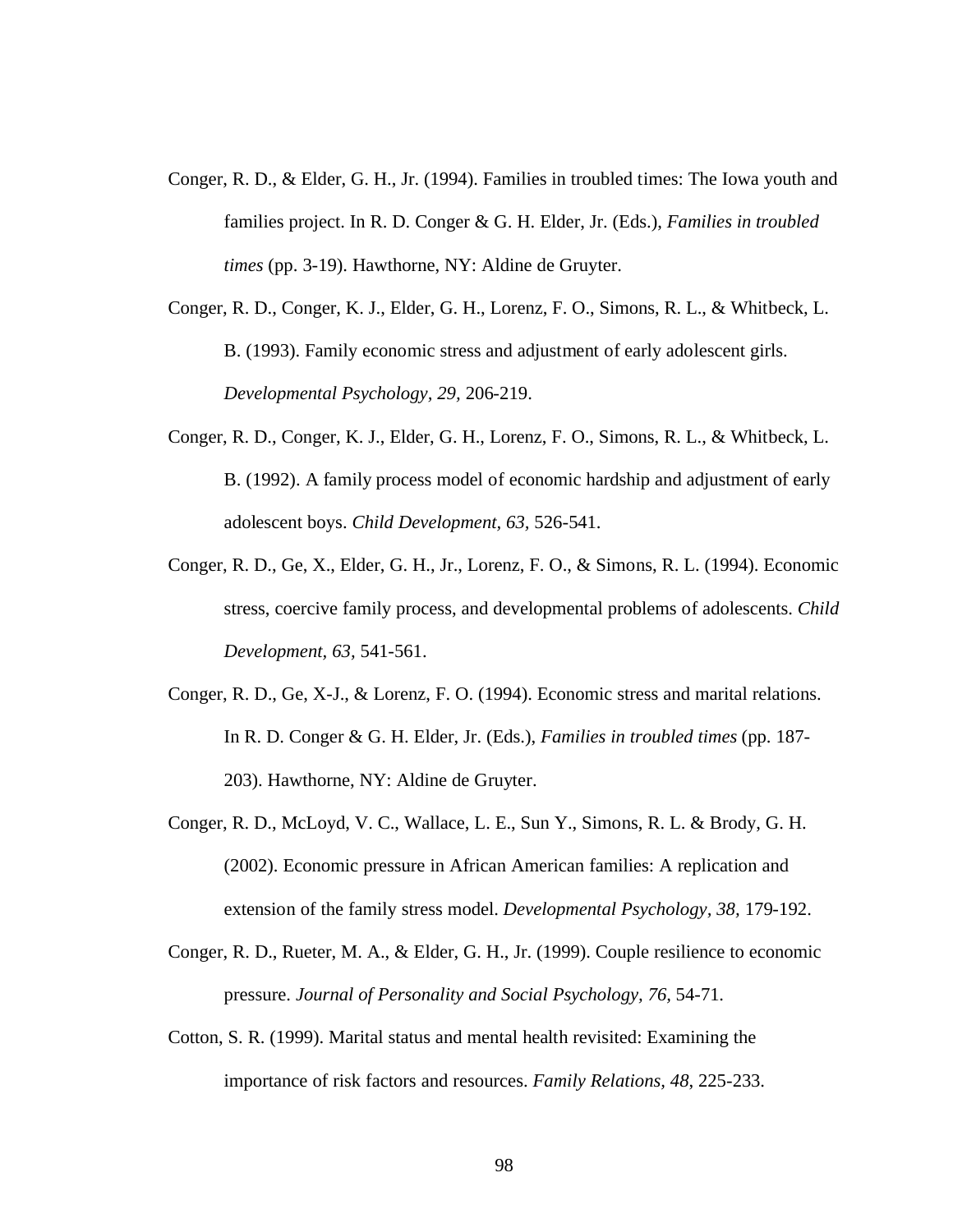- Coyne, J. C., & Downey, G. (1991). Social factors and psychopathology: Stress, social support, and coping processes. *Annual Review of Psychology, 42,* 401-425.
- Craft, B. J., Johnson, D. R., & Ortega, S. T. (1998). Rural-urban women's experience of symptoms of depression related to economic hardship. *Journal of Women and Aging, 10,* 3-18.
- Craft, B. J., Johnson, D. R., & Ortega, S. T. (1998). Rural-urban women's experience of symptoms of depression related to economic hardship. *Journal of Women and Aging, 10,* 3-18.
- Eaton, W. W., Muntaner, C., Bovasso, G., & Smith, C. (2001). Socioeconomic status and depressive syndrome: The role of inter-and intra-generational mobility, government assistance, and work environment. *Journal of Health and Social Behavior, 42,* 277-294.
- Elder, G. H., Robertson, E. B., & Ardelt, M. (1994). Families under economic pressure. In R. D. Conger & G. H. Elder, Jr. (Eds.), *Families in troubled times* (pp. 79-104). Hawthorne, NY: Walter de Gruyter.
- Ennis, N. E., Hobfoll, S. E., & Schroder, K. E. E. (2000). Money doesn't talk, it swears: How economic stress and resistance resources impact inner-city women's depressive mood. *American Journal of Community Psychology, 28,* 149-173.
- Fingerman, K. L., Hay, E. L., & Birditt, K. S. (2004). The best of ties, the worst of ties: Close, problematic and ambivalent social relationships. *Journal of Marriage and Family, 66,* 792-808.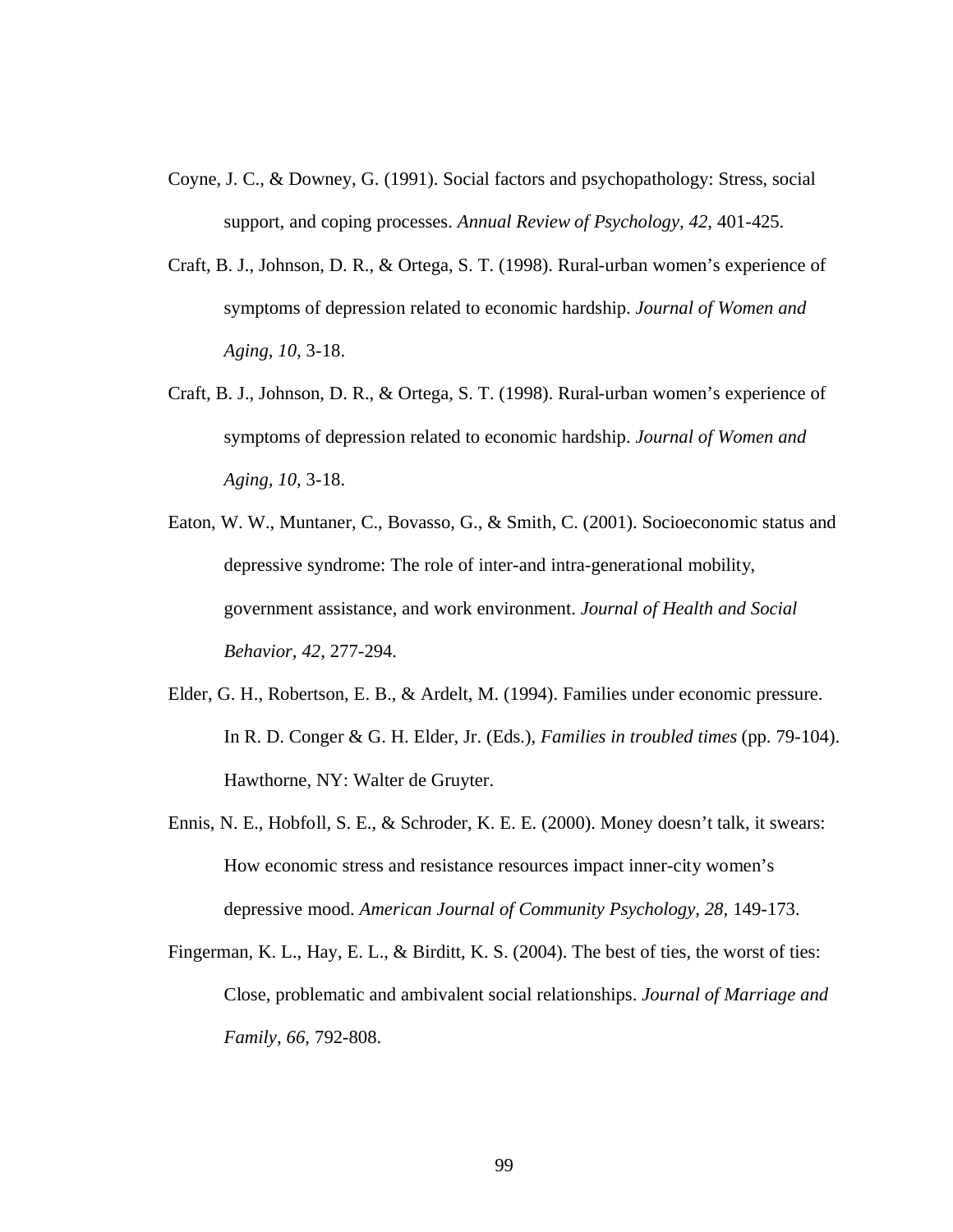- Folkman, S. (1984). Personal control and stress and coping processes: A theoretical analysis. *Journal of Personality and Social Psychology, 46,* 839-852.
- Forkel, I., & Silbereisen, R. K. (2001). Family economic hardship and depressed mood among young adolescents from former East and West German. *American Behavioral Scientist, 44,* 1955-1971.
- Garson, D. (2008). Factor loadings. Retrieved June 4, 2008 at http://www2.chass.ncsu.edu/garson/pa765/factor.htm.
- Girgus, J. S., & Nolen-Hoeksema, S. (2006). Cognition and depression. In C. L. M. Keyes & S. H. Goodman (Eds.), *Women and depression: A handbook for the social, behavioral, and biomedical sciences* (pp. 147-175). New York: Cambridge University Press.
- Hofferth, S. L. (2005). Secondary data analyses in family research. *Journal of Marriage and Family, 67,*891-907*.*
- Hogan, D. P., Eggebeen, D. J., & Clogg, C. C. (1993). The structure of intergenerational exchanges in American families. *American Journal of Sociology, 98*, 1428-1458.
- Howell, D. C. (2002). *Statistical methods in psychology*. Pacific Grove, CA: Duxbury.
- Howell, L. C., & McEvatt, L. (2005). Urban black women at midlife: A counseling perspective. *Journal of Women and Aging, 17*, 43-57.
- Hu, L., & Bentler, P. M. (1995). Evaluating model fit. In R. H. Hoyle (Ed.), *Structural equation modeling: Concepts, issues, and applications* (pp. 76-99). Thousand Oaks, CA: Sage Publications.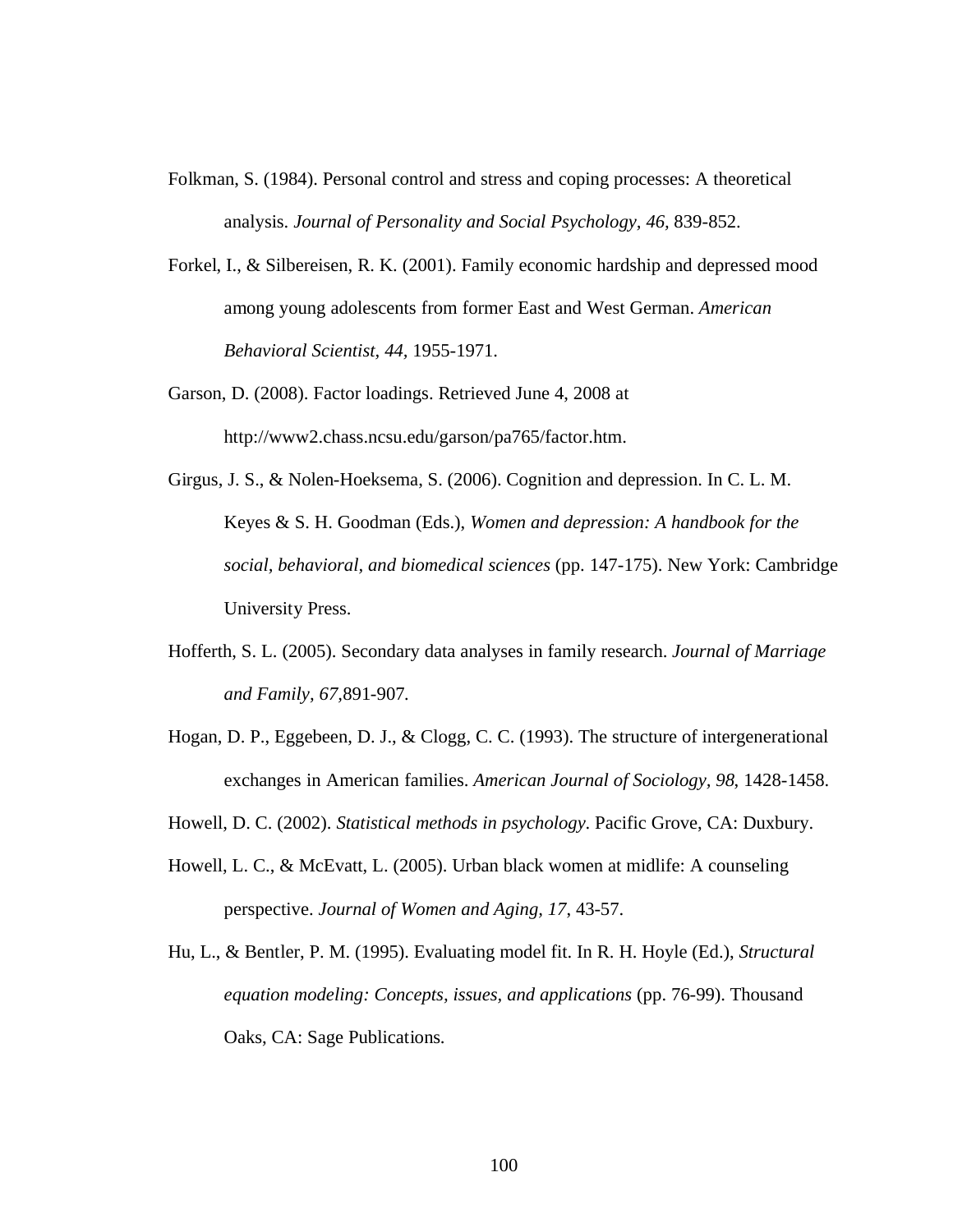- Hurtado, A. (1989). Relating to privilege: Seduction and rejection in the subordination of white women and women of color. *Signs: Journal of Women and Culture, 14,* 833-855.
- Hyman, S. E. (2006). Foreword: The importance of studying women and depression. In C. M. Mazure & G. P. Keita (Eds.), *Understanding depression and women* (pp. ix-xiii). Washington, DC: American Psychological Association.
- Jackson, P. B., & Williams, D. R. (2006). Culture, race/ethnicity, and depression. In C. L. M. Keyes & S. H. Goodman (Eds.), *Women and depression: A handbook for the social, behavioral, and biomedical sciences* (pp. 328-359). New York: Cambridge University Press.
- James, L. R., Mulaik, S. A., & Brett, J. M. (2006). A tale of two methods. *Organizational Research Methods, 8,* 233-244.
- Jayakody, R., Chatters, L. M., & Taylor, R. J. (1993). Family support to single and married African American mothers: The provisions o financial, emotional, and child care assistance. *Journal of Marriage and Family, 55,* 261-276.
- Kaplan, D. (2000). Structural equation modeling: Foundations and extensions. Thousand Oaks, CA: Sage.
- Kenny, D. A. (2004). Categorical moderator and continuous causal variables. Retrieved September 30, 2008 at http://davidkenny.net/cm/modertation.htm.
- Killian, T., Turner, J., & Cain, R. (2005). Depressive symptoms of caregiving women in midlife: The role of physical health. *Journal of Women and Aging, 17,* 115-127.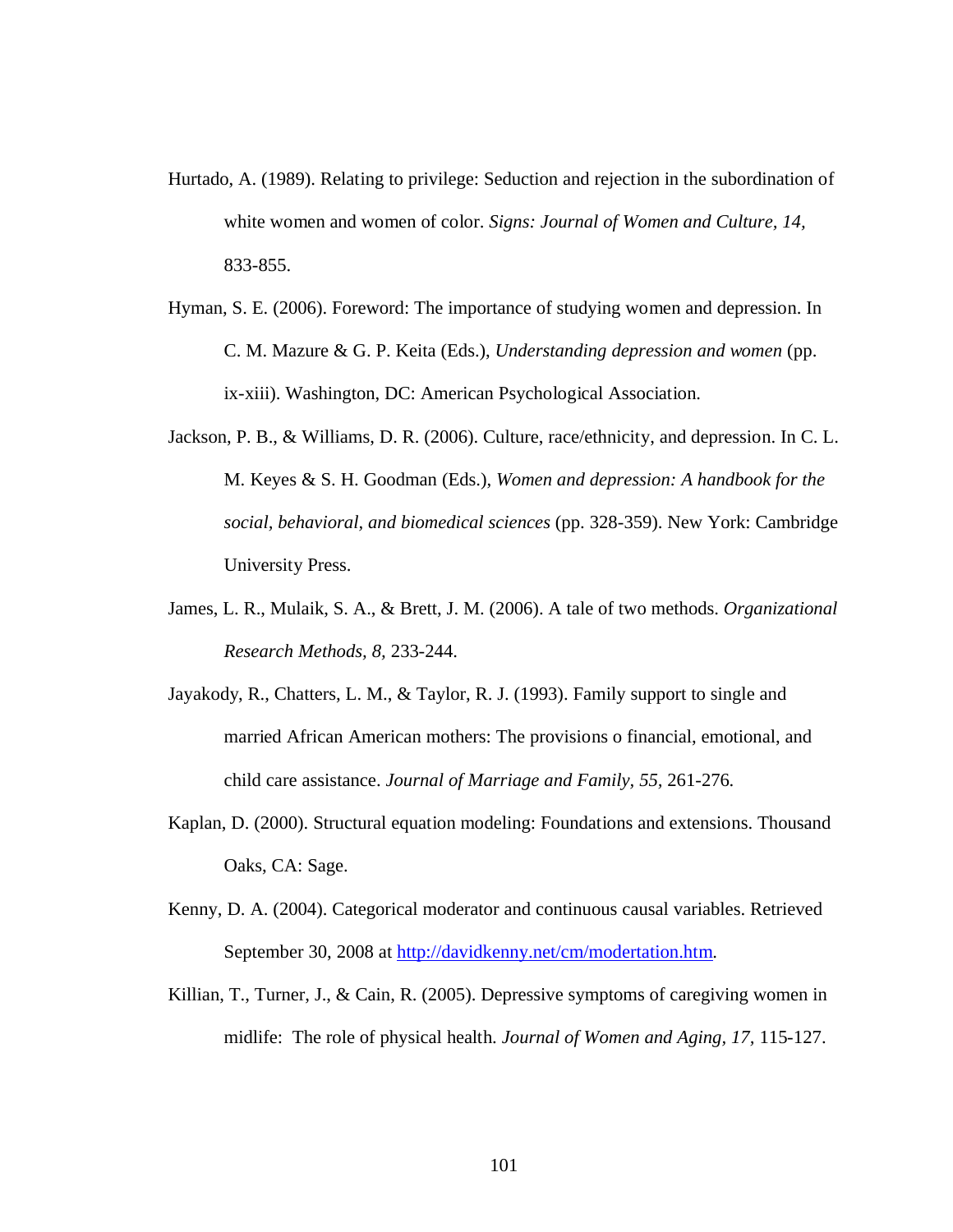- Kinnunem, U., & Pulkkinen, L. (1998). Linking economic stress to marital quality among Finnish marital couples. *Journal of Family Issues, 19,* 705-724.
- Kitson, G. C. (1992). *Portrait of divorce: Adjustment to marital breakdown.* New York: Guilford Press.
- Kronebusch, K., & Schlesinger, M. (1994). Intergenerational transfers. In V. L. Bengtson & R. A. Harootyan, Intergenerational linkages: Hidden connections in American Society. New York: Springer Publishing.
- Kwon, H.-K., Rueter, M. A., Lee, M.-S., Koh, S., & Ok, A. W. (2003). Marital relationships following the Korean economic crisis: Applying the family stress model. *Journal of Marriage and Family, 65,* 316-325.
- Lachman, M. E., & Firth, K. M. P. (2004). The adaptive value of feeling in control during midlife. In O. G. Brim, C. D. Ryff, & R. C. Kessler (Eds.), *How healthy are we? A national study of well-being at midlife* (pp. 320-349). Chicago: University of Chicago Press.
- Lachman, M. E., & Weaver, S. L. (1998). The sense of control as a moderator of social class differences in health and well-being. *Journal of Personality and Social Psychology, 74,* 763-773.
- Lawton, L., Silverstein, M., & Bengtson, V. L. (1994). Solidarity between generations in families. In V. L. Bengtson & R. A. Harootyan (Eds.), *Intergenerational linkages: Hidden connections in American society.* New York: Springer Publishing Company, Inc.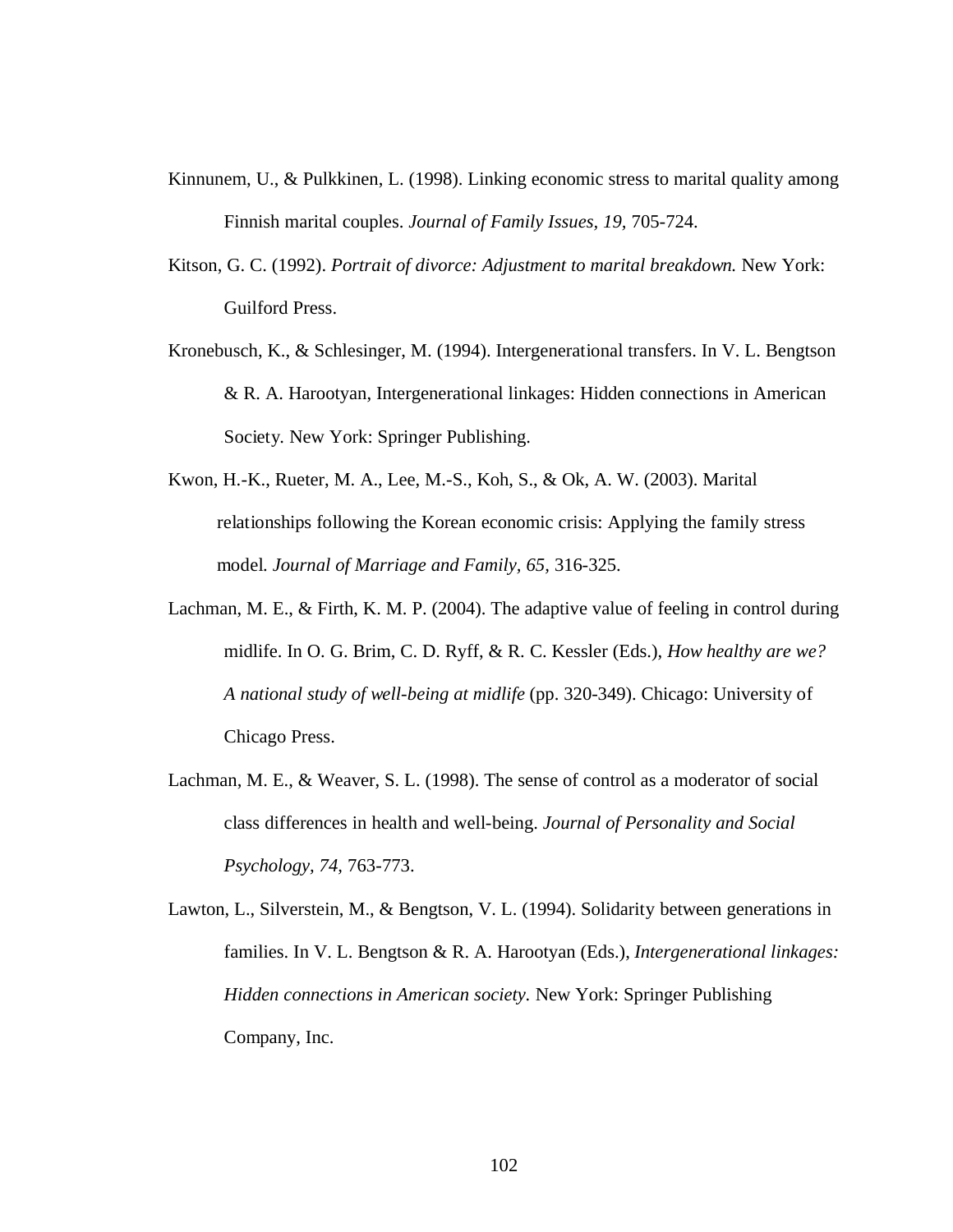- Lazarus, R. S. (1966). *Psychological stress and the coping process*. New York: McGraw Hill Book Company.
- Lazarus, R. S., & Folkman, S. (1984). *Stress, appraisal, and coping*. New York: Springer Publishing Company.
- Lee, G., Hraba, J., Lorenz, F., & Pechacova, Z. (1994). Economic reform in the Czech Republic: Economic strain, depression, hostility, and the difference gender makes. *Sociological Inquiry, 64,* 103-113.
- Levitt, M. J., Gaucci, N., & Weber, R. A. (1992). Intergenerational support, relationship quality and well-being: A bicultural analysis. *Journal of Family Issues, 13,* 465- 481.
- Lincoln, K. D., Chatters, L. M., & Taylor, R. J. (2005). Social support, traumatic events, and depressive symptoms among African Americans. *Journal of Marriage and Family, 67,* 754-766.
- Lincoln, K. D., Chatters, L. M., & Taylor, R. J. (2005). Social support, traumatic events, and depressive symptoms among African Americans. *Journal of Marriage and Family, 67,* 754-766.
- Lincoln, K. D., Chatters, L. M., & Taylor, R. J. (2005). Social support, traumatic events, and depressive symptoms among African Americans. *Journal of Marriage and Family, 67,* 754-766.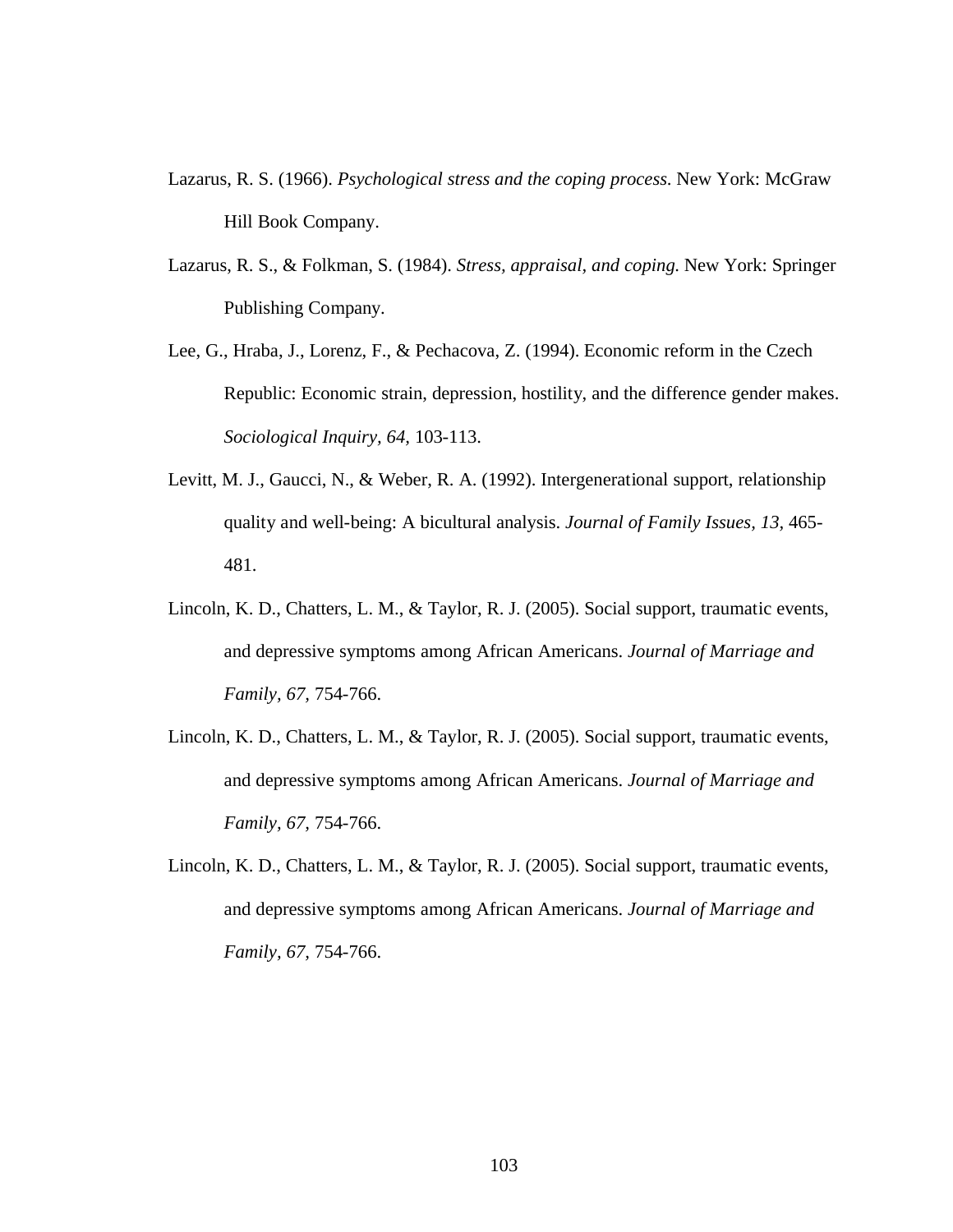- Lorenz, F. O., Conger, R. D., & Montague, R. (1994). Doing worse and feeling worse: Psychological consequences of economic hardship. In R. D. Conger & G. H. Elder, Jr. (Eds.), *Families in troubled times* (pp. 167-186). Hawthorne, NY: Walter de Gruyter.
- MacKinnon, D. P., Lockwood, C. M., Hoffman, J. M., West, S. G., & Sheets, V. (2002). A comparison of methods to test mediation and other intervening variable effects. *Psychological Methods, 7*, 83-104.
- MacKinnon, D. P., Warsi, G., & Dyer, J. H. (1995). A simulation study of mediated effect measures. *Multivariate Behavioral Research, 30*, 41-62.
- Marsh, H. W., & Grayson, D. (1995). Latent variable models of mulittrait-multimethod data. In R. H. Hoyle (Ed.), *Structural equation modeling: Concepts, issues, and applications* (pp. 177-198). Thousand Oaks, CA: Sage Publications.
- McArdle, J. J., & Hamagami, F. (1996). Multilevel models from a multiple group structural equation perspective. In G. A. Marcoulides & R. E. Schumacker (Eds.), *Advanced Structural Equation Modeling Issues and Techniques* (pp. 89-124). Mahwah, NJ: Lawrence Erlbaum Associates, Inc.
- McDonald, R. P. & Ho, M-H R. (2002). Principles and practice in reporting structural equation analyses. *Psychological Methods, 7*, 64-82.
- McGrath, E., Keita, G. P., Strickland, B. R., & Russo, N. F. (Eds.) (1990). *Women and depression: Risk factors and treatment issues*. Washington, DC: American Psychological Association.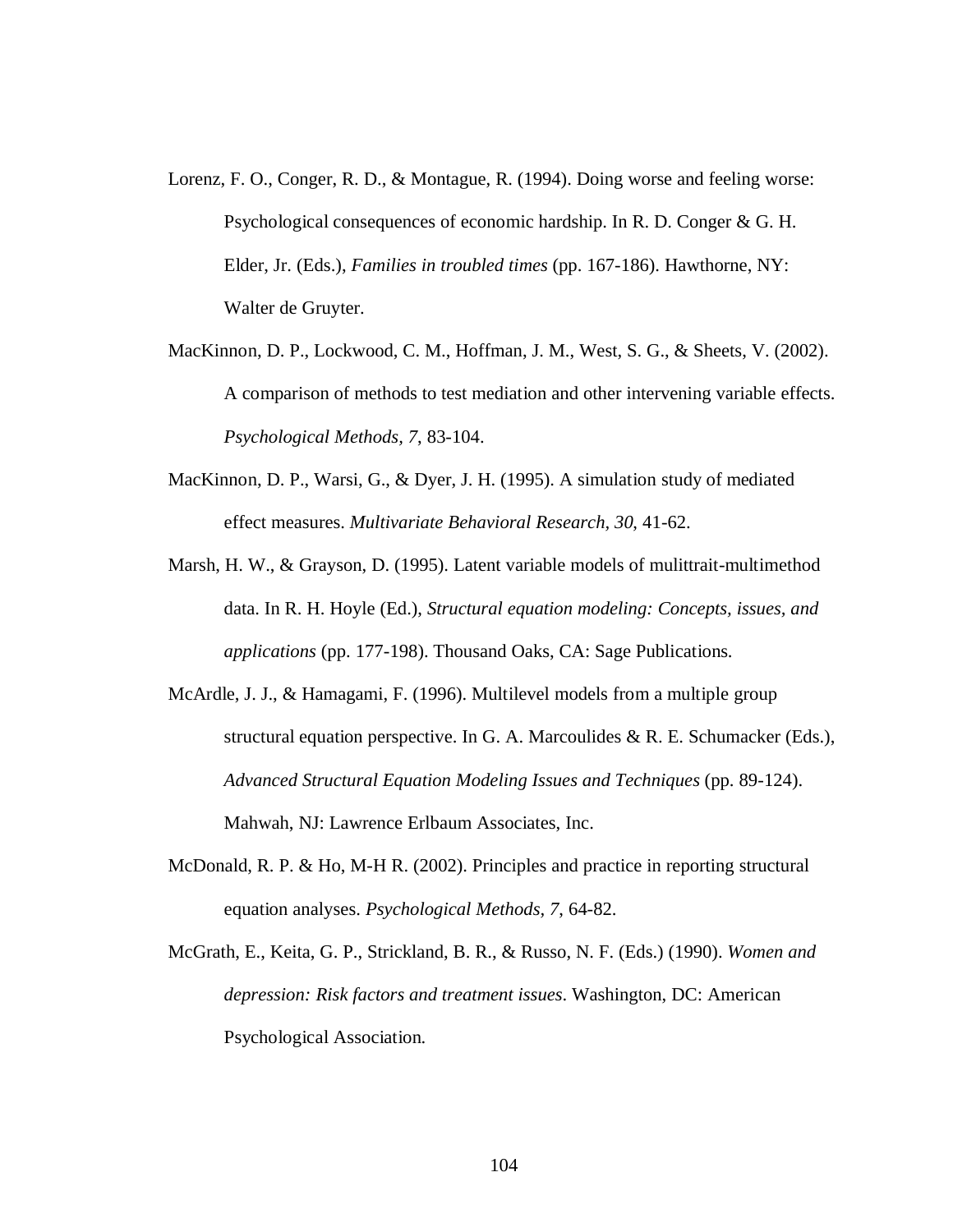- Mirowsky, J., & Ross, C. E. (2003). *Social Causes of psychological distress*. Hawthorne, NY: Aldine de Gruyter.
- Mistry, R. S., Lowe, E. D., Benner, A. D, & Chien, N. (2008). Expanding the family economic stress model. *Journal of Marriage and Family, 70,* 196-209.
- Monat, A., & Lazarus, R. S. (Eds.). (1991). *Stress and coping: An anthology*. New York: Columbia University Press.
- Nolen-Hoeksema, S. (2006). The etiology of gender differences in depression. In C. M. Mazure & G. P. Keita (Eds.), *Understanding depression and women* (pp. 9-43). Washington, DC: American Psychological Association.
- Pearlin, L. I. (1989). The sociological study of stress. *Journal of Health and Social Behavior, 30*, 241-256.
- Pearlin, L. I. (1991). Life strains and psychological distress. In A. Monat & R. S. Lazarus (Eds.), Stress and coping: An anthology (pp. 319-336). New York: Columbia University Press.
- Penza, K. M., Heim, C., & Nemeroff, C. B. (2006). Trauma and depression. In C. L. M. Keyes & S. H. Goodman (Eds.), *Women and depression: A handbook for the social, behavioral, and biomedical sciences* (pp. 360-381). New York: Cambridge University Press.
- Preacher, K. J., & Hayes, A. F. (2004). SPSS and SAS procedures fro estimating indirect effects in simple mediation models. *Behavior Research Methods, Instruments, & Computers, 36,* 717-731.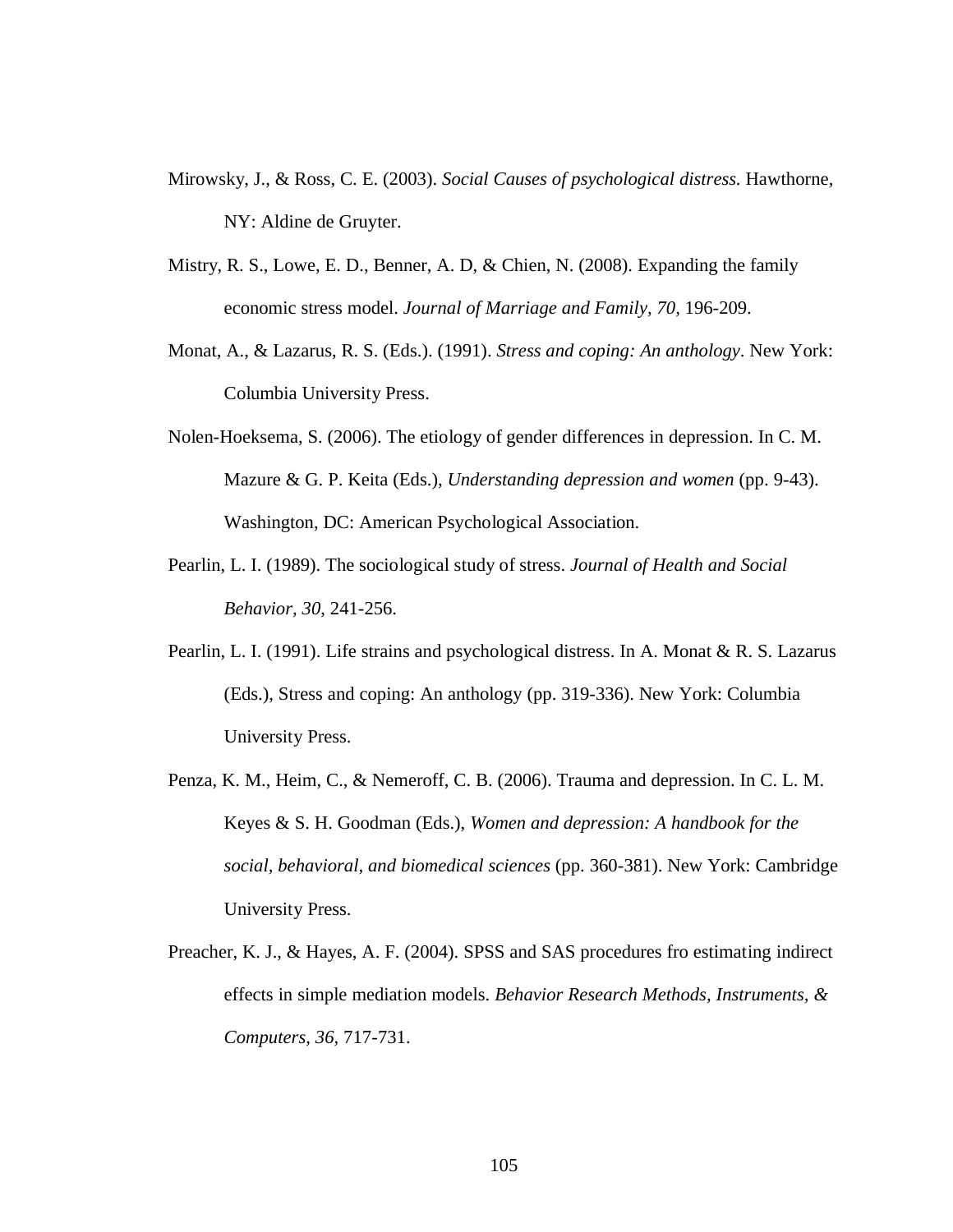- Radloff, L. S. (1977). The CES-D Scale: A self-report depression scale for research in the general population. *Applied Psychological Measurement, 1,* 385-401.
- Raykov, T., & Marcoulides, G. A. (2000). *A first course in structural equation modeling*. Mahwah, NJ: Lawrence Erlbaum Associates, Inc.
- Rencher, A. C. (2002). Methods of multivariate analysis. New York: John Wiley & Sons, Inc.
- Ried, L. D., & Planas, L. G. (2002). Aging, health, and depressive symptoms: Are women and men different? *Journal of Women's Health, 11,* 813-824.
- Rotter, J. B. (1966). Generalized expectancies fro internal versus external control of reinforcement. *Psychological Monographs,* 80, 609.
- Sayer, L. C. (2006). Economic aspects of divorce and relationship dissolution. In M. A. Fine & J. H. Harvey (Eds.), *Handbook of divorce and relationship dissolution* (pp. 385 – 408). Mahwah, New Jersey: Lawrence Erlbaum Associates
- Schor, J. B. (1998). The overspent American. New York: HarperCollins.
- Schulz, A. J., Israel, B. A., Gravlee, C. C., Mentz, G., Williams, D. R., & Rowe, Z. (2006). Discrimination, symptoms of depression, and self-rated health among African American women in Detroit: Results from a longitudinal analysis. *American Journal of Public Health, 96,* 1265-1270.
- Simons, R. L., & Lorenz, F. O. (1992). Support from spouse as mediator and moderator of the disruptive influence of economic strain on parenting. *Child Development, 63,* 1282-1301.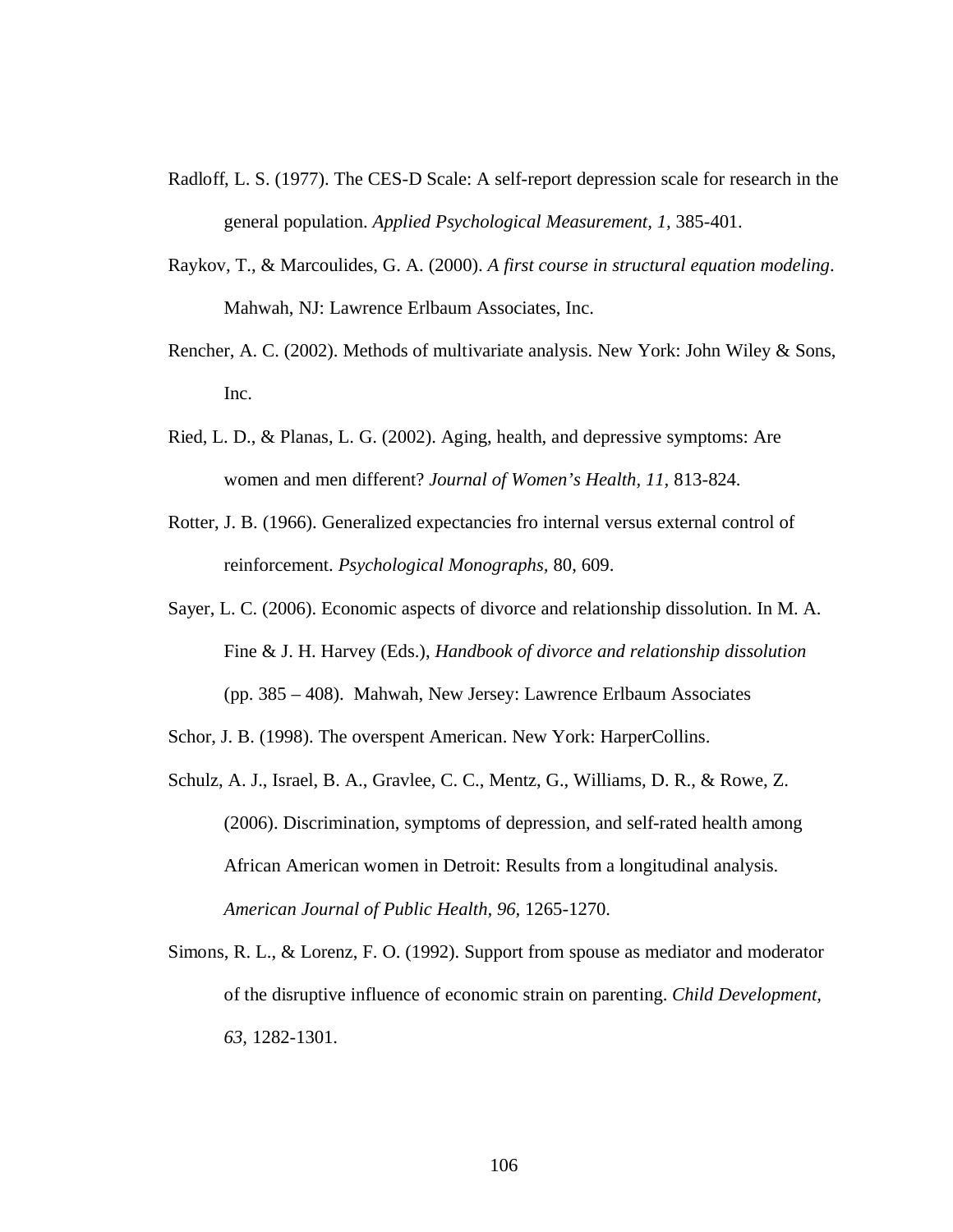- Sobel, M.E. (1982). Asymptotic confidence intervals for indirect effects in structural equation models. In S. Leinhardt (Ed.), *Sociological Methodology 1982* (pp. 290- 312). Washington, DC: American Sociological Association.
- Somerset, W., Newport, D. J., Raga, K., & Stowe, Z. N. (2006). Depressive disorders in women. In C. L. M. Keyes & S. H. Goodman (Eds.), *Women and depression: A handbook for the social, behavioral, and biomedical sciences* (pp. 62-88). New York: Cambridge University Press.
- Sprecher, S., Schmeeckle, M. Felmlee, D., & Shu X. (2006). No breakup occurs on an island: Social networks and relationship dissolution. In M. A. Fine & J. H. Harvey (Eds.), *Handbook of divorce and relationship dissolution* (pp. 457-478). Mahwah, NJ: Lawrence Erlbaum Associates.
- Taylor, R. J., Lincoln, K. D., & Chatters, L. M. (2005). Supportive relationships with church members among African Americans. *Family Relations, 54*, 501-511.
- Turner, M. J., Killian, T. S., & Cain, R. (2004). Life course transitions and depressive symptoms among women in midlife*. International Journal of Aging and Human Development, 58,* 241-265.
- Wadsworth, M. E., Raviv, T., Compas, B. E., & Conner-Smith, J. K. (2005). Parent and adolescent responses to poverty-related stress: Tests of mediated and moderated coping models. *Journal of Child and Family Studies, 14*, 283-298.
- White, L., & Peterson, D. (1995). The retreat from marriage: Its effect on unmarried children's exchange with parents. *Journal of Marriage and Family, 57*, 428-434.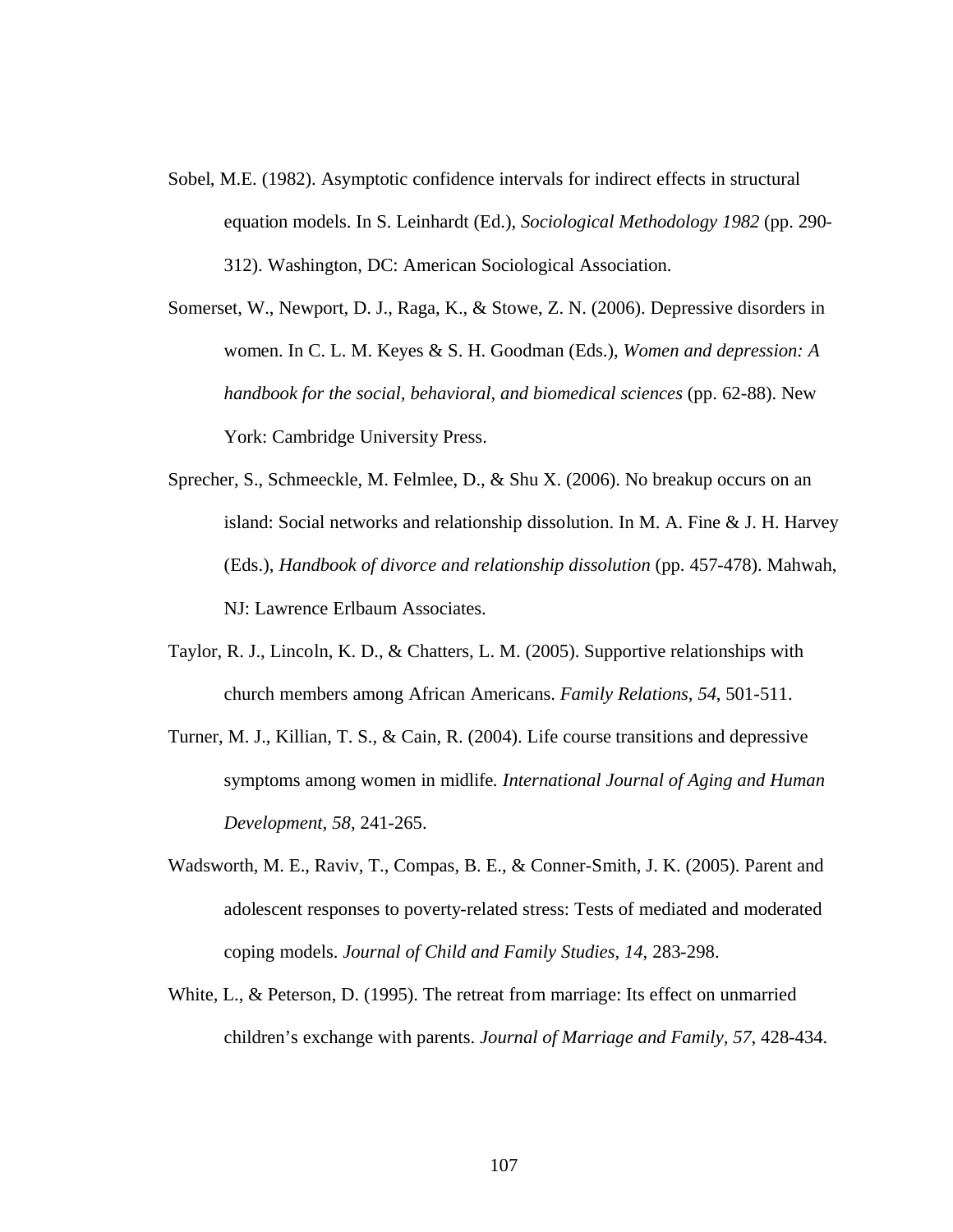Wilhelm, K. (2006). Depression: From nosology to global burden. In C. L. M. Keyes & S. H. Goodman (Eds.), *Women and depression: A handbook for the social, behavioral, and biomedical sciences* (pp. 3-21). New York: Cambridge University Press.

Yu, Sen-chi. (2007). Correlated error terms. Retrieved on June 4, 2008 at http://zencaroline.blogspot.com/2007/04/correlated-error-ters-html.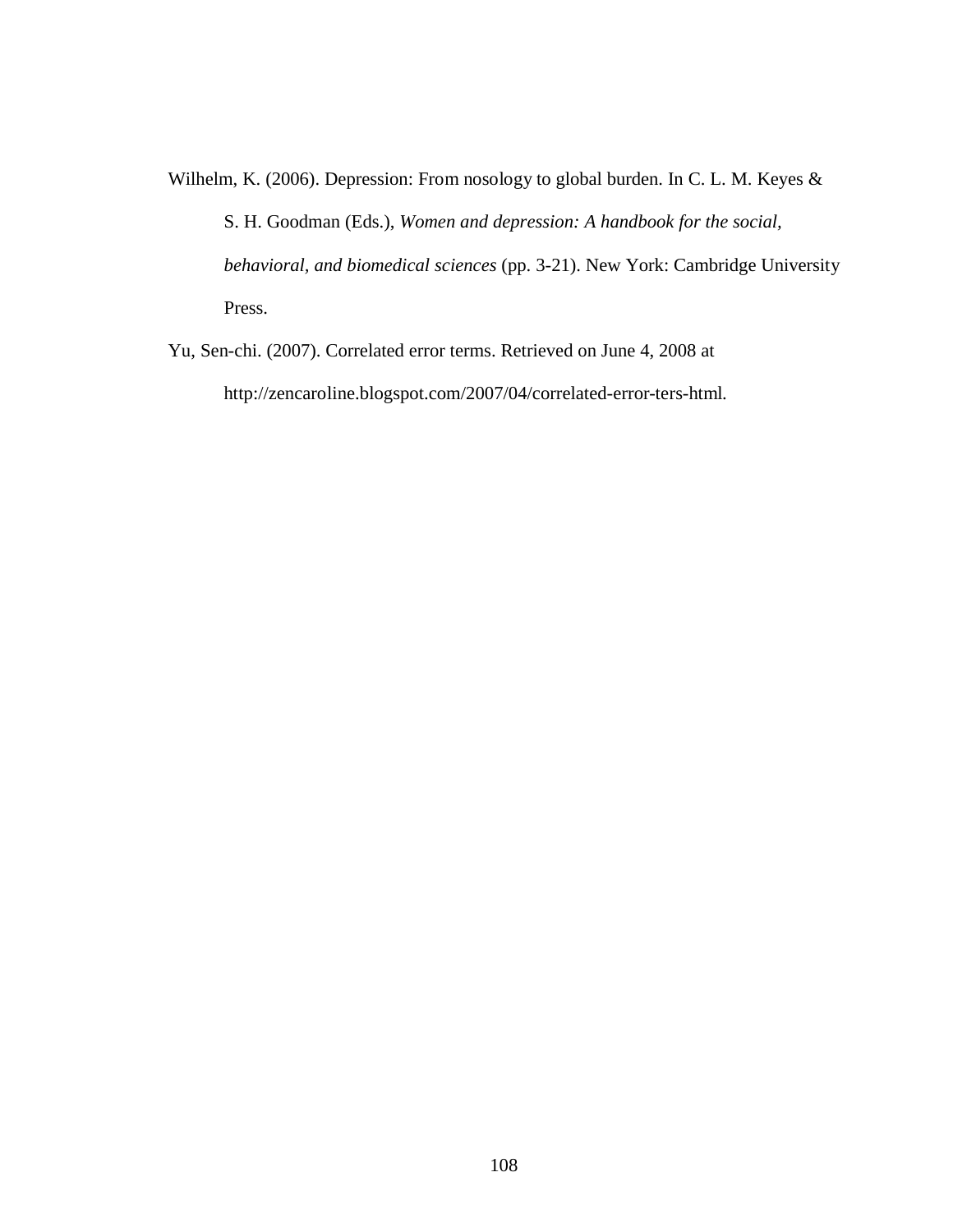### APPENDIX. TABLES

## Table 1.

|  | Selected Sample Sociodemographic Data ( $n = 1,026$ ). |  |
|--|--------------------------------------------------------|--|
|--|--------------------------------------------------------|--|

| <b>Study Characteristic</b>                            | $\boldsymbol{n}$ | $\%$             |
|--------------------------------------------------------|------------------|------------------|
| <b>Education</b> level                                 |                  |                  |
| Did not attend school                                  | $\overline{2}$   | $\cdot$ .2       |
| Attended school, but did not graduate high school      | 172              | 16.8             |
| High school graduate                                   |                  | 352 34.3         |
| Attended college                                       |                  | 236 23.0         |
| College graduate                                       | 117              | 11.4             |
| Attended graduate school                               | 147              | 14.3             |
| <b>Labor Force Status</b>                              |                  |                  |
| Employed and at work                                   | 670              | 65.3             |
| Employed and absent                                    | 84               | 8.2              |
| Unemployed due to layoff                               | 6                | .6               |
| Unemployed and seeking employment                      | 24               | 2.3              |
| Retired                                                | 36               | 3.5              |
| Disabled                                               | 142              | 13.8             |
| Other                                                  | 64               | 6.3              |
| Residence area type                                    |                  |                  |
| Non-farm open country                                  | 113              | 11.0             |
| Farm                                                   | 11               | $\overline{1.1}$ |
| City or town with less than 50,000 people              | 327              | 31.9             |
| City with at least 50,000 and less than 250,000 people | 167              | 16.3             |
| Suburb of a large city                                 | 103              | 10.0             |
| Large city with at least 250,000 people                | 149              | 14.5             |
| Residence unobserved due to telephone interview        | 123              | 12.0             |
| Response omitted                                       | 33               | 3.2              |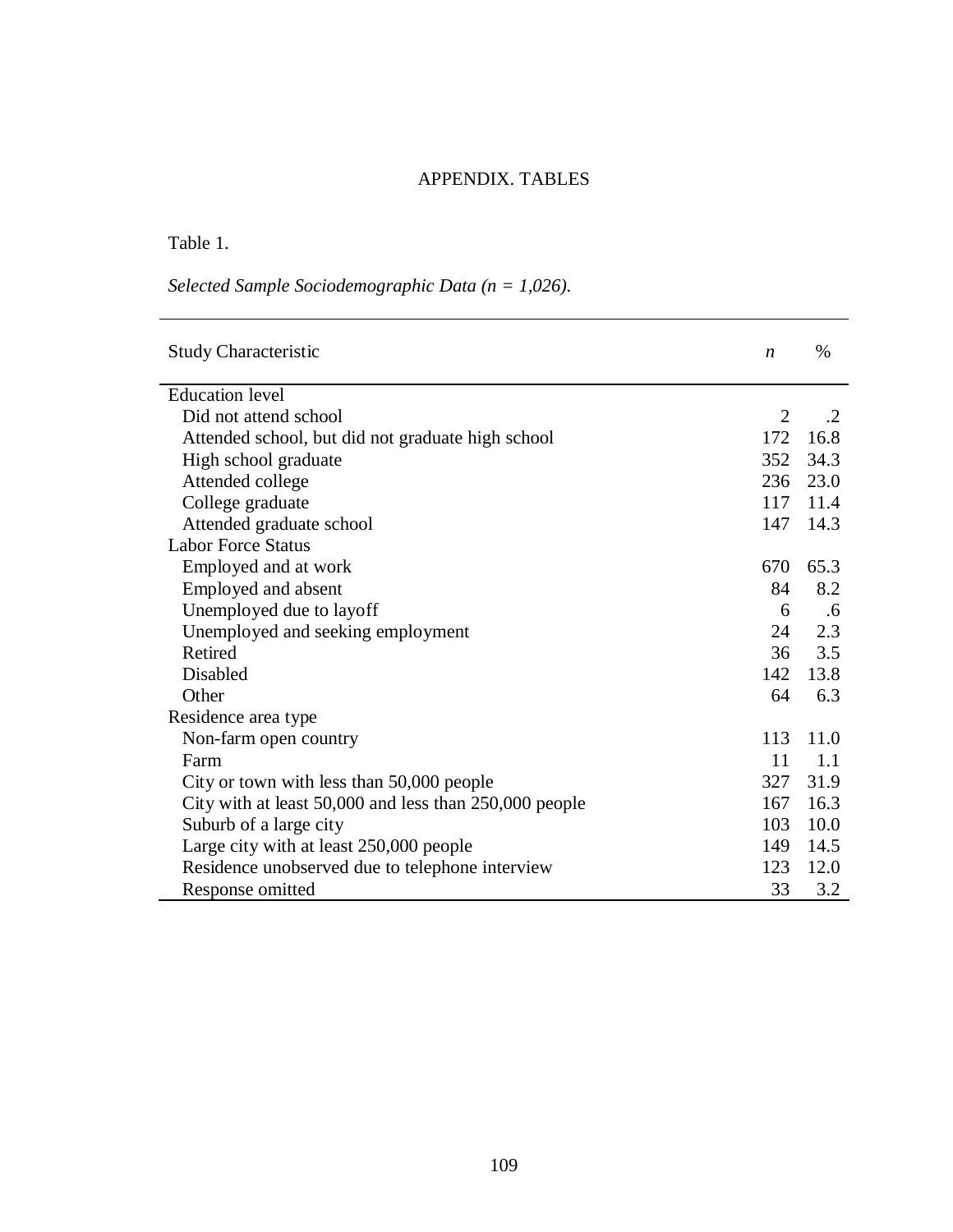Table 2.

# *Occupations of Employed Survey Participants (n = 775).*

| Occupations                                    | $\boldsymbol{n}$ | $\%$      |
|------------------------------------------------|------------------|-----------|
| Management                                     | 77               | 7.5       |
| Business and financial operations              | 30               | 2.9       |
| Computer and mathematical                      | 10               | 1.0       |
| Architecture and engineering                   | $\mathbf{1}$     | $\cdot$   |
| Life, physical, and social services            | 5                | .5        |
| Community and social services                  | 24               | 2.3       |
| Legal                                          | $\tau$           | .7        |
| Education, training, and library               | 65               | 6.3       |
| Art, design, entertainment, sports, and media  | 16               | 1.6       |
| Healthcare practitioners and technical workers | 40               | 3.9       |
| Healthcare support                             | 32               | 3.1       |
| Protective service                             | 9                | .9        |
| Food preparation and serving                   | 36               | 3.5       |
| Building and grounds cleaning and maintenance  | 30               | 2.9       |
| Personal care and service                      | 30               | 2.9       |
| Sales and related                              | 73               | 7.1       |
| Office and administrative support              | 174              | 17.0      |
| Farming, forestry, and fishing                 | 5                | .5        |
| Construction and extraction                    | $\mathbf{1}$     | $\cdot$ 1 |
| Installation, repair, and maintenance          | 3                | $\cdot$ 3 |
| Production                                     | 83               | 8.1       |
| Transportation and material moving             | 17               | 1.7       |
| Refused to answer                              | 4                | $\cdot$   |
| Response omitted                               | 3                | .3        |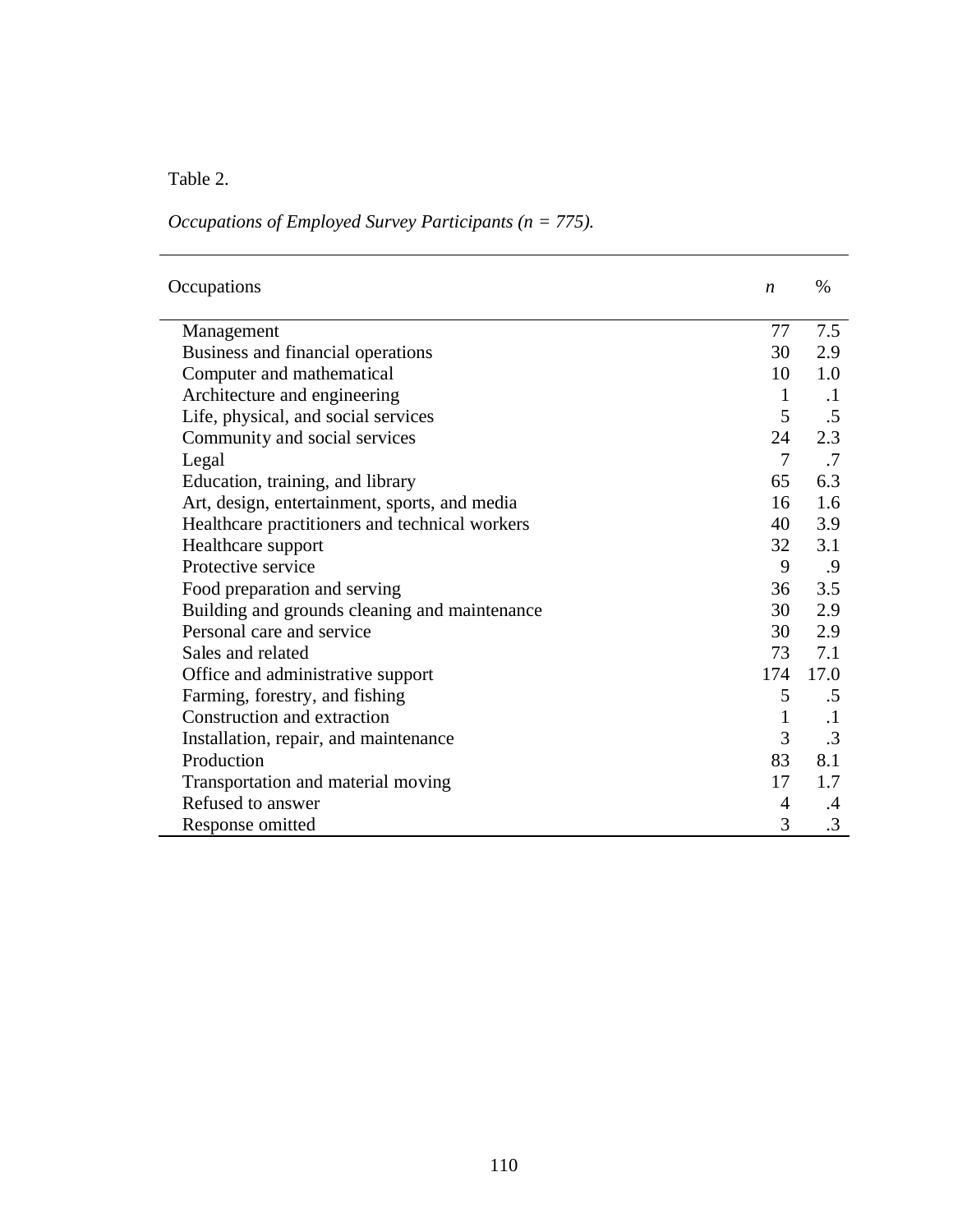# Table 3.

# *Intercorrelations among Variables and Descriptive Statistics.*

| Variables                          | $\mathbf{1}$             | 2        | 3        | $\overline{4}$ | 5       | 6       | $\overline{7}$ | 8       |
|------------------------------------|--------------------------|----------|----------|----------------|---------|---------|----------------|---------|
| 1. 2001 Total income               | $\overline{\phantom{a}}$ |          |          |                |         |         |                |         |
| 2. Self-rated physical health      | $.30**$                  |          |          |                |         |         |                |         |
| 3. 2001 Savings activity           | $-12**$                  | $-.13**$ |          |                |         |         |                |         |
| 4. 2000 Savings activity           | $-13**$                  | $-.19**$ | $.37**$  |                |         |         |                |         |
| 5. 2001-2000 Financial Comparison  | $-.22**$                 | $-.22**$ | $.32**$  | $-14**$        |         |         |                |         |
| 6. CES-D (1) Unable to shake blues | $-.22**$                 | $-.32**$ | $-.10**$ | $.08*$         | $.17**$ |         |                |         |
| 7. CES-D (2) Trouble with tasks    | $-.21**$                 | $-.32**$ | .06      | .06            | $.17**$ | $.54**$ |                |         |
| 8. CES-D (3) Extra effort          | $-.21**$                 | $-.36**$ | $.10**$  | $.12**$        | $.18**$ | $.58**$ | $.58**$        |         |
| 9. CES-D (4) Restless sleep        | $-14**$                  | $-.36**$ | $.07*$   | $.11**$        | $.16**$ | $.49**$ | $.44**$        | $.48**$ |
| 10. CES-D $(5)$ Lonely             | $-.20**$                 | $-.29**$ | $.08**$  | $.08*$         | $.16**$ | $.57**$ | $.46**$        | $.49**$ |
| 11. CES-D (6) Sad                  | $-18**$                  | $-.29**$ | $.09**$  | $.10**$        | $.14**$ | $.63**$ | $.48**$        | $.51**$ |
| 12. CES-D (7) Could not get going  | $-.23**$                 | $-41**$  | .06      | $.09**$        | $.15**$ | $.56**$ | $.58**$        | $.63**$ |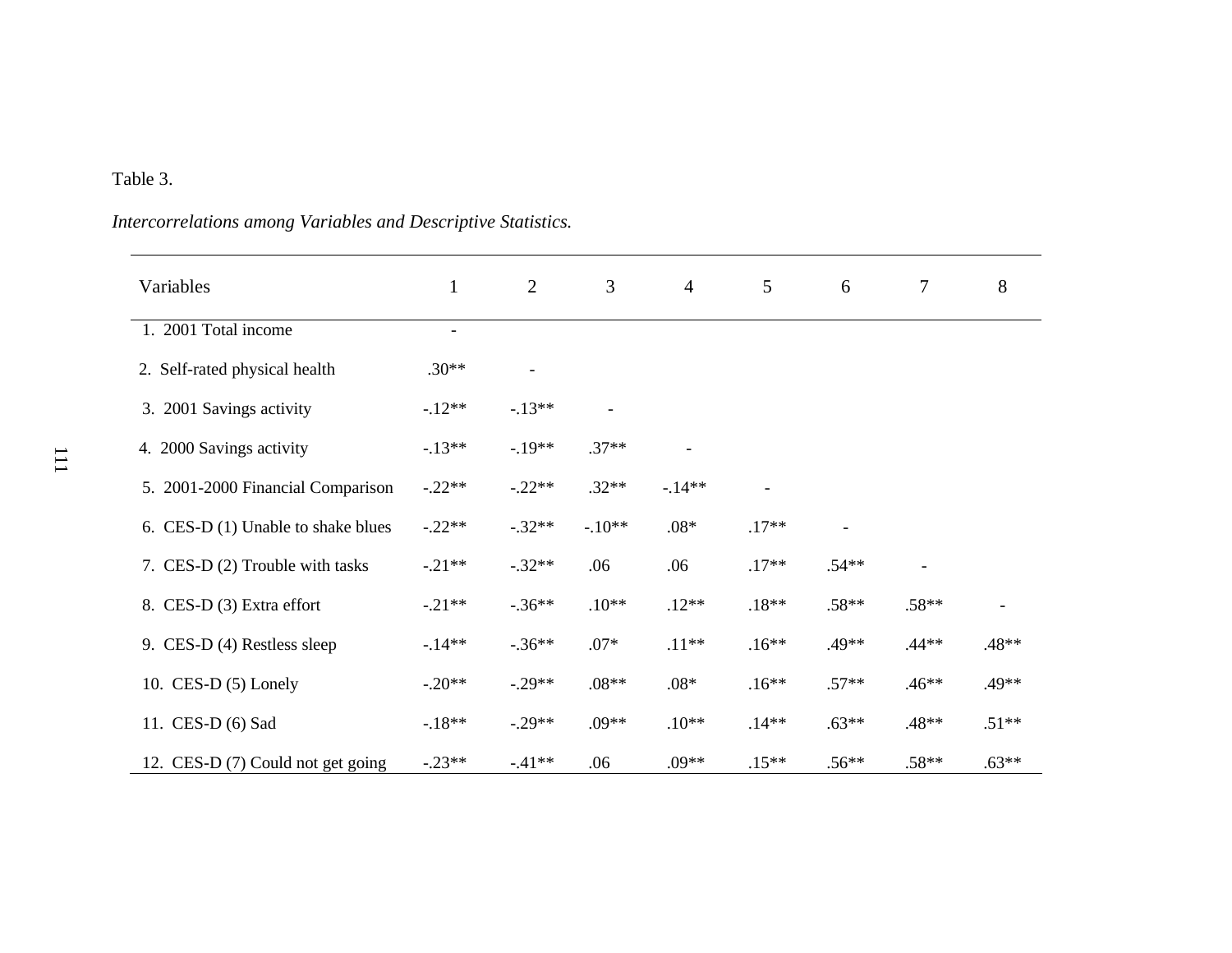Table 3, *Continued.*

| Variables                          | 9                        | 10      | 11             | 12             | 13 | 14 |
|------------------------------------|--------------------------|---------|----------------|----------------|----|----|
| 1. 2001 Total income               |                          |         |                |                |    |    |
| 2. Self-rated physical health      |                          |         |                |                |    |    |
| 3. 2001 Savings activity           |                          |         |                |                |    |    |
| 4. 2000 Savings activity           |                          |         |                |                |    |    |
| 5. 2001-2000 Financial comparison  |                          |         |                |                |    |    |
| 6. CES-D (1) Unable to shake blues |                          |         |                |                |    |    |
| 7. CES-D (2) Trouble with tasks    |                          |         |                |                |    |    |
| 8. CES-D (3) Extra effort          |                          |         |                |                |    |    |
| 9. CES-D (4) Restless sleep        | $\overline{\phantom{a}}$ |         |                |                |    |    |
| 10. CES-D $(5)$ Lonely             | $.41**$                  |         |                |                |    |    |
| 11. CES-D (6) Sad                  | $.46**$                  | $.71**$ | $\overline{a}$ |                |    |    |
| 12. CES-D (7) Could not get going  | $.51**$                  | $.51**$ | $.54**$        | $\overline{a}$ |    |    |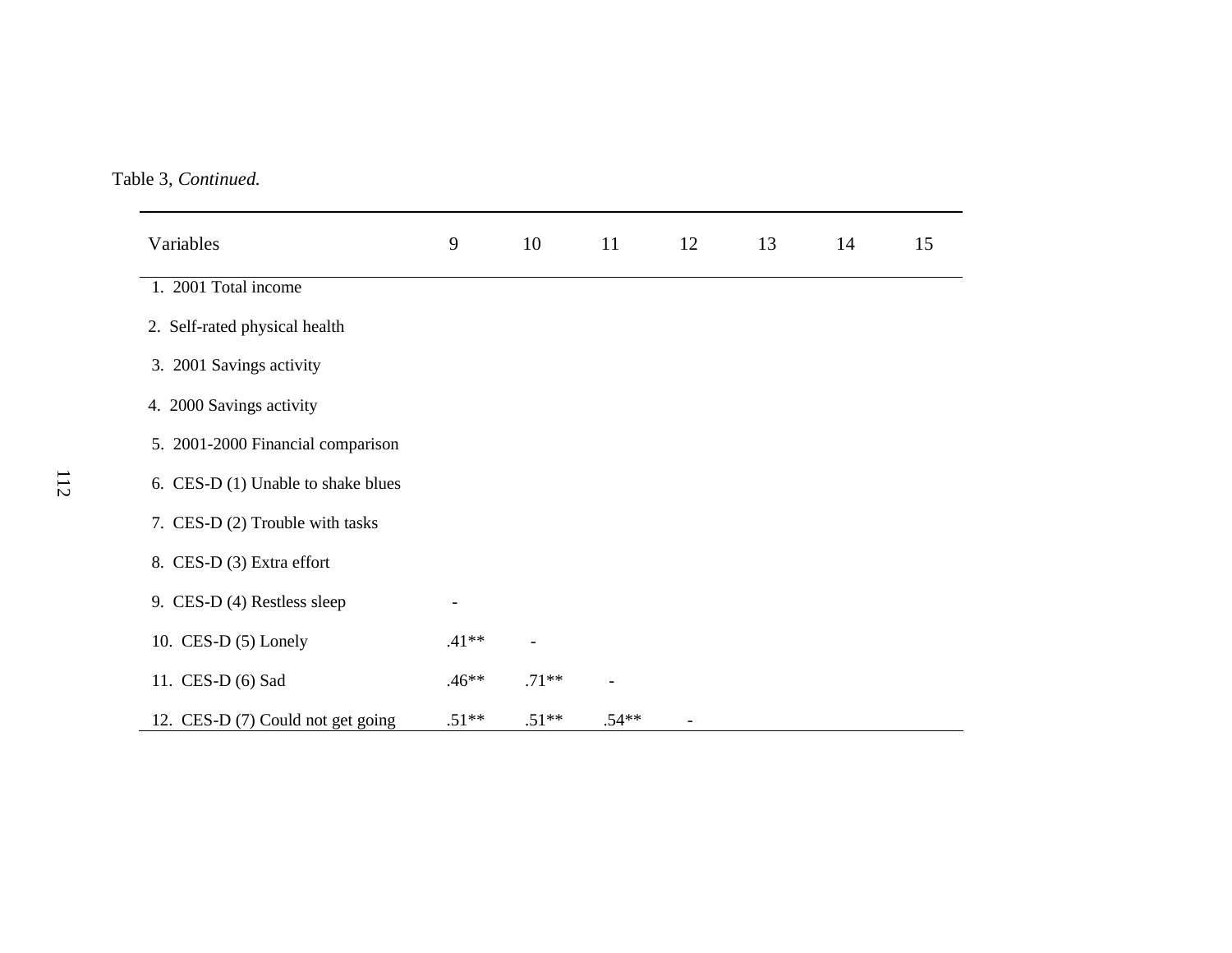| Variables                          | 1                       | $\overline{2}$ | 3                         | $\overline{4}$         | 5               | 6       | $\tau$  | 8       |
|------------------------------------|-------------------------|----------------|---------------------------|------------------------|-----------------|---------|---------|---------|
| 13. Locus of control               | $-18**$                 | $-.28**$       | $.11**$                   | $.14**$                | $.17**$         | $.24**$ | $.20**$ | $.27**$ |
| 14. Financial support from parents | .06                     | $-.02$         | .03                       | .02                    | .00             | .02     | .02     | .01     |
| 15. Race                           | $.18**$                 | $-19**$        | .04                       | $.12**$                | .01             | .06     | .06     | $.13**$ |
| $\boldsymbol{M}$                   | 38.21 <sup>1</sup>      | 2.93           | 1.96                      | 1.91                   | 1.90            | 1.54    | 1.62    | 1.71    |
| SD                                 | 37.52 <sup>1</sup>      | .89            | .64                       | .58                    | .71             | .92     | .94     | 1.02    |
| <b>Skewness</b>                    | 1.99                    | $-.53$         | .04                       | .02                    | .15             | 1.57    | 1.34    | 1.23    |
| Kurtosis                           | 7.68<br>$\cdot$ $\cdot$ | $-.46$         | $-.59$<br>$\alpha = 0.01$ | $-.14$<br>$A = 0.0000$ | $-1.03$<br>0.04 | 1.25    | .63     | .19     |

*Note: Ns* range from 977 to 1,026 due to missing data.  $* p < .05$ .  $* p < .01$ .  $* * p < .001$ .

<sup>1</sup> Amounts are reported in thousands*.*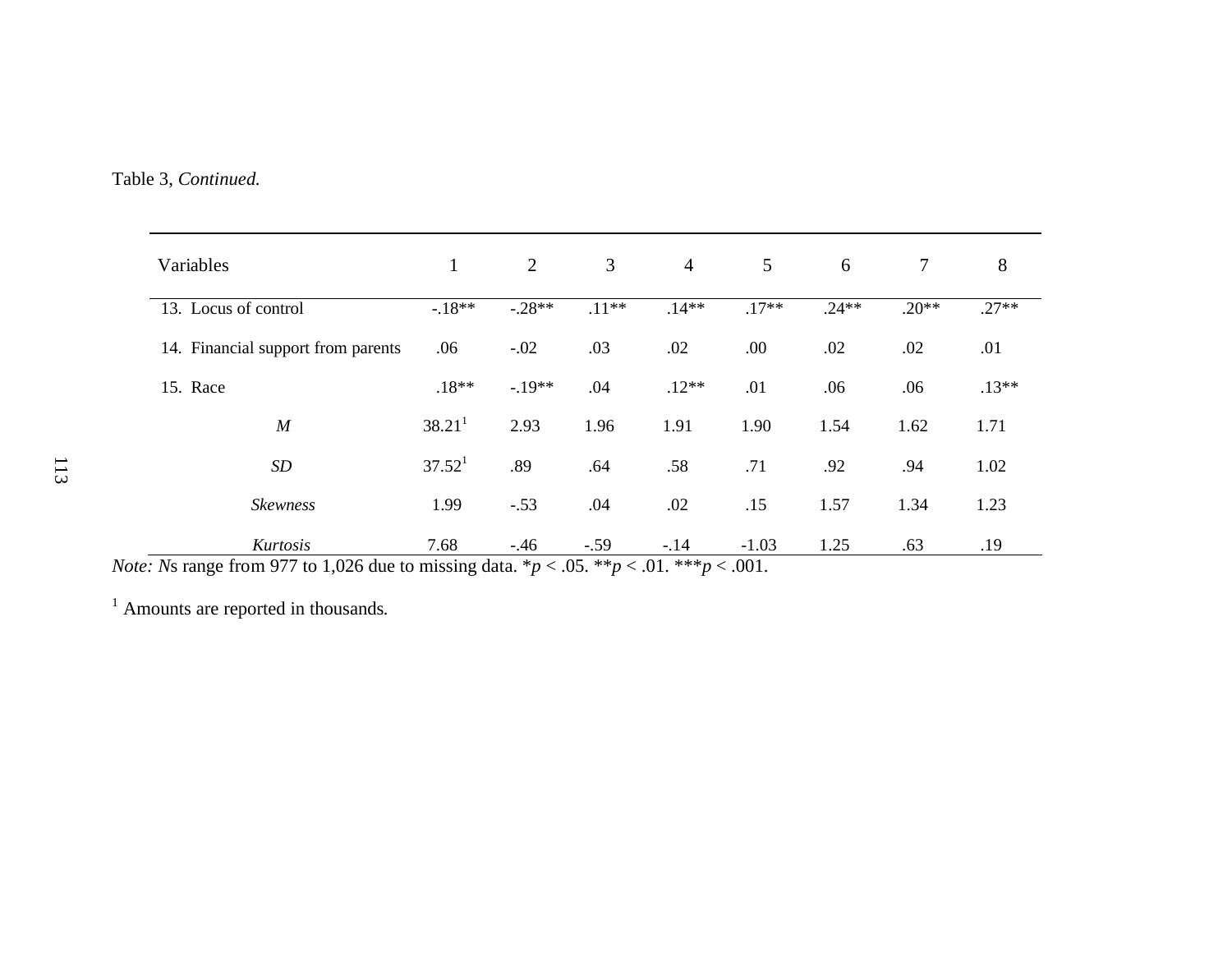Table 3, *Continued.*

| Variables                                                                                                                                                               | 9       | 10       | 11      | 12       | 13                       | 14      | 15      |
|-------------------------------------------------------------------------------------------------------------------------------------------------------------------------|---------|----------|---------|----------|--------------------------|---------|---------|
| 13. Locus of control                                                                                                                                                    | $.22**$ | $-.26**$ | $.23**$ | $-.25**$ | $\overline{\phantom{0}}$ |         |         |
| 14. Financial support from parents                                                                                                                                      | $-.01$  | .01      | .03     | .02      | $-.02$                   |         |         |
| 15. Race                                                                                                                                                                | .04     | $.07*$   | .00     | $.07*$   | $.18**$                  | $-.08*$ |         |
| $\boldsymbol{M}$                                                                                                                                                        | 1.90    | 1.54     | 1.60    | 1.64     | 1.51                     | .12     | 1.38    |
| SD                                                                                                                                                                      | 1.11    | .93      | .95     | .96      | .50                      | .32     | .48     |
| <b>Skewness</b>                                                                                                                                                         | .86     | 1.63     | 1.45    | 1.34     | $-.04$                   | 2.39    | .50     |
| Kurtosis<br>$\lambda_{\text{tot}}$ Me negate from 007 to 1.006 due to missing data $\lambda_{\text{tot}}$ / 05 $\lambda_{\text{tot}}$ / 01 $\lambda_{\text{tot}}$ / 001 | $-.74$  | 1.41     | .89     | .68      | $-2.00$                  | 3.71    | $-1.75$ |

*Notes: Ns* range from 997 to 1,206 due to missing data.  $* p < .05$ .  $* p < .01$ .  $* * p < .001$ .

<sup>1</sup> Amounts are reported in thousands.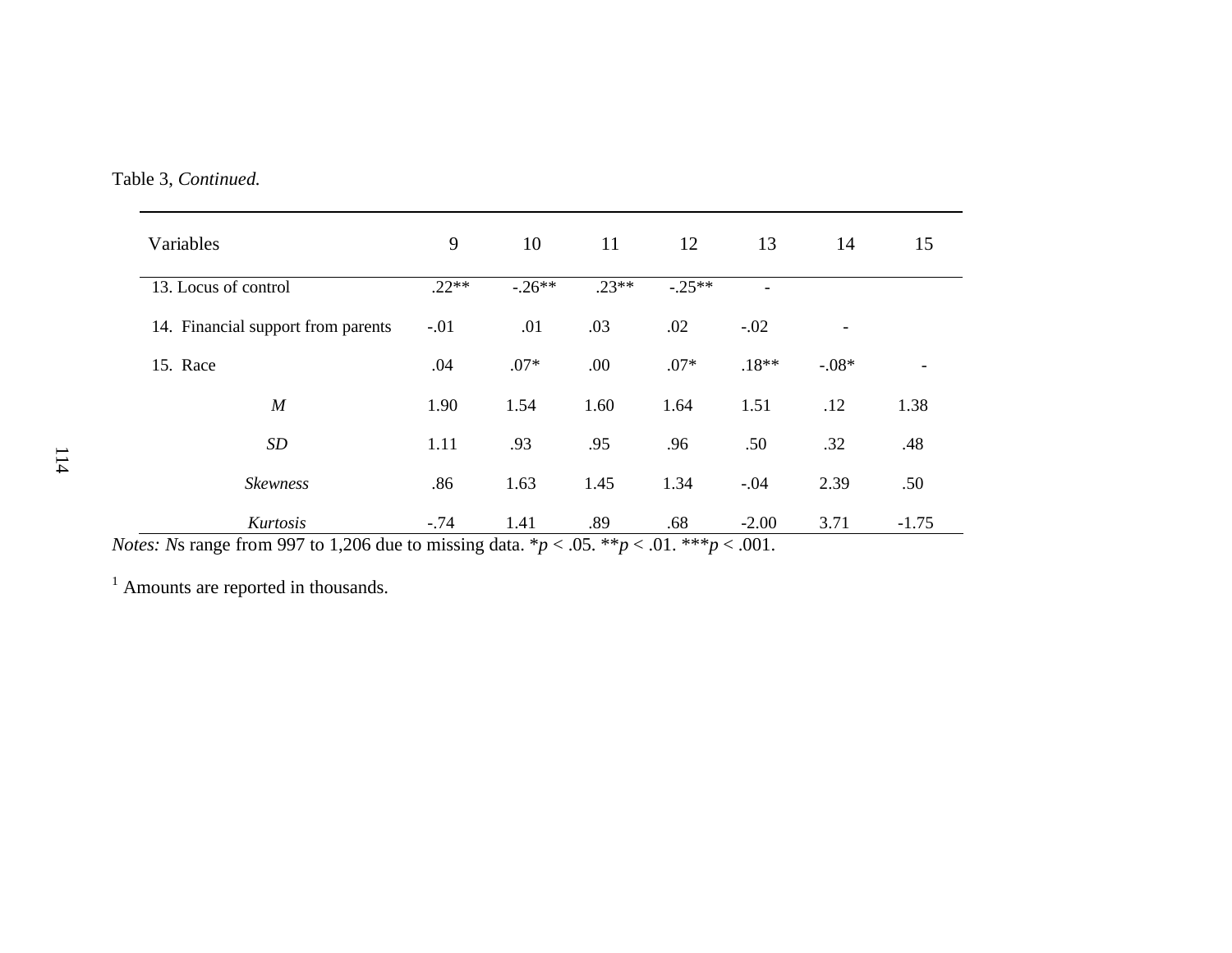Table 4.

| Model                                                                                                                                    | df | $\cdot^2$ | $\bullet$ $\bullet$ <sup>2</sup> | <b>CFI</b> | <b>NNFI</b> | <b>RMSEA</b> |
|------------------------------------------------------------------------------------------------------------------------------------------|----|-----------|----------------------------------|------------|-------------|--------------|
| <i>Model 1</i> . Baseline model                                                                                                          | 34 | 283.62    |                                  | .92        | .90         | .09          |
| <i>Model 2.</i> Correlated error<br>terms between 2001 and<br>2000 Savings Activity                                                      | 33 | 259.64    | 23.98***                         | .93        | .91         | .09          |
| <i>Model 3.</i> Correlated error<br>terms between adjacent<br>manifest indicators<br>Note: * $p < .05$ . ** $p < .01$ . *** $p < .001$ . | 26 | 82.81     | $176.83***$                      | .98        | .97         | .05          |

*Goodness of Fit Indices for Measurement Models.*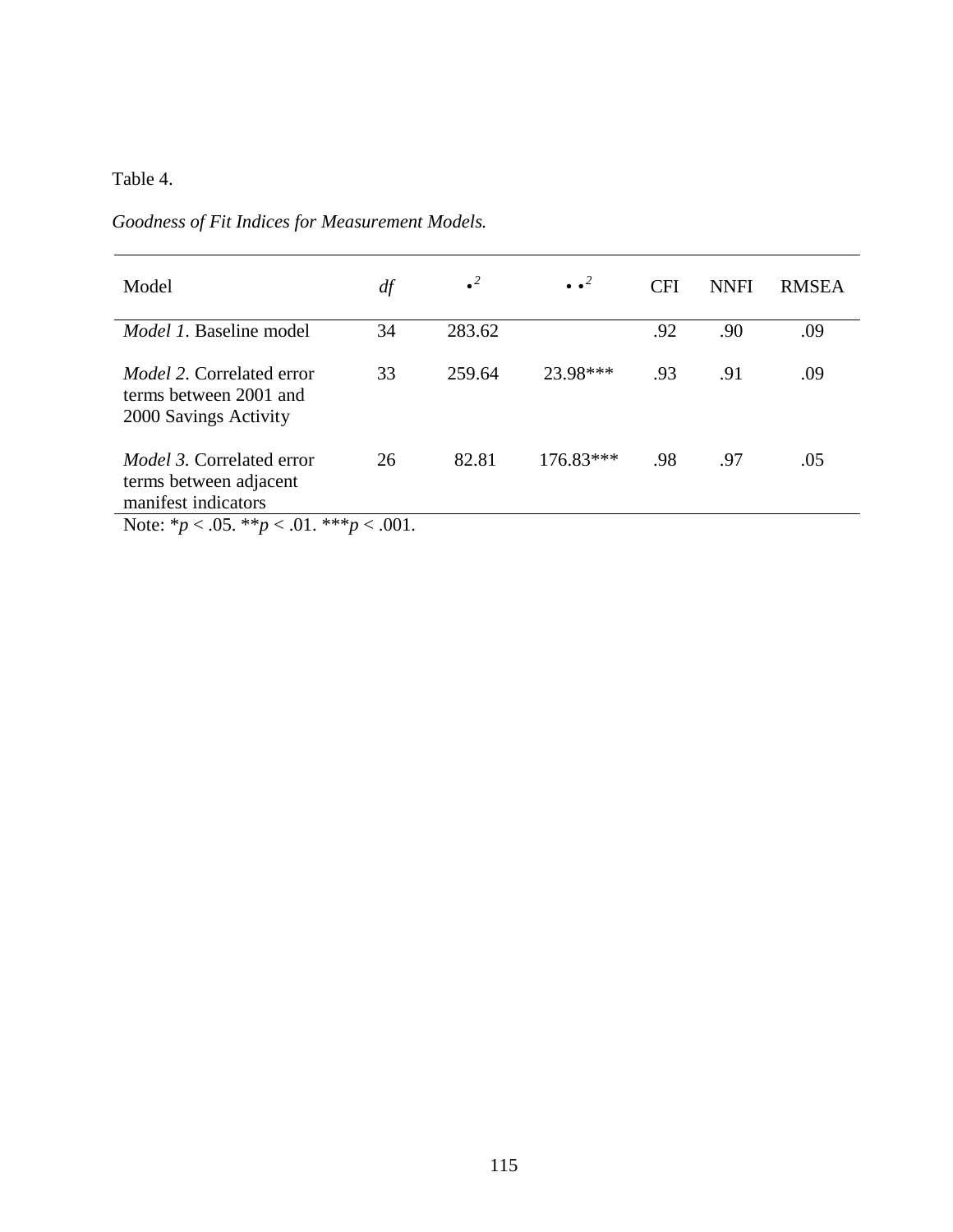#### Table 5.

*Parameter Estimates and Standard Errors (SE) for Economic Pressure and Depressive Mood (Measurement Model 3)*.

| Items                          | Unstandardized<br>Estimate | SE  | Standardized<br>Estimate |
|--------------------------------|----------------------------|-----|--------------------------|
| Economic pressure              |                            |     |                          |
| 2001 Savings activity          | 1.00                       |     | .28                      |
| 2000 Savings activity          | .98                        | .34 | .26                      |
| 2001-2000 Financial comparison | 2.26                       | .69 | .53                      |
| Depressive mood                |                            |     |                          |
| CES-D(1) Unable to shake blues | 1.00                       |     | .76                      |
| CES-D (2) Trouble with tasks   | .95                        | .05 | .70                      |
| CES-D (3) Extra effort         | 1.12                       | .05 | .75                      |
| CES-D (4) Restless sleep       | 1.06                       | .06 | .64                      |
| CES-D (5) Lonely               | .90                        | .05 | .67                      |
| $CES-D(6)$ Sad                 | .97                        | .05 | .71                      |
| CES-D (7) Could not get going  | 1.06                       | .05 | .77                      |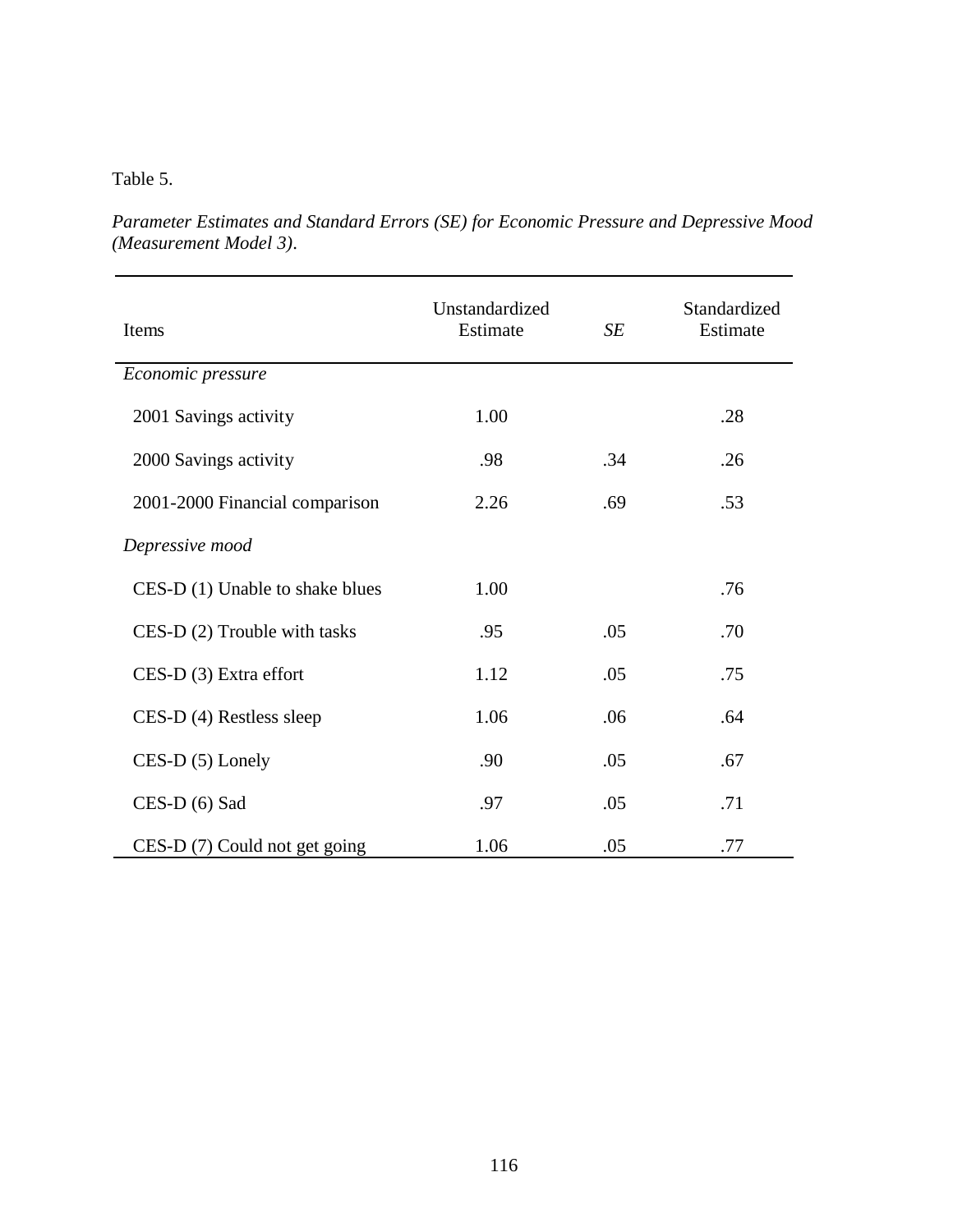### Table 6.

# *Structural Equation Subgroups Analyses.*

| Model                                                                                                                                                                            | $\cdot^2$ | df  | $\bullet$<br>difference | df<br>difference | $\boldsymbol{p}$ |
|----------------------------------------------------------------------------------------------------------------------------------------------------------------------------------|-----------|-----|-------------------------|------------------|------------------|
| <i>Panel A</i> : Internal LOC ( $n = 453$ ) and external LOC ( $n = 474$ )                                                                                                       |           |     |                         |                  |                  |
| Model with paths between latent constructs allowed to vary                                                                                                                       | 193.36    | 86  |                         |                  |                  |
| Model with paths between latent constructs fully constrained to be equal                                                                                                         | 199.04    | 90  | 5.68                    | 4                | 0.22             |
| <i>Panel B</i> : Internal LOC and white $(n = 320)$ , internal LOC and<br>black ( $n = 133$ ), external LOC and white ( $n = 250$ ), and<br>external LOC and black ( $n = 224$ ) |           |     |                         |                  |                  |
| Model with paths between latent constructs allowed to vary                                                                                                                       | 332.24    | 172 |                         |                  |                  |
| Model with paths between latent constructs fully constrained to be equal                                                                                                         | 333.27    | 185 | 1.03                    | 13               | 0.99             |
| <i>Panel C</i> : FISRfP ( $n = 120$ ) and no FISRfP ( $n = 906$ )                                                                                                                |           |     |                         |                  |                  |
| Model with paths between latent constructs allowed to vary                                                                                                                       | 202.60    | 86  |                         |                  |                  |
| Model with paths between latent constructs fully constrained to be equal                                                                                                         | 206.19    | 90  | 3.59                    | 4                | 0.46             |
| <i>Panel D</i> : FISRfP and white ( $n = 87$ ), FISRfP and black ( $n = 33$ ),<br>no FISRfP and white ( $n = 550$ ), and no FISRfP and black ( $n = 356$ )                       |           |     |                         |                  |                  |
| Model with paths between latent constructs allowed to vary                                                                                                                       | 360.23    | 172 |                         |                  |                  |
| Model with paths between latent constructs fully constrained to be equal                                                                                                         | 366.49    | 184 | 6.26                    | 12               | 0.90             |

*Note:* LOC = Locus of control. FISRfP = Financial instrumental support received from parents.